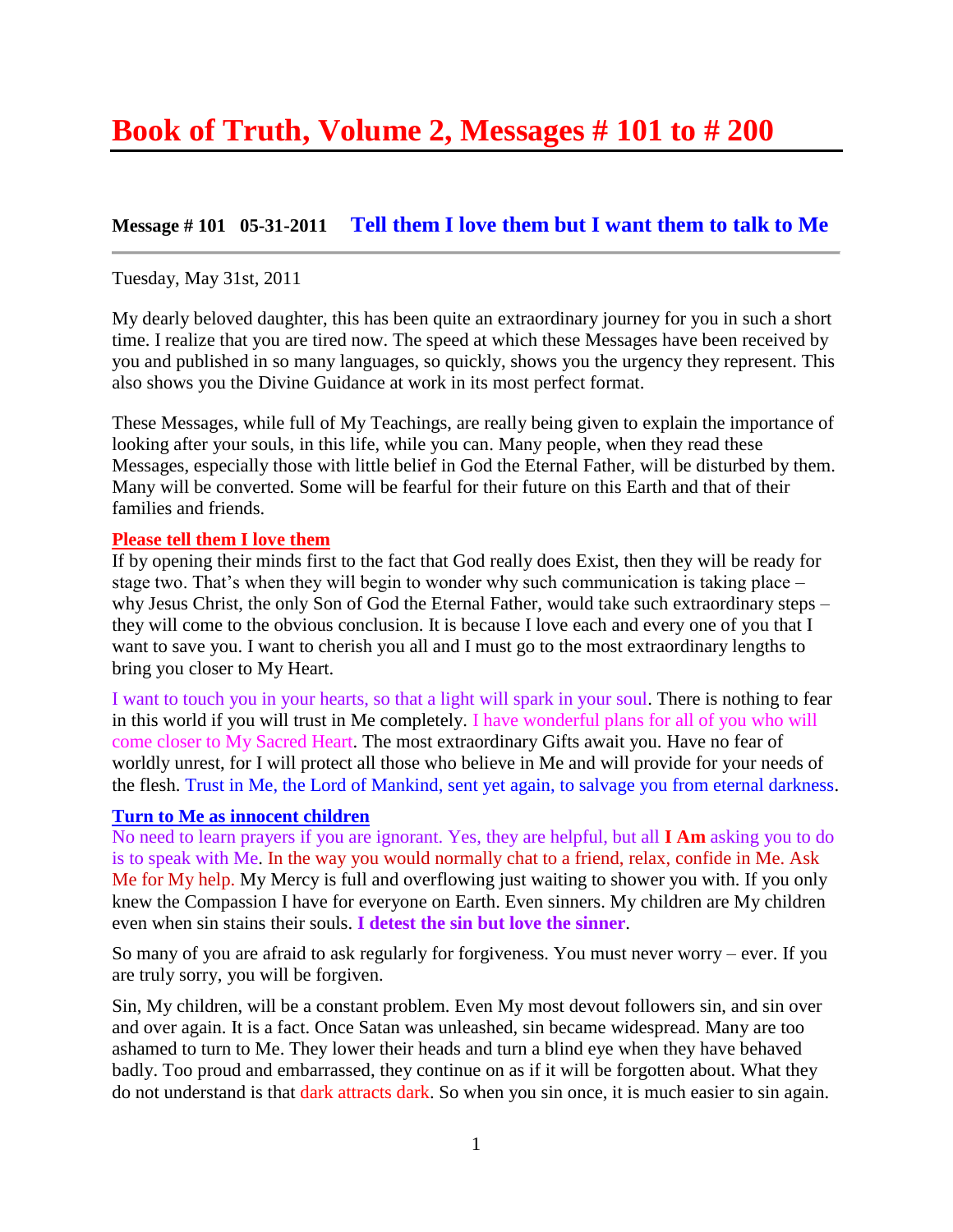By blocking your conscience, the cycle then rotates around and around. Then the sinner will make every excuse to ignore the wrongdoing. They will keep falling further downwards in a spiral. This is because they don't know how to ask for forgiveness. Because they have not understood the importance of humility, they find it impossible to turn to Me. It is not complicated, you know, to ask Me for forgiveness. Never be fearful of Me. I await each of you who has the courage to condemn your own sins. When you get into this habit, some extraordinary Gifts are given to you. After confessing your sins, you will be in a state of grace. Then when you receive the Sacrament of the Eucharist you will feel a surging energy, which will surprise you. Then and only then will you find true peace.

Nothing will faze you. You will be strong, not only in your soul, – your mind will be calmer and more controlled. You will face life with a different and more positive outlook. Who would not want such a life?

Come back, children, to Me, during these times of sorrow in the world. Let Me show you the joy that is yours when you turn to Me.

Remember, I gave up My Life for you once. My Love knows no bounds. I will answer your call. All you have to do is ask.

Your precious loving Savior Jesus Christ

# **Message # 102 06-01-2011 [Pope Benedict's Days are now numbered](http://www.thewarningsecondcoming.com/pope-benedicts-day-are-now-numbered/)**

Wednesday, June 1st, 2011 @ 11:00 am

My dearly beloved daughter, you have just been tested, yet again, in My Most Holy Name, to deviate from the Truth. This will be a regular occurrence, for not a day will pass when the deceiver will not stop to try and take you away from this work, by placing doubts in your mind.

You must **not look at other visionaries messages,** or listen to any other person, who claims to come in My Name, if they give you a message, **which is contrary to the Word you receive from Me.**

My prophecies are accurately communicated to you, My daughter. Satan will continue to chip away and hurt you, when you least expect it. So, be on your guard, at all times. **My beloved Vicar's days are now numbered**. He will have **left The Vatican, before The Warning** takes place. Trust in Me. Obey Me. You are now progressing well. But, never take your eyes away from Me

Do not, however, be afraid to live your life, as you would normally, as long as prayer and devotion to Me is an integral and important part. I am going to ensure that you are not alone in this work, from now on, and that only those who are being directed by Me will have any influence on your discernment.

Trust Me when I say **Satan will not sabotage My Words,** nor contaminate these Messages, you receive from Me. That will not happen, in this instance, for this Mission is paramount and every protection is offered to you, My daughter. If you ever feel concerned about any Messages,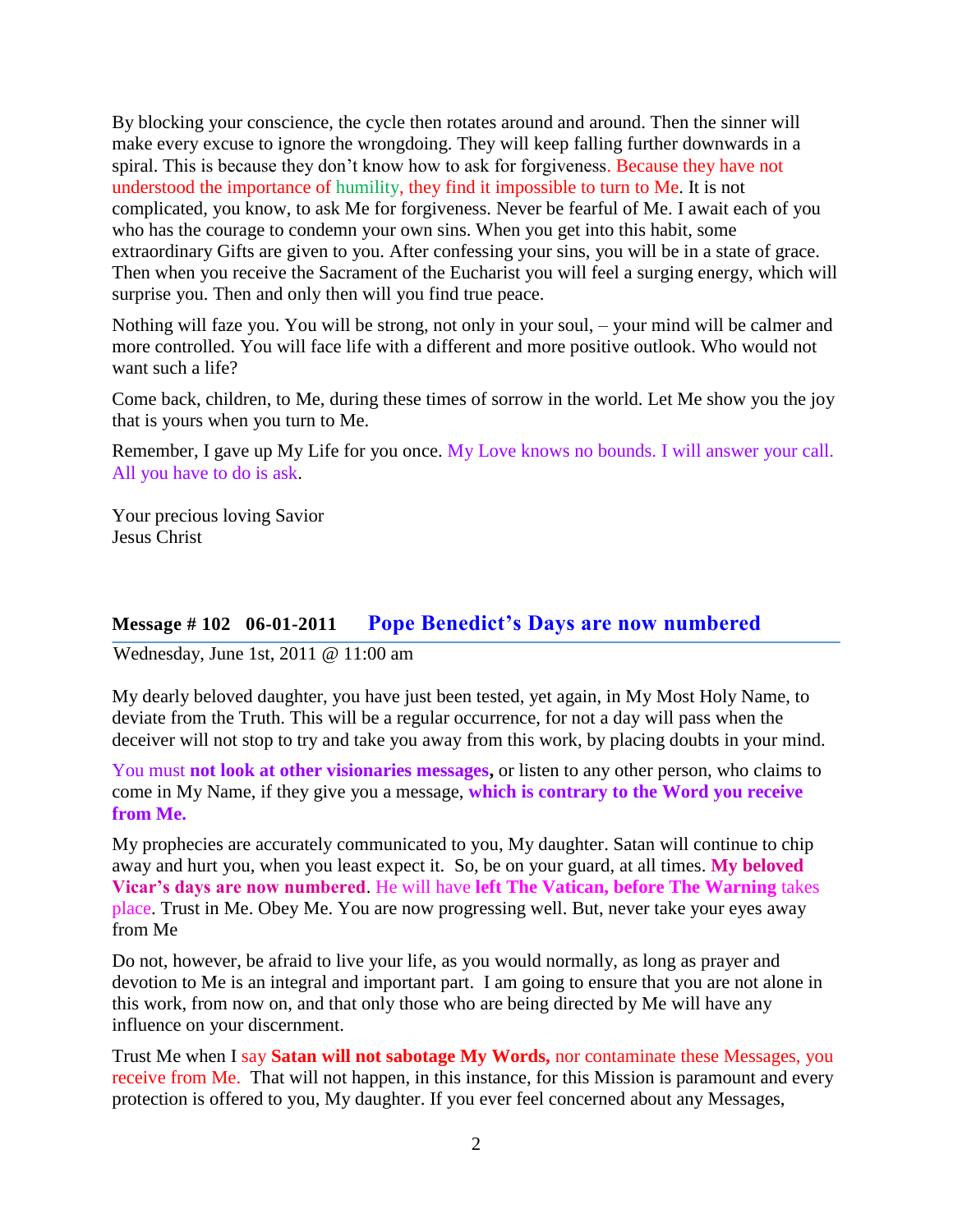simply ask Me for the answer and it will be given. Do not ask anybody else for their views, for they are not qualified to comment on My Divine Word.

Never get involved with other visionary's messages. This is very important, for it will damage your work.

By now, you know that I, your Savior and King of Mankind, Am in Authority. No man shall sully My Word. Ever. Be thankful you are being afforded the gift of prophecy and obey Me, at all times. Never offend Me by doubting. Those times are well behind you. Seek Me out with humility in your heart and soul. Keep silent when My Word is mocked, attacked, denied, contradicted and questioned, for it is not up to you to answer for Me. You will learn so much more from Me, My daughter, if you will sit down and listen to Me. I infuse your mind with the gift of discernment. Accept this gift. Do not doubt. Rejoice with Me.

This is a very important Mission unlike anything I have sent to mankind, since the early prophets. It is going to require strength, on your part, in human terms. What is important, right now, is to simply communicate with Me through prayer, Adoration and the Blessed Sacraments. Anything else must be kept outside of this. Your family is very important, at all times. Everything, outside of these two entities, falls into a much lower category. Try to relax and feel My Love. Don't waste valuable time worrying. Just join with Me in full union and you will be safe from harm. I love you My daughter and I trust you.

Your devoted Savior and Teacher

Jesus Christ

# **Message # 103 05-31-2011 [Prophecy at Garabandal will now become a](http://www.thewarningsecondcoming.com/prophecy-at-garabandal-will-now-become-a-reality/)  [reality](http://www.thewarningsecondcoming.com/prophecy-at-garabandal-will-now-become-a-reality/)**

Tuesday, May 31st, 2011 @ 03:30 pm

My dearly beloved daughter, we have come a long way in such a short time. That was for a reason. For it was all the time needed to impart My most Holy Word in a world starving of My Love. Still they do not listen, because they do not want to know. While many of My loyal followers are alert now to the changes coming, so many have no interest, whatsoever, in the warnings givens to the world by My Beloved Mother up to now. The prophecies given at Garabandal will now become a reality. Prepare now for this event for you have **only a few months left to prepare your souls.**

Please do not fear, My daughter, for I know that these events have made you sad because you are thinking of your children's future. The Warning will change everything. But it will present a fork in the road. Mankind, when having been woken up to the truth of the existence of God will then, through his own free will chose one of two paths, the path of salvation, or the path of damnation.

### **Chastisement will wipe out much of the world**

Pray hard that man chooses the first. For if he doesn't **the world will suffer the most severe chastisement with much of it wiped out.** Why would My children wish this? Yet, because of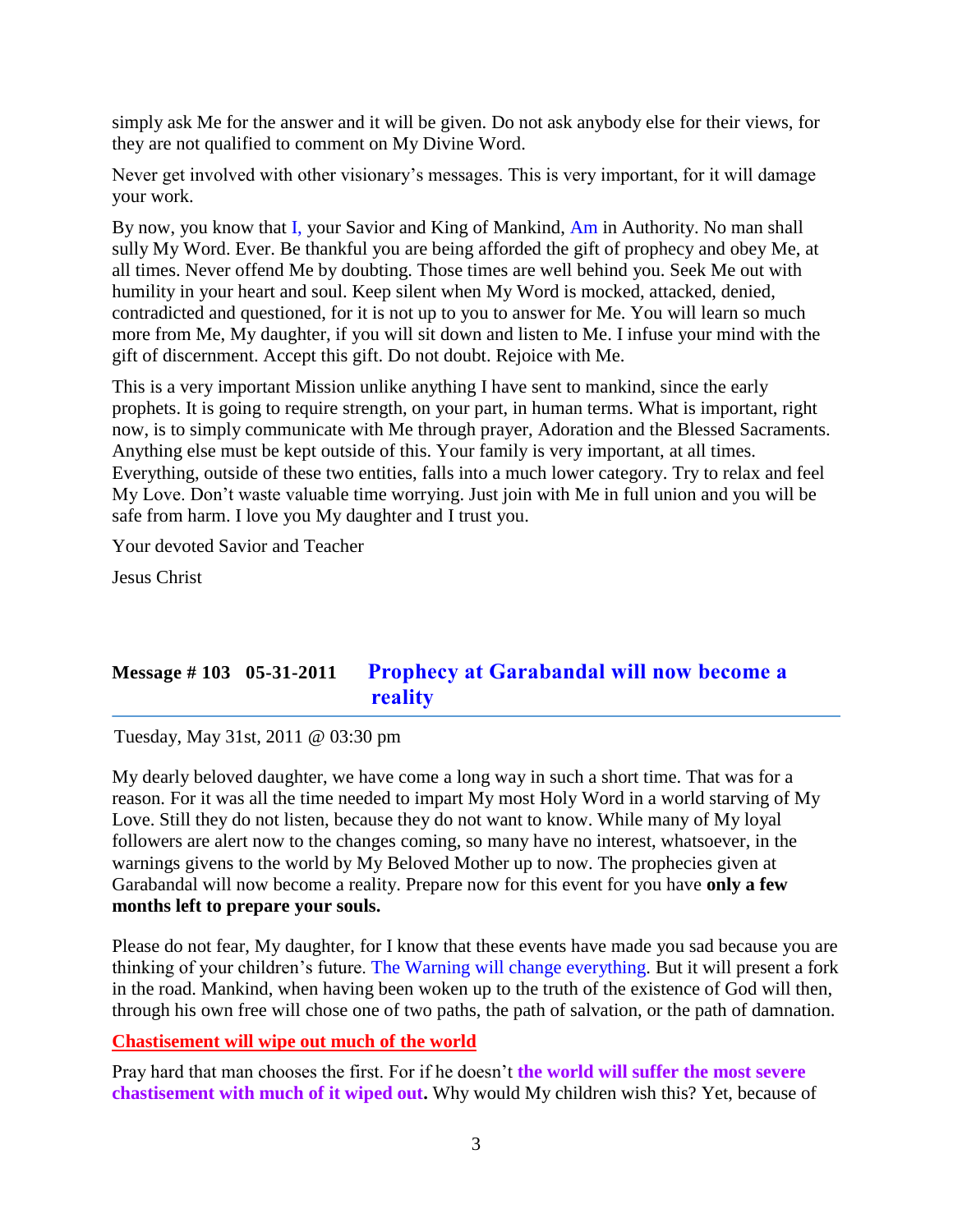sin, man will sadly choose to ignore My promise and follow the path of the Deceiver. I have told you I will not give you a date for The Warning for this is known by only a few chosen souls. For if this date were to be made public people would be tempted to seek redemption out of a sense of false humility. Trust in Me. All will be well, children. You are blessed to be given this wonderful Gift of Revelation. The world will now seem to become quieter and somewhat strange in the coming months leading up to The Warning. For when it happens, spectacular though it will be visually in the sky, so quiet will this mystical experience be that you will be more prepared for this silent encounter with your own conscience.

Remember the more people that are forewarned of this event the more souls will be saved. Pray, pray My [Divine Mercy](http://www.thewarningsecondcoming.com/divine-mercy-chaplet/) for those souls who will die during The Warning. They need your prayers.

Your Loving Savior Jesus Christ

### **Message # 104 06-04-2011 [Satan recruits young people through pop culture](http://www.thewarningsecondcoming.com/satan-recruits-young-people-through-pop-culture/)**

Saturday, June 4th, 2011 @ 05:00 pm

My dearly beloved daughter, conversion, as a direct result of My messages, given to you is spreading the world over. Rejoice for I told you that My word, when read, would ignite souls everywhere including those lukewarm sinners. When I gave My word to the world thousands of years ago to My beloved apostles they made a deep impact on mankind. Today, apart from the followers of God the Eternal Father and I His son, Jesus Christ, much of what was taught has sadly been forgotten.

My communications through you, My daughter, is to try and simplify My teachings. More importantly, the reason I speak now is to remind, teach and instill My most Holy Word in the minds of My children so that they can be saved from the clutches of Satan.

My daughter, I have filled your soul, through the gift of the Holy Spirit, with the power of discernment. This power is given to you not just so that you can understand these messages but to reveal to you the evil of sin. Now, when you witness sin you feel sickened to such an extent that it will make you feel agitated. I am giving you now a taste of what I suffer when I see My children infested with sin.

Many of those you see in your day-to-day life, through the **media, the movies and on TV**  confuse you. Sin, when present in souls manifests itself in a way that is clear to see through certain signs. You, My daughter, can now through My graces, immediately discern sin in someone. The first sign you will see is arrogance and pride where one man considers himself more important than another. Other signs presented to you stem from the sin of pride and greed.

One of the most rampant sins in the world today is **sexual perversity.** When it is presented to the world it will always be camouflaged by humor. This is a clever way of trying to convince others that it is a natural part of your human make-up. You see, My daughter, every person in the world likes to laugh and needs a sense of humor which is a gift from God. So when sexually deviant behavior is promoted it will usually be presented to make you laugh. This is when it will demean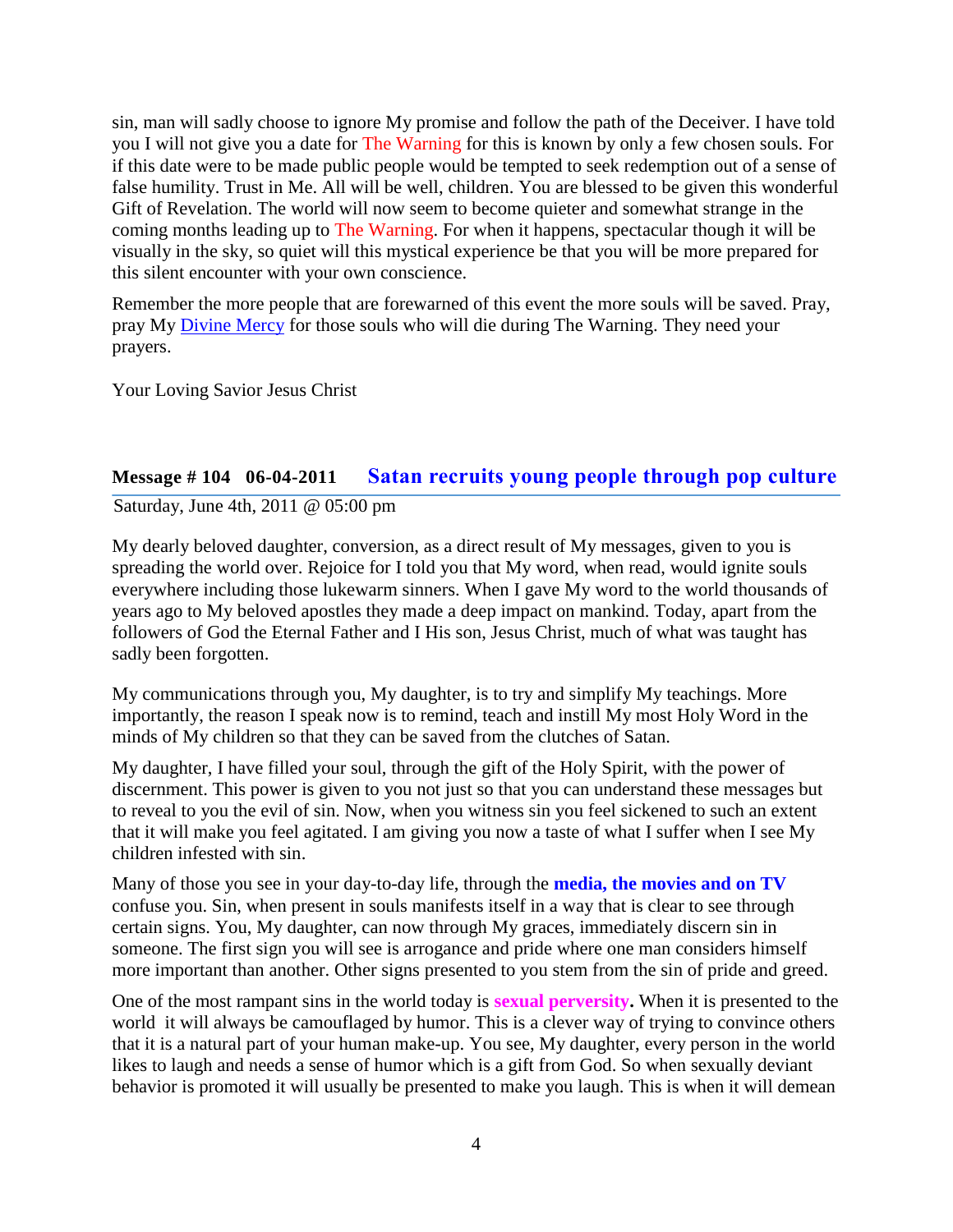not just women but where it will influence young children so that they will accept **evil decadent behavior as normal pop culture.**

**Satan likes to recruit young souls**. So he uses modern means to target these precious little lambs of mine. They, My little children, will unwittingly emulate their disgusting behavior which will be fuelled even further by peer pressure.

### **Warning to those in the Music Industry**

I warn now all those in the music, movie and the arts industry. If you continue to contaminate My children, you will be punished severely. You, My misguided children, are **puppets in Satan's armory.** He uses you by first seducing you **through the allure of wealth, fame and opulence**. Then he invades your soul. After that he will drag you into the depths of depravity where his **demons will enter your body** so they can act out their own horrible lusts and sexually depraved acts. All along you will think that this is just harmless entertainment. Don't you know that your souls are being stolen? Don't you care? Don't you realize that if you commit these acts of **obscene sexual depravity** you will be lost forever? As you lustily crave for more excitement when the last act no longer excites you will become insatiable. After that you will self-destruct. Why do you think there are so many of you who are living in this false façade that is celebrity culture **committing suicide**? Taking drug overdoses? Feeling depressed. Despair tearing through your hearts? Don't you know that Satan wants your soul quickly? The sooner you die in mortal sin, the quicker Satan can steal your soul from God, the Almighty Father, your Creator.

It is difficult for My children who are caught up in this lie to understand. But think of it like this. Even when you are in sin **there is still the light of God** present in you. Many sinners, and Atheists do not realize this. They continue on their downward spiral of sin moving closer to Hell. Yet it is only because of the light from God that keeps them sane. Without the light of God this earth would be in darkness. This darkness, once experienced, will terrorize you. Your sinful acts will be not only be repulsive to you but you will want to run and hide. For even then if the light of God were to suddenly appear, you would not be able to withstand the glare or the power.

**Without God's light there is total darkness of soul.** Because you, My children, have never had to do without this light, you would not be able to survive if and when this light extinguishes.

### **Nurture your soul it is all you will take with you into the next life**

The Warning will give you a sense of what this feeling will be like. Should you be in mortal sin during The Warning have no fear for it is only that. A warning. Sadly, so shocking will your sins be when you see them in their raw and ugly state that it could affect you physically with shock. Don't wait until then. Do something about your spiritual life now. Consider the dignity of your soul. Nurture you soul because it is all you will take with you into the next life. Your body is of no consequence. However if you use your body, given to you by God the Almighty Father as a gift, in a sinful manner so that you cause others to sin, it will be your body that will cause the downfall of your soul.

Think, My children, of your future happiness. For your time on earth is only a fraction of the time you will experience in your existence. Failure to look after your soul will guarantee your isolated abandonment into Hell in which no life exists other than eternal pain and torture.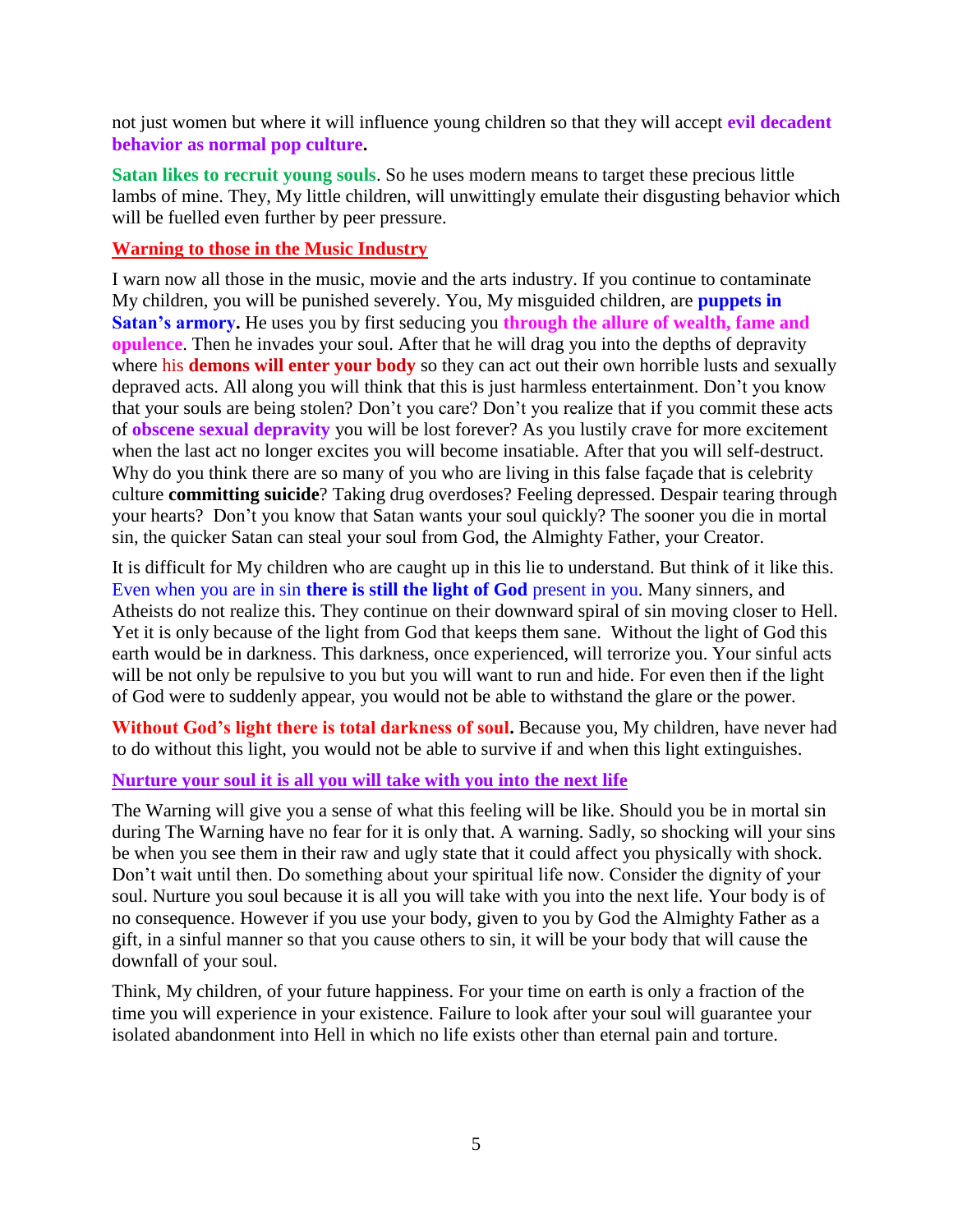### **Every day millions float swiftly towards the gates of Hell**

Every day **millions of souls, at the moment of death, float swiftly towards the gates of Hell.** Powerful people, leaders, rich, poor, singers, actors, terrorists, murderers, rapists and those who have had abortions. The one common denominator all of them share is this. **None of them believed that Hell exists.**

Your loving Savior and Teacher

Jesus Christ

# **Message # 105 06-05-2011 [Two comets will collide, My cross will appear in](http://www.thewarningsecondcoming.com/two-comets-will-collide-my-cross-will-appear-in-a-red-sky/)  [a red sky](http://www.thewarningsecondcoming.com/two-comets-will-collide-my-cross-will-appear-in-a-red-sky/)**

Sunday, June 5th, 2011 @ 04:30 pm

My dearly beloved daughter, time is near. The Warning is close now. It is with great sorrow that I must tell you that many souls will not heed these messages about The Warning. **My word falls on deaf ears**. Why won't they listen? I am not only giving them My great gift of Mercy when I will shower My graces over the whole world, I am also trying to prepare them for this event. Many **millions of sinners will rejoice** when they are shown My great mercy. Others won't get a chance to redeem themselves in time because they will die of shock.

My daughter, you must do everything you can to warn the world. Because **this great event will shock everyon**e. They will see **great signs in the skies** before The Warning takes place. Stars will clash with such impact that man will confuse the **spectacle they see in the sky as being catastrophic**. As these comets infuse, **a great red sky will result** and the **sign of my cross will be seen all over the world** by everyone. Many will be frightened. But I say rejoice for you will see, for the first time in your lives, a truly Divine Sign that represents **great news for sinners everywhere.**

See My Cross then and you will know that My Great Mercy is being given to each of you, My precious children. For it was with the deep abiding love that I held for you that I died, willingly, on the Cross to save you. When you see the crosses in the sky during The Warning you will know that this is a sign of My love for you.

Pray, My beloved followers, that your brothers and sisters can rejoice when they, too, are shown **the proof of My existence**. Pray that they will accept that this is their chance to redeem themselves in My eyes. That this great act of Mercy will save their souls if they will allow Me to help them.

### **You will be shown what it is like to die in mortal sin**

The Warning will be a purifying experience for all of you. It may be **unpleasant in part** especially for those in grave sin. Because for the first time ever you will be shown what it feels like when the light of God disappears from your life. Your souls will feel the abandonment felt by those who die in mortal sin. These **poor souls who left it too late** to ask God to forgive them their sins. Remember it is important that I allow all of you to feel this emptiness of soul. For only then will you finally understand that, without the light of God in your souls, you cease to feel. Your soul and body would be just empty vessels. Even sinners feel the light of God because He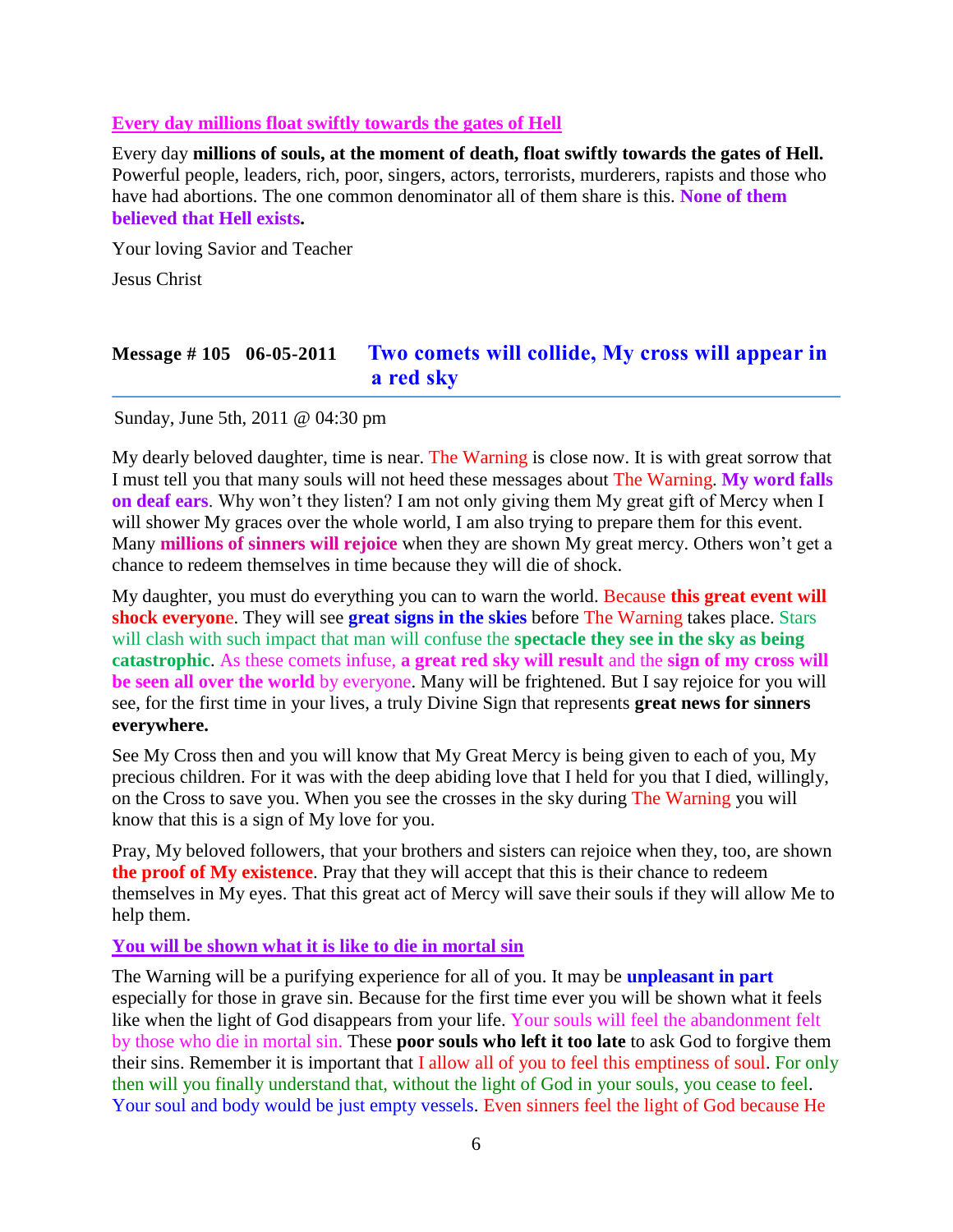is present in every one of His children on earth. But when you die in mortal sin, this light no longer exists.

Prepare now for this great event. Save your souls while you can. For it will only be when the light of God leaves you that you will finally realize the empty, barren and darkness that Satan offers which is full of anguish and terror.

Replenish your souls. Rejoice now for The Warning will save you and bring you closer to My Sacred Heart.

Welcome the Warning. For then you will be given the proof of Eternal Life and know how important it is.

Your Beloved Savior

Jesus Christ King of Mankind

# **Message # 106 06-06-2011 [The keys of Rome now being handed back to](http://www.thewarningsecondcoming.com/the-keys-of-rome-now-being-handed-back-to-god-the-almighty-father/)  God, [the Almighty Father](http://www.thewarningsecondcoming.com/the-keys-of-rome-now-being-handed-back-to-god-the-almighty-father/)**

Monday, June 6th, 2011 @ 10:30 am

My dearly beloved daughter, be strong now. The content of My messages to you are causing you fear which you must not succumb to. Sometimes you feel so alone in this work yet I stand with you every day and am not far from your side. My messages, as I have told you before, **will not always bring joy to souls**. Believers, however, will understand that chastisement is necessary to help purify the world.

It is difficult I know to digest the content sometimes but you must place all your trust in Me. I am instructing you, once again, not to engage with those people, believers of mine, who challenge, analyze or pick holes in My Holy Word. For **neither you nor those souls has the authority to do so.** You must obey Me now. Let those who continue to pour scorn and denounce My word be for this is no longer your concern. Yes, of course, you will be criticized when you proclaim My Word. Ignore those now who try to engage with you. Time is too short to waste with such diversions. The people you need to concern yourself with now are My poor children who lack faith or who do not know Me or My Eternal Father. They are the ones of great concern to Me.

So while those well-meaning Christians who will always try to discern My Word devote their time to analysis instead of simply following My Teachings and praying for their poor brothers and sisters, valuable time is being wasted.

My daughter, tell the world that the **ecological disasters foretold will now strike the earth.** All will commence now. So many. So quickly. And all due to the blind eyes turned on the word of God the Father by sinners wrapped up in their dens of iniquity.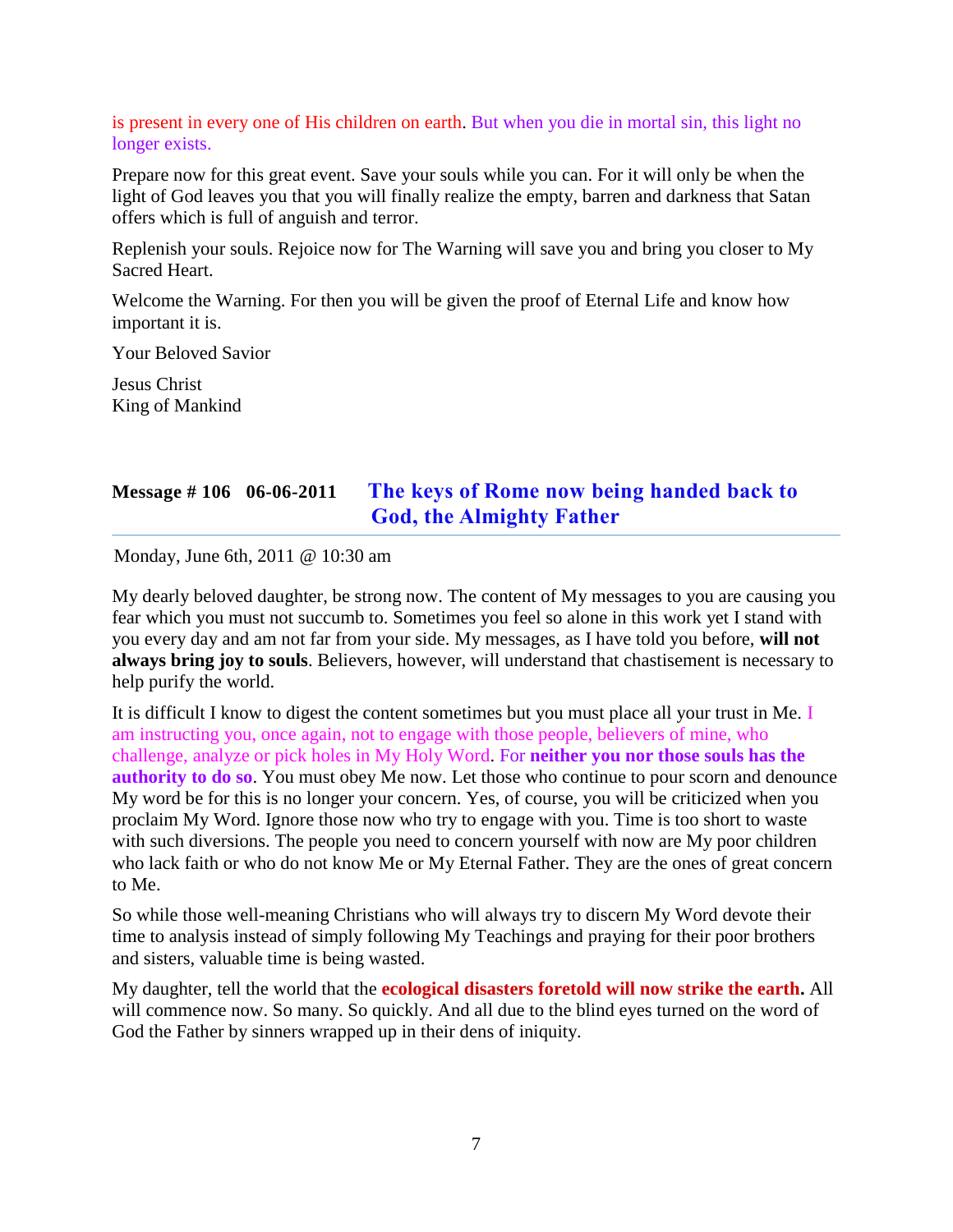### **Believers do not be fearful**

Believers pray now. Do not be fearful. I will offer you My Divine Protection at all times even when you are ridiculed in My name. Prayer will give you strength and courage as the Evil One and his minions now pour out their venom on My children. As their heinous acts of warfare on humanity begins to escalate through terrorism, monopoly of world currencies and the poisoning of the earth through deliberate contamination hear Me now. The wrath of God the Father will now fall and quickly. Prayer must be conducted in groups all over the world because it will help avert some of these events.

Pray for My beloved Pope Benedict. He is surrounded by very powerful enemies of God. Gluttons for power and control of My Church. Prayer can help delay his imminent departure when he will be forced to leave The Vatican as foretold. Pray, pray, pray for this period in time for it will be the darkest ever to befall my sacred servants, Bishops, Cardinals and all true followers of Mine. The keys of Rome will now be handed back to God, the Almighty Father.

The time has come for the battle against Satan and his evil followers. Their attempts to sabotage mankind will be dealt with most severely for they will endure great suffering for their evil acts.

Rise now, My children. Place all your trust, confidence and devotion to Me as a priority. Daily prayer, Mass and The Eucharist will help Me, and My Father, stamp out this evil. Follow Me. Take up My cup. For when you do this you will enjoy eternal life.

Your Loving Savior

King of Mankind Jesus Christ

# **Message # 107 06-07-2011 [Message from the Virgin Mary regarding her](http://www.thewarningsecondcoming.com/message-from-the-virgin-mary-regarding-her-lost-children/)  [lost children](http://www.thewarningsecondcoming.com/message-from-the-virgin-mary-regarding-her-lost-children/)**

Tuesday, June 7th, 2011 @ 02:45 pm

My child, these last few days have not been easy. When you obey My son that is all that matters. Please do not allow doubts or fears to come into your heart at this stage for when they do it is because the Deceiver is at work.

Open your heart to allow the graces to flood your soul so that you can become closer to My Precious Son. You are now close to your Blessed Mother who supports you and guides you at all times. This part of your mission is hard to deal with but remember that working for My Son is never easy. You will become stronger, despite your hesitancy, because you still follow his instructions so this is good. Pray now for all my lost children everywhere for they are empty of love, the real love that My Son offers them. This love is their salvation. So please offer up all your prayers for these poor lost souls.

Go now in peace and continue to do everything My Son asks of you at all times.

Your Blessed Mother Mary Queen of Heaven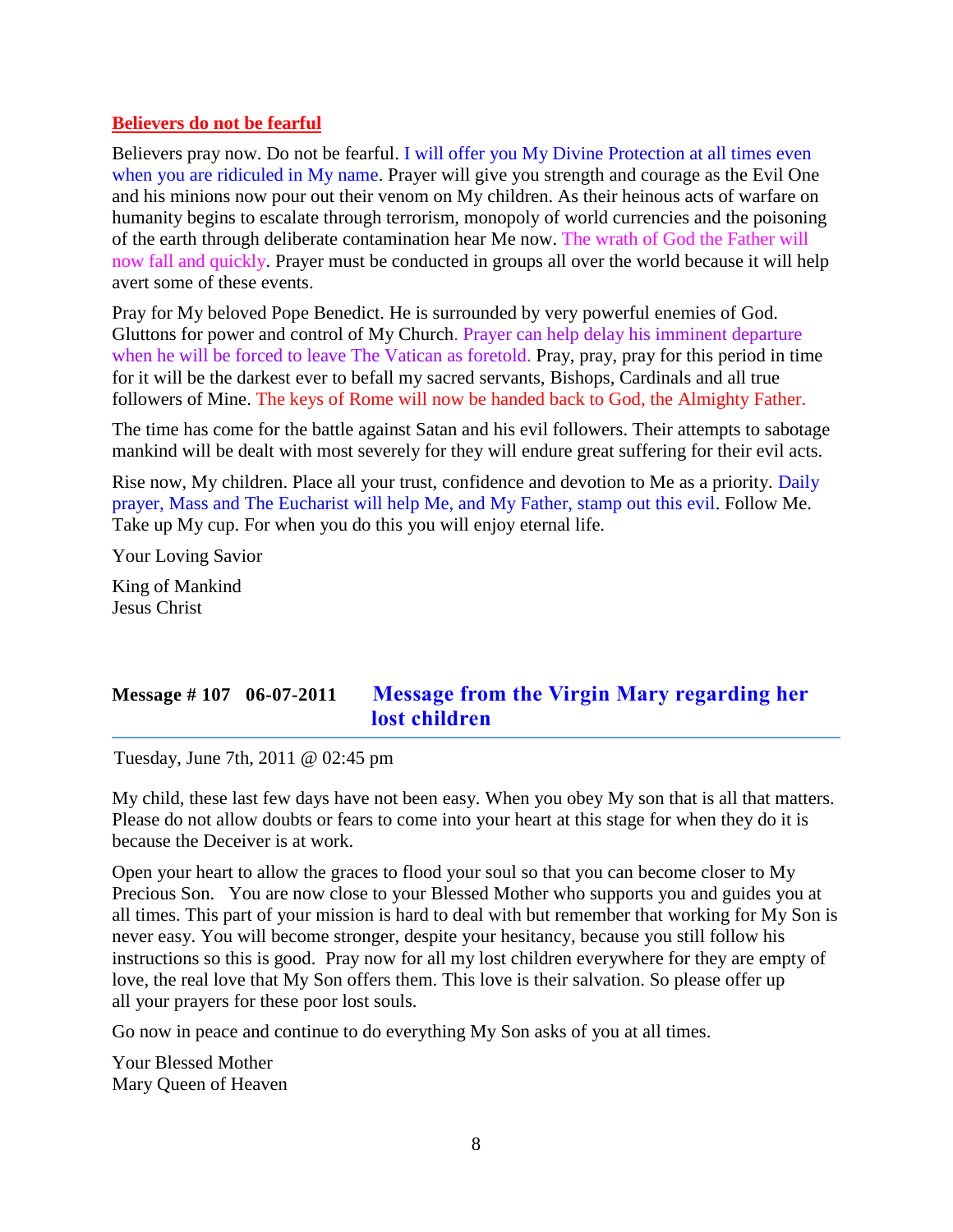# **Message # 108 06-07-2011 [Message to priests, bishops and cardinals about](http://www.thewarningsecondcoming.com/message-to-priests-bishops-and-cardinals-about-false-prophet/)  [False Prophet](http://www.thewarningsecondcoming.com/message-to-priests-bishops-and-cardinals-about-false-prophet/)**

### Tuesday, June 7th, 2011 @ 03:50 pm

My dearly beloved daughter, you have suffered because The Deceiver is tormenting you. You must pray hard to resist his attacks on you. Place all your trust in Me and then let Me deal with these. Instead, you are getting upset when you must offer this suffering to Me with joy in your heart. If you keep reminding yourself that it is because you are in union with Me that these sufferings come about and that you are truly blessed as a Chosen Soul then you will feel differently.

Many of My followers are now beginning to realize what is happening in the world and through the graces of the Holy Spirit they are rising to the challenge of defending My word. This army of the faithful will become stronger now and will fearlessly lead sinners towards salvation.

My Holy Vicar **Pope Benedict needs your prayers**. Pray for him daily for he needs protection on every level to take him through the torment that lies ahead. It is important that My followers keep alert to a**ny new Pope that may come forward for he will not be from God**. Please urge all My Sacred Servants to prepare for the terrible challenges, the most daunting they will ever have to face in their ministry. It will take great courage to stand up to the Truth of My Teachings. So many of My Sacred Servants are blind to the promises I made when I said I would come again. When did they think this would be? So used are they to reciting My Teachings that they have forgotten that they may witness these events at any time and, perhaps, even in their own lifetime? For this is one of the greatest challenges today.

If I sent Prophets into the world thousands of years ago then, of course, I will send them again in the period to prepare the world for when I will come again.

Wake up to the lessons you teach your congregation. Realize that it is I Who speaks to you now. Many will come in My name but few will speak the truth. This message comes from Me, your Divine Savior. Pray for the discernment to recognize My true Voice when it is given to you. Open your hearts now and listen to what I have to tell you. The time has come, to inform you, that the prophecies contained in the **Book of Revelation** are about to unfold before your eyes.

You, My beloved servants, must fight with bravery through your love for Me, against the obstacles, placed by The Deceiver, that will challenge you to the end of your endurance. You must acknowledge that the False Prophet is about to seduce you. Charm you. Convince you that he represents the truth. You must now show your allegiance to Me, and My Eternal Father. Please do not despair. For although these events will frighten you and disturb you, your allegiance and loyalty must be to Me.

For the first time in your ministry, your faith will be truly tested now. The **Church of Peter is My Church**. But **when the keys are handed back to God the Father**, which they will be now, **the Church becomes part of My Kingdom. I am the Truth. Follow the Truth at all times.**

Pray to Me now for the graces required to ensure you will rise above the deceit of Satan in time. Otherwise, the False Prophet will ensnare My beloved children through his charismatic charmful ways. The ways of The Deceiver with whom he is entangled. **Satan will not win over My Church** if My servants are alert to the deceit and see it for what it is. A diabolical lie from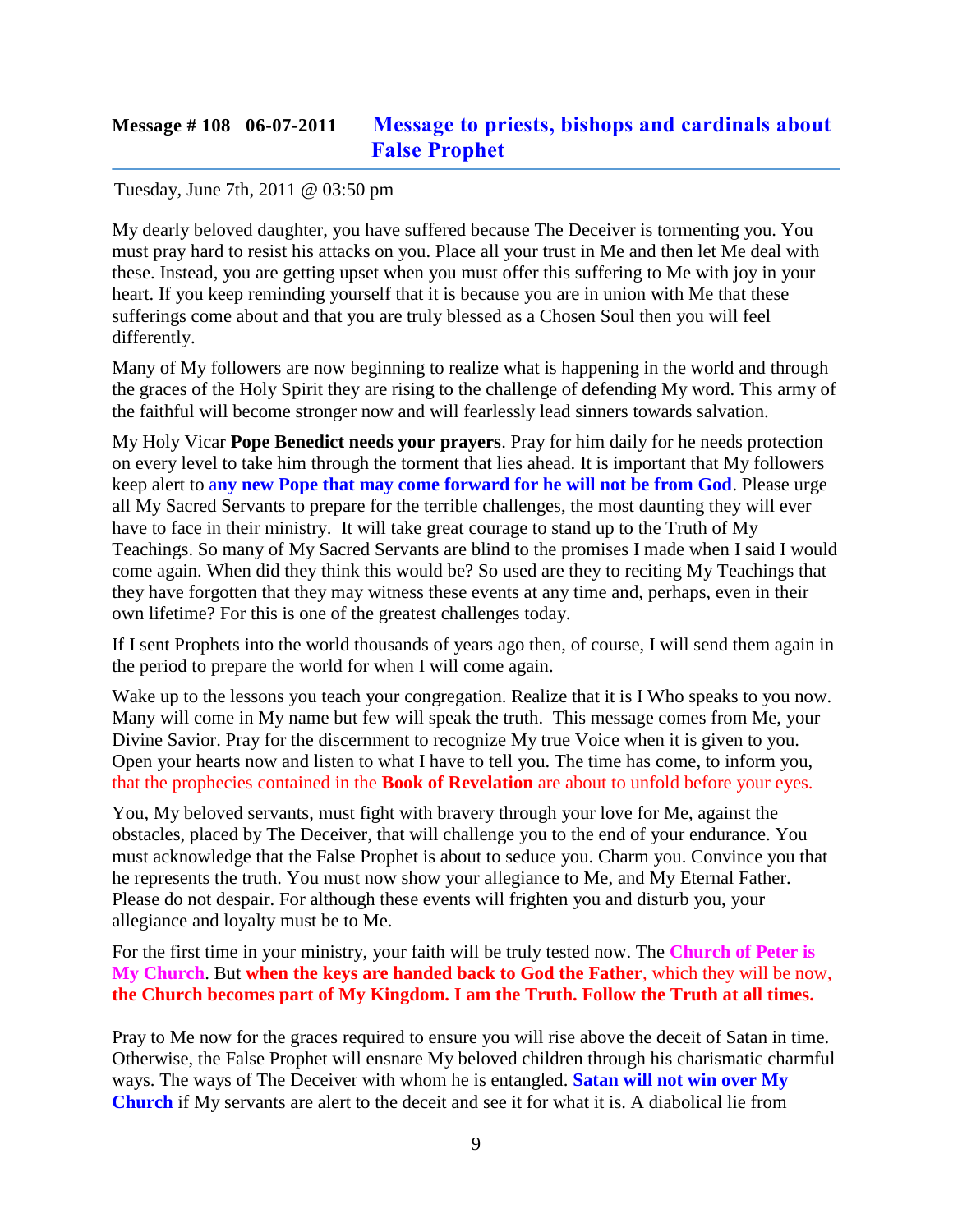which, if you become involved and swear allegiance to this new abomination, there will be no return!

Hear Me now. Turn to Me for guidance and the special graces required to lead My flock back to Me and My Heavenly Father. For when you do I will bestow such graces that it will not be long before you will find the strength to defend My word at all costs.

I love you all and yearn for your support during **these End Times.**

Jesus Christ

### **Message # 109 06-08-2011 [Message of Love to all My followers](http://www.thewarningsecondcoming.com/message-of-love-to-all-my-followers/)**

Wednesday, June 8th, 2011 @ 09:00 pm

My dearly beloved daughter, today I rejoice at the faith shown by My beloved followers all over the world who are hearing My call through these messages. I rejoice because of the deep faith shown by My beloved children in a world that rejects Me. My precious children, those who believe in Me, bring tears of joy to Me in times of sadness. Were it not for those with a deep devotion to Me, I would not be consoled.

My children who love Me must listen to Me now. Let Me embrace you in My arms and explain to you the importance of your Faith. Your Faith is like a flame in My heart which never dies. It may flicker from time to time but I will instill in you the energy to keep this flame aglow. You, My children of the light, will devour the darkness but you must stay together as one to fight the Anti-Christ.

### **Satan cannot win for this is impossible**

Always understand this important fact. He, The Deceiver, cannot and will not win for this is impossible. Therefore, you must always accept that My light and that of My Eternal Father will never diminish. For it is not the light that will extinguish. But it is the dark that will attract those poor souls who will be drawn towards it. Those poor misguided children are in My Heart and mean just as much to Me as you do. You, My children, as in any family, must look after your wayward brothers and sisters. No matter how grave their sins, never judge them. Bring them back to Me. Talk to them. Pray My [Divine Mercy](http://www.thewarningsecondcoming.com/divine-mercy-chaplet/) for them so they can be saved from the clutches of The Evil One at the time of death.

Shout now from the hilltops. Remind everyone of the truth. Ignore those taunts. But when explaining to My children how much I love them, do not force your views on them. Instead simply explain that they were created by God the Father. Tell them He sent Me, His Only Son, to save them. To give them a chance to live Eternal life. And then tell them I love them and that I walk with each one of them every minute of the day. Even when I witness their rejection and the evil they do onto others, I am still there beside them. Hoping they will turn to Me and ask for My help. For when they do, I will embrace them with tears of joy and relief. Help Me save those precious souls. Do not let the Deceiver take them from Me. They are your family. My family. We are one. Just one lost soul is one too many.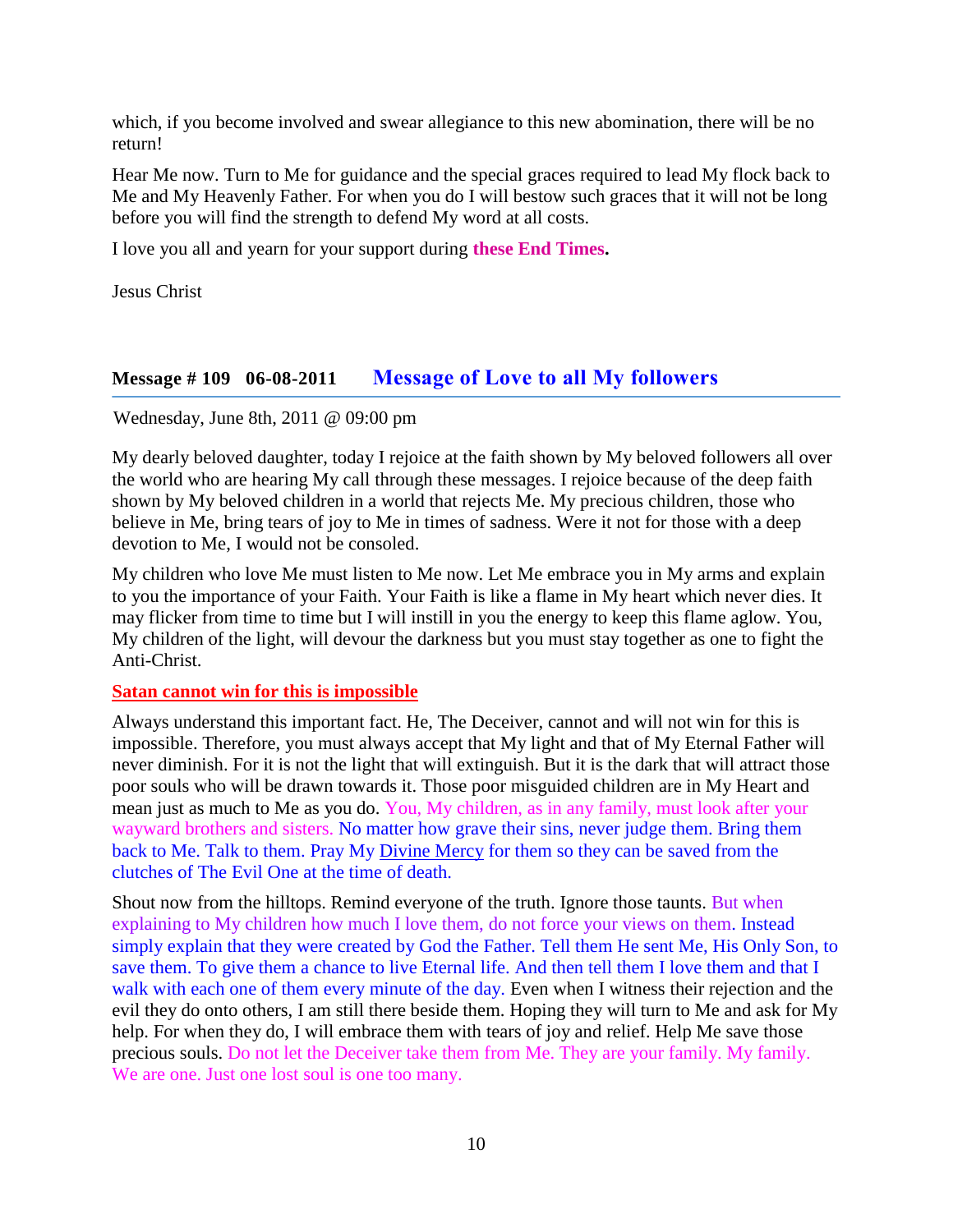Thank you, My beloved children, everywhere. Know that I am with you now in a much stronger presence through The Holy Spirit than at any other time in History. Hold My hand and walk with Me towards the New Paradise on Earth which will be your glorious home in the future.

Your beloved Savior Jesus Christ King of Mercy

# **Message # 110 06-08-2011 [Prepare your family to witness My Cross in the](http://www.thewarningsecondcoming.com/prepare-your-family-to-witness-my-cross-in-the-sky/)  [Sky](http://www.thewarningsecondcoming.com/prepare-your-family-to-witness-my-cross-in-the-sky/)**

Wednesday, June 8th, 2011 @ 04:45 pm

My dearly beloved daughter, I must share with you the feelings I am enduring now. The first is one of happiness because **I Am** to bring so much mercy to My children during the Illumination of Conscience which is close. And then there are my tears of great sadness for those oblivious to this event and who are unprepared. My children will need to tell as many of their friends and family of this great event in order to save their souls. No matter if they smile and ridicule your claims for, afterwards, they will thank you. **Tell them the Truth**. Ask them to open their minds. They should be made aware of what they will witness, because when the see My cross in the sky they will be prepared. That is all they need to understand. Then they will accept the discomfort they will endure when their past lives are played out before their eyes. **Tell them to review their life** and remind them of the harm that they may have inflicted on their fellow brothers and sisters.

### **Spread My Word after the Warning**

My children, as soon as The Warning happens and when conversion takes place, move quickly to spread My most Holy Word. There is an urgency to this because this will be a crucial period. That is when, through the work of My beloved followers everywhere, that My children will stay on the right path. It will be the time when **prayer and conversion can dilute the impact of the havoc** which will come about through the **reign of both the Anti-Christ and the False Prophet.** 

Accept the Truth now for what it is. Do not fear the Truth. Embrace it. For when you do, you will be set free and your confidence in Me will enable you to defend My Word properly. Fear will hold you back, My precious children. Courage will win souls. Your battle on My behalf will ease My suffering and bring eternal life to so many more souls who desperately need your help.

My love for you, children, is all encompassing and never waivers in its intensity. My cross is heavy but when you take it up with love in your hearts your load will be light. You, My beloved followers, sacred servants and lay people, are My future army to help defeat Satan. Pray now for the strength to deal with the challenges to your Faith. Lead by example, and the gift I am bestowing on each of you, who pledges his or her allegiance to Me, will create instant conversion when you speak My most Holy Word. Remember **I Am** with you all the time now. Many of you who have been close to Me for some time will now experience a stronger sense of the Holy Spirit and the power of discernment which will astonish you. Accept this as one of the greatest gifts being given to man today. I have not bestowed a multitude of such graces since My Apostles were given the precious gifts through The Holy Spirit.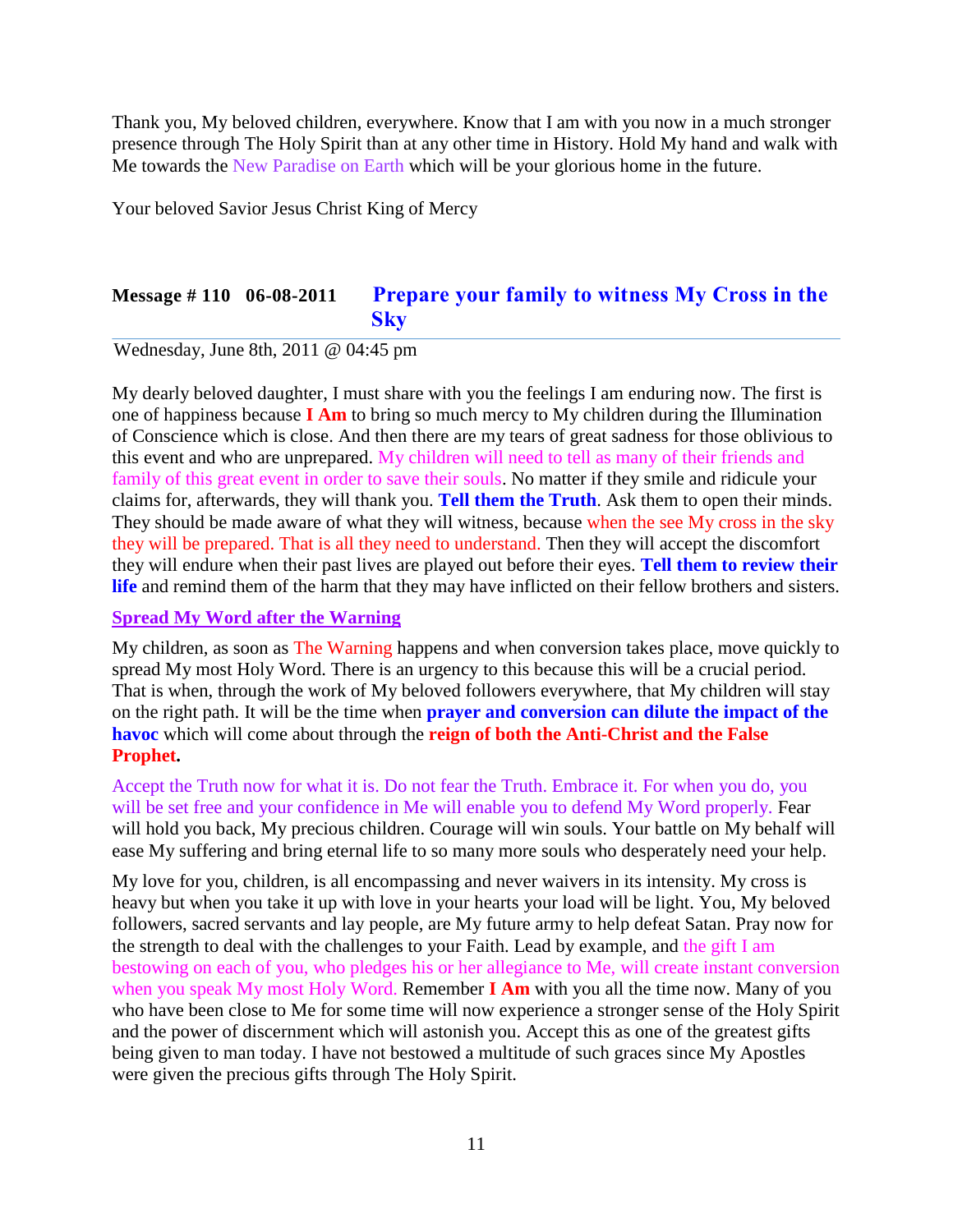You, My followers, including My sacred servants are My true Church. I will, with the help of God, the Eternal Father, lead you so you can march with all My children towards the New Paradise which awaits you all.

Your Loving Savior Jesus Christ

# **Message # 111 06-11-2011 ['Liberators' in Middle-East want to control The](http://www.thewarningsecondcoming.com/liberators-in-middle-east-want-to-control-the-jews/)  [Jews](http://www.thewarningsecondcoming.com/liberators-in-middle-east-want-to-control-the-jews/)**

Saturday, June 11th, 2011 @ 10:00 pm

My dearly beloved daughter, it is with love that I speak with you tonight because very soon now more and more of My cherished followers will unite as one to fight The Deceiver. Right now He and the wealthy influential groups, behind whom he hides, are plotting to gain as much control over you all, but you cannot see this.

They will be stopped sooner than you think. Many of them will convert during The Warning. This will weaken Satan's One World Group to such an extent that many will wonder what path to take, so confused will they be. Many will then turn back to Me, children, for they will seek redemption.

Revenge, control, power, and hatred combined create the biggest threat to man's survival. All of the wars you see taking place in the Middle-East and beyond have been orchestrated. They are not a coincidence. Understand that so many countries at once did not rise up on their own. They were helped by the Evil Group in all governments. Those governments who control the world. These leaders in the Middle East are now being removed to make way for the liberators, those who will proclaim justice and peaceful means to help My children. But that is not their intention. Their intention is to control of My beloved people, the Jews, who are under threat now on all sides.

All of these events will be interrupted by The Warning. All of those involved with this Evil Global will also have to face Me, one by one, when I will show them how they offend Me. Many will fall down on their knees and beg for redemption.

This, My children, is very important for the more sinners, everywhere and especially those who control your livelihoods turn back to Me, the greater will be My Mercy. Pray that all those who witness the Truth when, during The Warning, they will realize that I love them, will convert.

Prayer, My children, is very powerful. When you pray to God, the Father in My name for the salvation of these and other souls, He will not refuse you.

Your loyalty to Me and daily prayer is needed urgently to loosen the grip that Satan holds over My children who are rightfully Mine.

Your every merciful Savior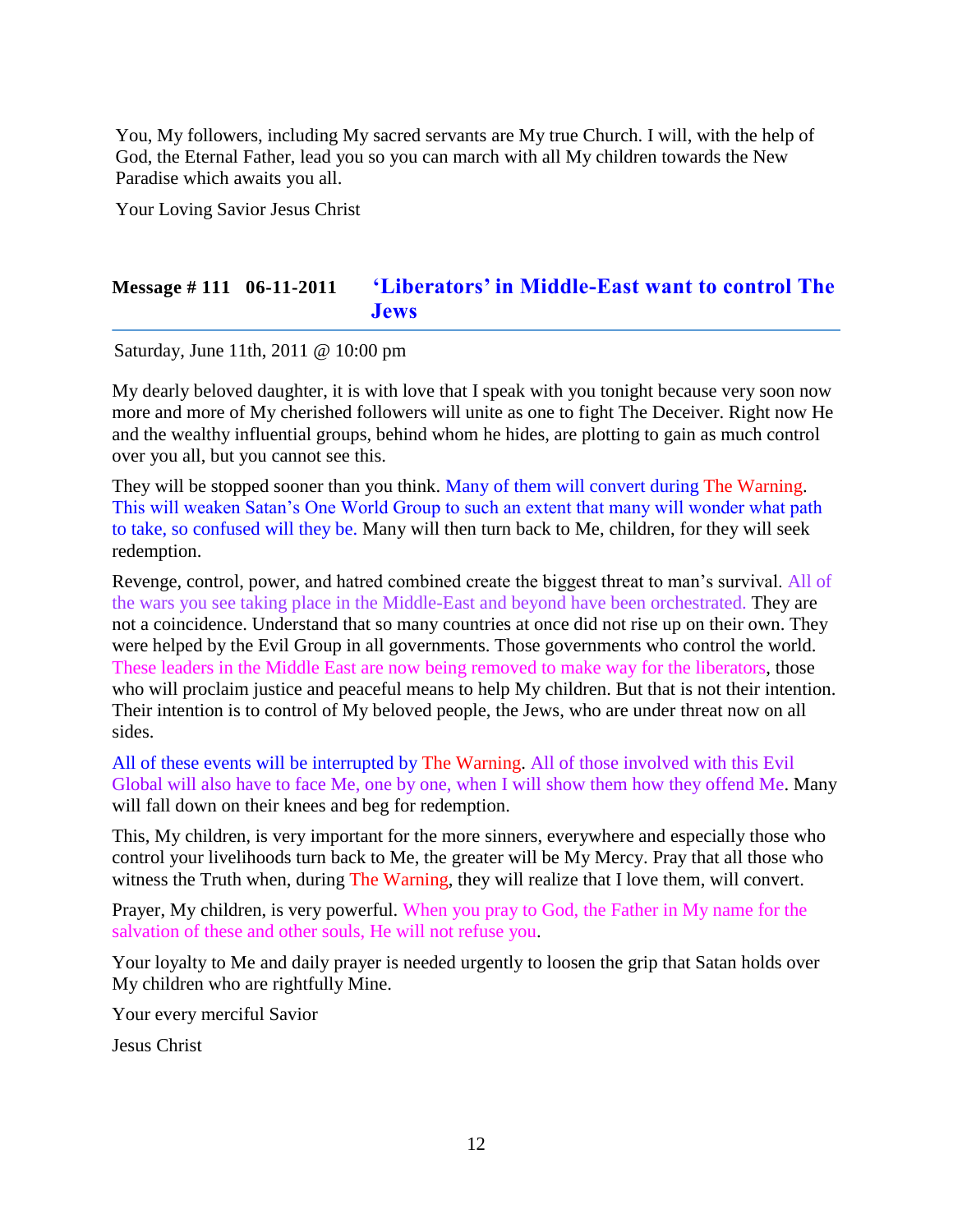# **Message # 112 06-11-2011 [My Spiritual Guidance will block Satan's Acts](http://www.thewarningsecondcoming.com/my-spiritual-guidance-will-block-satans-acts-of-destruction/)  [of Destruction](http://www.thewarningsecondcoming.com/my-spiritual-guidance-will-block-satans-acts-of-destruction/)**

### Saturday, June 11th, 2011 @ 03:30 pm

My beloved daughter, it has been another testing week where My Word, on the one hand has been embraced by so many while, at the same time, denied as outright deception by others. Have they who deny My Word not read the Truth? The Truth contained in My Holy Book? **The Book of Revelation was given to all My children to help them understand the turmoil which will be caused towards the end times by the spread of lies created by Satan and his demons**. Unless you understand the Truth contained in the Book of Revelation, then how can you possibly understand the messages **I Am** bringing to you today?

Do you think that I would turn My back on you and leave you at the mercy of Satan and his evil army? Did you not realize that I would try to warn you and then help you?

**My great Mercy will destroy the effect that Satan has over My children.** I come yet again to save you from his clutches. My gift of The Warning will dilute the terror that would have continued to gain momentum were this not to take place.

I communicate to you now not just to prepare you for all this great act of My Mercy, but to guide you through the maze of destruction planned by the Evil group whose King is the Evil One. My spiritual influence will **block Satan's acts of destruction significantly.** Hear My Word. Follow My instructions. Lead and support each other in your faith and you will be given the help required to follow the path swiftly towards the promises I made to you.

Many of you, My precious children, will be frightened but **please do not let fear block the Truth.** Satan will use fear to stop you from accepting My Message of Love. Much of what I tell you now is very difficult for you to understand. But understand this. Were I not to come now and show you the Truth then you would be lost. You would find it a very difficult period to live through. As I prepared you through My Prophets before, **I will now prepare you today**, through this Messenger, for the time when I will come again.

This is a gift borne of My deep love for all of My children to deal with **the forthcoming reign of the Anti-Christ** and his ally, **the deceitful False Prophet, who will mislead My Church on earth.**

Let down your defenses. Open your eyes to the truth. **My Word today is given simply to remind you** of the Truth of My Teachings. My Holy Scripture is the Truth. The Truth is reflected in My Holy Scripture. If I remind you today of the promises made to you before and of the pathway to salvation, then this is only a repetition of My Holy Word. **The Truth will always remain the same.** It can never be changed or adapted to suit mankind. It will always remain the same.

Let Me help you understand what is happening now. Don't cower in fear. I love you all and simply want to hold your hands, children, and protect you. My goal is to ensure that every one of you will live life with Me in the New Paradise on earth.

Your ever loving Savior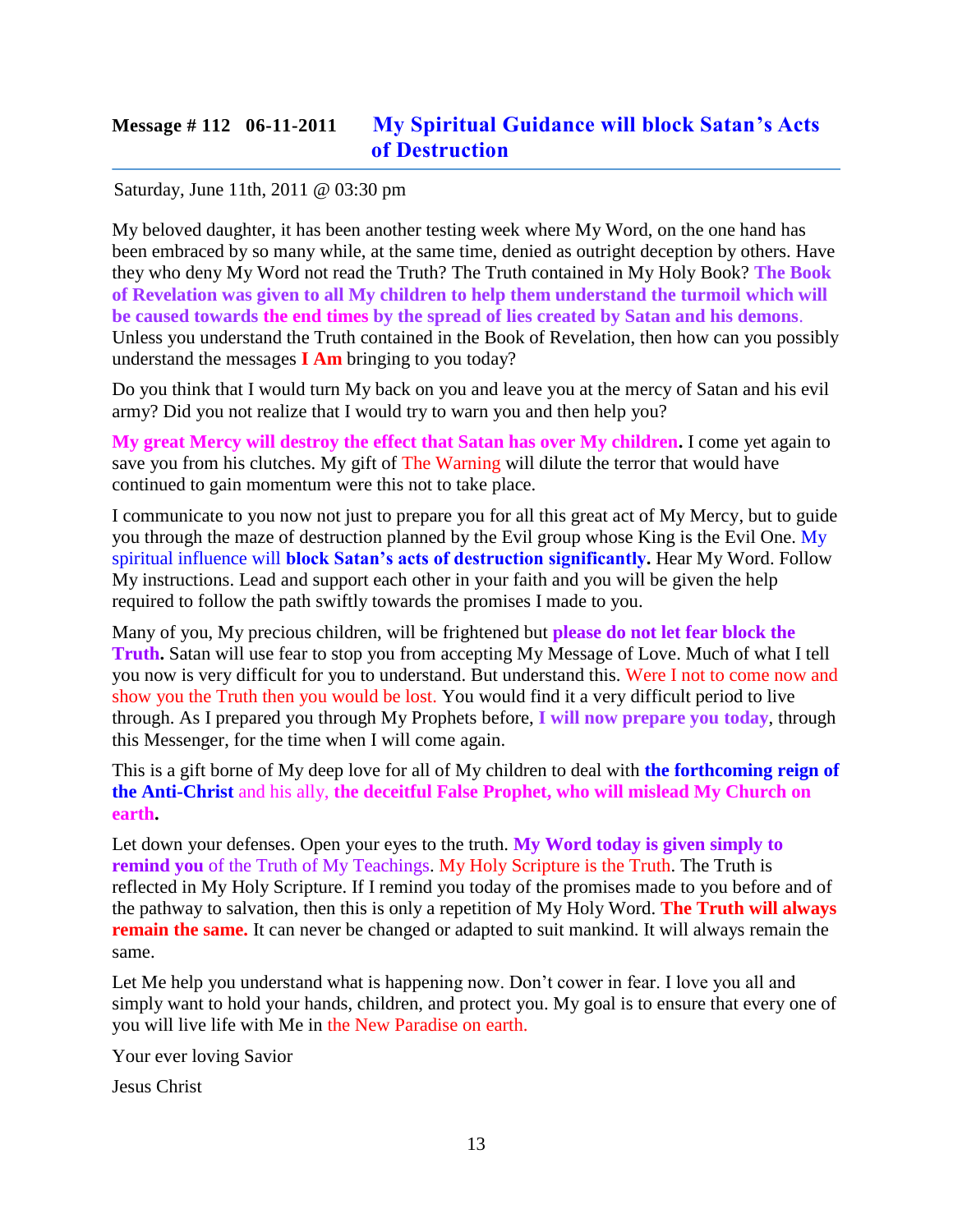# **Message # 113 06-12-2011 [Abundant Love at Adoration makes you](http://www.thewarningsecondcoming.com/abundant-love-at-adoration-makes-you-stronger-and-calmer/)  stronger [and calmer](http://www.thewarningsecondcoming.com/abundant-love-at-adoration-makes-you-stronger-and-calmer/)**

### Sunday, June 12th, 2011 @ 07:00 pm

My beloved daughter, the graces received by My children at the Eucharistic Adoration are powerful. They not only give you the graces to cope with life's suffering, they make you stronger in your love for Me, your devoted and loyal Savior.

**The love that is poured out over souls during the Adoration is given in abundance.** The soul feels this flood of My graces in so many different ways. The first gift is one of peace in your soul. You will feel this instantly after you have completed your time in close Union with Me.

So many, many of My children are denying themselves the many gifts I have to offer at Adoration, where you spend one hour of your time before My Presence on the Altar. While Catholics are aware of the power of the Eucharist, many do not acknowledge the importance of this most important time with Me in contemplation. They simply ignore this gift. It bores them to have to spend this extra time with Me.

Oh if only you knew how strong this would make them. Their fears and worries would be dissipated were they to just keep Me company in quiet intimate reflection. **If My children could see the light that envelops their souls during this special Holy Hour,** they would be astonished.

Children, **it is during this hour that you become very, very close to Me.** This is where your voice, your pleas, your pledges of love for Me will be heard. Many wonderful graces are given to you, children, at this time, so please do not ignore My pleas to spend this time in My company.

### **The rewards will make you free of worry**

The rewards will **make you free of worry**, **light of heart mind and soul and calmer** in yourself. When you receive me during the Eucharist I will fill your soul. But when you come to Me in Adoration, I will envelop you to such an extent that **the floodgates of My merciful love**  will saturate your mind, body, and soul. You will feel a strength which will yield a quiet confidence that you will find difficult to ignore.

Come to Me, children, now. I need your company. I need you to speak with Me when My Divine Presence is at its strongest. I love you and want to pour all My graces on you so you can infuse your souls to My Sacred Heart.

Your Loving Savior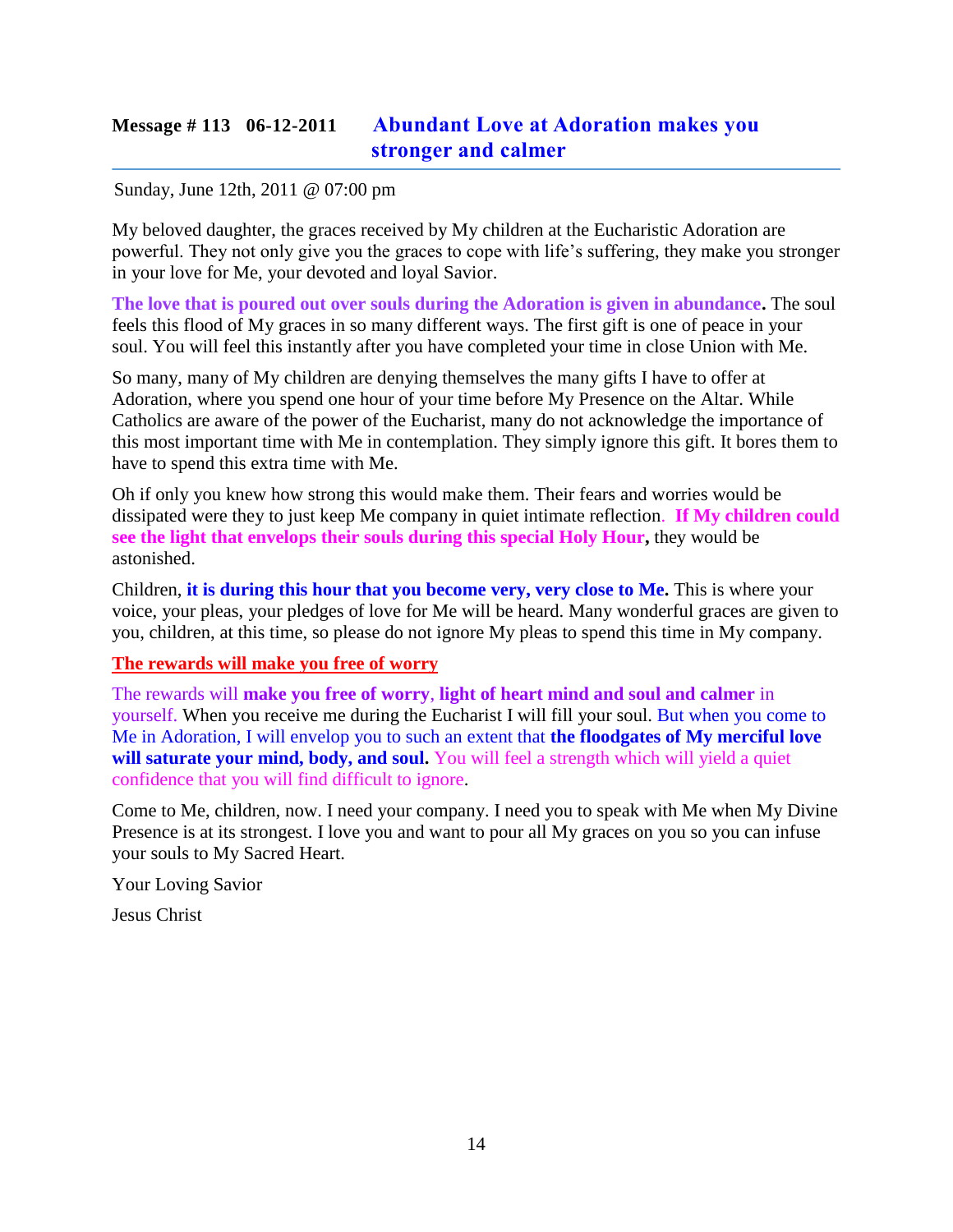# **Message # 114 06-13-2011 [Hand me over your troubles and I will ease your](http://www.thewarningsecondcoming.com/hand-me-over-your-troubles-and-i-will-ease-your-burden/)  [burden](http://www.thewarningsecondcoming.com/hand-me-over-your-troubles-and-i-will-ease-your-burden/)**

### Monday, June 13th, 2011 @ 06:00 pm

My dearly beloved daughter, prayer is increasing now at a stronger pace due to the gift of the Holy Spirit which has penetrated the souls of all My followers the world over. Their ears are now alert to My Most Holy Word.

Pray for all My poor tormented children who are suffering great hardship in the world as a result of the horror of the acts to which they are victims. All because of the sins of mankind.

Let Me remind all My children everywhere to recite My [Divine Mercy](http://www.thewarningsecondcoming.com/divine-mercy-chaplet/) chaplet every single day. Pray too, and I include all Christian faiths, [the Holy Rosary](http://www.thewarningsecondcoming.com/how-to-pray-the-rosary/) to My Beloved Mother for this powerful prayer will weaken Satan's power over My children.

All I ask is for all of you who are in sorrow with trials and worries to hand Me over now all these concerns and allow Me to deal with them. Trust in Me and your burden will be eased. Let me guide you into a more peaceful state. Relax, My children, and allow My peace to flood your delicate starving souls. The Darkness you feel stems from fear. Fear stems from lack of trust. When you lose trust in Me, Satan plants doubts in your minds.

Never underestimate what he does when he constantly play games to turn you against your neighbor. This deceit is always primarily directed at My most devout followers. He hates you if you love Me. He will never rest until he unsettles you. He laughs when you falter. Don't give him this power, because when you do, your faith in Me weakens.

The prayer to St Michael and the recital of the [Most Holy Rosary](http://www.thewarningsecondcoming.com/how-to-pray-the-rosary/) are your most powerful weapons against Satan.

Go now with more confidence, and hand Me over your problems and concerns because **I Am** here waiting for you at all times to bring you into the light.

I love you all children. Trust in Me more.

Your loving Savior

Jesus Christ

## **Message # 115 06-14-2011 [My followers must show courage to prepare](http://www.thewarningsecondcoming.com/my-followers-must-show-courage-to-prepare-others-for-the-warning/)  [others for The Warning](http://www.thewarningsecondcoming.com/my-followers-must-show-courage-to-prepare-others-for-the-warning/)**

Tuesday, June 14th, 2011 @ 07:00 pm

My beloved daughter, much work needs to be done by My followers to tell people what they must expect during The Warning.

Give them details in advance so that when they see the red sky flare up, a reflection of My Great Mercy, they will know that there is nothing to fear. Instead, they must rejoice for here, at last for many of My children around the world, will be the proof they have been seeking all their lives.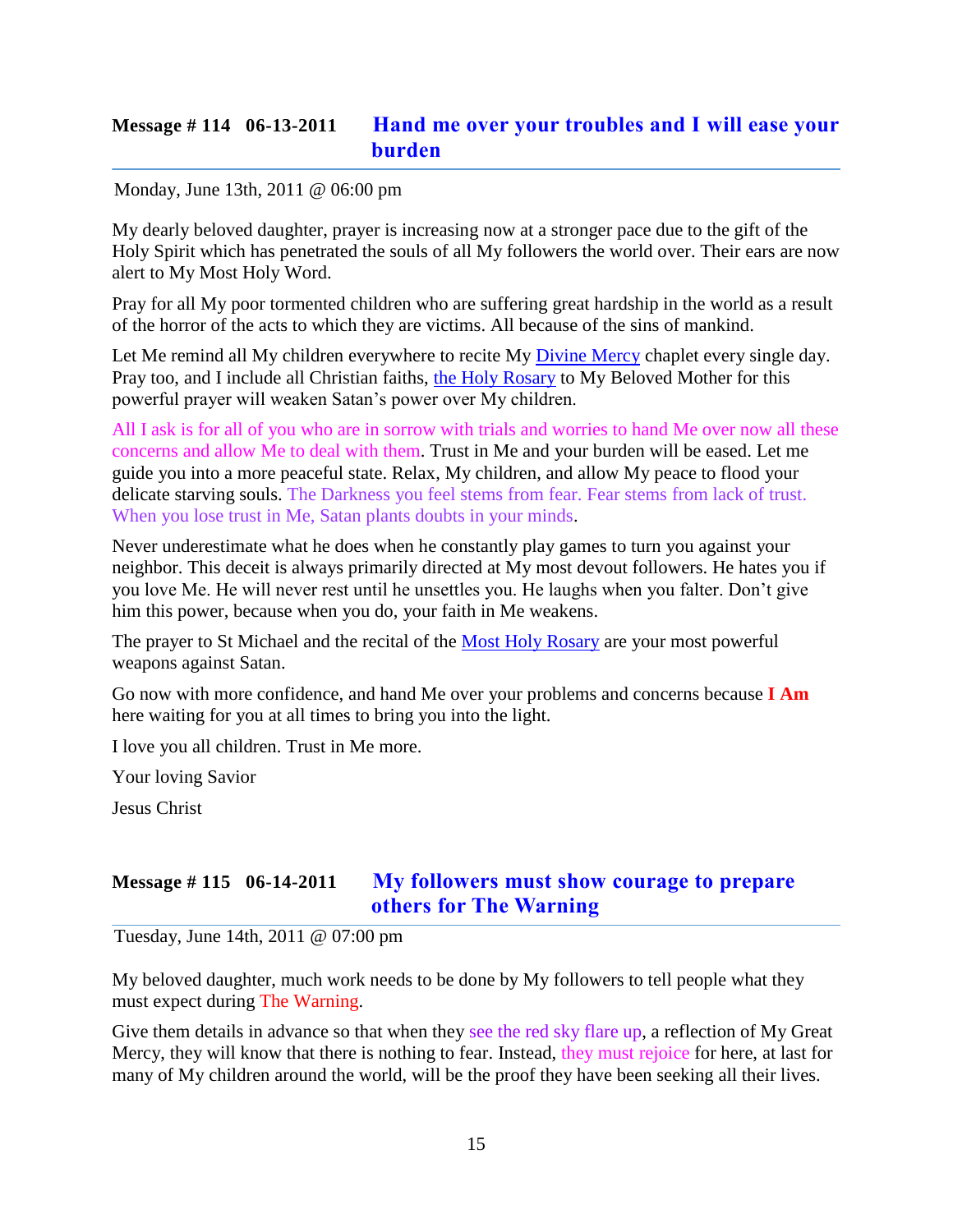Great rejoicing amongst My children is what I yearn for, not tears of sadness. When you see My Cross, you will all know then the passion of My love for all of you.

Many will weep tears of great joy for they will know I have come to flood their souls with the grace of redemption. For others who don't know Me, they will be frightened, for then the true realization of the graveness of their sins will become apparent.

Followers of mine everywhere, I call on you to show great courage by telling My children that they must not fear when they witness this divine spectacular display of My Great Mercy for mankind. Bring them back into My fold by preparing them. If they will not listen, pray for them.

Your Eternal Savior and Redeemer of Mankind

Jesus Christ

# **Message # 116 06-15-2011 [Intellectual Religious Snobbery offends Me](http://www.thewarningsecondcoming.com/intellectual-religious-snobbery-offends-me/)**

Wednesday, June 15th, 2011 @ 10:00 am

Today, My daughter, I want to warn those devoted followers of Mine who publicly proclaim My Name to follow the Truth of My Teachings and to thread carefully.

I love all My followers and especially those who show humility at all times. I become frustrated, however, when solemn and earnest Christians, who speak My Word, try to analyze My Teachings in a loud and dictatorial manner. Not enough is it to spread My Word they feel they must bring My Teachings into a human intellectual debate which serves only one purpose. To prove to others that they are more qualified to understand My Most Holy Word. So intent are they to prove that they are right in their discernment that they divide My true followers. Their solemn and earnest devotion to Me can often render them impotent in their real love for Me which should always stem from humility.

They must keep their loud voices, full of intellectual criticism, quiet. They must stop to listen to My voice and resist the urge to prove their knowledge of spiritual matters to others. When they do this they are guilty of the sin of pride. They do not know Me at all. Because they do not take the time to stay quiet and humble themselves before My eyes which are all seeing. Until these solemn followers of mine become little in My eyes and lower themselves before Me, I will not be able to draw them to Me.

Glorify Me. Honor My Word. Follow My example. Never persecute others in My Name especially your fellow Christians.

Your beloved Teacher and Savior Jesus Christ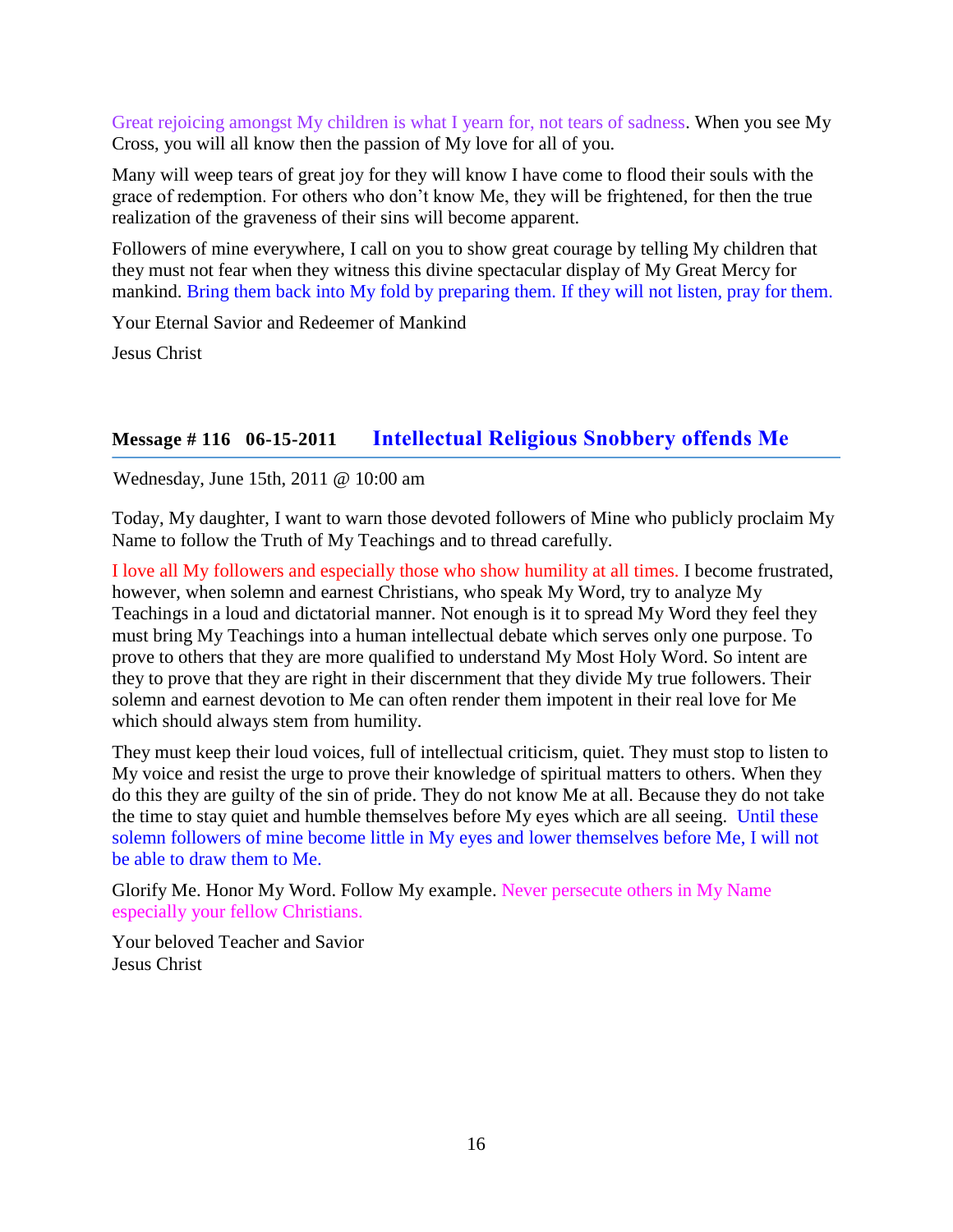# **Message # 117 06-15-2011 [Communicate to a young materialist and fickle](http://www.thewarningsecondcoming.com/communicate-to-a-young-materialist-and-fickle-society/)  [society](http://www.thewarningsecondcoming.com/communicate-to-a-young-materialist-and-fickle-society/)**

### Wednesday, June 15th, 2011 @ 11:00 pm

My dearly beloved daughter, the trials and spiritual dryness you are enduring at present are allowed by Me to bring you even closer in union with Me.

Sometimes, when you suffer I have to turn to one side, so I won't have to witness your sorrow. Yet, as you endure each trial and move onwards to the next stage, you will become even stronger than before. The deeper your suffering from the cruelty and abuse of others, who ridicule you because of this sacred work, becomes, the more graces you will receive.

### **How to suffer in My Name**

To suffer in My Name, however, is not enough. You must not complain openly about these torments. You must, to satisfy Me, **suffer in silence,** My daughter. To the outside world you must appear to be joyful. Only then will your soul be fortified and brought to the level of sanctity that I require of you for your mission. For, when you evolve in this way, the fruits yielded when you speak My Word means that My Messages will be heard more effectively in every corner of the world.

This time, as I prepare all My children for the **greatest challenge since My Crucifixion,** it is vital that as many people hear My Most Holy Word.

The truth now being revealed will be heard not only by believers, but by those who do not want to know Me or who don't want to accept the truth of the existence of God, the Eternal Father.

**Communicate to a young materialist and fickle society**

My daughter, you must use methods that will communicate My Word to a **young, materialist and fickle society.** Ensure that you communicate in a way that they will understand, pay attention to and talk about. For what good is this work if it is simply just reinforces My Holy Word to believers only? Yes, it is important that My followers are reminded of the promises I made when I said I would come again, but it is those souls with no knowledge, understanding or interest in My compassion for mankind who I must reach at all costs.

You, My daughter and My followers, have a duty to inform **agnostics, atheists** and a whole young generation of the truth now. Speak to them in gentle tones. **Never be aggressive**. Use words of encouragement. Make My Word interesting.

### **Not the end of the world**

Talk to them of the promise I made for the **New Paradise on Earth**. It will not mean the world will end but, rather, that a new era of peace, joy, and happiness will now evolve. They cannot, and must not turn their back on this Glory. Pray for them. Bring them to Me and you will receive special guidance and graces.

**Simplicity and the Truth should be your weapons of choice**. Lead by example. My daughter, you must plan now to use different and new methods of communicating My Word. Help will be sent for you to achieve this.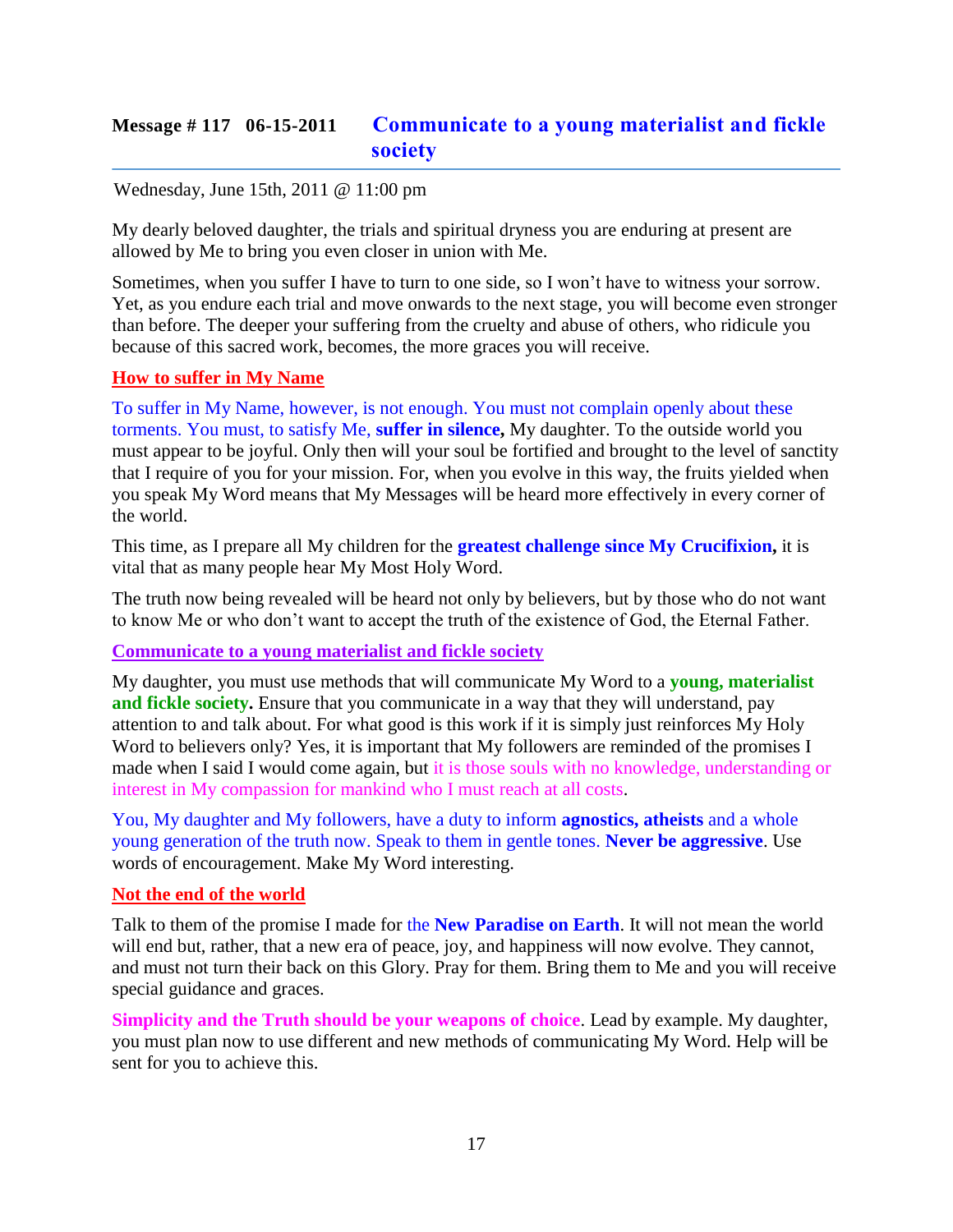#### **Spread my word using modern communications**

Modern communications methods must be utilized to ensure that My Word is spread rapidly. Pray now. Ask publishers in as many countries as you can to produce the volumes in as many languages as possible. Use audio, video and other methods to spread my word quickly. **Call on volunteers** to forward My messages to the multitudes.

For this, My daughter, will save souls. I love you. Your strength and determination to succeed in this work, which stems from the pure love you have for Me and My Beloved Mother, will bring souls – who would otherwise have gone to Hell – back into My arms and eternal salvation.

#### **Ignore those who show disrespect for My Name**

Be brave. Ignore abuse. Do not respond to those who show disrespect for My Name. It will be My followers who will hurt you the most. For many, well-meaning true **disciples of mine fall into error** from time to time. Their **knowledge of My Teachings can create a sense of pride** which leads to arrogance. Then **intellectual pride** creeps in. Those poor loving and solemn souls of mine whose love for me is not in question must never look down on those they may feel are on the wrong path. They must not fall into Satan's trap of assuming a **position of superiority and solemn rigidness**. This then becomes a battle of wits to see who, in human terms, is more knowledgeable than the other or who has a better more understanding of the Truth of My Teachings.

Remember what I taught you all. **The Truth is simple**. **The Truth is love**. In your quest to prove your interpretation of My Holy Word, if you do not show love and patience, then **your version of the Truth comes is not of Me.**

Love each other. You are all equal in My eyes. But for those of you who go out of your way to help bring My lost souls back to Me, then you will be risen in My eyes.

Your Divine Savior

King of all Mankind

Jesus Christ

# **Message # 118 06-20-2011 [My Children will face Me for the first time](http://www.thewarningsecondcoming.com/my-children-will-face-me-for-the-first-time-during-the-warning/)  [during The](http://www.thewarningsecondcoming.com/my-children-will-face-me-for-the-first-time-during-the-warning/) Warning**

Monday, June 20th, 2011 @ 11:45 am

My beloved daughter, prepare My children now for very soon they will come before Me in all My glory and compassion. I will show myself to every single man, woman and child over the age of reason very soon.

This wonderful day, when I will show them My Mercy, as opposed to My justice, must be welcomed by all. Rejoice, for you will all, each and every one of you, face Me for the first time.

For many, they will be full of love and happiness for this is a wonderful reunion. For others, they will be fearful. But there is nothing to fear, for I love you all. Sin will be the only division, but if you repent and accept the truth of your offenses against Me, and My Eternal Father, you will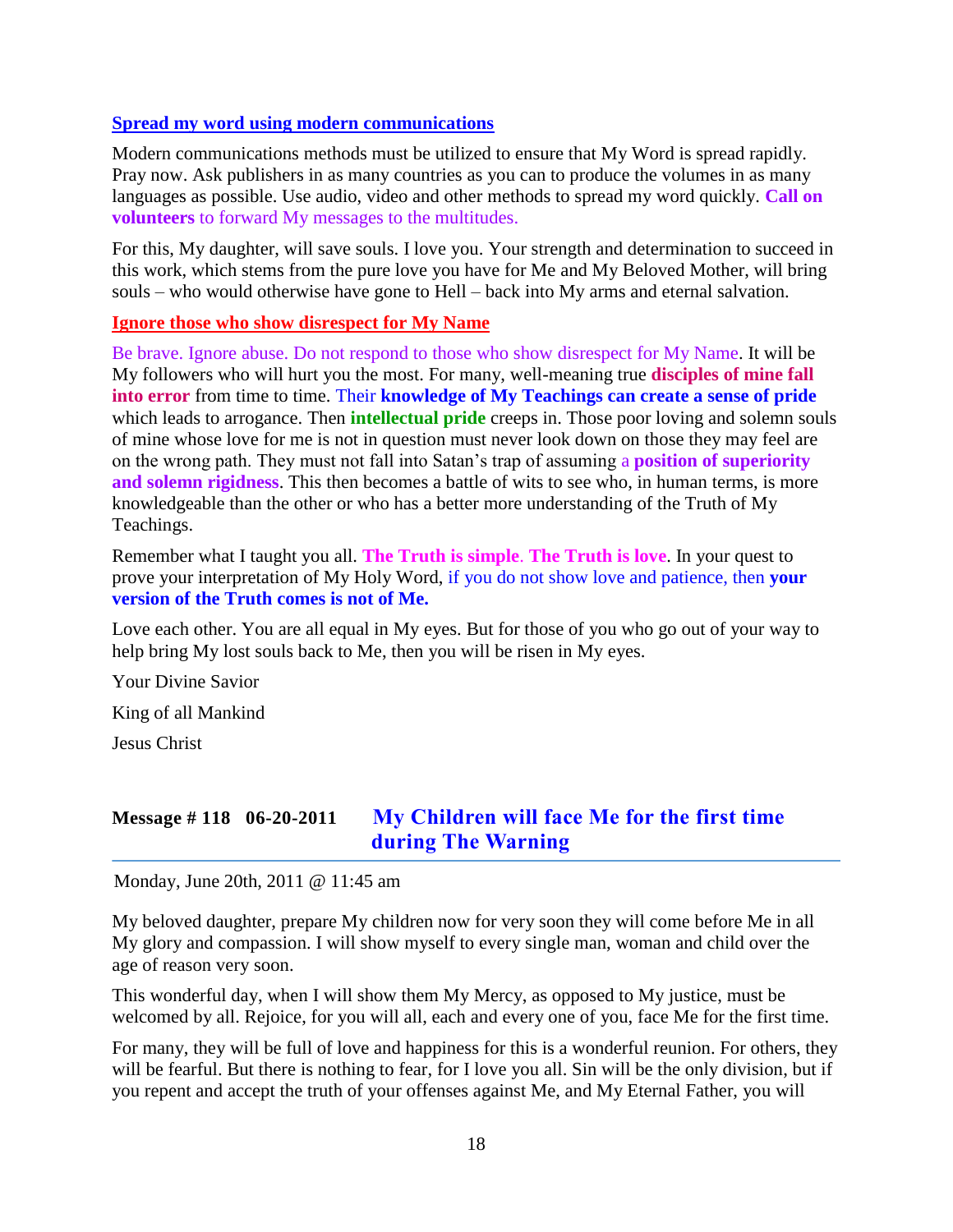realize the wonderful Mercy which is being afforded you. For those who will be fearful, I have this to say. Fear stems from sin. With sin in your soul, you will be distanced from Me. Accept your sins for what they are, a human weakness. Then look to Me and I will lead you to Eternal Life and the Truth.

### **My Great Mercy brings wonderful news**

My Great Mercy brings wonderful news to My children the world over. For when this, The Great Warning takes place, you will be given a chance to change your lives for the better. When the truth of My existence is revealed, then conversion will be widespread.

Then, and only then, after The Warning takes place, will the world be given a chance to withstand the great chastisement which will follow **if sinners do not repent in their multitudes**. For then **the hand of My Father will fall everywhere** on those who refuse to hear the Truth – those who turn their back on love, love for Me and your brothers and sisters. For your sinful ways will be, at that stage, no longer accepted. For this would be the final straw. For Satan's powerful influence will not be allowed to retain its vice-like grip on mankind. Those who stubbornly follow the wicked path, where they persecute My children, will be stopped.

### **The Great Chastisement**

A great chastisement, the likes of which **has not been witnessed since the time of Noah,** will be unleashed by God, the Eternal Father. My followers who may say that this is not the way in which Jesus speaks need now to ask yourselves this question. If Jesus is full of Mercy why would He, or God the Father allow Satan's army to continue and inflict terror on My children? It is out of love for all of God's children that this Great Chastisement will take place. Repent, all of you. Reject the empty promises of Satan. Reject the false empty life he offers you. Accept that, when you hear My name being rejected in the world today, that this comes directly from the influence of Satan. Until My children turn away from him, then **there can be no peace** in this world.

Accept this Warning as a message of pure love. To those in power I say this. Reject the lies to which you have paid allegiance or suffer the consequences.

The Great Mercy I will show you during The Warning is the solution for a new era of peace. Accept it and the **chastisement will be averted.** Reject it and only those followers of Mine can be saved. It will be **too late for the rest of you.**

Your Loving Savior Just Judge

Jesus Christ

# **Message # 119 06-22-2011 [Message from Virgin Mary about](http://www.thewarningsecondcoming.com/message-from-virgin-mary-about-communicating-to-young-people/)  [communicating to Young People](http://www.thewarningsecondcoming.com/message-from-virgin-mary-about-communicating-to-young-people/)**

Wednesday, June 22nd, 2011 @ 06:00 pm

(after a private apparition in which she appeared to the Visionary for over 30 minutes)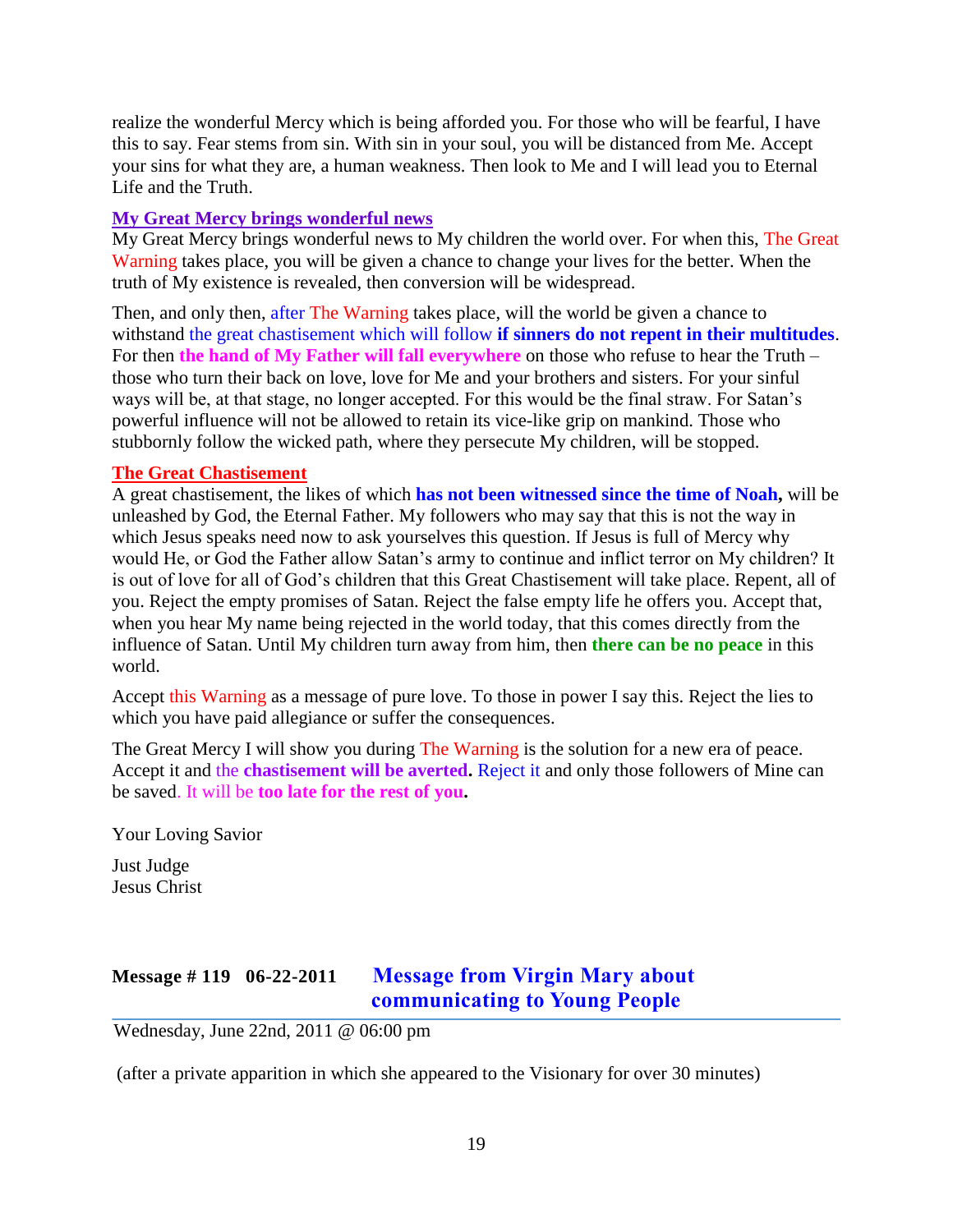I come in the name of Jesus Christ. I am the Mother of God, your beloved Mother, Queen of all the Angels.

My child, you have just been tested because of the work you do for My beloved Son and you have become stronger as a result. You know now what has to be done so that as many young people as possible understand who My Son is. He, the Most Precious Son of mine, Savior of the World, will do everything to save all of those who walk the earth in ignorance of His Mercy.

Those children who stubbornly refuse to listen must be told the Truth and very soon. Please tell young people all over the world that Jesus walks with them every second of the day. He cares so much for them. They have no idea of the depth of His love. He wants to embrace them into His Sacred Heart so that they will enjoy the New Era of Peace on earth. If only they would respond.

My child, it is so difficult for people to understand the Truth of the existence of God, the Father. To convince them of the Truth of His Beloved Son's Sacrifice is very difficult. This, my child, must be your goal.

Go in Peace and Love.

Your beloved Mother

Queen of the Angels

# **Message # 120 06-22-2011 [The Warning will prove that God Exists](http://www.thewarningsecondcoming.com/the-warning-will-prove-that-god-exists/)**

Wednesday, June 22nd, 2011 @ 07:00 pm

My dearly beloved daughter, strong now, having endured the worst trial so far, you will move to impart my urgent pleas to the whole world.

They, My beloved children, need to know that, when I come soon, they will come face to face with Me. How I long to show them that I really do exist and how I await the joy on their faces when they witness My love and mercy.

For many of My children will fall down and **cry tears of relief.** Tears of joy and happiness. Tears of wonder and love. For, at last, it will be possible to live a new life thereafter where all can follow the Truth of My Teachings.

My children will not realize the significance of this **Great Act of Mercy,** the greatest gift ever bestowed on mankind since My Crucifixion. For it will be through this gift of The Warning that **man's eyes will be finally opened to the Truth of their entire existence on this earth and beyond.**

Those who are alive in this world today must understand how privileged they are to be given the proof of the existence of God, the Eternal Father and I, His beloved Son, although this is beyond your comprehension.

**After the Warning, do not turn back to your old ways**

I urge all of you that, when you have seen My presence and shown how sin, not only offends me, but propels you down the pathway to Hell, that you must not turn back to your old ways.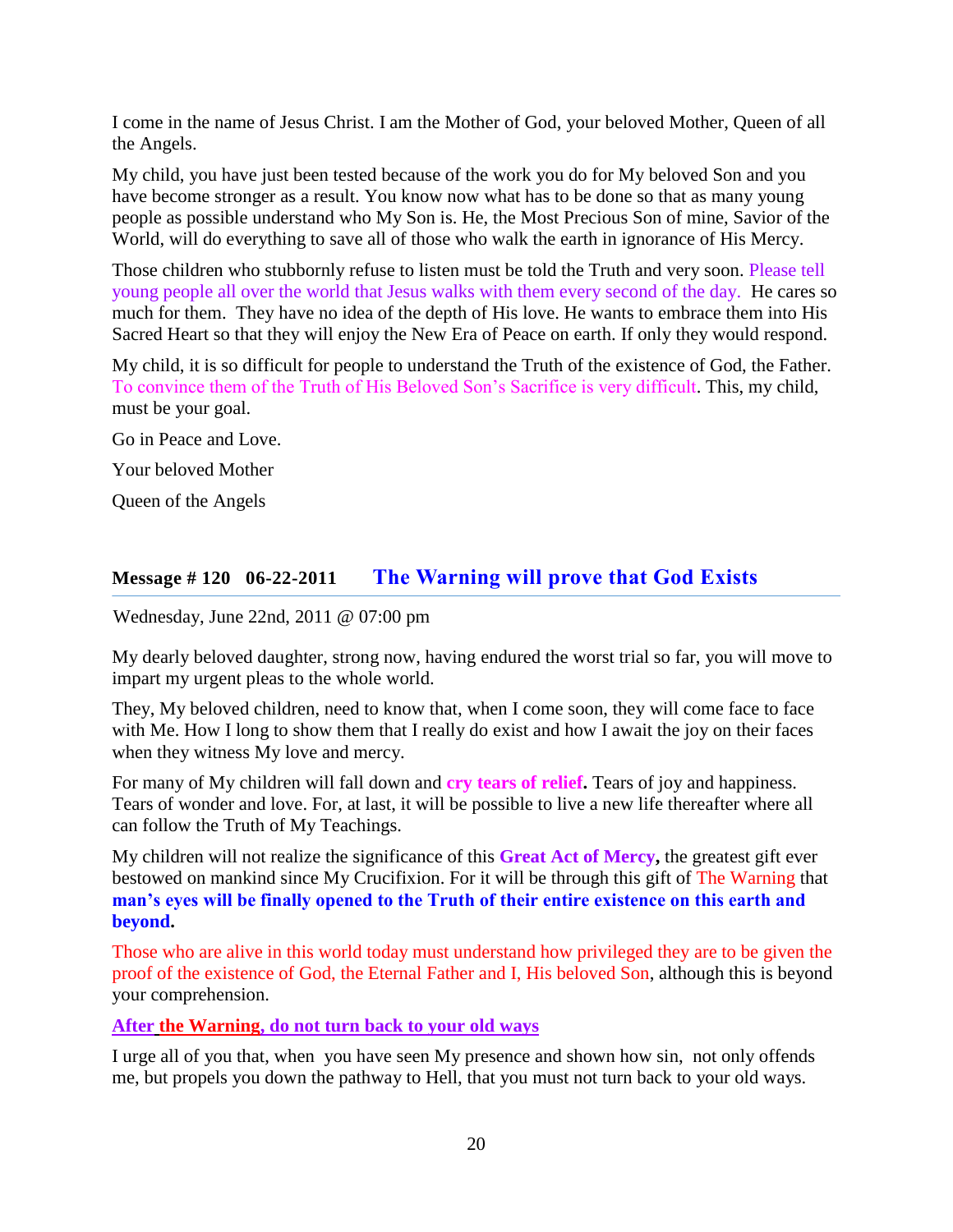**The period after the Warning is crucial for world peace and your salvation**. Do not reject this gift. Grasp it with both arms. Let The Warning bring you as one in Me. When you do this and pray for guidance, you will be rewarded with the New Paradise on Earth where you will want for nothing.

Rejoice. Listen to Me. Heed My message and allow My love to envelop you towards My glorious kingdom.

I love you all. The next time you feel a stab of love in your heart for another fellow being, remember that this gift comes from Me. Without love, there is no life.

Your Divine King of Mercy

Jesus Christ Son of God, the Eternal Father

# **Message # 121 06-23-2011 [Ordinary People, Good People Turn their Backs](http://www.thewarningsecondcoming.com/ordinary-people-good-people-turn-their-backs-on-me/)  [on Me](http://www.thewarningsecondcoming.com/ordinary-people-good-people-turn-their-backs-on-me/)**

Thursday, June 23rd, 2011 @ 09:10 pm

My dearly beloved daughter, the joy you feel today is as result of the graces bestowed on you during Adoration yesterday. Now, you know how important it is to allow Me to pour such graces on souls during this most special time when in My personal company.

### **How to identify lost souls**

Today I want to talk to you about lost souls in the world and how to identify them. My followers often mistakenly believe that lost souls are those in mortal sin. This is not necessarily true. A lost soul can be a person who does not believe in Me or My Eternal Father. A lost soul can also be those children so caught up in their day-to-day pursuit of earning money, building wealth, careers and craving after material things. All because of the joy they believe that these things will bring them in their future lives. These are ordinary people, good people but who turn their backs on Me.

Many of these children of mine are good at heart. They can be full of love for their fellow men, their family and friends. They may be popular and well-liked. And yet they can be lost souls. How is this you may ask? Because they do not believe that their soul is just as important as their physical needs and so they neglect it. By neglecting their soul they are prone to temptations thrown their way each day. They find it hard to resist worldly goods, without considering that the time they invest in their ambitions could be spent showing love to others through the art of sharing. In their pursuit of money, they can become proud. Pride makes it difficult to behave like a true follower of Mine.

Children, if you spend all your time chasing the dreams that you believe this world has to offer – wealth, possessions, and positions of power – there is little time left to pray or nurture your souls for the next life. So many of My children can never understand why worldly goods leave them empty inside. They do not listen to those followers of Mine who know the Truth. By failing to acknowledge the existence of God, the Almighty Father, they cannot succeed in pleasing anyone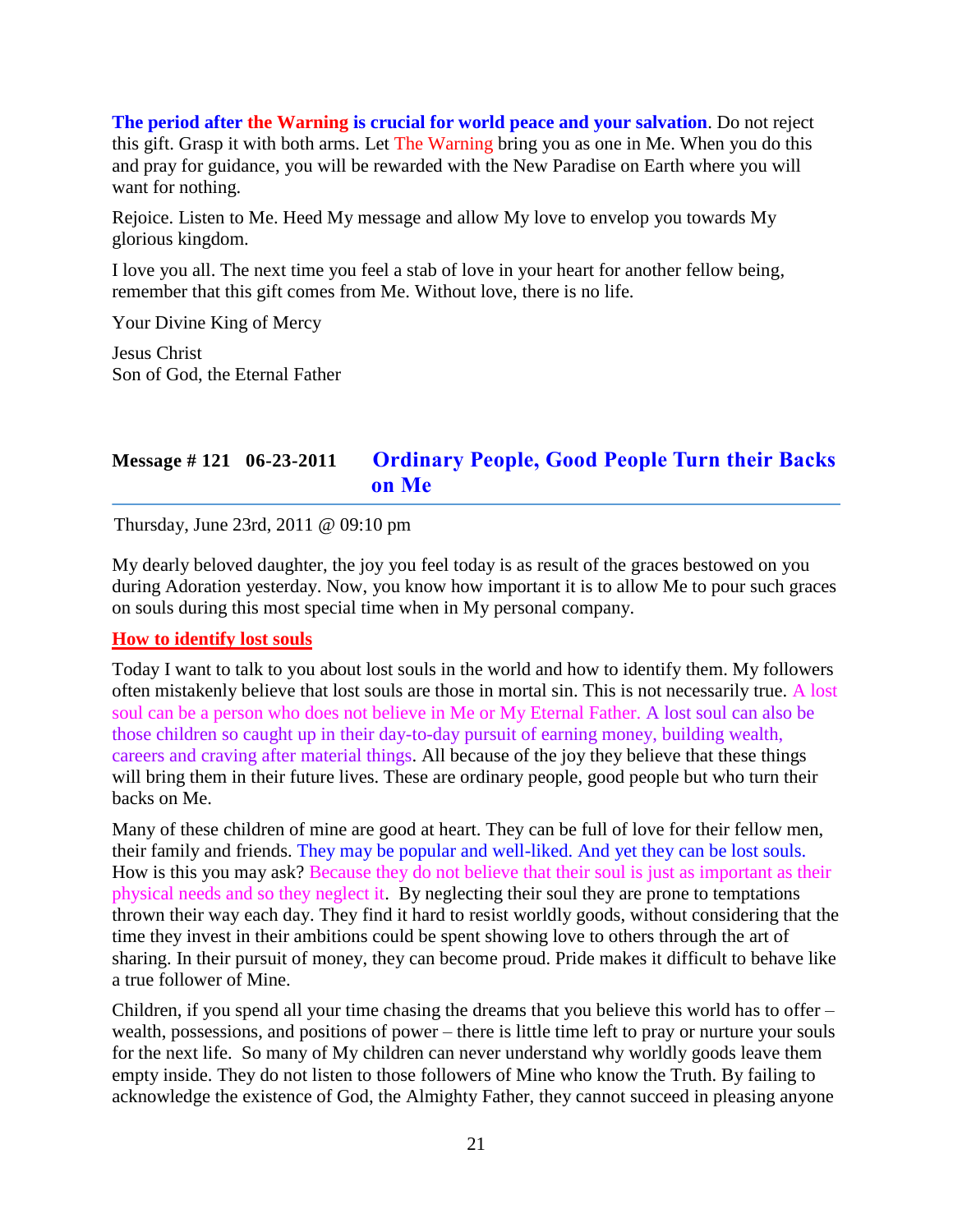other than themselves. On the outside, these people live active, healthy, fun-filled lives without a care in the world. But this kind of lifestyle cannot be achieved in the right way without believing in Eternal Life. Humility is missing in their lives.

You may say, in their defense, but they need to feed their families and look after others who rely on them and so they work towards these goals? My answer is no, they don't. They are not aiming to feed their families. In many cases, they are aiming for excesses to satisfy their lusts. The more they do this, the more they become lost to Me and My Eternal Father.

Unless My children wake up and recognize the ways in which Satan uses all the glorifying attractions of the world to suck you into a false sense of materialistic security, you cannot come to Me. Time must be spent in this life in praise of your Creator. In looking after your neighbor through charitable works. In putting others needs before your own. By following in My footsteps.

Unless My children, who do not believe in God the Father or who do believe in Him but who chose conveniently to push any homage to Him aside because they are more concerned with worldly matters, they will find it hard to enter the gates of Heaven, the true Paradise they crave. Earth is just a phase in your entire being. Heaven, even a glimpse of what it offers, cannot be experienced in your lives on earth. None of those worldly attractions are worth chasing if it means you have to forfeit the jewel that is Heaven.

The essential traits to enter My Glorious Kingdom are faith, love, humility and a desire to please Me.

Your beloved Teacher and Savior of all Mankind

Jesus Christ

## **Message # 122 06-25-2011 [People don't know what their soul is –](http://www.thewarningsecondcoming.com/people-dont-know-what-their-soul-is-the-answer-is-simple/) the [answer is simple](http://www.thewarningsecondcoming.com/people-dont-know-what-their-soul-is-the-answer-is-simple/)**

Saturday, June 25th, 2011 @ 01:30 am

My dearly beloved daughter, your voice, while being heard finally by My sacred servants all over the world, **falls silently in those quarters oblivious** to the existence of God the Almighty Father.

You may say, they don't listen, but **they cannot listen if they don't hear**. Be brave, now; talk to as many as you can. **Ask people to publish the news of My Word**. Call them. Ask them. Explain that they must read My messages before they dismiss them. For it will only be when they feel the strength that comes from My Divine lips, when My Spirit will attract their spirit, that they will finally understand that **it is I who is communicating to the world.**

I am sad, My daughter, because of the deep barricades and divides which today **block out every attempt by My Blessed Mother** and I, her precious Son, to **speak through visionaries** to the world. In the past, humility was a little more prevalent. Today, this important trait has disappeared. In its place is a world where **everything that exudes human intelligence**, allure or physical appeal is accepted as a priority in people's lives. Their spirituality has died. They are, My daughter, merely **empty shells**. Shells that when cracked are nothing. **Substance of soul is**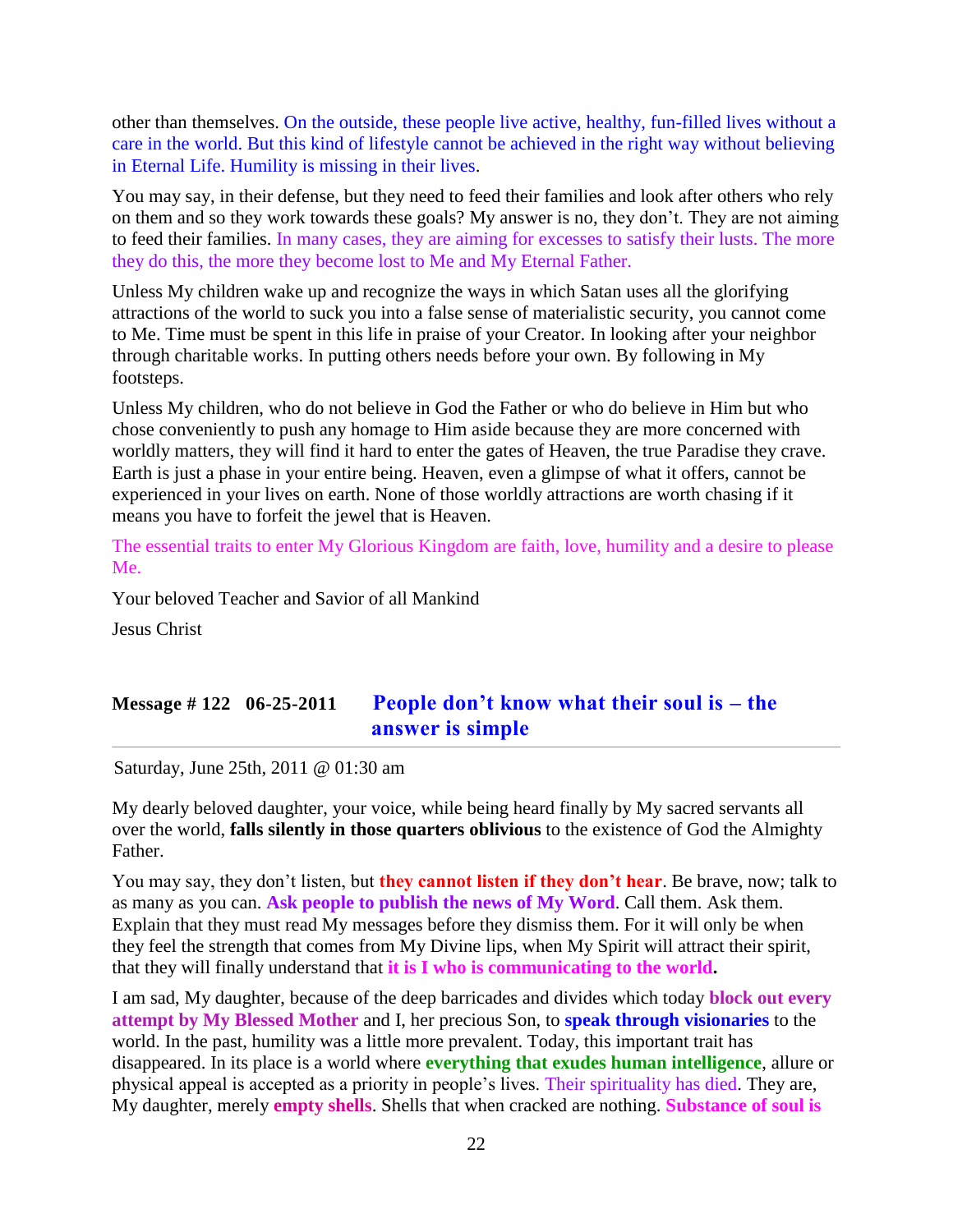**what My children must strive for**. This is difficult for many people and especially those whose minds are full of human wisdom where little space is left for spiritual wisdom.

Such is the lack of spirituality, fueled by the power of Satan, that people have fallen prey to leave open their souls to commit sin. A lack of spirituality or belief in God renders a soul to contamination by The Deceiver. The King of Deceit leads souls in the belief that only the body and mind alone are interwoven to become whole. Sadly, you cannot be whole without your soul.

### **What is your soul?**

Many people don't know what their soul is. What it feels like or how to recognize it. Is it your mind? Your conscience? The answer is simple**. Your soul is you. It is who you are**. Your conscience. Your beliefs. Your understanding, whether this represents the truth for what it is or the truth for what you want to believe it is. It is not a separate part of you, dear children. Something that belongs to another world. It is present within each human being.

Your soul can be looked after by following My Teachings. It can be neglected through sin which is very difficult to avoid. But it can be replenished by confessing or expressing remorse and starting out again. Or it can be destroyed. Some deliberately destroy their soul by sinning for the pleasures or vices of this world, in the full knowledge of what they are doing. **Others deny they have a soul**. Their arrogance convinces them that they know all. That life begins and ends on this earth.

And then there are those young souls who, through no fault of their own, were reared by parents in times of plenty where they wanted for nothing in the materialistic sense. **Their religion is based on material gain**. By striving for more stimulus, their ambition continues to increase until, eventually, there is nothing else they can strive for until death faces them. Then they are lost. Puzzled. Confused. With a deep sickening feeling inside they know something is wrong. The soul is telling them but they don't know how to respond. They are the ones you need to save.

I call on all of My followers everywhere to **help Me save all of My poor children**. I know I am asking for an extraordinary act of generosity on your part. It is a huge responsibility. But by obeying My Most Holy Will you will help Me save much of the world from the grip of Satan and the terror he wields.

Go forth now, My followers, all of you and spread My word to a jaded, misguided and disillusioned world. My graces will pour forth over each of you for even just one conversion. One soul that can escape the horror of hell.

I love you all. I embrace you, My followers, My precious children, everywhere. How you bring Me daily comfort. How you console Me. Now bring Me more souls.

Your Divine Redeemer

Savior of all Mankind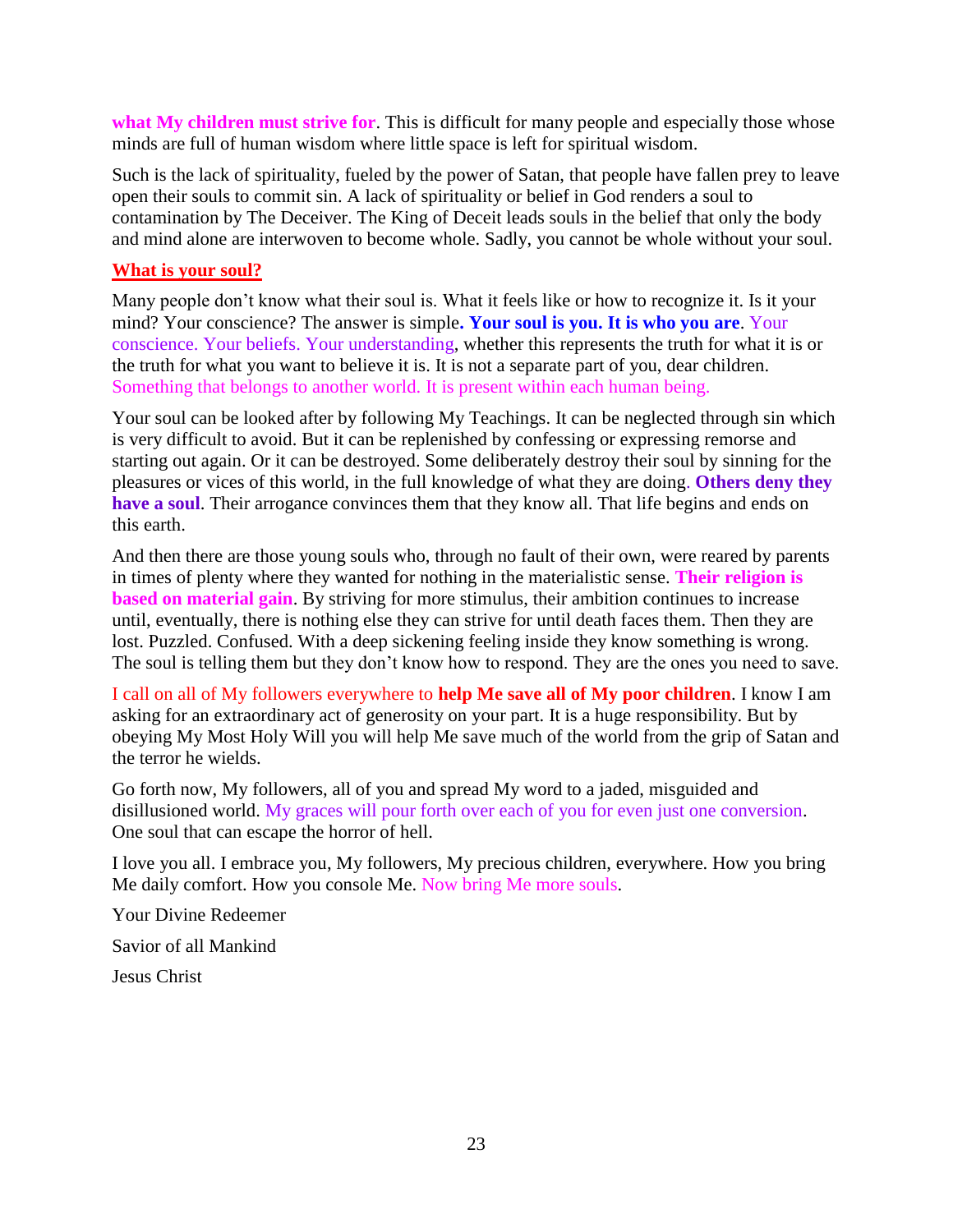# **Message # 123 06-25-2011 [First Message from God the Father –](http://www.thewarningsecondcoming.com/first-message-from-god-the-father-the-time-has-come-now-for-me-to-reclaim-my-glorious-kingdom-new-paradise-on-earth-will-last-1000-years/) The time [has come now for Me to reclaim My Glorious](http://www.thewarningsecondcoming.com/first-message-from-god-the-father-the-time-has-come-now-for-me-to-reclaim-my-glorious-kingdom-new-paradise-on-earth-will-last-1000-years/)  Kingdom – [New Paradise on earth will last](http://www.thewarningsecondcoming.com/first-message-from-god-the-father-the-time-has-come-now-for-me-to-reclaim-my-glorious-kingdom-new-paradise-on-earth-will-last-1000-years/)  [1,000 years](http://www.thewarningsecondcoming.com/first-message-from-god-the-father-the-time-has-come-now-for-me-to-reclaim-my-glorious-kingdom-new-paradise-on-earth-will-last-1000-years/)**

Saturday, June 25th, 2011 @ 04:00 pm

Note from Visionary "Just before I received this message I had just finished reciting the Divine Mercy when suddenly the Holy Spirit announced to me that I was to receive a message from God the Father. I was trembling with nerves. I then asked the question "In whose name do you come?" This was the response

I come in the name of My beloved Son, Jesus Christ, Savior of mankind. **I Am God the Father**  and **I Am** speaking to you for the first time. My chosen daughter, I speak to you today so that I can inform mankind of the love I have for all.

Many do not know Me. They think they do, but for millions of My children, **I Am merely a faceless entity.** So little do they know of My desire to allow them to let Me love them in the way in which it was meant to be.

**My Name is used loosely in the world** by many who don't acknowledge that it was by My Hand that the world and its creatures were made. For those that do, they are confused as to who **I Am** and are somewhat fearful of Me. **I Am** not to be feared for My Love is pure for all of My children. So much do I love you that **I made the greatest sacrifice** of all to bring you back into My arms and give you the opportunity to be saved from the Deceiver. I sent My beloved Son, Jesus Christ, into the world so that you could understand the Truth of Love. This Love, when you accept it, will save you all.

My heart is broken by the way so many of you will not turn to Me and show Me your love. I yearn for you to simply turn and ask Me for help. **There is no need to fear My love** for it was through My love that you were given your first breath. **I created each of you in My likeness so that I could have a family**. I created the world out of pure love so that you, My children, could share this Paradise with Me. So lovingly was this created that every single detail was so carefully constructed. So happy was I when **Paradise on Earth was created** that the angels rejoiced and Heaven was alight with the flames of love that no human being could ever possibly fathom. And then it was destroyed by Sin caused by the Serpent.

My children, let Me explain. **The time has come for Me to reclaim the Paradise** I lovingly created so that we can, again, become one family.

A family that will become close because of the powerful bounds of love that will hold it together.

This New Paradise on Earth is now being planned for all of My children.

**It will last 1,000 years on earth** and no one must be excluded for that would break My Heart. My beloved Son, Jesus Christ and the Holy Spirit are trying hard to bring you back into My loving fold so that the Paradise, created in the beginning can, once again, emerge as the greatest gift of all for My children to enjoy.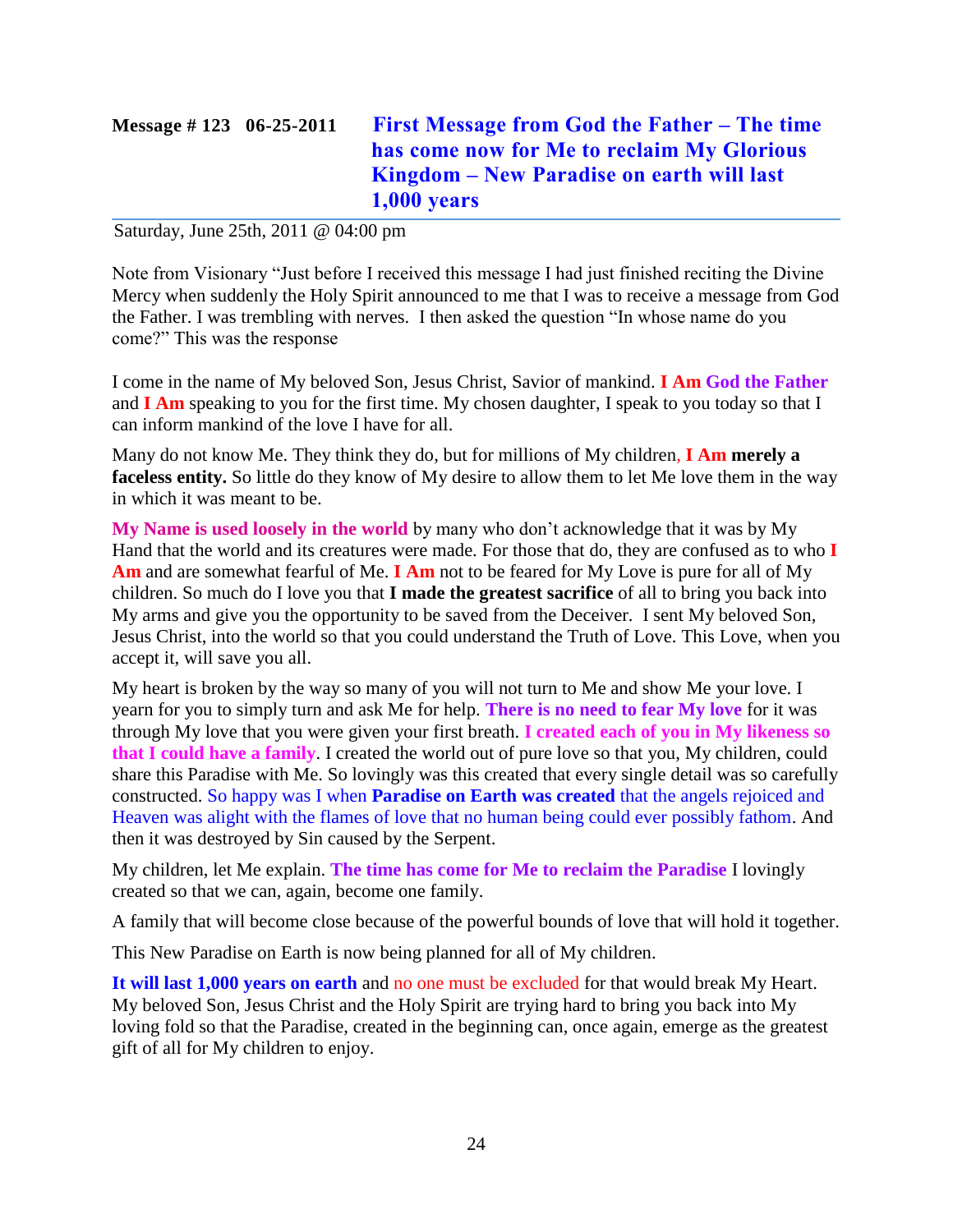This Paradise will be a place of love, beauty, glory and will be home to all who are pure of heart and soul. It is for every single soul on earth and is the goal that is contained within each and every single soul on earth, **including those who do not realize this.**

My Son speaks to the world and prepares to show His great mercy during The Warning to give all sinners a chance to enjoy the New Paradise on Earth

You must hear My voice. I call on all of you to pay attention. Turn back to Me. Accept that I exist. That **I Am** the source of all life, all creation, all glory. When you do you will be welcomed into My Paradise on Earth which offers everything you could ever dream of. Listen to My Son and the message he gives to the world to convert you all. **For those who will not listen**, even then, or who continue on the path of heinous sin, **no mercy will be shown**.

**I Am** the God of all creation. **I Am** the God of love, of compassion. **I Am** also the God of Justice. My hand will fall on humanity, who, through the evil allegiance to the Evil One, refuse to follow the path of love and truth.

For the time has come now for Me to reclaim My Glorious Kingdom which no man, through sin, will stop. Should they try, they will be lost forever.

**I Am** your God, your Creator. My love never dies. It is aflame and full of deep tenderness for you to bring you back to Me, to the inheritance I so lovingly created. Because of sin many of My children will have to forfeit their right to this inheritance and step back to allow those who truly love Me to enter the doors without hindrance.

Please, children, do not dismiss My plea to mankind. Accept the Mercy now being offered by My beloved Son.

Accept it with open arms.

God the Father

Creator and Maker of All Things

# **Message # 124 06-25-2011 Virgin Mary – [Satan loses his power when My](http://www.thewarningsecondcoming.com/virgin-mary-satan-loses-his-power-when-my-rosary-is-recited/)  [Rosary is recited](http://www.thewarningsecondcoming.com/virgin-mary-satan-loses-his-power-when-my-rosary-is-recited/)**

Saturday, June 25th, 2011 @ 03:00 pm

My child, always keep focused on my Son for He needs your attention. You must place all your trust in Him and never let anyone take your eyes off Him.

He, my child, has chosen you as one of the important messengers for these times so that lost souls are saved. Tell people to pray my Most Holy Rosary, even non-Catholics, for this is the greatest weapon against the influence of **The Deceiver who groans in pain** when it is said. His power is weakened when my children say this prayer. The more my children pray the Holy Rosary the more souls can be saved.

You, my child, have a very difficult mission, much harder than any of the prophets in history. This is because of the **darkness of spirit in the world**. Never before has such a darkness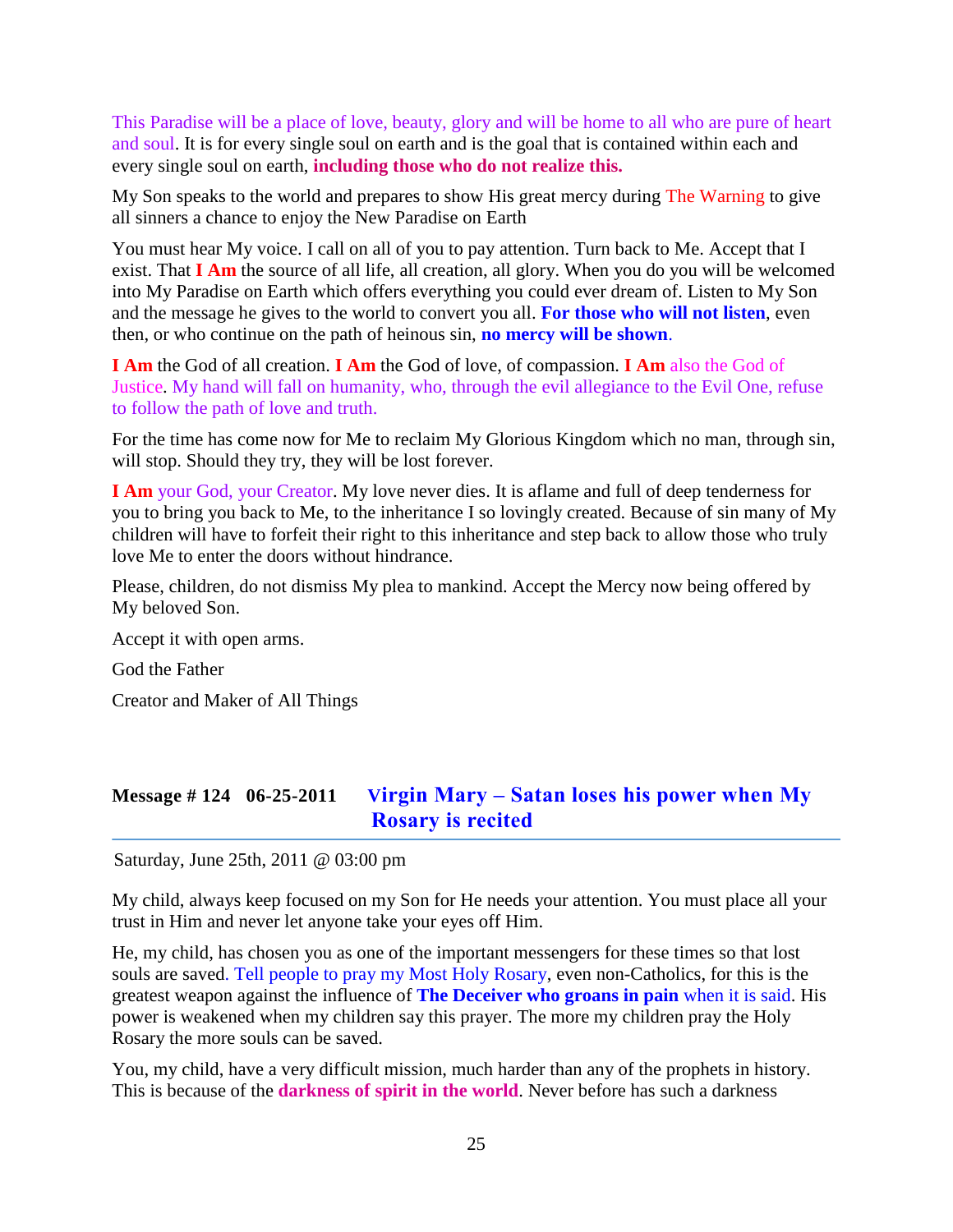descended when my children turn their back on my Son. He who died a terrible death to save them. Yet they have not only forgotten this, but choose to deny His very existence.

**Prayer to me**, your Blessed Mother, **hurts the Evil One who cringes** and loses his power when my Rosary is recited. This is the weapon that has been given to me so I can help save lost souls **before I crush the serpent's head finally**. **Never underestimate the power of the Rosary,** for even just one group of people dedicated to the regular devotion of my Holy Rosary can save their nation. Tell my children to be careful when turning their back on prayer, for when they do this they are leaving themselves wide open for The Deceiver to ensnare them by his charming but dangerous path to darkness. Bring my children into the light by spreading devotion to my Most Holy Rosary.

Your Beloved Mother

Mary Queen of Peace

# **Message # 125 06-26-2011 The Warning [is a Manifestation of My Divine](http://www.thewarningsecondcoming.com/the-warning-is-a-manifestation-of-my-divine-mercy-given-to-sr-faustina/)  [Mercy given to Sr. Faustina](http://www.thewarningsecondcoming.com/the-warning-is-a-manifestation-of-my-divine-mercy-given-to-sr-faustina/)**

Sunday, June 26th, 2011

My dearly beloved daughter, time is close now. **There is very little time to warn and prepare** all those poor souls, who will be so shocked during The Warning that they will not realize what they are witnessing. They must be told so that they will know what to expect. If they open their hearts to this great moment of Divine Mercy, they will be given the chance of eternal life.

This great Warning is the manifestation of My Divine Mercy given to Sister Faustina. This Great Act of My Mercy was foretold and it will be during The Warning that My great Mercy will envelop the whole world. My Blood and Water will gush forth so that you will all know the Truth at last. Tell those who do not believe in Me or My Eternal Father, that this event will happen. Then when it does they will be able to withstand the shock of My Mercy, which will **save millions** of souls during The Warning, from the grasp of Satan. The Truth, when revealed, will save so many from the fires of Hell.

The Holy Spirit, thereafter present in My children everywhere, will help defeat the works of the Evil One. All of you must spread the Word about how mankind needs to prepare their souls in advance. For even believers must understand that they too will find it emotionally disturbing to view their own past sinful behavior as it appears to Me.

I call on all of you now to **seek Confession**. For those other Christians, you must kneel down and pray for redemption. For those who are unsure of this prophecy, please keep your hearts open, for when you witness this ecological, but supernatural event, it is important that you understand that this is the greatest miracle you will ever see and that it is My great Gift to you all. Consider this. **This is how the final day of Judgment** will unfold, only this time you will not be condemned. You will be given a new lease of life when your soul will be saved, to enable you to restore to the level I desire of it.

Believers, pray for others with all your hearts now that they will be saved.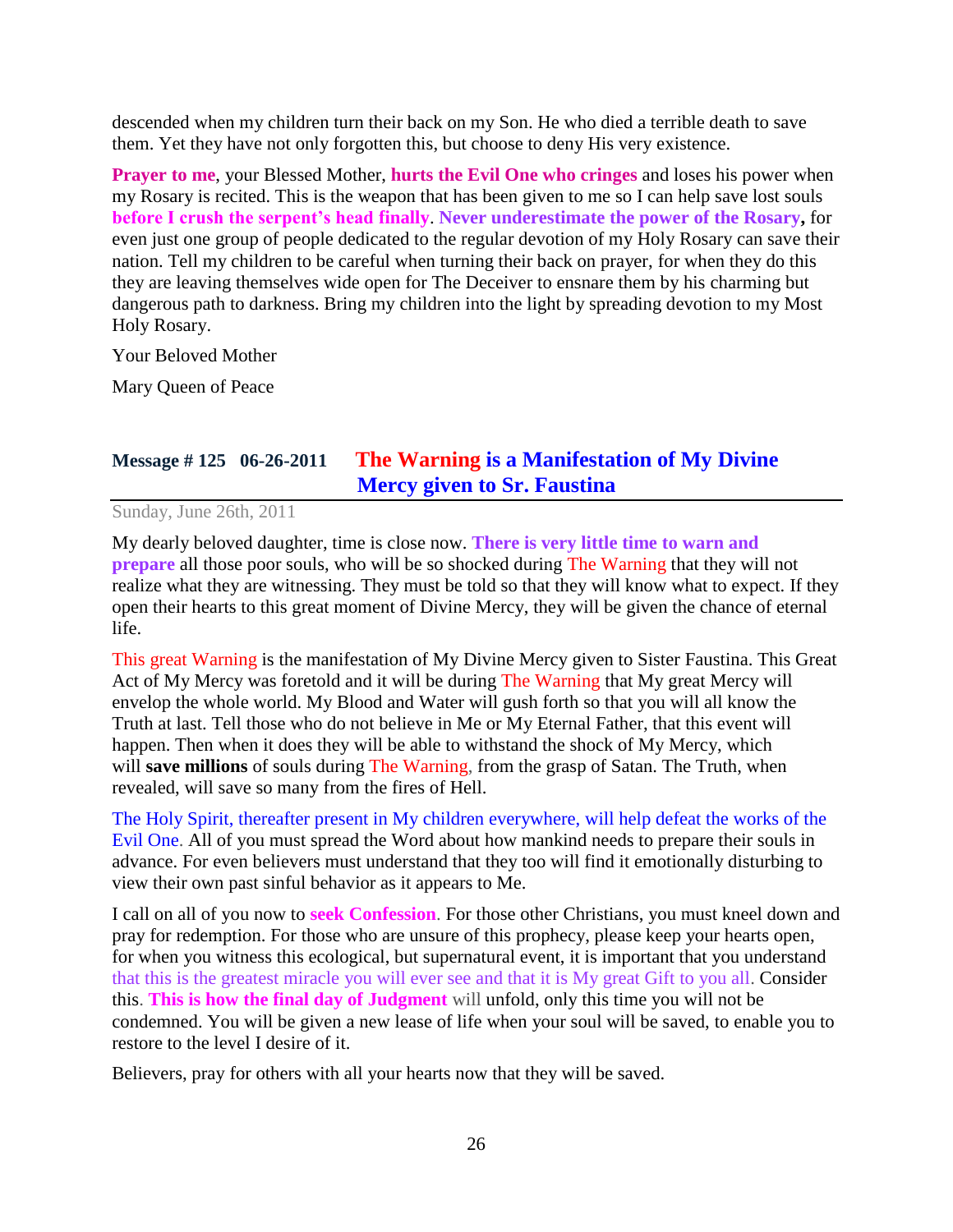Yours Savior Jesus Christ

## **Message # 126 06-28-2011 [Continue to spread My word –](http://www.thewarningsecondcoming.com/continue-to-spread-my-word-i-am-sending-you-many-volunteers/) I am sending you [many volunteers](http://www.thewarningsecondcoming.com/continue-to-spread-my-word-i-am-sending-you-many-volunteers/)**

Tuesday, June 28th, 2011 @ 07:30 pm

My dearly beloved daughter, the hurdles are getting higher over which you must jump when you suffer for Me. The attempts by The Deceiver to pull you from this work have never been so powerful. You must stay strong and stand firm against such attacks. Know that he, The Deceiver, will never take you away from Me; yet he will try and keep trying. This is one of the most difficult phases in your mission. It is lonely, difficult, and causes you deep physical as well as pain of the soul. You must trust in Me to help you deal with these attacks and recognize them for what they are.

Now, My daughter, listen to Me. You must continue to spread My word quickly around the world using every help that is sent to you. I am sending you many volunteers and, already, their work is bearing fruit.

All you need to do now is to keep communicating My Word to save souls. Never give up. It is tempting I know and the abuse you have to withstand is not easy for you. Let me hold your hand tightly and lead you now towards the strength that is required of you. My blessings have been dispersed around you to strengthen your armor so that nothing will stand now in the way of ensuring that the world can hear My voice.

Your loving Savior Jesus Christ

### **Message # 127 06-29-2011 [Confess your sins now –](http://www.thewarningsecondcoming.com/confess-your-sins-now-do-not-be-frightened/) do not be frightened**

Wednesday, June 29th, 2011 @ 07:00 pm

My dearly beloved daughter, the help I have sent you will now spread My word rapidly around the world using modern communications. My heart is ablaze with the love for My special children who arose to My call. For they are the army who will lead My children.

All My blessings envelop each of those who help carry My Cross for the good of mankind. The Holy Spirit is bestowed on those to enable them to spread these messages virally and with real impact.

My children and all My followers, just remember the one thing that I want you to focus on. **Warn the others to seek redemption before The Warning. They must confess their sins now and must not be frightened.** Instead, they must rejoice. There are only a few months left for this Great Act of My Mercy. Do not waste time. Go in love and peace. Do not flinch in this work. It is for the good of all My children. All of those who work to spread My Truth will be rewarded for their devotion and faith. My Blessings will protect each of them and their families.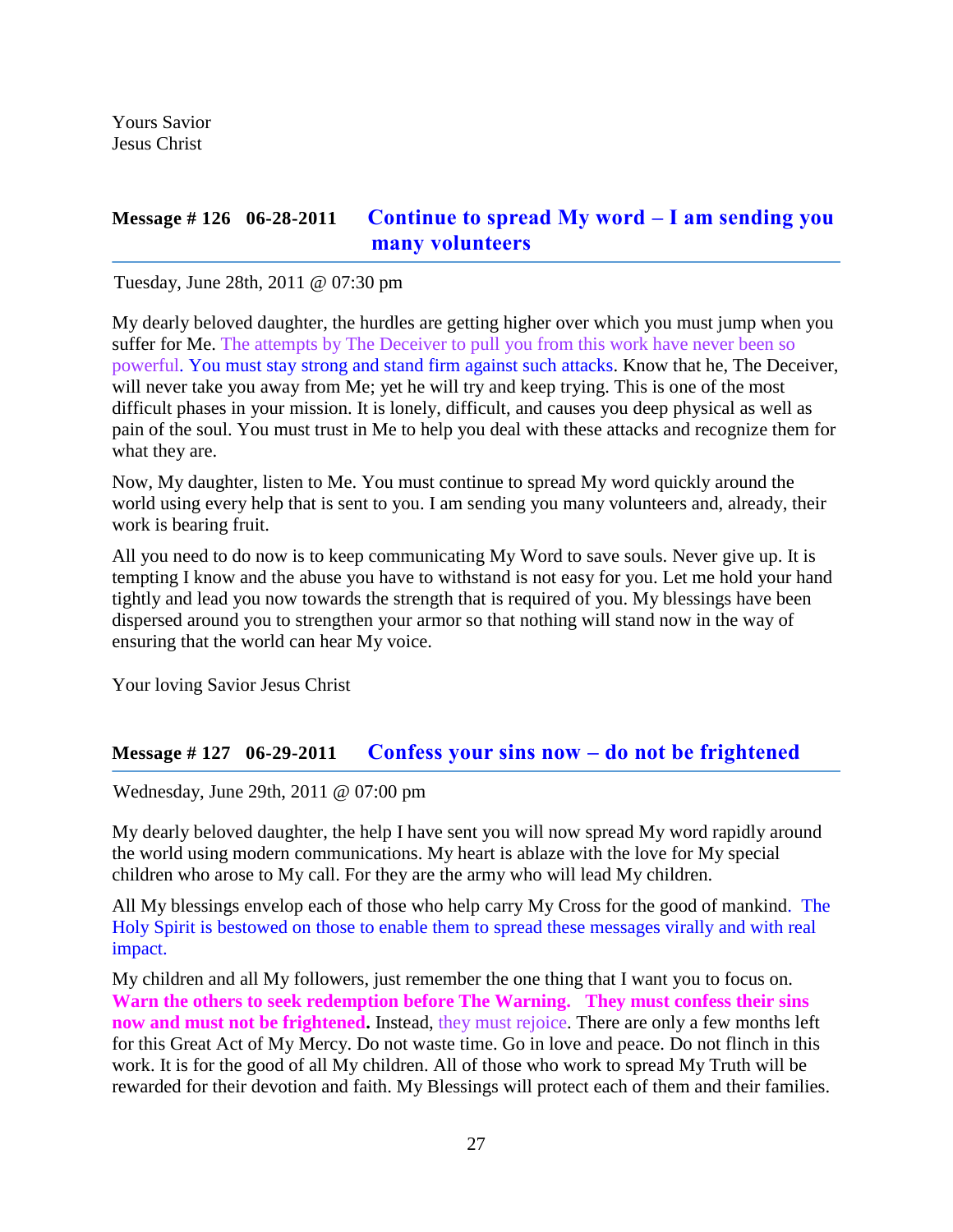Rejoice now for the time is ripe for the world to finally hear My voice in the way they should.

Your beloved Savior Redeemer and King of all mankind Jesus Christ

# **Message # 128 06-30-2011 [Don't allow the human failings of My Church](http://www.thewarningsecondcoming.com/dont-allow-the-human-failings-of-my-church-turn-your-back-on-me/)  [turn your back on Me](http://www.thewarningsecondcoming.com/dont-allow-the-human-failings-of-my-church-turn-your-back-on-me/)**

Thursday, June 30th, 2011 @ 08:00 pm

My dearly beloved daughter, I smile this evening with joy in My Heart for, at last, younger people are hearing My Word through the internet just as foretold.

In this way, more people will be able to tell the world how to prepare for The Warning.

My heart bursts with joy when I see the love that My children have for Me in every corner of the earth. My love never dies.

They, My beloved followers, are full of My love which they feel in their hearts.

Now they can tell the world, including the cynics, how much they revere Me by praising My glory to all.

For those courageous and loving creatures of mine will now attract those who resist Me to the Truth as to why they are on this earth in the first instance.

Heaven rejoices with those who openly proclaim their love for Me on the internet. My love for them surges forth, so that My graces will be showered over each of them, stretching from one corner of the globe to the other.

### **I now come to save you before the Day of Judgment**

Remember one lesson, children. The Truth of My Teachings never changed. Human error, the sins of My sacred servants, and those who have abused the Truth to suit their own ambitions, may have soiled My Name, but they never changed who **I Am**.

**I Am** the Savior of mankind. I came the first time to save you to allow for the forgiveness of sin. I now come again to save you before the Day of Judgment.

Because My love is so powerful it will now permeate throughout the world by the power of the Holy Spirit to draw you back into the fold of My tender love. Feel My love now, children. **Don't allow your disappointment with the human failings of My Church to turn your back on Me,** Jesus Christ, or My Eternal Father.

#### **To those who turned their back on Me because of the sins of the Church**

It is because of sin that you were tempted to block out the Truth. Those of **you, who blame the Church** for your lack of belief in Me, are not being honest with yourselves. For, if you truly love Me, you would not make excuses. Satan is everywhere in the world now, children, trying to convince you, at every opportunity, that your faith is not relevant. Not important. That your faith will not guarantee you a place in Heaven. In some cases you believe that the Mercy of God is endless, and that you can be saved once you live a life where you do not cause harm to others.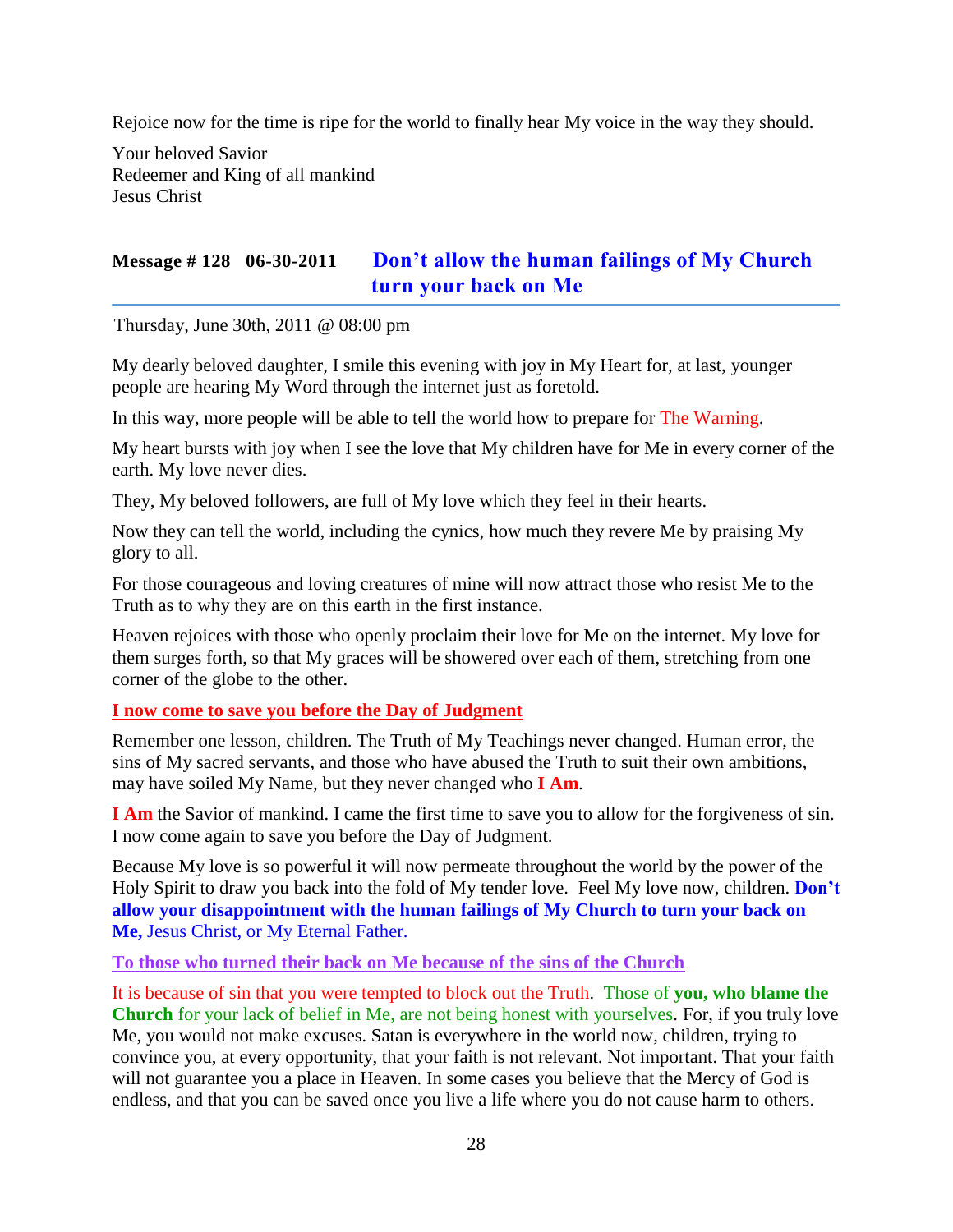You very often challenge Me when **you blame Me for the evil in the world.** This is when you become angry with Me and God the Eternal Father. How can God stand back and allow such evil to manifest itself in the world? Where murder, rape, abortion, torture, greed and poverty exist? You must stop now and hear Me.

Remember that sin, caused by Satan who most people today do not believe exists, can infest every single one of you because of the gift you were given by your creator, God the Father. This **gift of free will is given to everyone.** Some use this gift for good works where they show love to all while others abuse it to take advantage of others. When Satan attracts those, through their weak free will, then they become capable of committing great atrocities. Free will is yours children. When it becomes contaminated through sin, havoc in the world results. God, the Father cannot force you to stop doing something whether it is right or wrong. For he will not interfere with your free will. He will always encourage you to pray in order to receive the graces needed to avoid sin. It will be through your free will that you will make one of two decisions. **Turn to God or allow yourself be seduced by the lies of Satan** who will twist your mind away from the truth.

Remember I am the Truth. Satan does not want you to see the Truth. He will use your intelligence and present sophisticated arguments to seduce you. He can even convince you that something is evil when it is good. So, when you believe that it is hypocritical to turn to prayer in praise of God the Father because of the sins of the Church, you must recognize this deceit for what it is. Another way to encourage you to turn away from Me. The Truth. Now, children, show Me your love by **standing up** and **defending My name in a disbelieving world.**

Very soon, you will encourage others to hear your views. Just as those who claim they don't believe in Me shout aloud how much they hate Me, you must now tell the world that you love Me. Only then will **massive conversion be stirred in the world.** Let me raise you up now so you can prepare My children to enter My New Paradise on earth. Remember, only those who believe in Me and My Eternal Father can enter this Paradise.

Go now and bring Me the multitudes.

Your beloved Savior Jesus Christ

## **Message # 129 07-01-2011 [Prayer can avert disharmony in the world](http://www.thewarningsecondcoming.com/prayer-can-avert-disharmony-in-the-world/)**

Friday, July 1st, 2011 @ 11:00 pm

My dearly beloved daughter, prayer and devotion to Me is like water given to a thirsty man. When you lack water, your thirst will continue so that eventually without water you will die. For those who know Me, love Me and show devotion to Me, you must understand one thing. If you do not continue to receive My Body and pray to Me regularly, you will very quickly lose your desire for Me. Without this desire, you will distance yourselves from Me until your heads will be turned by the temptation of sin planted in your minds by Satan. Without Me truly present in your lives you are nothing, My children.

Be on your guard at all times. Prayer protects you from sin. Your devotion to Me may attract the Deceiver who will taunt you more often. However, without regular devotion to Me, you will walk aimlessly in this world.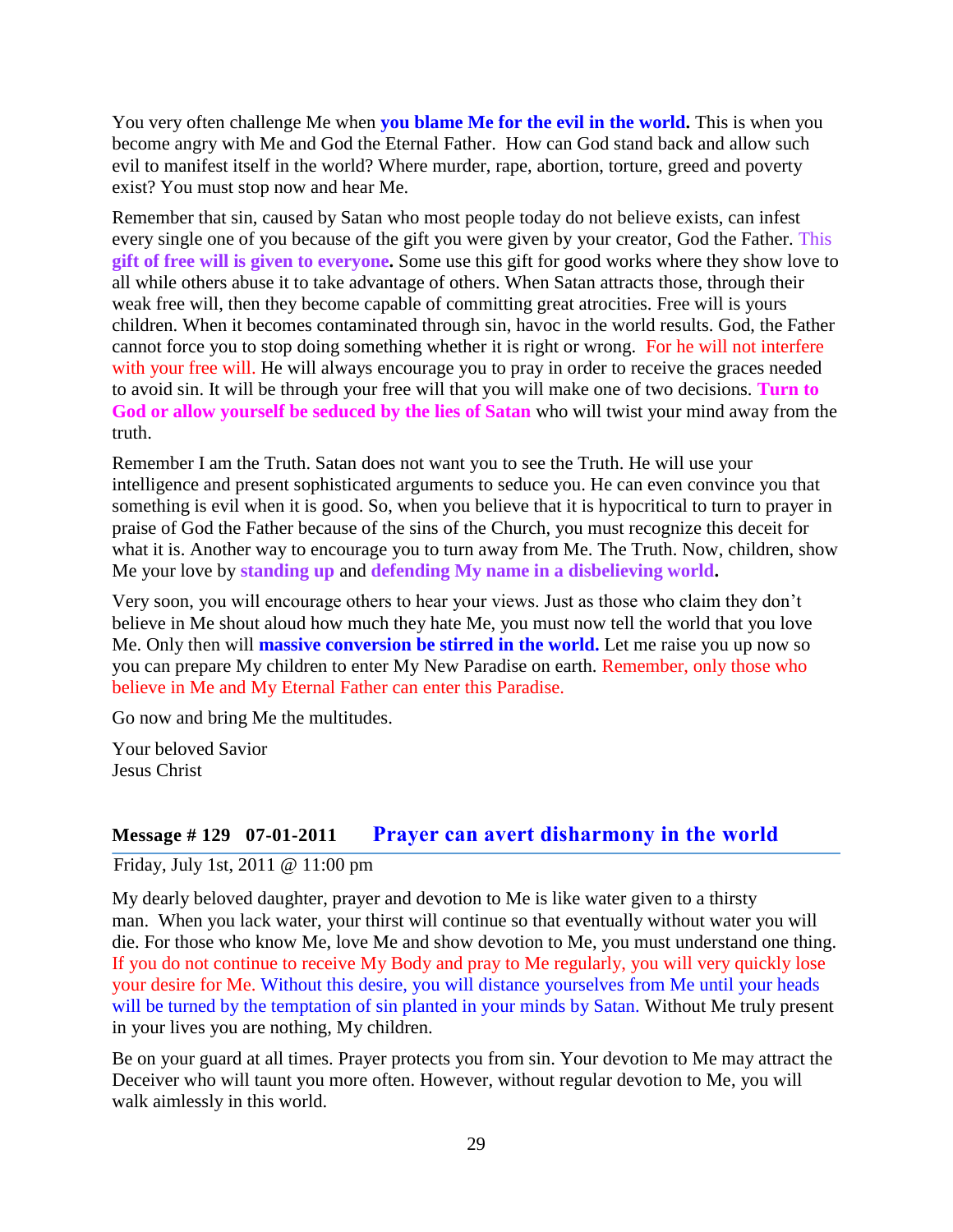Believers understand that prayer can avert much disharmony in the world. **Already prayers said** through this Visionary and other Seers **has eased the immediate dangers facing Pope Benedict** but not for too long. Prayer to My Blessed Mother can move mountains, dilute the impact of evil atrocities, including those foretold and convert sinners.

Remember this lesson, My daughter, prayer acts as your armor against the Deceiver. You, most of all, must learn the necessity of regular prayer in your mission. You need to spend more time in silent reflection with Me. For when you do not do this, your discernment of My messages becomes weakened, and errors can occur. Be careful, My daughter, when referring to dates of the prophecies given to you. If I say months that could be anytime within a year. Never confuse human interpretation with those of the timelines given to you by Me. I have not given you any specific dates for events only guidelines. These prophecies will take place but only by the hand of My Eternal Father. Trust in Me more. Your prayers and those of My followers can help delay, or in some cases, avert disasters. Always remember that.

Pray, Pray, Pray. For when you do this from the heart, your prayers are heard. Pray especially for those world leaders whose lives will be ended soon through hateful evil acts. They and those with hardened hearts guilty of the crime of inhumanity need your prayers most of all. Always pray for sinners because I love all My children, and I need your prayers to save them from the fires of Hell.

Your ever merciful Jesus Christ

# **Message # 130 07-02-2011 [Battle Satan mounting to](http://www.thewarningsecondcoming.com/battle-satan-mounting-to-discredit-these-messages-is-intensifying/) discredit these [messages is intensifying](http://www.thewarningsecondcoming.com/battle-satan-mounting-to-discredit-these-messages-is-intensifying/)**

Saturday, July 2nd, 2011 @ 10:00 am

My beloved daughter, this period is going to be difficult for you as the messages infiltrate the world. More people will attack these messages and when they do ignore them.

My Holy Word is being spread as I have said. Now I want to proclaim the main points of My messages even further. You already know how to do this, so begin today. What I am asking of you is challenging, but you will be given further help to do this.

Meanwhile, you will need others to pray for you because the battle which Satan is mounting to discredit these messages is intensifying. You must pray for protection against the hurt he will inflict on you through others. Accept that this series of trials are essential in keeping you in a state of humility. Know that you are My voice to the world. Promote My voice and do it as soon as you can.

I love you, My daughter. Lean on Me completely and I will carry you through this.

Your loving Savior Jesus Christ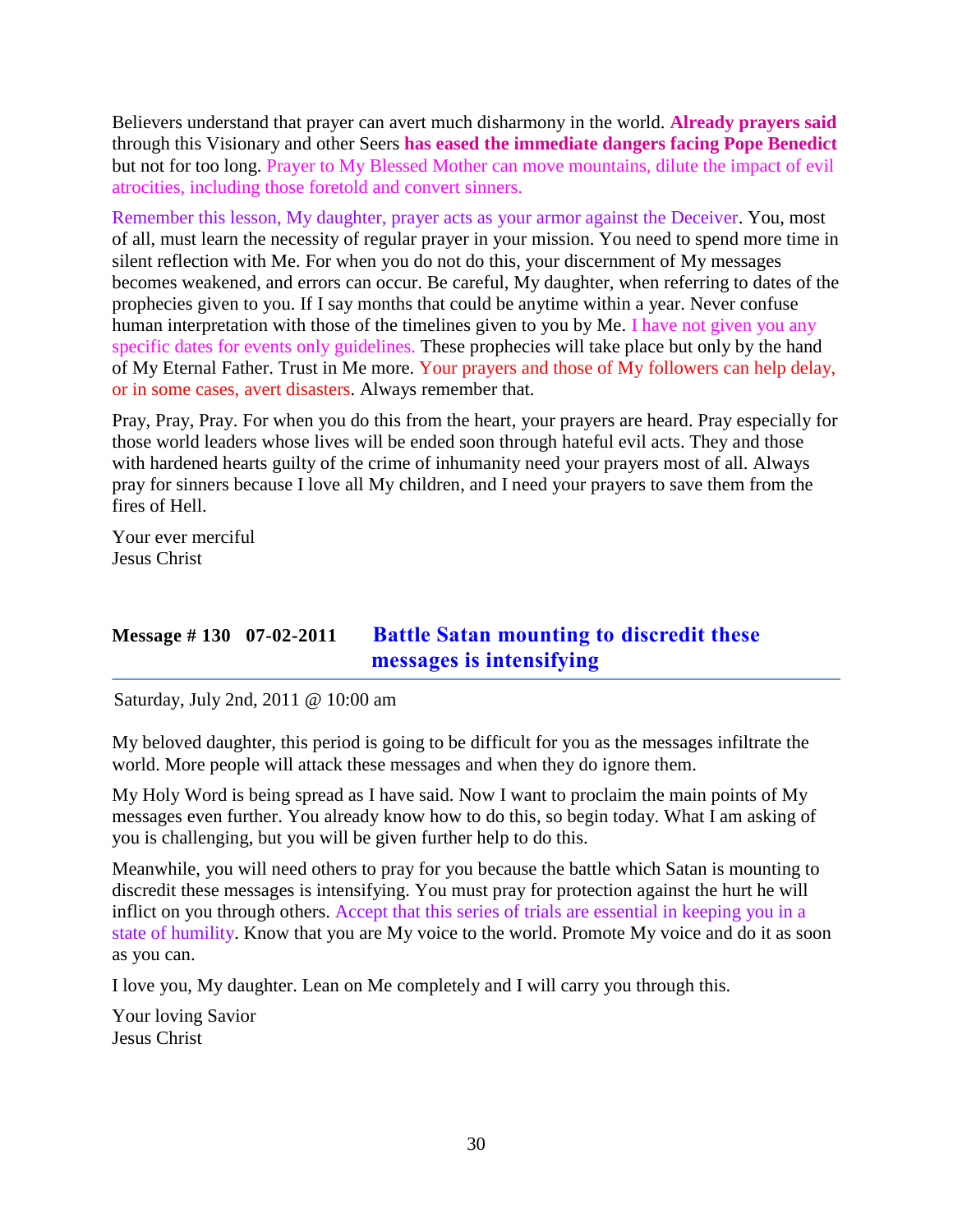# **Message # 131 07-03-2011 [Atheists and Scientists will say that The](http://www.thewarningsecondcoming.com/athiests-and-scientists-will-say-that-the-warning-was-an-illusion/)  [Warning was an illusion](http://www.thewarningsecondcoming.com/athiests-and-scientists-will-say-that-the-warning-was-an-illusion/)**

#### Sunday, July 3rd, 2011 @ 06:30 pm

My dearly beloved daughter, you must move forward, look straight ahead and follow My instructions. Do not turn to the side when you are being assailed by The Evil One every minute of the day. Focus on Me only. You must learn to understand that time spent in My company especially at Adoration is essential if you are to keep on top of this mission. The length of time spent in prayer is also important because the longer you spend in close communication with Me the more graces you will receive. Failure to do so will mean that you are leaving yourself wide open to attacks from The Deceiver.

My Word, My daughter, is being ignored by many who do not want to listen. There are many reasons for this. Many of My children today have closed their eyes to the truth of their spiritual existence. **They embrace the world and all it offers as a substitute for the bread of life**. Many are also wary of false prophets for this is the age in which false prophets will emerge everywhere. This is the confusion that Satan wants to cause, so that those genuine messengers of mine go unnoticed. Because of the humility required by My chosen visionaries they cannot exalt themselves in the eyes of the world, for it is not in their nature**. The false visionaries will push themselves into the limelight**. Their focus will be centered on themselves. Their messages may seem authentic and full of flowery language featuring extracts from the Holy Bible where it suits, but there will be two key aspects to their messages that will expose them for the untruths they impart. The first is that they will be central to the messages and will enjoy all of the attention they receive. Then finally you have the messages themselves. They will be confusing, hard to read, and will not leave a lasting impression on the soul. Sadly, My daughter, the **Church tends to ignore the authentic seers** because they must show responsibility in these matters.

It is, therefore, far easier for My Church to support those messages which include extracts from the Holy Bible to declare these to be authentic. Not so easy is it for them to accept the simplicity of My Teachings especially when today much of the Truth hides behind the mask of tolerance**. Not easily accepted either is the reminder of the End Times** when, through fear and ignorance, those Sacred Servants of Mine refuse to take up My cup and act responsibly.

This is the most important time in the history of the world. All the signs have been given to My Visionaries throughout the last century, yet they are ignored and shoved aside as they bury their heads in the sand. It is precisely at this time that My Sacred Servants must preach about **the importance of My Return to earth**. They must prepare souls by reminding them of the consequences of failing to redeem themselves while they are still on this earth. For they cannot ask for forgiveness after death. I call on My Sacred Servants now. Why won´t you emphasize this to your flock? Why do you not actively discuss the repercussions for My children during the Great Chastisement? Don't you know that many of **My children will lose their souls to the Anti-Christ who is already here on this earth ready to spring** as he waits in the wings. My children must understand that The Warning, while a great act of Mercy, is only the first phase in what will be a very difficult and challenging time for all My children. For after that, those hardened sinners and followers of Satan will deny My existence.

Atheists will say it was a global illusion. Scientists will look for a logical explanation but there won't be one. Meanwhile, My followers will be torn in two. Many millions will have converted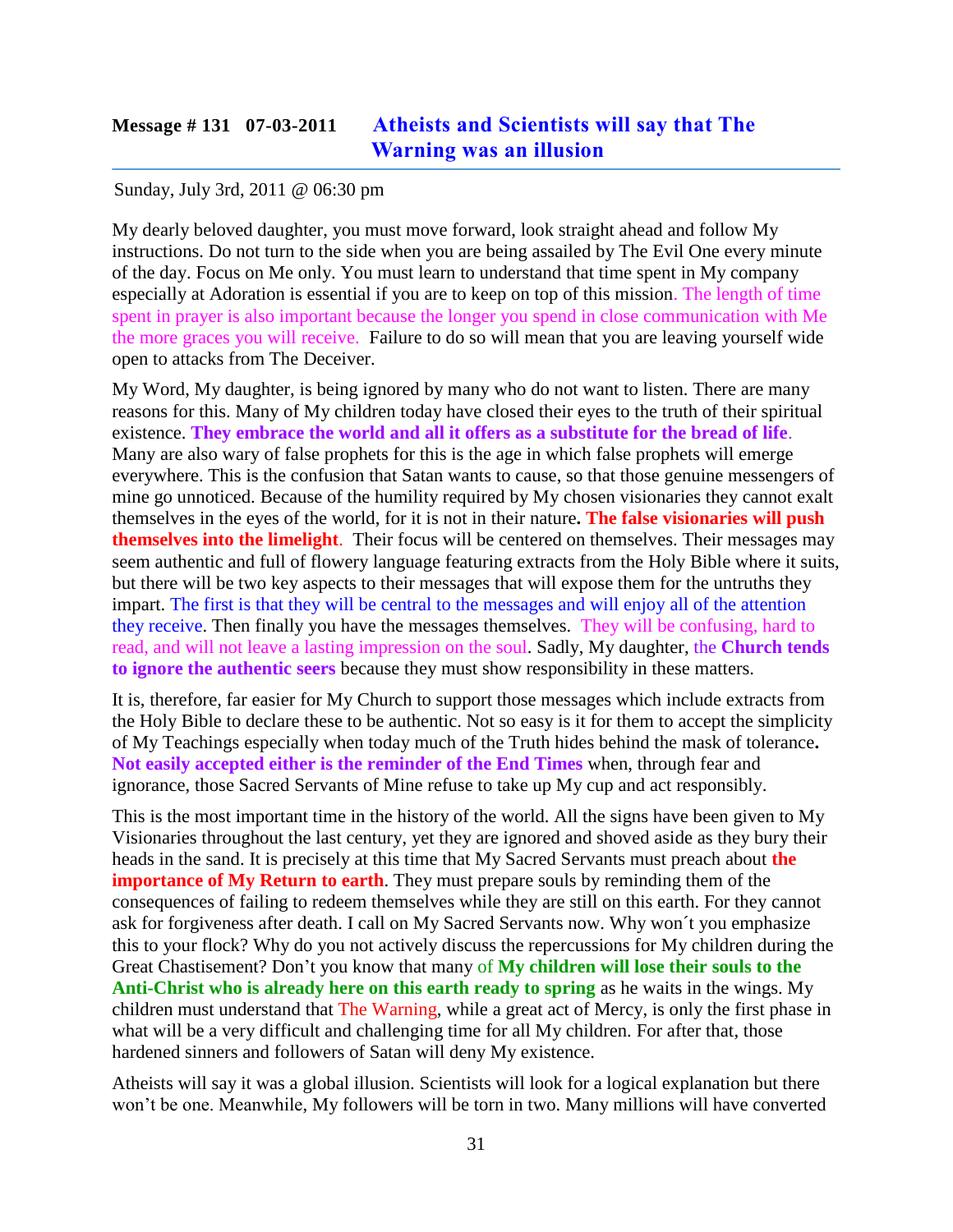but they will be confused by the lies spread by the Evil Group, the One World deadly organization whose goal is to destroy the little people for their own financial gain.

Children, if enough people cannot stay on the true path then **it will not be possible to avert the impact of the Chastisement**. For this is when God the Father will move to stop sinners from destroying His creation and His children. He will unleash earthquakes on a magnitude never experienced before, volcanos in the most unlikely places and the earth will be tossed like a ship in rough waters with no anchor to hold it in one place.

Please, children, allow The Warning to save you all. Accept that this miracle will help save millions who, otherwise, would have been lost. But for those who do not want to change their lives, **they will choose the house of Satan**. Without prayer there is no hope for them for **they will forfeit the keys of the New Paradise on earth**. Instead they will burn in the fires of Hell. If they knew where this the Evil Path is leading them, do you think they would change their ways? Children, please help them by telling them the Truth. Pray to save their souls if they won't listen. For that is all you can do.

Your beloved Savior

Just Judge and King of Mercy Jesus Christ

## **Message # 132 07-05-2011 [For My Followers who denounce these messages](http://www.thewarningsecondcoming.com/for-my-followers-who-denounce-these-messages/)**

Tuesday, July 5th, 2011 @ 02:30 pm

My dearly beloved daughter, today is a special day for it pleases Me to tell you that those whose faith has been strengthened by My messages can be assured that their daily recital of the Divine Mercy is saving souls. My children must never forget that prayers, when said with sincerity and from the heart, will always be heard. **Prayers are always listened to,** and any special intentions are fulfilled according to My most Holy Will.

Children, please continue with your prayers because they will help ease the period of the Great Chastisement. **My Father is now ready to take over his Holy Kingdom** and commence his reign once again when the new Paradise on Earth emerges. The evil in the world right now has never been so intense. Because of the huge world population and the works of the Evil One, war is everywhere. The hatred shown by man to man is palpable. Whether this hatred is manifested as political greed or control over other countries by another, it is all the same. Satan has many followers. They, his followers, in many instances are not aware as to how he influences every thought and deed at all times during any one day.

If My children could only **see the amount of demons present in such men,** they would be sickened. They possess many of My children, the only visible signs being through their evil deeds. Pray, Pray now, My followers, that those poor lost souls can be saved during The Warning.

Between now and The Warning, all I ask of you, children, are your prayers and especially the recital of The Divine Mercy**. My Father will save souls if you dedicate yourselves to saying this once a day, preferably at 3 o´clock in the afternoon.**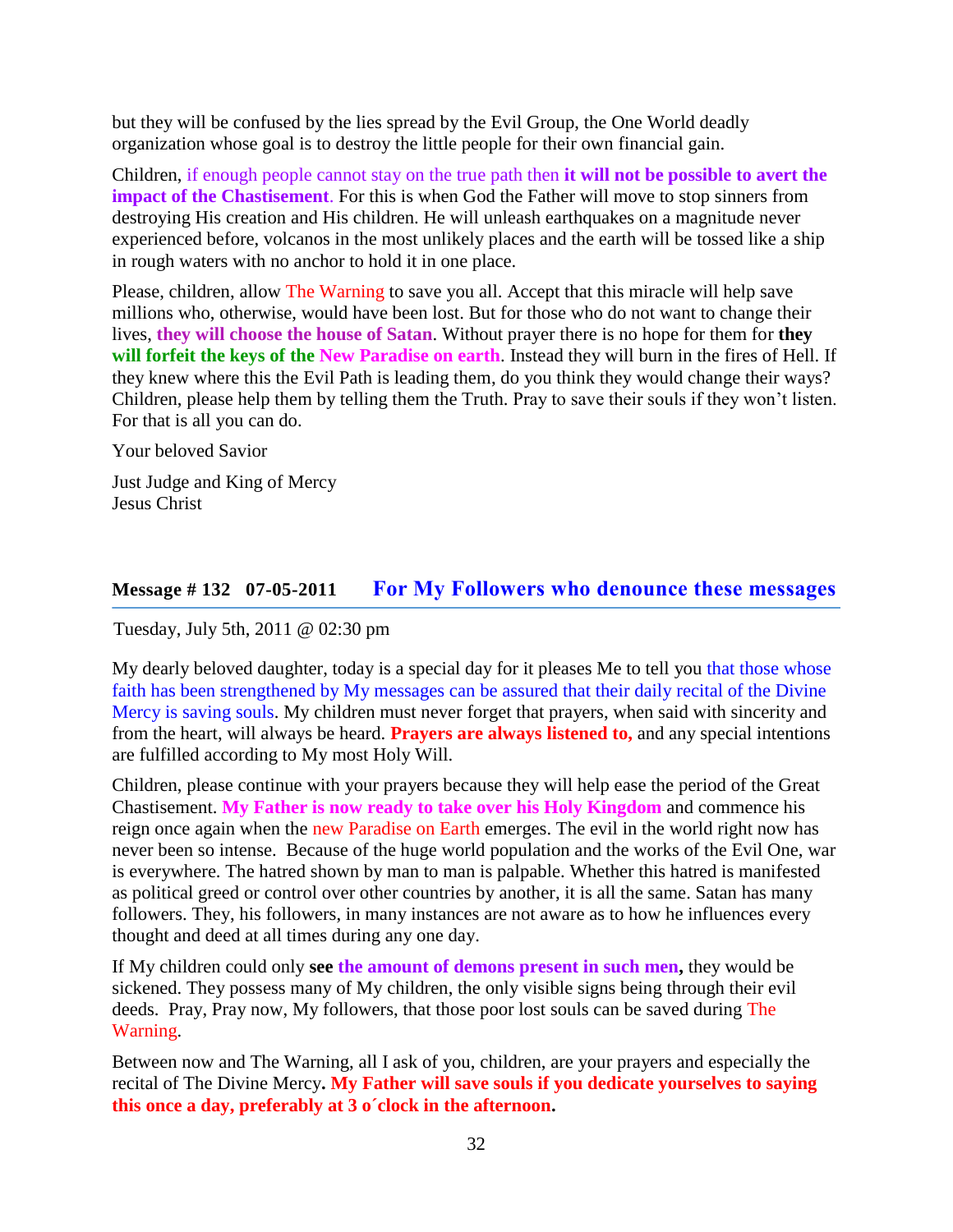For those of My followers who denounce these messages, I implore of you to **pray to the Holy Spirit to ask for the gift of discernment before you dismiss my Holy Word**. To those of you who insult My Visionary and recipient of these messages, you must ask this question. If it is Satan who you believe influences these messages then why would he ask you to pray? To seek forgiveness? To receive the Holy Eucharist? Then, you will know that this is impossible.

The deceiver will influence My followers, firstly, to encourage them to deny My Word, because he knows that it will be their rejection of My Most Holy words of love that will hurt Me most.

Reject Satan and his wicked ways now. Turn to Me. I implore you for you must not allow him to influence you in this way. Your prayers are needed now to save My poor children who will not survive The Warning.

Your loving Savior

Jesus Christ

## **Message # 133 07-06-2011 [Importance of Sacraments –](http://www.thewarningsecondcoming.com/importance-of-sacraments-marriage-and-first-holy-communion/) Marriage and First [Holy Communion](http://www.thewarningsecondcoming.com/importance-of-sacraments-marriage-and-first-holy-communion/)**

Wednesday, July 6th, 2011 @ 03:30 pm

My dearly beloved daughter, watch now as the faith of My children begins to grow and blossom. While there is much darkness in the world, the light of my followers becomes brighter by the day, because of the flame of the Holy Spirit, which has descended over the whole world.

Today, My daughter, I wish to remind all of My followers of the **importance of prayer** to ease suffering in the world. **Your prayers are now helping to avert many global disasters foretold**. Prayer is the most powerful mitigator and when said on behalf of others, they will be answered.

While I am happy with those of strong faith, I am still fearful for those who are adverse to My Divine Light. The Truth. **Many people now wander around the world as if in a stupor**. Nothing brings them peace. Nothing brings them joy. **No amount of material comfort eases their pain**. Their empty souls are lost. Please pray for them.

My daughter, **please pray for My Vicar Pope Benedict for he is surrounded by Masonic forces** who are now making every effort to dethrone him, **these evil forces have been infiltrating My Church since Vatican 2 and have diluted My Teachings**. **Many laws were passed which offend Me, especially the presentation of My Holy Eucharist by lay people.** The lack of respect shown to Me and My Eternal Father, through new laws introduced to facilitate modern society have made me cry with sadness.

**The Most Holy Eucharist must be received on the tongue,** and not soiled by human hands. Yet this is precisely what My Sacred Servants have done. These laws were not passed by Me in spirit. My Sacred Servants have been led down a path not in line with the Teachings of My Apostles. Today **My Sacraments are not taken very seriously,** especially those who seek the Sacraments of Matrimony and the First Holy Communion.

**Sacraments of Matrimony**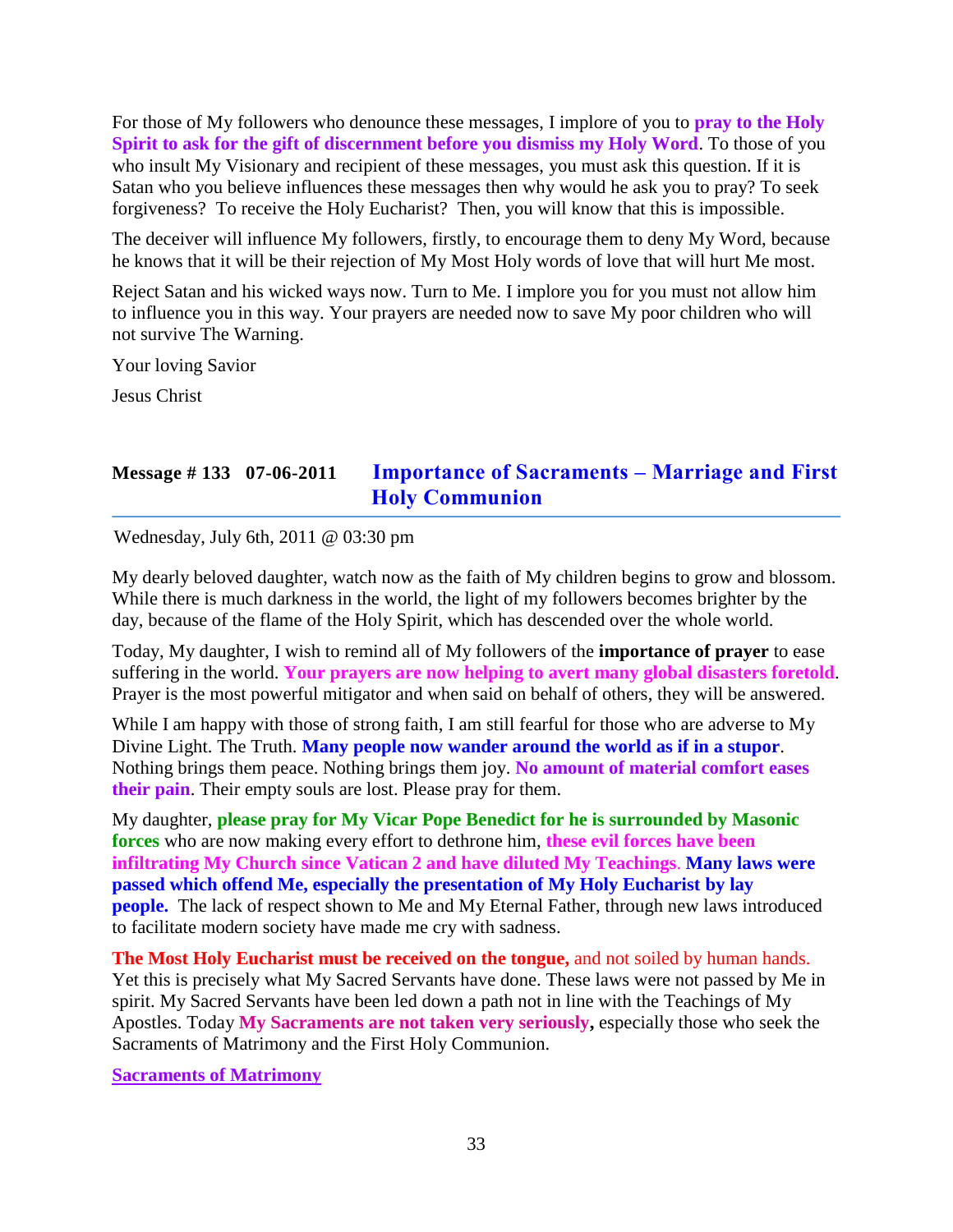The vow of matrimony is very serious for remember it is a sacrament and is made in the presence of God the Father. Yet, for many it all about materialism and the exterior trappings. Many who receive the Sacrament of Matrimony do not acknowledge its importance thereafter. Many break their vows so easily. Why do they do this? Why pay lip service to this most Holy Union only to part soon afterwards? This is a mockery of one of the **most important unions blessed by the hand of My Eternal Father**. Many people do not pay any heed of My Father´s will that **no man shall pull asunder such a union thereafter.** Yet many people divorce, which is a law not recognized by My Father. Divorce is an easy way to run from your responsibilities. **All marriages are made in Heaven**. No man can destroy a marriage without offending My Father.

### **First Holy Communion**

Receiving My Body in the Sacrament of the Eucharist for the first time is another example as to how I am mocked. So many **parents pay no heed to the importance of their children receiving the Bread of Life**. They are more concerned as to how well dressed their children are rather than the wonderful gift they are receiving. This gift will lead them to salvation. Yet, the materialism which surrounds the event has nothing to do with their souls. For Me, the saddest part is that these little children are not being told about Me. The love I have for little children is all encompassing. When they receive the Holy Eucharist, in the full knowledge as to what they are receiving then, their souls become pure. The more they receive Me in this way, the stronger will their faith be.

**Remember, without the sacraments, your faith becomes weak**. After a time, if your soul is bereft of My special blessings, it becomes dormant. All faith in Me and My Eternal Father disappears in time with only a tiny flicker of recognition flaring up from time to time. Return to Me through the Sacraments. Show respect for the Sacraments in the way you are supposed to and you will truly feel My Presence again.

### **Remember the Sacraments are there for a reason, for they are the nutrients you need for eternal life of the soul. Without them, your soul will die.**

I love you all. Please embrace Me properly by respecting the sacraments given to you as a gift from God the Almighty Father.

Your loving Savior King of Mankind Jesus Christ

## **Message # 134 07-07-2011 [Narcissism an evil epidemic present in the world](http://www.thewarningsecondcoming.com/narcissism-an-evil-epidemic-present-in-the-world-today/)  [today](http://www.thewarningsecondcoming.com/narcissism-an-evil-epidemic-present-in-the-world-today/)**

Thursday, July 7th, 2011 @ 09:00 pm

My dearly beloved daughter, I want the world to know that My love for them infuses my entire being as I prepare for the Great Warning. I am full of joy because I know that My children, especially those who do not know Me, will finally accept that I exist during My Great Act of Mercy.

One of the most disturbing traits, which have infested My children, is that of narcissism, selflove, in this world. **This evil epidemic is prevalent in every level of society** and is one of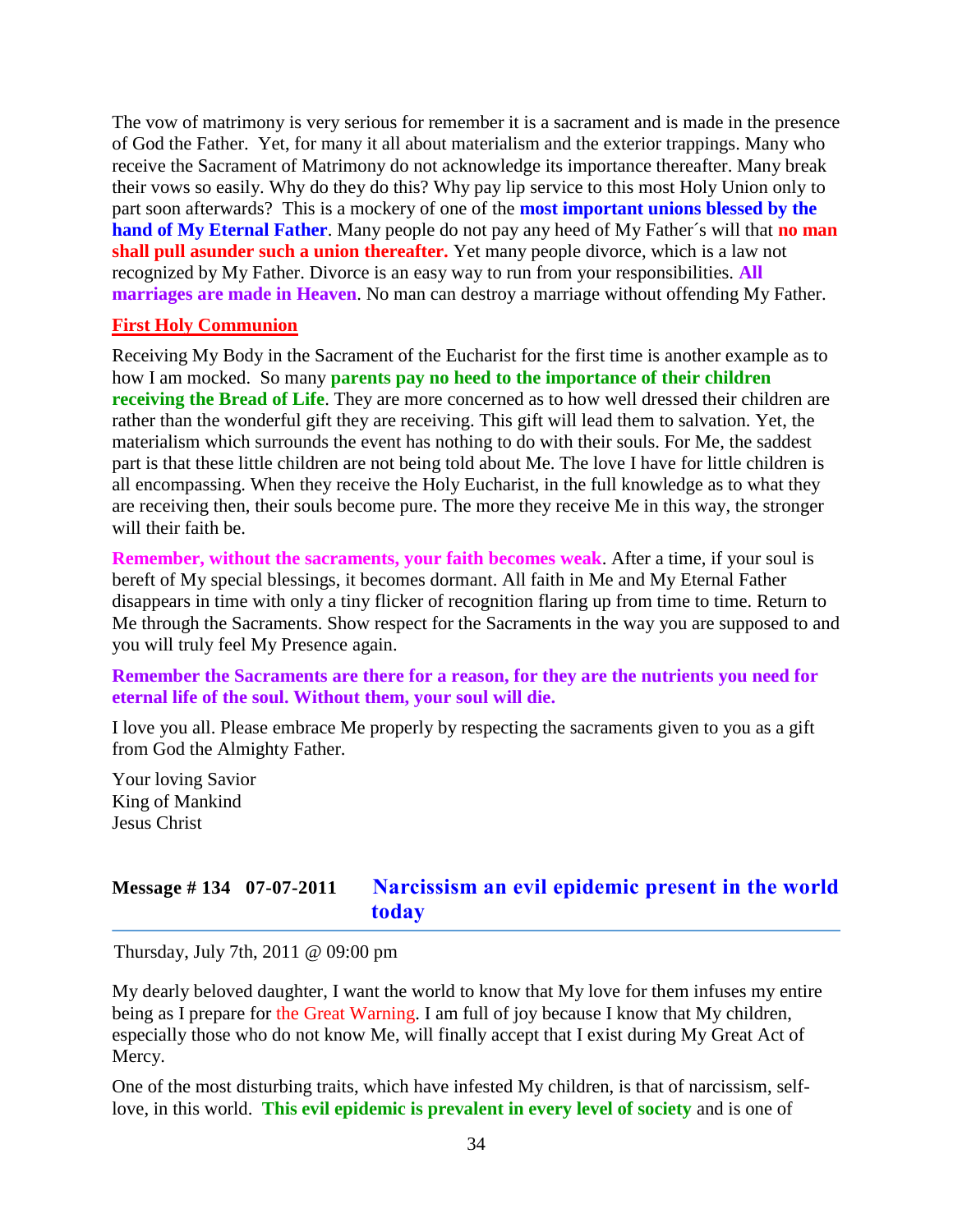Satan´s favorite attacks as his demons enter the souls of My children everywhere. They can be seen preening and posturing so that others will adore them. Their first love is for themselves only and then when that´s not enough they crave the attention of those around them to encourage them to openly adore them.

Today, Satan´s infestation is so great in the way in which these poor souls present themselves, it is difficult to ignore. Their obsessiveness as to how they look means that they will even go as far as damaging their bodies and do whatever is necessary to satisfy their love of self.

When Satan is present in such souls, it is easy to spot. These people will be full of vanity and will tend to be seen in places of influence. **The sin of narcissism will intensify** during **the End Times** where many will ensure that their looks, their well-being and selfishness will be at the expense of their friends and even their own families. Love of self is considered an admirable trait in today´s world. This pursuit of self-gain can never be satisfied because Satan will ensure that these people will strive for more and more.

Children**, the sin of pride is one which is intensifying** in the world now. Do not accept this form of behavior as part of your day to day life. So many young people use these figures of so called physical perfection as a goal to aim for. Yet their demeanor is to be pitied if you open your eyes and see it for what it is. It is a breach of the First Commandment, and should such people persist on this pathway, they will be pulled by The Deceiver into further disarray.

Narcissism is seen in all areas of life including politics, fashion, the media, cinema and even within My own Church. **Humility cannot be achieved if you suffer from Narcissism**. Without humility you cannot enter My Father´s Kingdom.

Your Loving Savior Jesus Christ

# **Message # 135 07-08-2011 [Eternal Father will prevent New World Order](http://www.thewarningsecondcoming.com/eternal-father-will-prevent-new-world-order-from-final-persecution-of-his-children/)  [from final persecution of His Children](http://www.thewarningsecondcoming.com/eternal-father-will-prevent-new-world-order-from-final-persecution-of-his-children/)**

Friday, July 8th, 2011 @ 03:30 pm

My dearly beloved daughter, I realize that this work is taking its toll on you, and that you need to rest for another week, but listen to what I have to say.

Tell My children to wake up now and see the turmoil in the world where financial crises abound. Tell them that while people´s greed was partly responsible for plunging them into debt, that the **banking crisis was deliberately planned by the One World Order.**

Many reading this message will smile and question this fact, but they should also know that unless they stand up and defend their rights, they will be forced to accept the Mark of the Beast to access their money.

### **New World Currency will be presented to an incredulous world**

The New One World currency which will be presented to an incredulous community is designed to control you. Then, once that happens, they will try to deprive you of food. Unless My children accept this reality now, they will be defenseless when they are under the control of a **New World**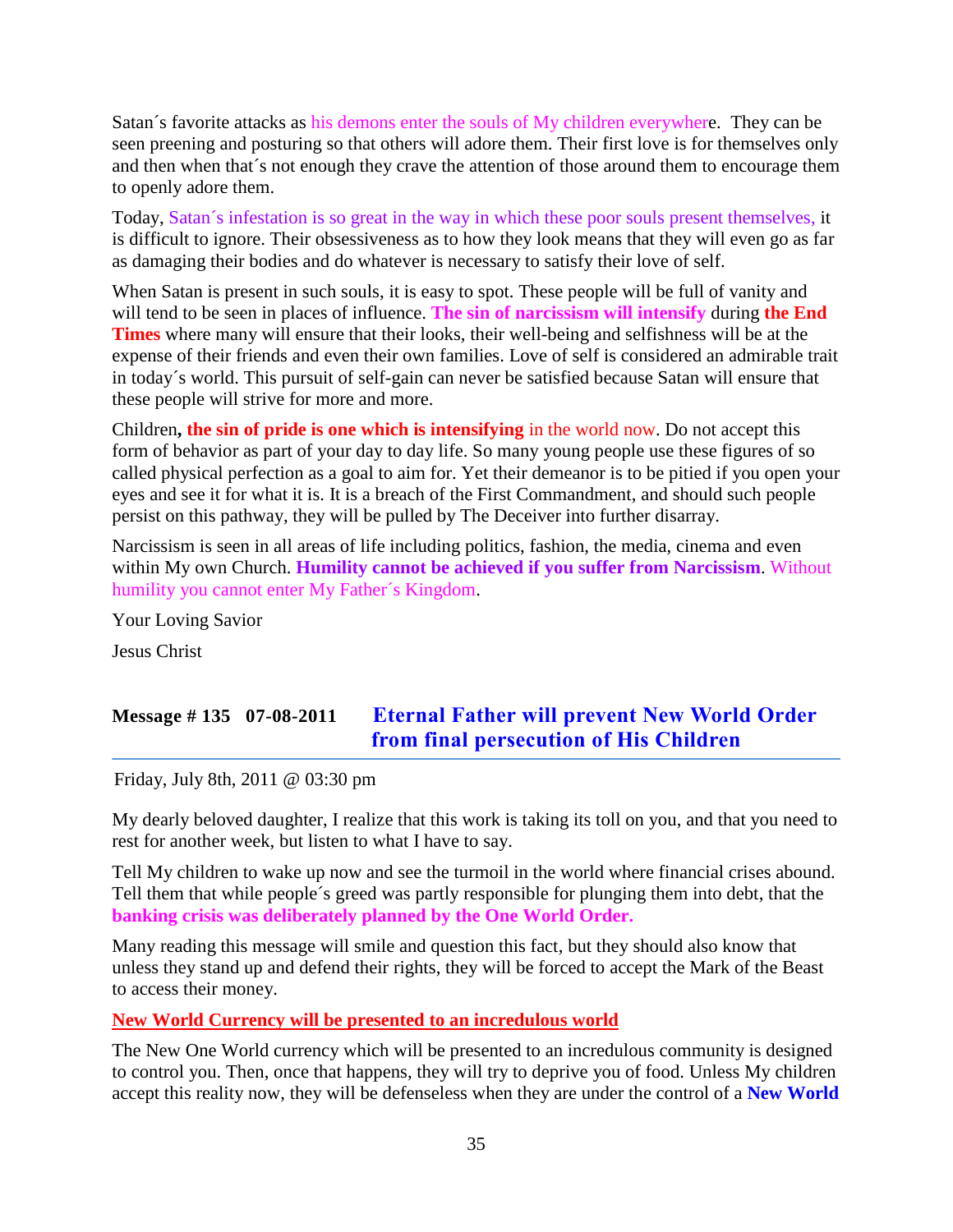**Order led by Masonic forces**. Prepare now, My children, because although The Warning will convert millions, including those loyal to the One World Order, it will not be enough to stop these evil slaves of Satan and the Anti-Christ. With control of your money, **you will find it hard to defend your right to property, food, and health,** the three things which they will be in charge of if you do not start shouting your opposition now. Stop your leaders in their tracks. Don't let them bully you. If enough of you are alert to this evil monstrous plan, then you can warn others.

#### **Plan your food supplies now**

Plan your food supplies now. Grow and buy seeds that will keep you alive. Buy silver coins or gold, so that you can buy what is necessary. Most importantly find locations where, as a group, you can meet to offer the Holy Sacrifice of the Mass. For in time your churches will be burned to the ground.

#### **Satan´s minions are like ants they multiply in their thousands**

Never accept the Mark, the chip of the Beast. Pray, Pray that your home will be given the special blessings to safeguard you from the army, which will try to put you out of your home. Satan´s minions are like ants. They multiply in their thousands by the hour. You, My children, must pray now, and **fight this series of atrocities being planned by the New World Order** who salivate at the prospect of controlling the world. Plan to have blessed candles in your home. Stock up now for they will keep you in the light of protection. Unless you wish to become a slave to this hideous doctrine, then you must plan now.

Buy gas stoves, blankets, dried and tinned food, water purification tablets, candles along with religious images, to sustain you and your families during The Great Chastisement, which will follow the Warning.

Prayers are already diluting the impact of the Great Chastisement, but you, My children, must be alert at all times. By being careful in your preparations you will be able to survive the great bombardment being orchestrated, which will be worse than **what happened to the Jews under the reign of Satan´s disciple Hitler.**

Heed this warning calmly. For by preparing in advance, **you will spare yourselves from the indignation being planned by the New World Order**. For those of you who are involved with the New World Order, hear Me now. Repent. Heed The Warning for what it offers you – **a chance to turn your back on Satan and the flames of Hell.**

### **Advice for Servants of the Church**

For My Sacred Servants, this is what I must inform you. Fix your eyes on Me now, and pray to The Holy Spirit to keep you on your toes, so that you will recognize the False Prophet as soon as he shows himself within your midst. Then, you need to gather in groups to ensure that **My children will be able to receive the Most Holy Eucharist during the persecution**.

My Father´s hand is ready to fall now with great force on those wicked arrogant leaders of banks, Western and Eastern powers, who plan in secret how they aim to control all of you. **My Eternal Father will destroy everything in their wake to prevent them from the final persecution** they are planning against His children**. He won´t stand for it.** Remember children, God the Eternal Father wants to protect you all. **His patience has finally run out**. He will, up to the very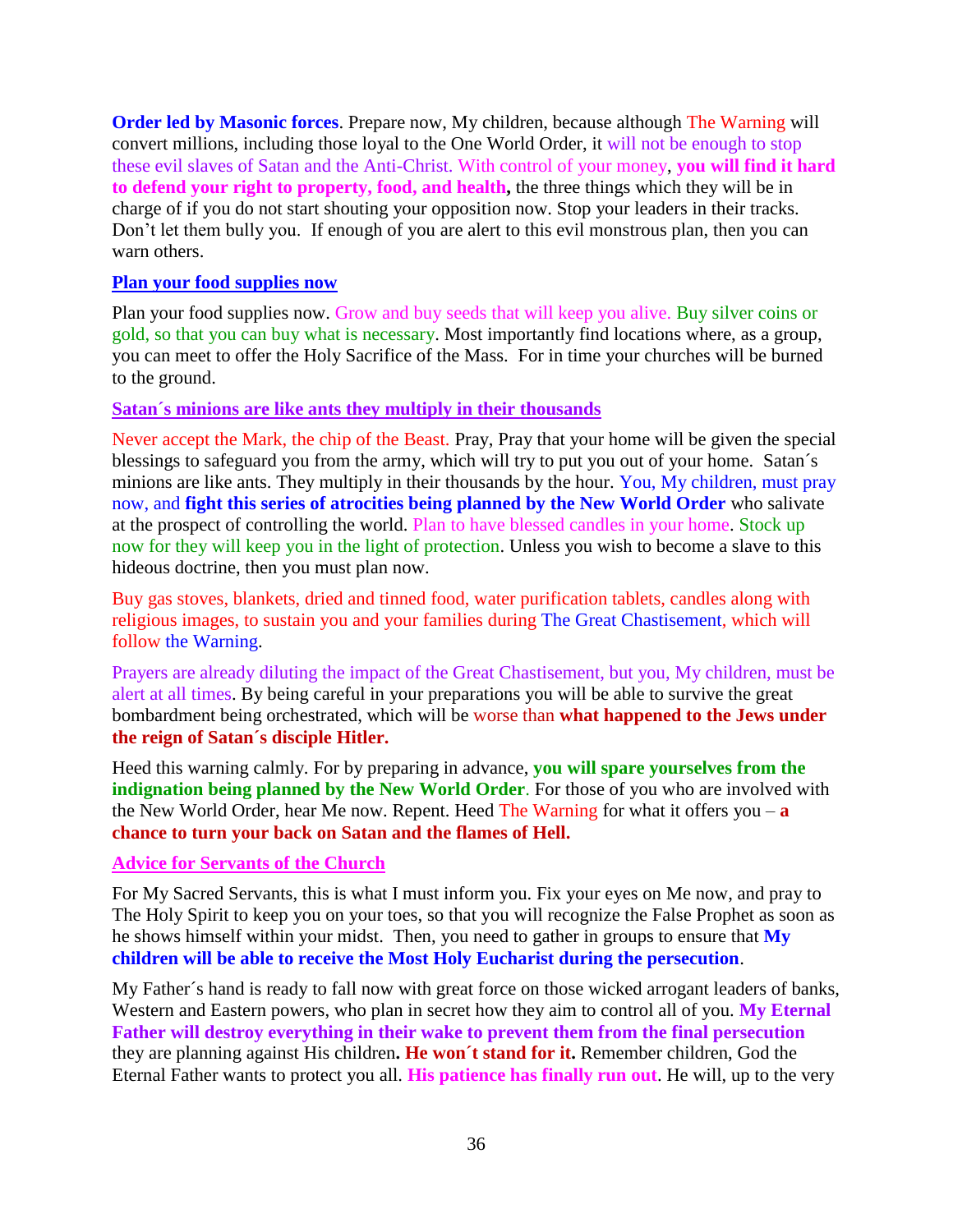last minute, accept those who turn to Him for forgiveness. However, He now has to stop those evil regimes from the horror they inflict on the rest of His creation.

It is because of the love of His children, He does this. For those who say God, the Father, cannot be angry for He loves all, know this**. Yes, he is angry and his anger is justified** because of the **evil injustice which is being perpetrated on his precious family**. Once again He will unite all His children to live in peace finally for all of eternity.

Remember, children, to see the signs all around you, the multitude of wars, lack of money, lack of food, lack of healthcare, and accept that this is the work of the Evil One. It is not the work of God the Eternal Father. He will no longer accept this behavior. Be thankful He is taking action, for if He did not, His creation would be destroyed. And He will not allow that to happen.

Your beloved Jesus

Savior of Mankind Redeemer of the World

# **Message # 136 07-09-2011 [Let My Sacred Servants know the content of](http://www.thewarningsecondcoming.com/let-my-sacred-servants-know-the-content-of-them-so-they-can-prepare-their-flock/)  [them so they can prepare their flock](http://www.thewarningsecondcoming.com/let-my-sacred-servants-know-the-content-of-them-so-they-can-prepare-their-flock/)**

Saturday, July 9th, 2011 @ 04:00 pm

My dearly beloved daughter, just as you forge ahead confident in your discernment of My messages, you then stop and feel the torment of doubts. These doubts, at this stage of My communication, may puzzle you. For every step backwards you take, this is a test of your faith, My daughter. **For no man can assume that they will always be worthy of Me**. Accept this suffering, My daughter, for these trials will always assail you in this work. Trust in Me and surrender your free will on a continuous basis to help you become stronger in this work.

My daughter, **there are, at this time, a number of Visionaries with whom I communicate**  with the help of My Blessed Mother, Michael the Archangel, and the Holy Trinity, but they are fewer than you think. Some of the Apostles will be hidden from view, their work known only to the saints in Heaven. Then, there are those who the world will eventually recognize as My Messengers. You are one of these. It will not be an easy mission, My daughter, so that is why **I am allowing you to suffer setbacks, trials, and errors**. It is only when you get used to these episodes that you will continue to become stronger and stronger until, eventually, **you will not care one way or the other what others think of you**. You are walking with Me every step of this mission, and you must never forget that.

It is important that you ensure as many poor souls are given the truth of My Word. You must **let My Sacred Servants know the content of them so they can prepare their flock** before The Warning. It is not important whether the Church authenticates these Messages because time is not on their side. They, My Sacred Servants, will take many, many years to accept My Messages, so just keep going.

You, My daughter, will make many enemies in My Name. This is something you will have to accept, so do not allow those obstacles stand in your way. My Messages are converting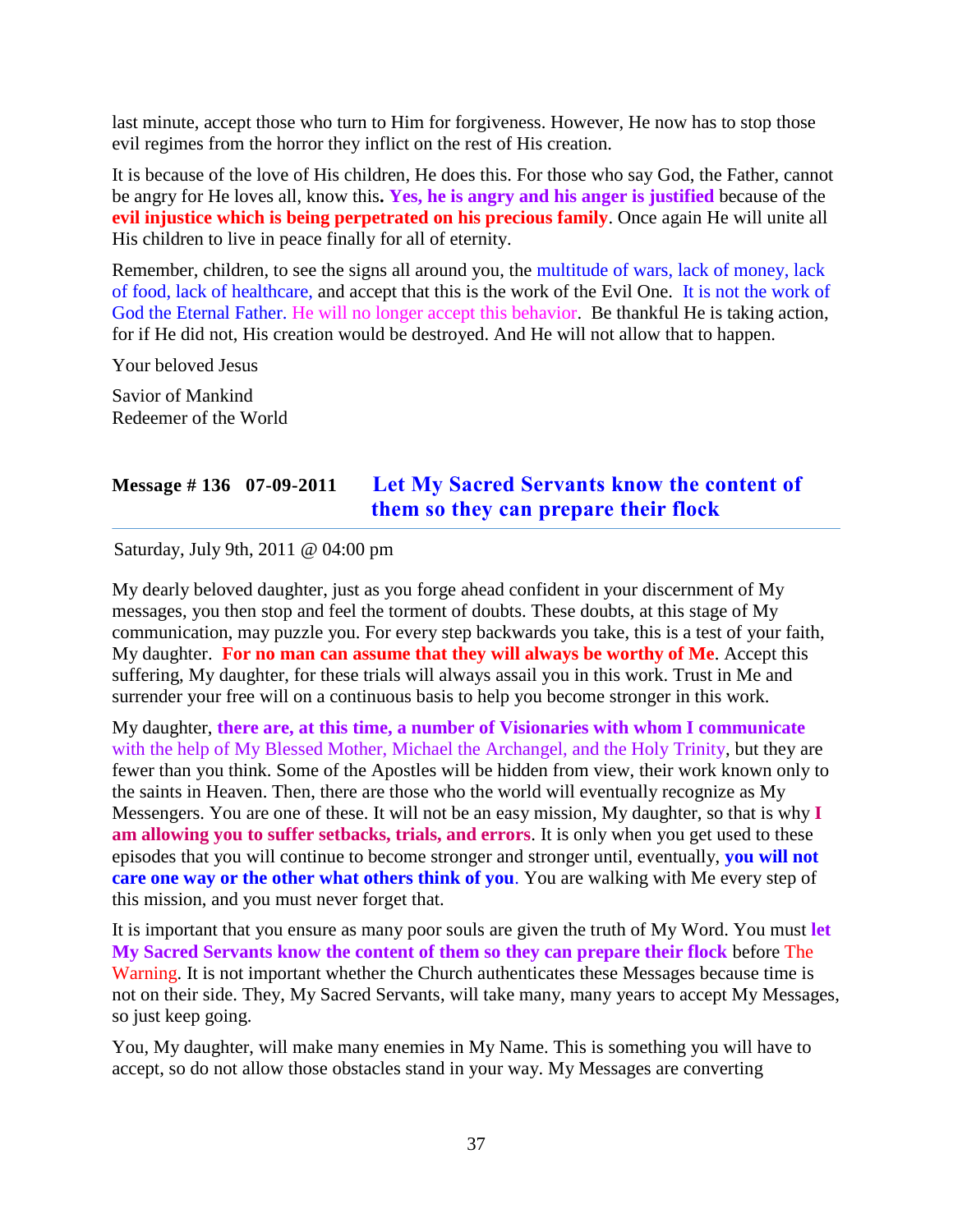thousands of lost souls already. It is vital, then, that you obey Me at all times. So that more souls can be saved.

I realize that this work is lonely and frightening for you, but remember I only pick those with an open heart who are strong enough to impart My Word. In turn, the strength you will find will help fast track these messages to a wider audience. So please never feel down-hearted. For **while you strive to feel joy in your heart when carrying My cross, this is rarely the case**. You will suffer always in My name and will find it will take time before the full force of joy will be experienced. Your suffering is **saving millions of souls** so you must be thankful for this. All the Saints are working on this side to keep you strong and to protect you from Satan, who will do everything he can to stop you. But he will never achieve that because the **Hand of My Father will strike down on those who attempt to sabotage My Work to save as many souls as I can** through you. Lean on Me and I will propel this work, so that My Messages will be heard by millions, believers and non-believers, in every corner of the globe.

Your beloved teacher Savior of Mankind Jesus Christ

# **Message # 137 07-10-2011 Do not be frightened, [conversion will create a](http://www.thewarningsecondcoming.com/do-not-be-frightened-conversion-will-create-a-great-sense-of-love-and-peace/)  [great sense of love and peace](http://www.thewarningsecondcoming.com/do-not-be-frightened-conversion-will-create-a-great-sense-of-love-and-peace/)**

Sunday, July 10th, 2011 @ 12:10 pm

My dearly beloved daughter, for many of My children who are frightened by My messages and find them hard to face up to then please listen to Me now. The evil that is escalating in the world is by the hand of mankind through sin. **This cannot continue**. Please do not fear for it will not change the **plans now underway by the Evil One World Group**. You, My children, need to be made aware of what is happening. It is important that everyone is warned about the actions of this Group and their sinister plans which they have created to control you.

#### **Please welcome the Warning**

My Warning, the Great Act of Mercy, is such a great gift of love, so **please welcome it for it will result in much conversion**. Conversion will be so widespread that it will create a great sense of love and peace when My children have been humbled by this great event. **Then, there will be strength in their numbers**. The more people who believe in The Truth, the weaker then will be the impact of the New World Group. Prayer and much of it can avert much of the damage they will attempt to inflict. So please never forget to **pray the Holy Rosary and the Divine Mercy,** for both combined will help wipe out much of this pending evil. Go now, do not fear. Look with enthusiasm for a new beginning, a new peace, where evil will be stamped out for good.

That is My Promise to you, children.

Your loving Savior Jesus Christ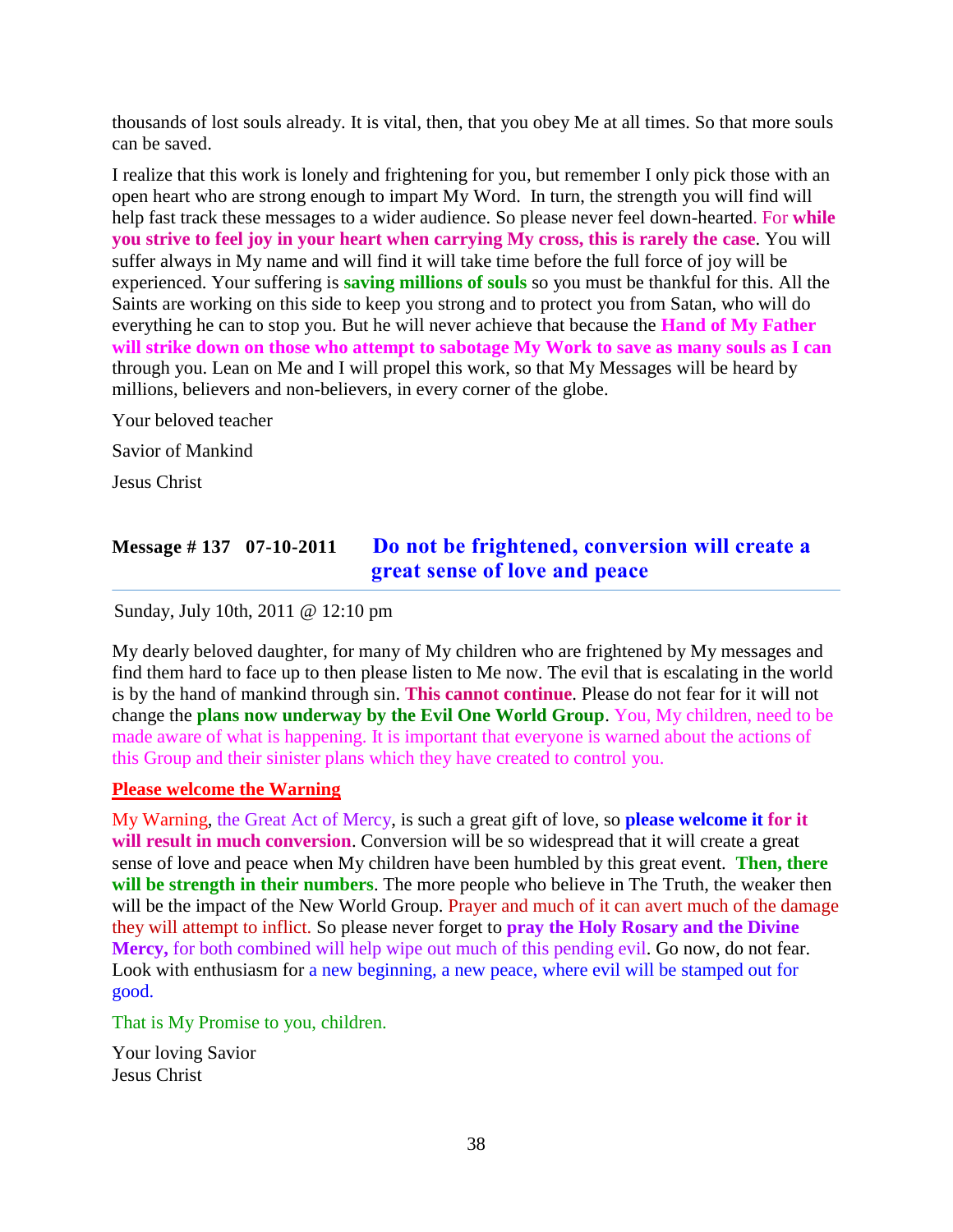# **Message # 138 07-13-2011 [Call on high profile personalities to spread my](http://www.thewarningsecondcoming.com/call-on-high-profile-personalities-to-spread-my-word/)  [word](http://www.thewarningsecondcoming.com/call-on-high-profile-personalities-to-spread-my-word/)**

#### Wednesday, July 13th, 2011 @ 04:15 pm

My dearly beloved daughter, when you turn your back on Me afterwards, you will find it difficult to find me again. I realize that you believe I make difficult demands of you, but My Word, to be imparted to the world, is of such urgency that you must obey Me as I have requested you. Remember you surrendered your free will to Me, My daughter, which was a wonderful gift. To honor that gift is not easy for you, because you are only human after all. I now call on you once again to hear My call and to spend more time in My company. I need you to feel My love, not just the love that I have for you, but that I hold for every single child of mine on this earth.

I want My followers to **spread My word of peace** and harmony all over the world. They must volunteer everywhere to remind every one of the need to promote My Messages of love. **Please ask singers, the media, personalities, or anyone whose voice is listened to** and respected, to hear My pleas. **Take up My chalice of love**. Drink from it, for it will bring you the salvation you crave not only in this world but in the next life. Share this with your own followers.

How you do this is up to you for those who respond to My Call will be given the gift of the graces needed to do this most Sacred Work. Children, remember this. The more of you who rise now to spread My most Holy Word and tell everyone the Truth, **the easier it will be for My children to pass through the Great Chastisement** as well as the persecution being planned by the New World Order.

My Message to mankind must be listened to, assessed, and action then taken to remind all that they must open their minds to accept the existence of God the Almighty Father, the Holy Mighty One. For when they do, peace will reign again.

For the sake of the Sacrifice I made for you, all through My Death on the Cross, hear My call, and do whatever you can to let everyone you know understand that **I am communicating to the world** just as was done by My Father through the Prophets before My time on earth. Be strong. Be brave. Pray to Me for guidance during your crusade on behalf of Me and My Eternal Father.

Jesus Christ

King of Mankind

Savior and Redeemer

### **Message # 139 07-14-2011 [My Messages will bring tears of conversion](http://www.thewarningsecondcoming.com/my-messages-will-bring-tears-of-conversion/)**

Thursday, July 14th, 2011 @ 02:30 pm

My dearly beloved daughter, you must never forget that **those who speak in My Name will be mocked, laughed at and made to look foolish**. This is the cross I speak of. Never be disillusioned when this happens.

Many now challenge My sacred Word. Some take the form of genuine questions which stem from a love for Me, while others are designed to make My Word seem foolish and a nonsense.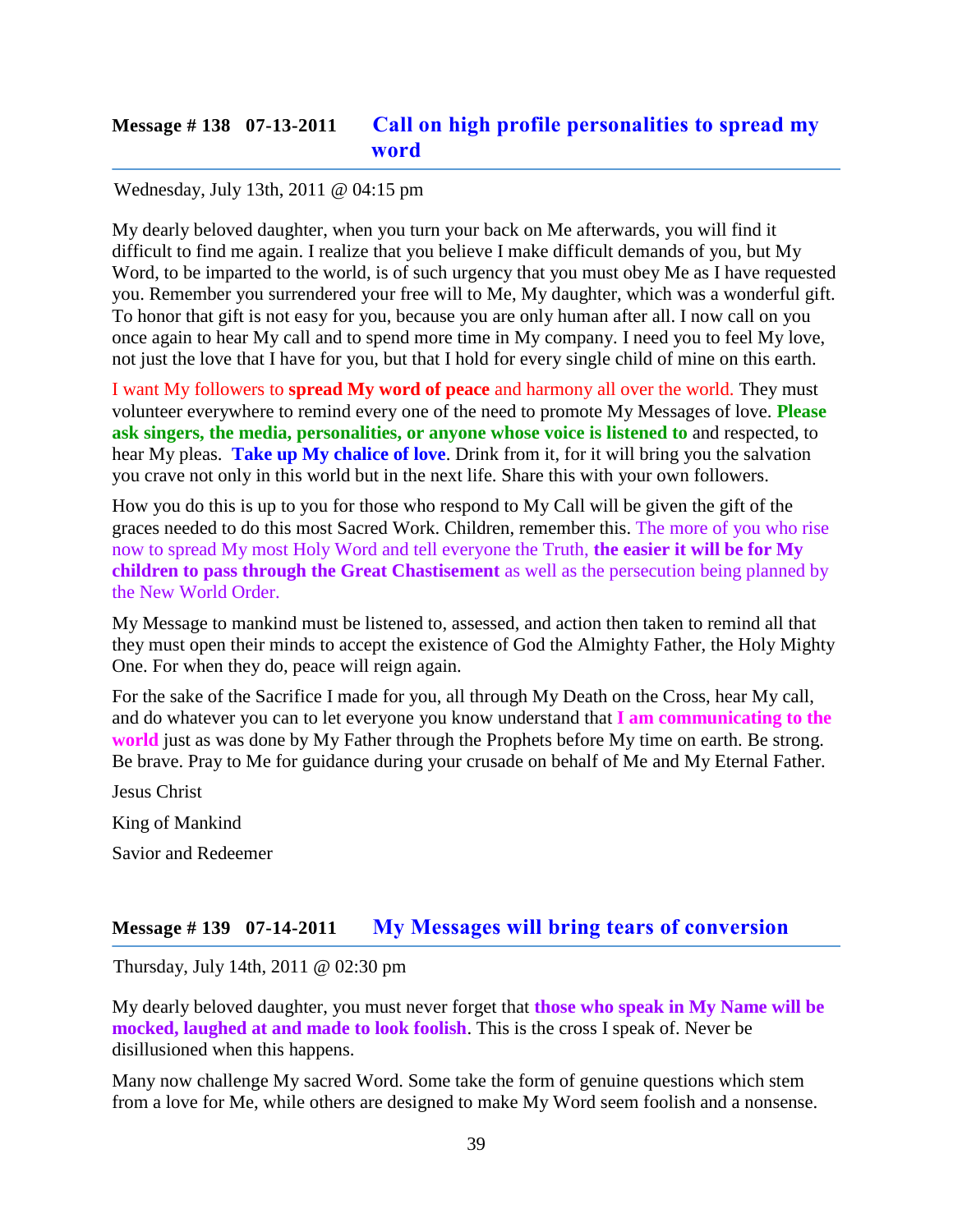My children must accept that I will now increase My communications to you, all because of the lack of time. No matter that My Word is challenged, instead be joyful, for you know that it is when I communicate to My children in this way that obstacles will present themselves. This is when you will know that it is I. If when reading My Messages, My children feel tears then they will know that these are **the tears of conversion – a gift to each and everyone one of you** through the power of the Holy Spirit.

Many of My children feel confused because, when My Word is given to the world in this way, I can upset their normal routine. **My word will not bring happiness to every soul** because, sometimes, **the Truth can be frightening**. If they will first sit down and allow My peace to flood their souls by submitting themselves to My Holy Will, they will experience true contentment. Trust in Me, children**. Do not block Me out**. Listen carefully to what I say, and I will take you on My journey to everlasting salvation.

Remember, **God the Father is now in charge of His Kingdom,** which no man can tumble. Any attempt to do so will result in failure. As sinners continue to insult Me and My Eternal Father, His hand will be ready to fall quickly. **Because of The Warning, He will hold back** until conversion has been achieved. Meanwhile, all those who do not accept the Truth, you must know that you have little time now to prepare your souls.

Pray for each and every one of you so that souls can be saved.

Your Loving Savior

Jesus Christ

King of Mankind

### **Message # 140 07-15-2011 [Execution, Euthanasia, Abortion and Suicide](http://www.thewarningsecondcoming.com/execution-euthanasia-abortion-and-suicide/)**

Friday, July 15th, 2011 @ 05:30 pm

My daughter, it is when My children feel love in their hearts that they can be assured that I am present in their souls. My love will keep My children strong when they least expect it. This is also true of hardened sinners whose outward shell hides, very often, a tender heart.

Every single person on earth is a child created by God the Father. Because of this, the light exists within each person, although it may be very weak, when souls are drawn to the darkness. Nevertheless, **My light is still present**. For, without it, there would be complete darkness, where they could not function. It is, when souls reach a terrible state of darkness, that **they very often resort to suicide**. This is when, because of the weakness of soul and spirit, that Satan steals their souls by convincing them to end their lives. Many of My followers do not understand the state that such darkness can have on a soul, so they must pray hard for these children who are in this state of despair.

**God, My Eternal Father is ever merciful,** and will always help these souls, many of whom are suffering to such an extent that their minds cannot function in the full state of reason. A mortal sin can only be committed when a person, in their full mental capacity, has clear intentions when he or she knows that what they are doing is wrong. So please do not assume that such souls are completely lost, for many do not know what they are doing.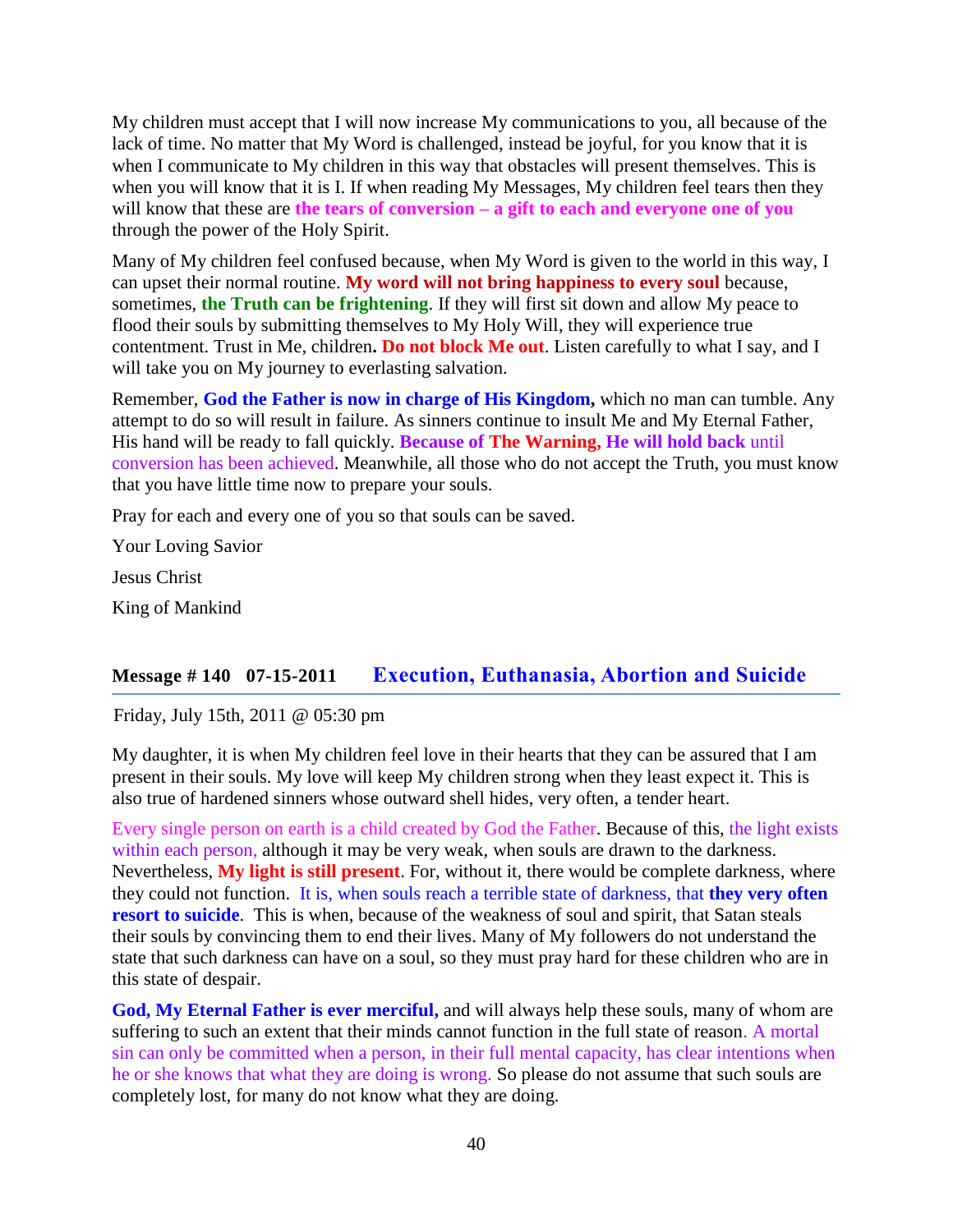Be aware that **Euthanasia is frowned upon by My Father** and is not tolerated for no man can knowingly take the life of another. No reason can be put forward to justify this in the name of My Father. Tolerance may be presented along with the argument for humane treatment to justify this deed, but **no man, except the Father Almighty, can decide on the date of death, for it is not man's right**. He will never be given the authority to commit this mortal sin.

Every excuse is offered by man when taking the life of another, yet none of them will be accepted as being right in any circumstances. This applies to **execution, the sin of abortion, and euthanasia**. Sit up now, all of you, and remember you will be judged harshly, should you break the most sacred of all My Father's Commandments *Thou Shalt Not Kill.* Remember, there is only one God, and only He can decide when life is to be taken. Break this Commandment in the full knowledge as to what you are doing and you will suffer the torment of Hell for Eternity.

Please, I implore you do not cave in to the pressures of Satan, who constantly encourages the taking of life, so that he can steal souls who otherwise would be destined for My Father's Glorious Kingdom.

Your Divine Savior Teacher and Redeemer Jesus Christ

# **Message # 141 07-16-2011 [Unite your families to enjoy the New Paradise](http://www.thewarningsecondcoming.com/unite-your-families-to-enjoy-the-new-paradise-on-earth/)  [on Earth](http://www.thewarningsecondcoming.com/unite-your-families-to-enjoy-the-new-paradise-on-earth/)**

Saturday, July 16th, 2011 @ 11:00 pm

My dearly beloved daughter, when souls are lost they can seem, on the outside, to be full of joy living life to the full. Yet, they can be lost to Me and this brings Me great sadness. So many in the world go about their daily lives, full of things to do, so busy that they forget that this earth is made of clay. That time spent here is so short. That personal belongings all turn into nothing eventually. That **people when they die turn to clay**. Yet, **their souls remain alive** and will never die. The soul will continue to exist for eternity.

**I Am** saying to you now, My children, to **unite your families and friends as one** close to My Heart, for when you do, you will enjoy the New Paradise on earth for 1,000 years still united. This is My promise to you all. Live your lives responsibly. Always put your families before everything also on this earth. Always place your trust in Me.

Bring your families to Me. If they won't come willingly, pray to Me, and I will give them the encouragement they need. I will always answer prayers which request the saving of souls.

Your Beloved Savior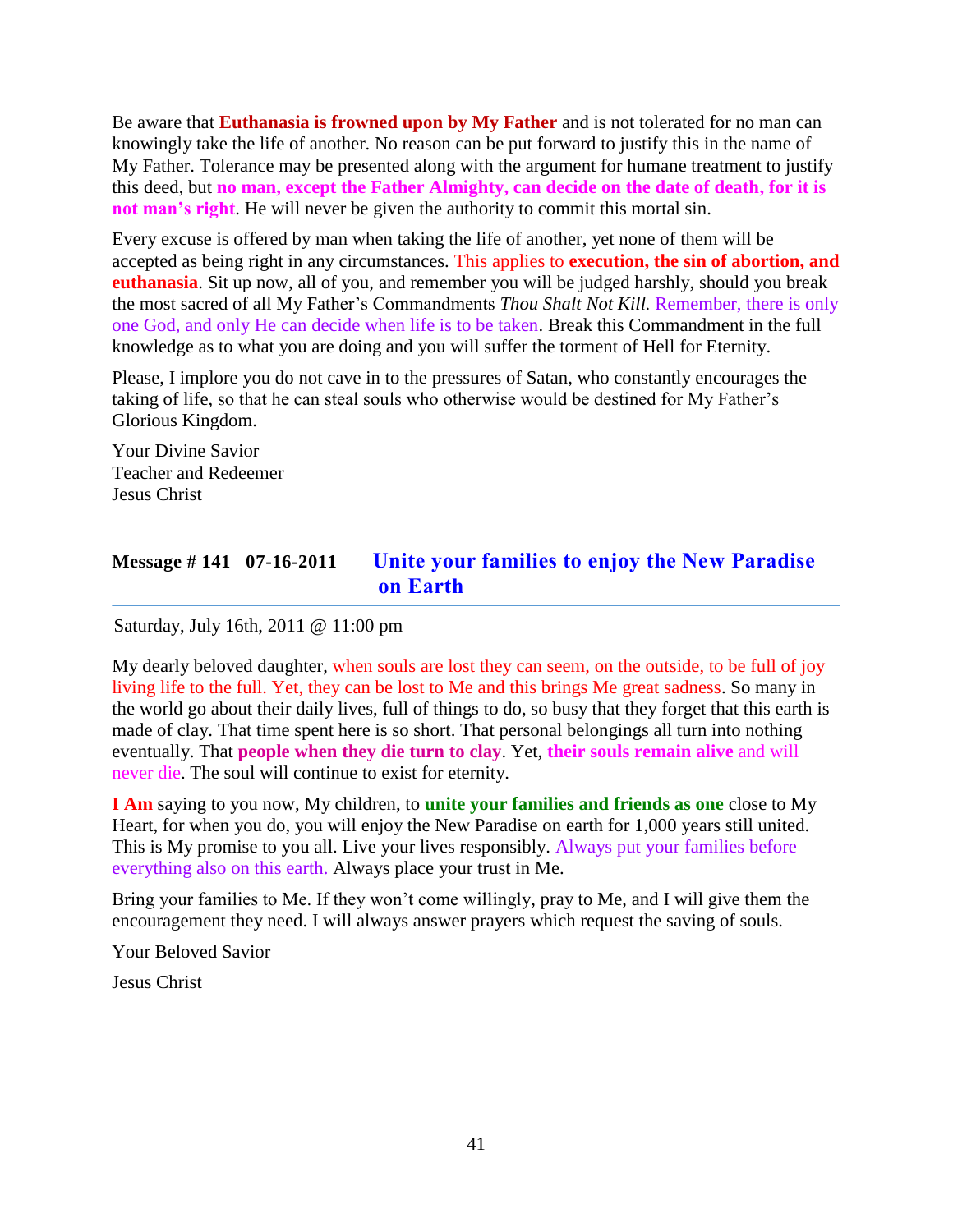### **Message # 142 07-17-2011 [Any man who claims to be](http://www.thewarningsecondcoming.com/any-man-who-claims-to-be-me-is-a-liar-for-i-will-never-manifest-myself-in-man/) Me is a liar, for I will [never manifest myself in man](http://www.thewarningsecondcoming.com/any-man-who-claims-to-be-me-is-a-liar-for-i-will-never-manifest-myself-in-man/)**

#### Sunday, July 17th, 2011 @ 03:40 pm

My dearly beloved daughter, one of the most confusing times will emerge shortly when not only will those who claim to come in My name be false, but there will be those who will claim to be Me. My children must understand this. I came the first time as man to save mankind from sin. **This time I will come to judge.** While many will come face to face with Me during The Warning I will not come the second time until Judgment Day.

**Any man who claims to be Me is a lia**r. Such souls, and there are many of them, My daughter, **do not mean harm**. So deluded are they that the Deceiver convinces such people that they not only have divine powers but that they are the Son of God incarnate. But this is untrue. **For I will never manifest myself in another human** being on this earth. This could never happen. No man is worthy of such an honor for this has not been foretold.

Many will now come forward and claim that they are Me, Jesus Christ, the Son of God. For those poor souls I say this to you. Drop on your knees now and **ask God the Father to protect you from the Deceiver**. He wants to confuse you so that you, in turn, will not only confuse My children, who await My return to earth, but will exacerbate **the ridicule extolled by atheists**. Not only do **you bring shame to My Name,** but you are unwittingly turning people against their belief in God the Almighty Father.

I also wish to **warn those who claim to perform miracles**. Anyone who makes such claims to hold such powers **will not be from God** for there is only one God and only He, or I his beloved Son Jesus Christ, can bring about such things. Satan on the other hand also possesses powers. He can create illusions. In the case of **miracle cures, Satan can bring about**, through those so called **faith healers whose powers are sought from the occult**, temporary solutions where miracles may seem to have been achieved. But they will not last long. Satan will also bring about so called miracles, including visions, seen by many in the skies. Again **they are illusions and not of God**.

Children, you are, while trying to show your allegiance to Me, being tempted by the forces of evil every single day. You must only focus on Me and My Eternal Father. And remember **I do not walk on this earth as a human being**. I may be present on earth in spirit, but I will never manifest myself in any man.

Pray for guidance every day and for the discernment to be able distinguish lies from the truth.

Your Loving Savior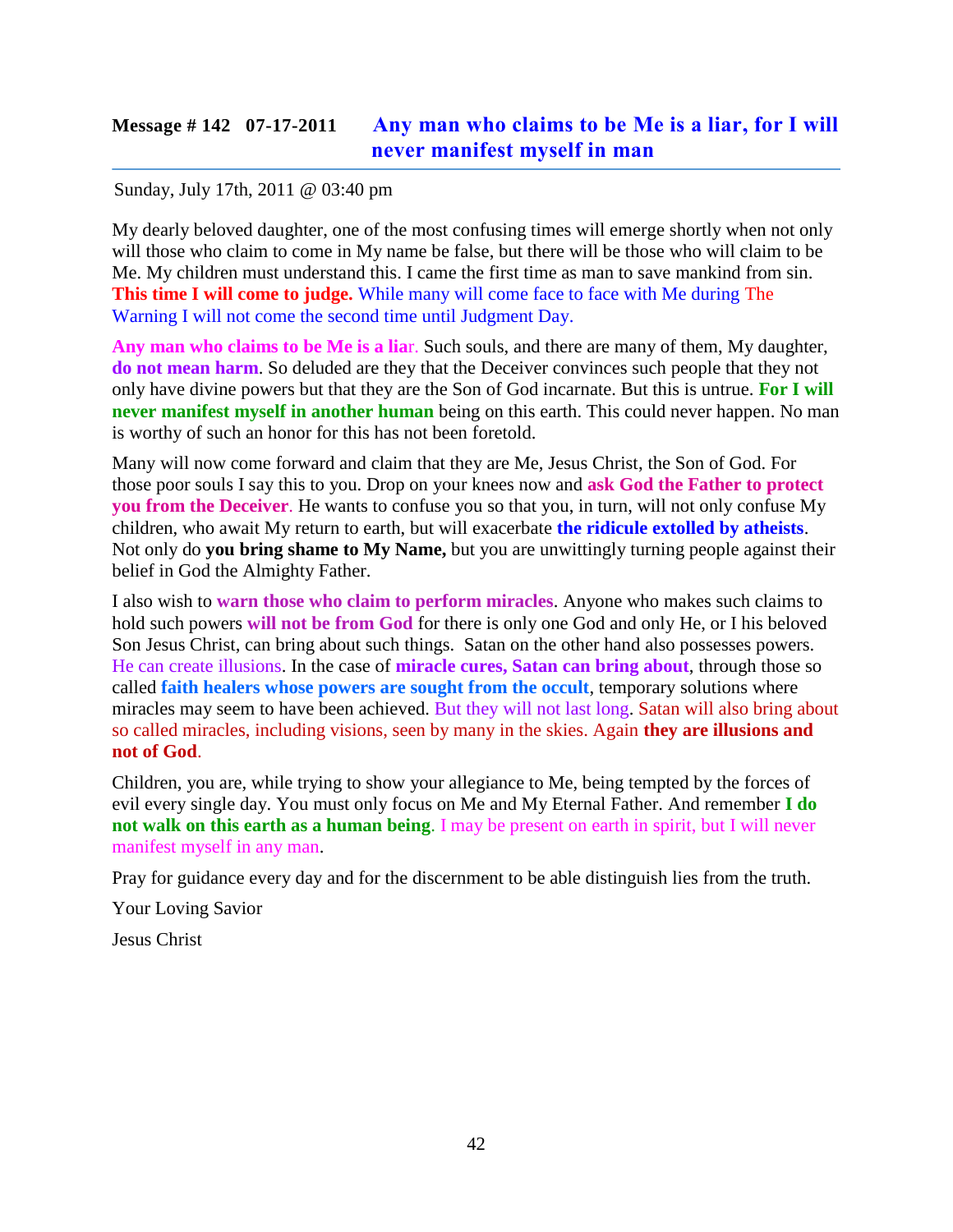#### **Message # 143 07-19-2011 [Your weapon of choice is your love for Me](http://www.thewarningsecondcoming.com/your-weapon-of-choice-is-your-love-for-me/)**

#### Tuesday, July 19th, 2011 @ 11:45 pm

My dearly beloved daughter, thankfully you are now settling back into a routine having taken a small break. You will become stronger as a result but please remember that you still must focus on Me at all times.

My love for all My children is very powerful and is quite different to the love one talks about loosely in this world. My children feel My love when they open the door to me when I knock. When I come to their door they have two choices. They can either open the door and allow me in or they can shut me out. When they do allow Me enter their souls My love penetrates their being. It is a love they find that can make them feel weak with surprise so intense is it, or joyful to the extent they cannot stop telling others their good news.

For My beloved followers who love Me know this. Because of your love and devotion to Me **I allow My love to** r**adiate from you so that it becomes infectious** and spreads to embrace other souls. Once you allow Me into your hearts I will fill you with the grace of the Holy Spirit so that you can tell everyone what it is I need to tell you now.

First of all, I love you with a deep tenderness in My Heart. Secondly, because of My love **I will now eradicate evil in the world,** so that I can bring all My children back into the embrace of your ever loving Creator, God the Father.

Please, none of you, My devoted followers, must allow fear to enter your hearts as **The Warning draws closer by the week**. For when this great Act of My Mercy takes place you will rejoice. For my gift to you is that you will become closer to My Heart than before. This will make you so strong that you will sail, without hesitation, towards the New Paradise on earth, so smooth will the transition be.

My love is now more powerful than ever as you, My beloved followers, do all you can to spread My word. Use what means you can to **tell people to prepare for The Warning**. You are brave, My children, and you bring joy and happiness into My sorrowful heart which yearns every second to save all My lost souls.

I am relying on you now to pray as hard as you can for **sinners, who will not withstand the test that The Warning presents them.** Go now My strong loving army. Your weapon of choice is your love for Me. You will know in your heart it is I who speaks and that it is I who now knocks on your door. You must now **knock on the doors of My Sacred Servants all over the world** and make sure they read My holy Word.

Your beloved Savior and Redeemer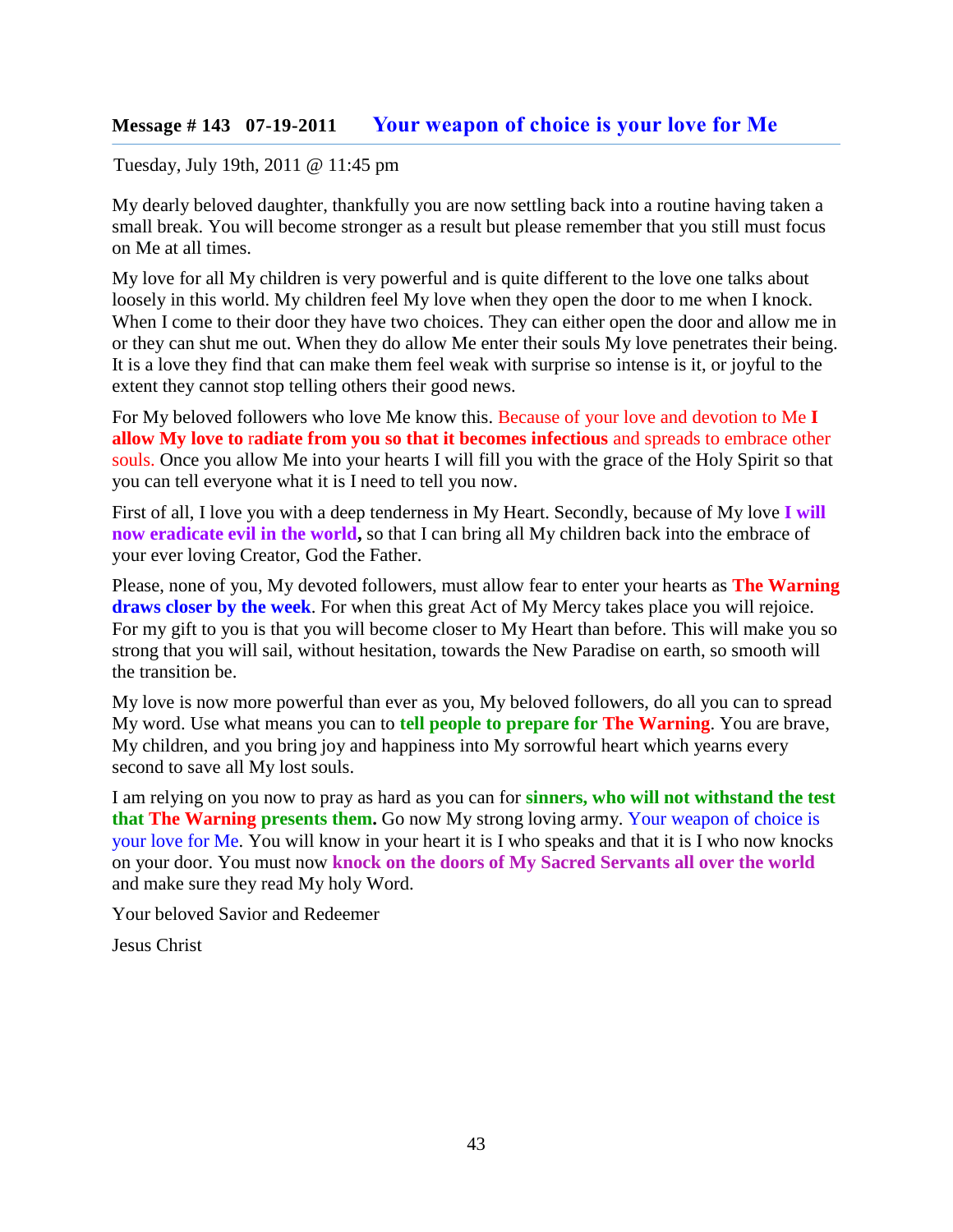## **Message # 144 07-20-2011 [You are now in the middle of the Tribulation –](http://www.thewarningsecondcoming.com/you-are-now-in-the-middle-of-the-tribulation-latter-half-end-of-2012/) [Latter half end of 2012](http://www.thewarningsecondcoming.com/you-are-now-in-the-middle-of-the-tribulation-latter-half-end-of-2012/)**

#### Wednesday, July 20th, 2011 @ 11:00 pm

My daughter, you are, as you know, the most unlikely Visionary because of your lack of knowledge of Holy matters. Yet you are the chosen Messenger. You must understand that you will be unable to defend My messages with any real authority so therefore keep silent when asked to define My Messages.

You will be provoked and challenged to become involved with religious and especially eschatology arguments, but you must no longer respond or provide your own interpretation of the answers. Because of this work, you will be disliked. Spiritual jealousy will arise among My followers, especially theologians and those who have studied Scripture all their lives. So keep silent for you do not have the knowledge nor, as I have told you before, the authority to do so.

Just follow My instructions and keep to yourself. Respond to prayer requests by all means and help bring My followers and devotees who have pledged their support to this work together.

Time is short now. **Everything is going to happen quickly**. The Warning is close now so there is **not much time left to pray for those poor souls** who will be lost. By reciting My Divine Mercy dedicated to those particular souls many millions will be saved.

You are now, My children, in the middle of what is called the Tribulation as foretold in My Holy Book. **The second part, the Great Tribulation will commence as I have said before the end of 2012**. This is not meant to instill fear in you, My daughter, but to make you aware of the urgency for My children to pray for My help.

Already through the prayers of my Visionaries all over the world, **the power of the New World Order, driven by Masonic forces is beginning to dilute and unravel before your very eyes**. Many more of these power hungry global organizations will be brought to their knees in humility as they answer, not only to God the Father, for their wickedness but to those to whom they have a responsibility on this earth.

Watch now as the clusters of **powerful groups try to outdo each other**, cover up their own sins and hide the truth from those they fear in high places. Prayer, My children, is bringing this about. **God, the Father is striking out now to punish these people** before they can inflict the evil plan they are preparing to control My children.

This is a painful time children for **Satan's influence has never been so powerful** in these last days of his reign on earth. Fight his evil ways, children – all of you. Just look at the havoc he is causing when he turns brother against brother, country against country, creates hatred amongst all of you, and disrespect for each other's lives. And then there is the sheer hatred he instills in My children for Me, their beloved Savior. The hatred he stirs up for My Father has reached epidemic proportions. **The most powerful form of hatred shown to My Father is for man to deny He exists.**

How you must feel the anguish, children, that you have to face in the world today. No man can ignore the deep disquieting unrest spurred by Satan and his millions of demons infiltrated throughout the world. My love will now be proven to you all. Through My Warning, I come once more to save you through the Mercy of God the Father. Believe in Me and My Eternal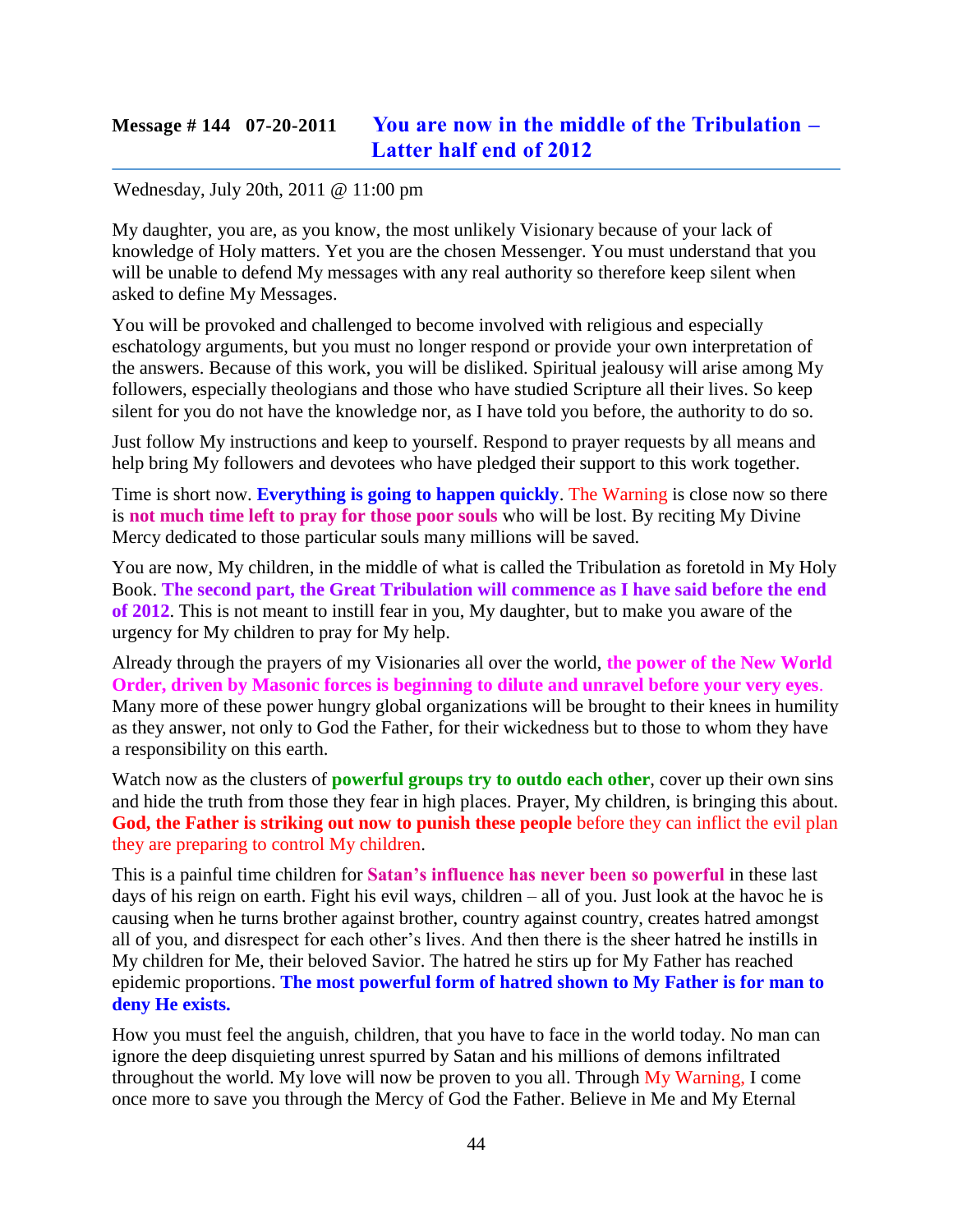Father and you will have nothing to fear. Ignore what is happening and you will fail to prepare adequately.

Your beloved Savior

Jesus Christ

### **Message # 145 07-23-2011 August 2011, [Salvation of Souls month](http://www.thewarningsecondcoming.com/august-2011-salvation-of-souls-month/)**

Saturday, July 23rd, 2011 @ 05:30 pm

My beloved daughter, you make me so happy. Your total surrender now means that I can save more souls everywhere. A victim soul, My daughter, is not entirely clear to you as to its full meaning but, in time, it will. By then, you will be so strong that to suffer for Me will bring you joy not sadness. It will not be easy, but then working for Me, your beloved Savior, cannot be easy.

It was by the inspiration of God, My Eternal Father that you were encouraged to make this final sacrifice for Me. This is a very special grace, My daughter, although it won't appear to be in human terms for My graces are not always about bringing joy and happiness into your life. They can bring suffering but, at the same time, provide you with a real insight into My Glorious Kingdom.

Many, many people in the world form My precious army. They will, through prayer, personal suffering, and the spread of My word, save souls. The stronger My army is at saving souls, the less the impact will be of the Chastisement.

I ask all My children to **spend the month of August praying the Divine Mercy daily** for the lost souls who will not survive The Warning. **One day of fasting a week** is also required as well as **daily Mass and the receiving of My Most Holy Eucharist**.

If enough of you do this in which I call "**Salvation of souls" month,** then millions of souls will be saved throughout the world. Do this for Me, children, and you will become part of My Glorious Kingdom. Your souls, at the point of death, will join Me in Paradise. That is My most solemn promise.

I love you, children. Now go and form the most powerful army in the world. The Army of Love. The Army of Salvation.

Your Loving Savior

Redeemer of Mankind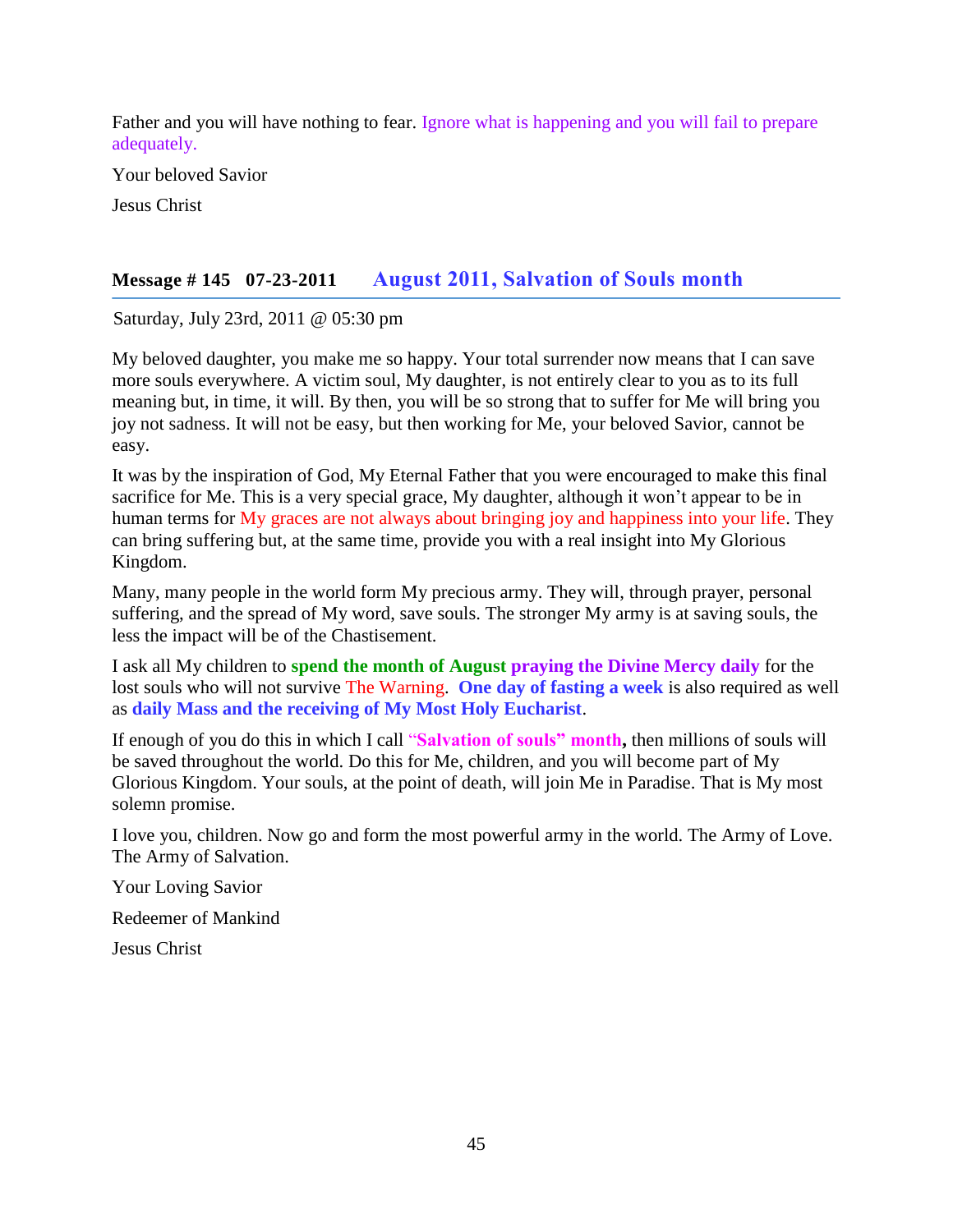# **Message # 146 07-23-2011 No man will [fail to hear My Son's Word before](http://www.thewarningsecondcoming.com/no-man-will-fail-to-hear-my-sons-word-before-the-time-comes-for-his-return/)  [the time comes for His return](http://www.thewarningsecondcoming.com/no-man-will-fail-to-hear-my-sons-word-before-the-time-comes-for-his-return/)**

#### Saturday, July 23rd, 2011 @ 05:15 pm

#### **Second Message from God the Father**

I come in the name of My beloved precious Son Jesus Christ.

My chosen daughter, while you sometimes falter in your attention to My beloved Son's call to hear Him speak, you have risen in My eyes because of the gift you have given Him. Your gift of becoming a victim soul to help save millions of souls makes Him weep with joy and relief. For so many souls are being lost to the fires of Hell every day, every second, and for every breath you take.

My Son requires your total submission now, My daughter. Do not hesitate to obey His every command. Your heart is full of love and compassion, not just for My precious Son but for all My children. Touched by the Holy Spirit, you will now feel instant love for strangers in whom you will see My light. You, My daughter, have now been given the graces to see both the love and evil in all. You will also be able to quickly discern sin in poor misguided souls.

For this work now means that you must surround yourself with every protection. I will, My daughter, protect you and your loved ones for now you will be targeted more forcibly by the Evil One. Pray and ask Me for this protection every day now and you will be spared the intensity of the persecution. You must now call on Me to help you spread these Messages so that My Son's voice is heard and revered in the way it should.

My Messenger, My daughter, you have little understanding yet as to what is required of you. Only so much information can be given to you at a time. You will now be inspired by Me and you will fulfill, with My guidance, the prophecies foretold when My Son's word will be spread just like the Holy Gospel to mankind. **No man will fail to hear My Son's word before the time comes for his return.** You have been given this task, and for this gift, you must bow your head in appreciation of this Glorious request from the Heavens.

My daughter, you will be assisted in every way but you must obey My Son at all times. Rise now, My daughter, for man needs to hear the Word of Warning that My Son imparts so that souls do not have to suffer the torments of Hell, should they die in mortal sin without first being given the chance to be redeemed by My Son during The Warning.

Let My Peace flood your soul now. My Heart surrounds every move you make. Never feel you are alone in this work for you are being guided every minute of the day.

God the Father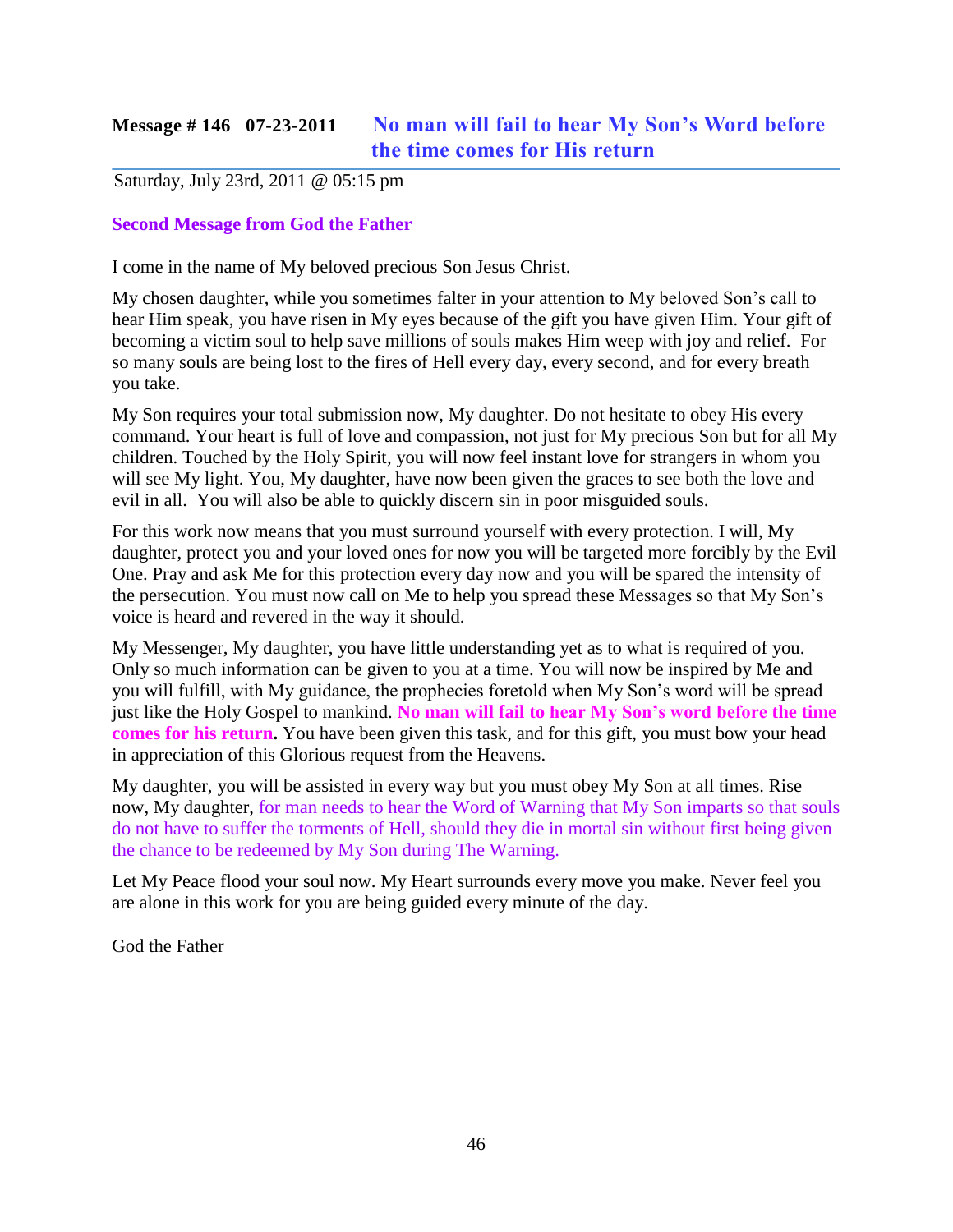# **Message # 147 07-24-2011 [God the Father will destroy those who plot to](http://www.thewarningsecondcoming.com/god-the-father-will-destroy-the-plot-to-overthrow-currencies/)  [overthrow currencies](http://www.thewarningsecondcoming.com/god-the-father-will-destroy-the-plot-to-overthrow-currencies/)**

#### Sunday, July 24th, 2011 @ 11:00 pm

My dearly beloved daughter, My followers' devotion and allegiance to Me and My Eternal Father is already making a big difference. You, My children, must know that your devotion burns flames of such magnitude in My heart that it feels like it will burst with love for you. Heaven rejoices now at the way you, My beloved children, honor Me with such a passion and devotion. You know in your soul that it is I who speaks. It is I who brings a feeling of such love and tenderness in your heart.

I have a message for all of you children who follow My most Holy Divine word on this website. In a modern world this is how I must communicate. This and other communication's channels will be used to ensure My Word is heard and felt by all believers, non-believers and those who don't know Me at all.

Please know that every effort you make out of your love for Me is having an impact. I hear every single one of you. I know the joy that I have brought to your soul. I welcome the way in which your work is spreading My word. I will reward each and every one of you with special graces and favors. Please ask Me to hear your prayers. Come to Me. I will hear your call.

Already **the work of the New World Order is beginning to fall apart at the seams**. This is due to prayers – your prayers. **God the Eternal Father will destroy those who continue to inflict their hideous plot to overthrow currencies in the world** as well as those political leaders they are trying to depose of. His hand will now continue to strike out to protect you, children.

Please, I call you all to tell as many influential voices, including the media about these messages. Many will consider you to be delusional when you speak of these Messages. Have no fear, for the graces you will receive in doing this work far exceeds the initial abuse you will endure.

Go forward now, My beloved children, with love and joy in your hearts. For My Word is to be welcomed. At last, you know that I walk with you, so that I can strengthen the bonds of love for all My followers whom I chose to become close to My Sacred Heart. My precious blood spilled so willingly for each of you, so that you could be saved, covers you every single day.

You are My beloved army, and together, we will rise to bring all your brothers and sisters back into their rightful glorious home again.

I love and cherish each of you, children. Never forget that. When you pray to Me each day, say this prayer,

Oh my precious Jesus, embrace me in Your Arms and allow my head to rest upon Your shoulders so that You can raise me up to Your glorious Kingdom when the time is right. Allow Your Precious Blood to flow over my heart that we can be united as one.

Your beloved Savior Jesus Christ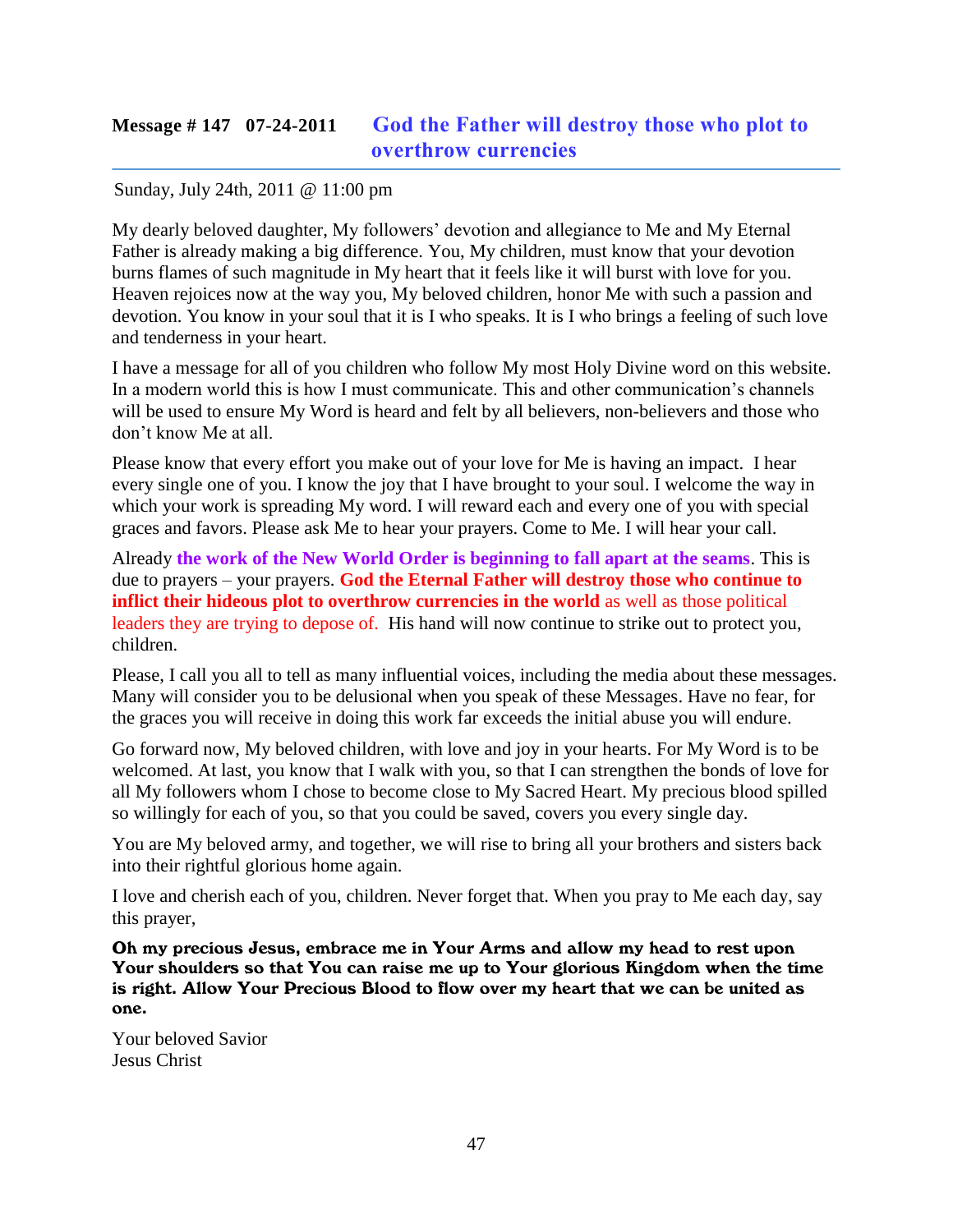# **Message # 148 07-25-2011 [Call to priests and nuns in the Roman Catholic](http://www.thewarningsecondcoming.com/call-to-priests-and-nuns-in-the-roman-catholic-church/)  [Church](http://www.thewarningsecondcoming.com/call-to-priests-and-nuns-in-the-roman-catholic-church/)**

Monday, July 25th, 2011 @ 09:00 pm

My dearly beloved daughter, word is now spreading rapidly as foretold regarding The Warning.

**My poor sacred servants are suffering,** my daughter. Please ask all who read my messages to pray hard for all those sacred servants, priests, nuns, pastors and all those who head up Christian congregations all over the world.

The Catholic Church is being persecuted beyond its endurance. **Satan and his army have attacked the Roman Catholic Church** through infestation. It is his desire to undermine my Church through **the wickedness of clerical abuse** which has led to this terrible situation.

The poor children who suffered sexual abuse were attacked by the minions of Satan who were present in those sacred servants who allowed themselves be seduced by the Evil One.

Satan walks in My Church because he wants to **bring about its downfall**. As for my poor innocent nuns and priests they too are victims of the prejudice at the hands of those who blame of the sins of others upon them.

My pleas to My beloved priests, nuns and sacred servants are this. Do not give up. Remember, by your trials you will be raised in My eyes if you can endure these prejudices. Let me wipe away your tears now, for you are being persecuted in a way never before experienced by My Church.

You, my beloved servants, are My apostles and must never give in to these external pressures. You must never give up your calling to follow me. For remember **I Am** your Church. I weep tears of great sadness for you. You are now **suffering for the sins of your brothers and sisters** who succumbed to the Evil One. Pray, pray, pray for courage now to stand up with dignity to impart My Holy Word.

I need your support, more than ever. I **need you to administer the Sacraments** to a starving and disillusioned congregation. Please do not desert Me, especially at this time when Satan has infiltrated the Christian Church with his followers.

Turn now and pray hard to **salvage yourselves from the False Prophet** who walks in the corridors of power within the Vatican. He will rise shortly. Do not turn to him or you will be lost to Me forever. This is My promise. Kneel down in humility and call in the Holy Spirit to enlighten your soul, so that you will be able to discern the truth from the lies which you will be forced to swallow by the False Prophet.

Never be disillusioned with the trials you endure. Accept them for what they will offer you – strength of mind and soul. Then you will lead my children to the End Times with humility, dignity and strength. Be brave now. **I Am** guiding you. Turn now and pray for extra graces to make you stronger in your divine mission.

Your Loving Savior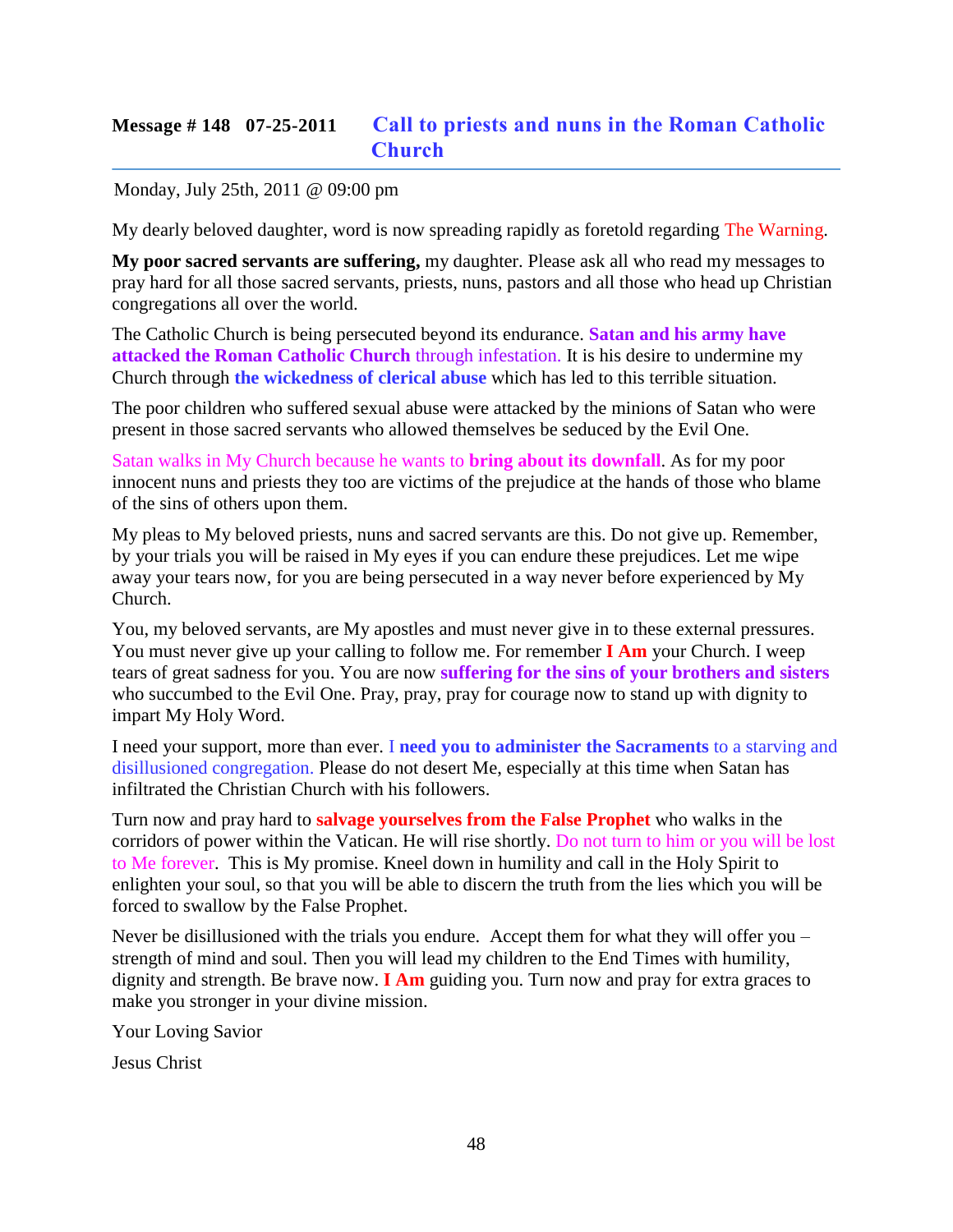#### **Message # 149 07-25-2011 [Satan is powerless against my devoted followers](http://www.thewarningsecondcoming.com/satan-is-powerless-against-my-devoted-followers/)**

#### Monday, July 25th, 2011 @ 09:00 am

My beloved daughter, it is with great joy that I once again tell you of the conversion now taking place in the world. As more atrocities are being committed by man through the influence of Satan, more of My children are beginning to question the levels of murderous intent now prevalent in your world. As more evil is presented to you, so too will the realization that Satan does, in fact, exist. For those who do not believe he exists, then let Me explain how you can spot his evil works.

Every time My children witness murder, suicide, war, corruption of Governments and those in power, greed, arrogance, and injustices, know that these deeds are the manifestation of Satan. The Evil One has become desperate now to poison My children's minds, he will do everything he can at this time in history, so intense is his rage. You, My children, are his targets. While he finds it easy to infect souls who leave themselves wide open to his influence – those who continually seek self-glory on earth – he is finding it increasingly difficult to dampen the spirit of My devoted followers. So blessed are they through the gift of the Holy Spirit that he, Satan, is powerless against them.

For all those who obey My instruction of prayer, they will become stronger in mind and spirit. Then, they will not care whether Satan lashes out at them in fury for their shield of armor is so strong. This does not mean he will not use every method to seduce you through the desires of the flesh. This does not mean he will not hurt you by whispering into the ears of those close to you and those whom you love. Stand firm, My followers, for it will be through your strength that he will be crushed forever. He, My children, will become powerless as conversion spreads. For how can he get you to drink from his evil cup of hatred for mankind when you do not thirst for all his empty promises? **The stronger you are, the less he will bother you.**

Know now that **when you witness global unrest, it is The Deceiver at work**. My followers now know instantly the wickedness of Satan when his works are so glaringly obvious. Pray that your brothers and sisters will also bear witness to his evil works, and recognize them for what they are. It is only when non-believers finally accept that Satan exists, that they will turn to Me for refuge.

Pray now for global conversion. The conversion that will come about, not just because of The Warning, but because of the Truth.

Your Beloved Teacher and Savior

Jesus Christ

### **Message # 150 07-28-2011 [Message Virgin Mary 'Victim Soul'](http://www.thewarningsecondcoming.com/message-virgin-mary-victim-soul/)**

Thursday, July 28th, 2011 @ 02:25 pm

My child, it is with great joy that I come to help guide you in your mission to help My beloved Son, Jesus Christ, to save even more souls. Your final surrender to offer to the Most High, God the Father, your agreement to become a victim soul is accepted with great joy in the Heavens.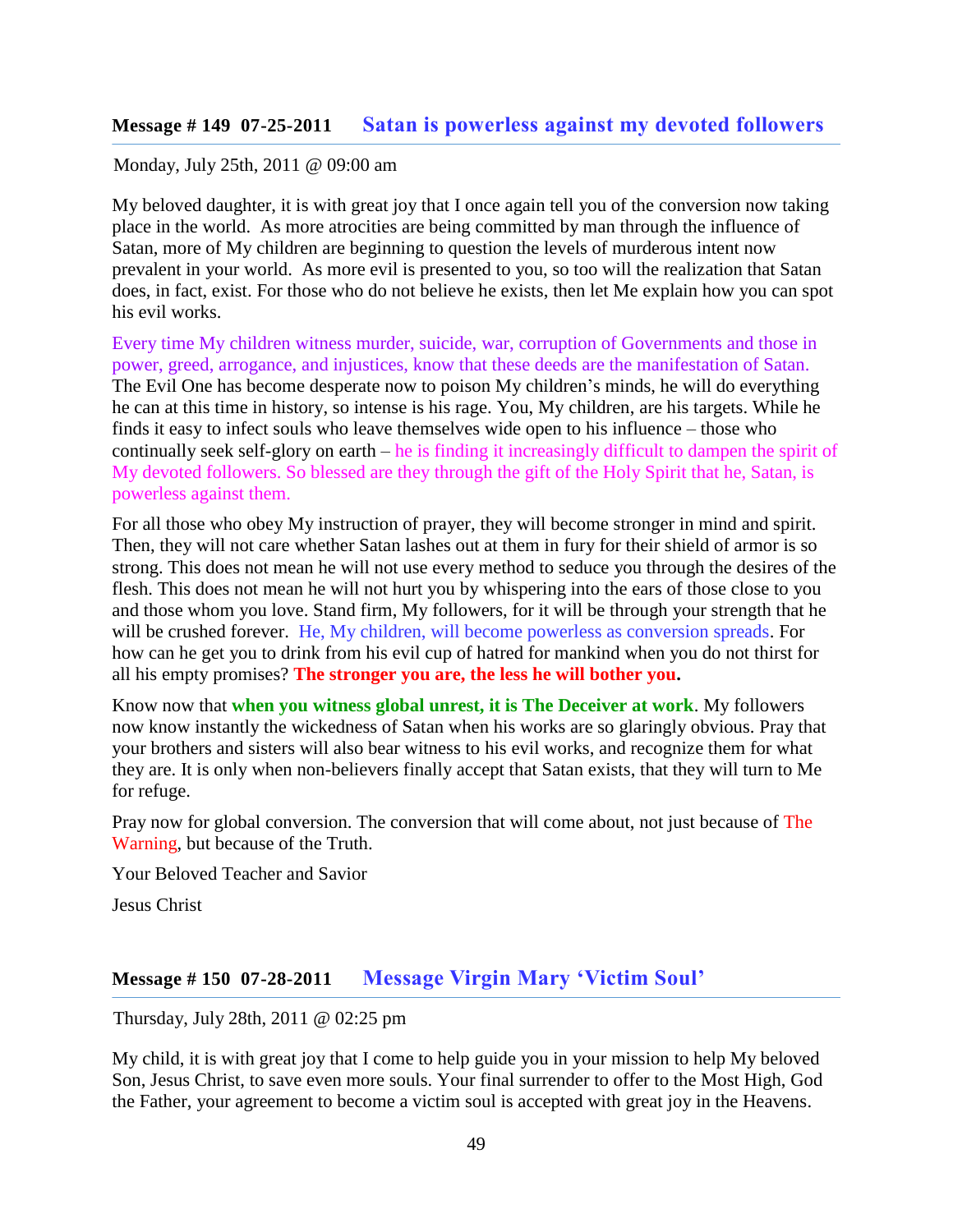You, My child, are now going to help save those souls who would otherwise have been destined for the pits of darkness. This offering will be rewarded with special graces to give you the strength to endure trials with greater ease. Your spirit, my child, will now be strengthened so that matters pertaining to the materialist world will matter little in your eyes.

Always call on me, your Mother and mentor, to bring you into the bosom of My precious beloved Son, Jesus Christ and God, the Most High. Pray now to prepare adequately to consecrate yourself properly for this important challenge.

I will always cover you with my Holy mantle and you, my sweet child, will always be close to my heart.

Your beloved Mother

Queen of the Angels

# **Message # 151 07-28-2011 [Pray for the souls of those facing damnation](http://www.thewarningsecondcoming.com/pray-for-the-souls-of-the-damned-who-will-not-survive-the-warning/)  [who will not survive The Warning](http://www.thewarningsecondcoming.com/pray-for-the-souls-of-the-damned-who-will-not-survive-the-warning/)**

Thursday, July 28th, 2011 @ 03:30 pm

My daughter, the spiritual dryness you have been going through over the past few days when you found it impossible to pray was The Deceiver trying to pull you away from Me.

Now that you have given your final pledge to become a victim soul to My Eternal Father to help Me save souls, you will now be offered extra protection to prevent The Deceiver from distracting you.

The time now has come for a great amount of prayer in this your final chance, Children, to help save those souls who will not survive The Warning. Please heed MY call to pray hard for those poor lost children during the month of August designated **Salvation of Souls month**.

Spread the word to prayer groups everywhere to follow My instruction for daily Mass, daily Eucharist and one day's fasting a week for the entire month. Do not underestimate the power that your prayers will have when it comes to saving souls.

Start by praying for those members of your own family who are in sin or who are non-believers. They include close friends and acquaintances who have turned their back on My Teachings willingly and who inflict injustice on others. They need your prayers now.

Now is the time for quiet reflection as the day for The Warning draws nearer. Silent, uninterrupted prayer and devotion is called for and I command that My sacred servants everywhere lead My children to pray for the souls of those facing damnation. Only prayer can help them now, especially the recital of My Divine Mercy chaplet.

Unite in love for Me.

Your beloved Savior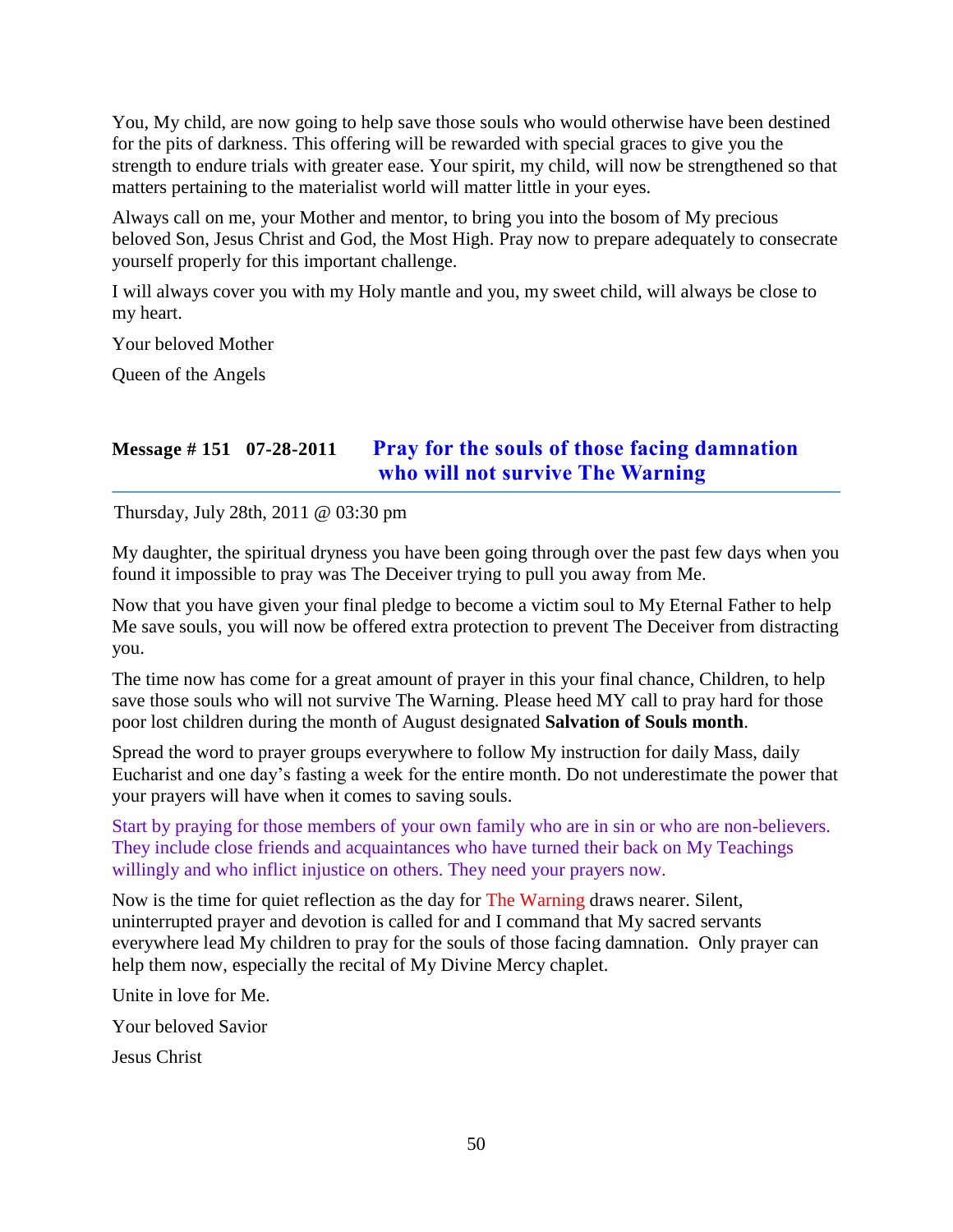## **Message # 152 07-30-2011 [You do not belong to Satan; you belong to Me](http://www.thewarningsecondcoming.com/you-do-not-belong-to-satan-you-belong-to-me-and-my-eternal-father/)  [and My Eternal Father](http://www.thewarningsecondcoming.com/you-do-not-belong-to-satan-you-belong-to-me-and-my-eternal-father/)**

#### Saturday, July 30th, 2011 @ 03:30 pm

My dearly beloved daughter, there are times when you think you will not be able to endure the trials you receive because of My messages, but you must not fear. Fear is not something that you need to feel. If you can, first let Me take away your fears by trusting in Me completely, you will be free.

Oh how My children have forgotten the power of the divine realm, My daughter. If they could only, for one moment, put down their shield, they would be able to see clearly parts of My divine plan for mankind unfold. This shield, **the shield of human intelligence** driven by human logic, which, in turn, is ignited by the **advances that man has made through science**, is nothing but **hay**. It seems solid but it is **empty of substance**. Yet, man believes that it provides protection against the Truth, the Truth of God's Divine Presence.

Your shield, My children, which blocks Me and My Teachings from your life will be your downfall. It will, in time, offer you no protection, and will burn so fast, so instantly, just like straw that you will become naked. Your nakedness will eventually reveal to you the deceit of **Satan and all his empty promises of worldly security, which does not really exist.** Man's stubbornness to accept the existence of My Eternal Father will be the cause of his banishment into the darkness.

**When you see My Light, the flames of My Love, materialize in the skies, shortly, let you be in no doubt.** This will not be an illusion. It will be a reality and you must humble yourselves to open your eyes to the Truth. Do not turn your eyes away or cower in fear. My presence must be greeted by you as your last chance for salvation. It is I Who comes to envelop you in My Arms. **It is I, your Savior, Who once again comes to bring you back from the brink of darkness and despair.** I have told you **I will never forsake you**. I will never leave you at the mercy of Satan, for you do not belong to him. **You belong to Me and My Eternal Father, your Creator.**

When you see My Flames of Glory in the skies, be joyful. Any doubts you ever had about the existence of God the Father will disappear. To benefit from the graces that The Warning will bring to your soul so that you can be saved, **you must appear little in My eyes and ask Me to forgive you** for your sins. My Love will then flood your soul, and you will come back to Me and your rightful home.

#### **Resist My Mercy out of arrogance or intellectual reasoning, and you will be lost.**

Await now My mercy with joy and enthusiasm for you will become whole again. You will be reborn.

Your beloved Savior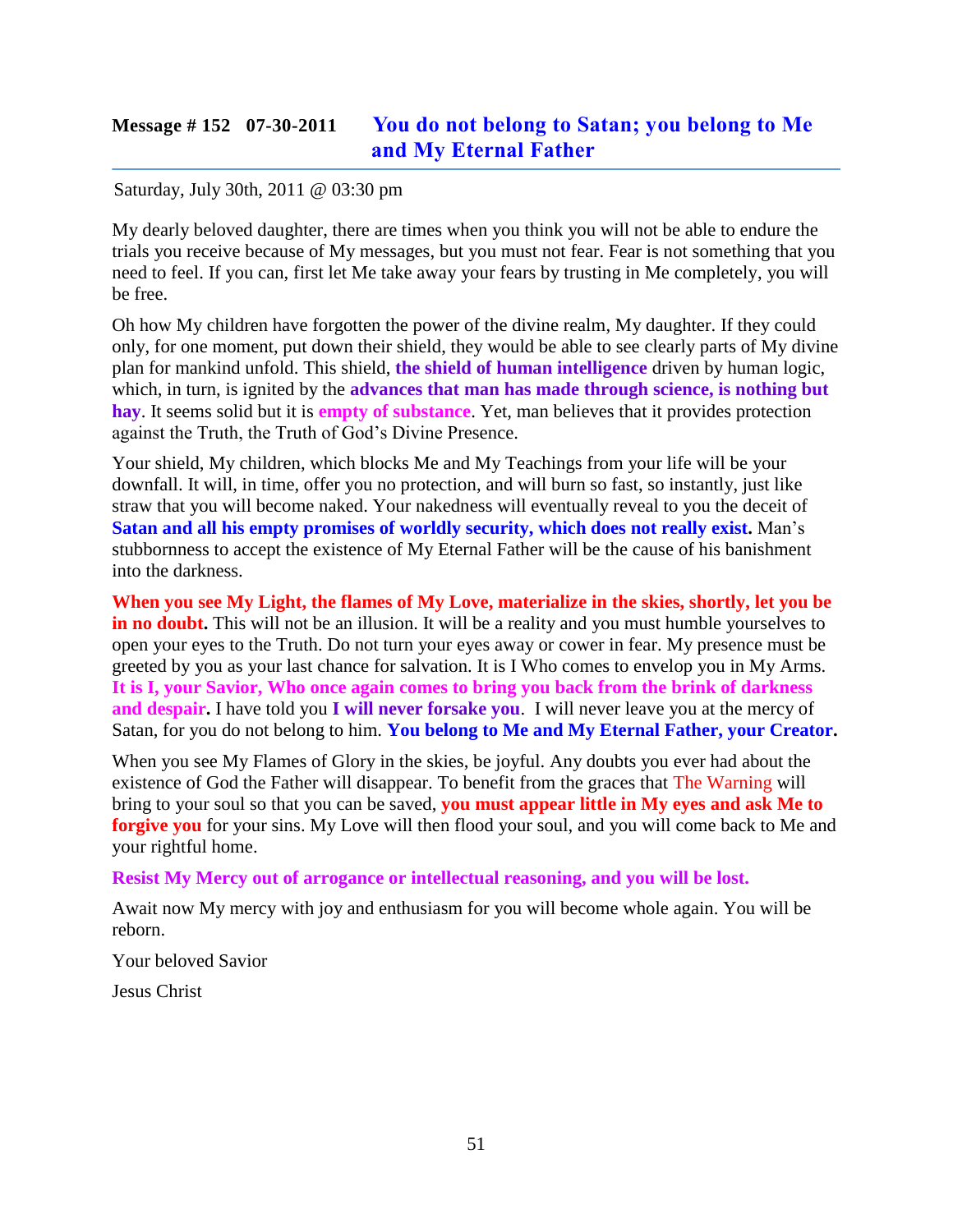#### **Message # 153 08-01-2011 [Be Prepared at all times](http://www.thewarningsecondcoming.com/be-prepared-at-all-times/)**

Monday, August 1st, 2011 @ 11:00 pm

My dearly beloved daughter, you are now truly in union with Me, at last. Now, you will see why there is an urgency to help people to open their eyes, so that they can convert in order to enter My Father's Kingdom.

So many **men today mock Me**. When My Name is mentioned by believers in a revered manner **they, too, are mocked, sneered and laughed at**. Then, there are others who become angry when challenged in My Name. There are also others who **not only deny Me, but who also hate Me.**  Never before have there been so many people in the world who have turned their back on the Faith.

So many souls choose to dismiss any thought that I, or My Eternal Father, exist. They think it does not matter whether or not they believe and that it is irrelevant in their lives. Many of those lukewarm in their Faith casually dismiss My Teachings which they merely pay lip service to. They believe that they will have plenty of time later on in life to devote the time they need to their Faith. This is especially true of the younger generation who think that their **Faith is not something they need to bother about just yet**. They believe that they have many years ahead of them to honor Me, their beloved Savior and My Eternal Father. This is why older people tend to re-kindle their Faith at a later stage of their lives when they begin to think about the hereafter.

What man fails to grasp is that they can die at any moment, any time, any age, from birth to old age. It does not matter. He must be prepared at all times.

I implore all believers to pray for the discernment to teach young people everywhere of the urgent need to open their eyes to the Love that I and My Eternal Father have for each of them. Help to open their eyes to the promise of Paradise. It is your duty to Me now, so that I do not lose My younger children to the lies that Satan spreads in the world today.

Help Me save all those who believe that time is plentiful for them to pay attention to their souls in preparation for the New Paradise on earth, which is drawing near and which will become a reality in the blink of an eye when most of you least expect it.

Your beloved Teacher and Savior

Jesus Christ

#### **Message # 154 08-01-2011 [Questions to Jesus](http://www.thewarningsecondcoming.com/questions-to-jesus/)**

Monday, August 1st, 2011 @ 11:30 pm

After receiving the Message entitled "Be Prepared at all times" the Visionary saw an image of Jesus in which he appeared sad. She then asked him a number of questions to which he replied.

#### **Question to Jesus** "**Are you sad?"**

Answer: "Yes and weary. The sins of man are tearing My Heart in two.

#### **Question to Jesus "What will help?"**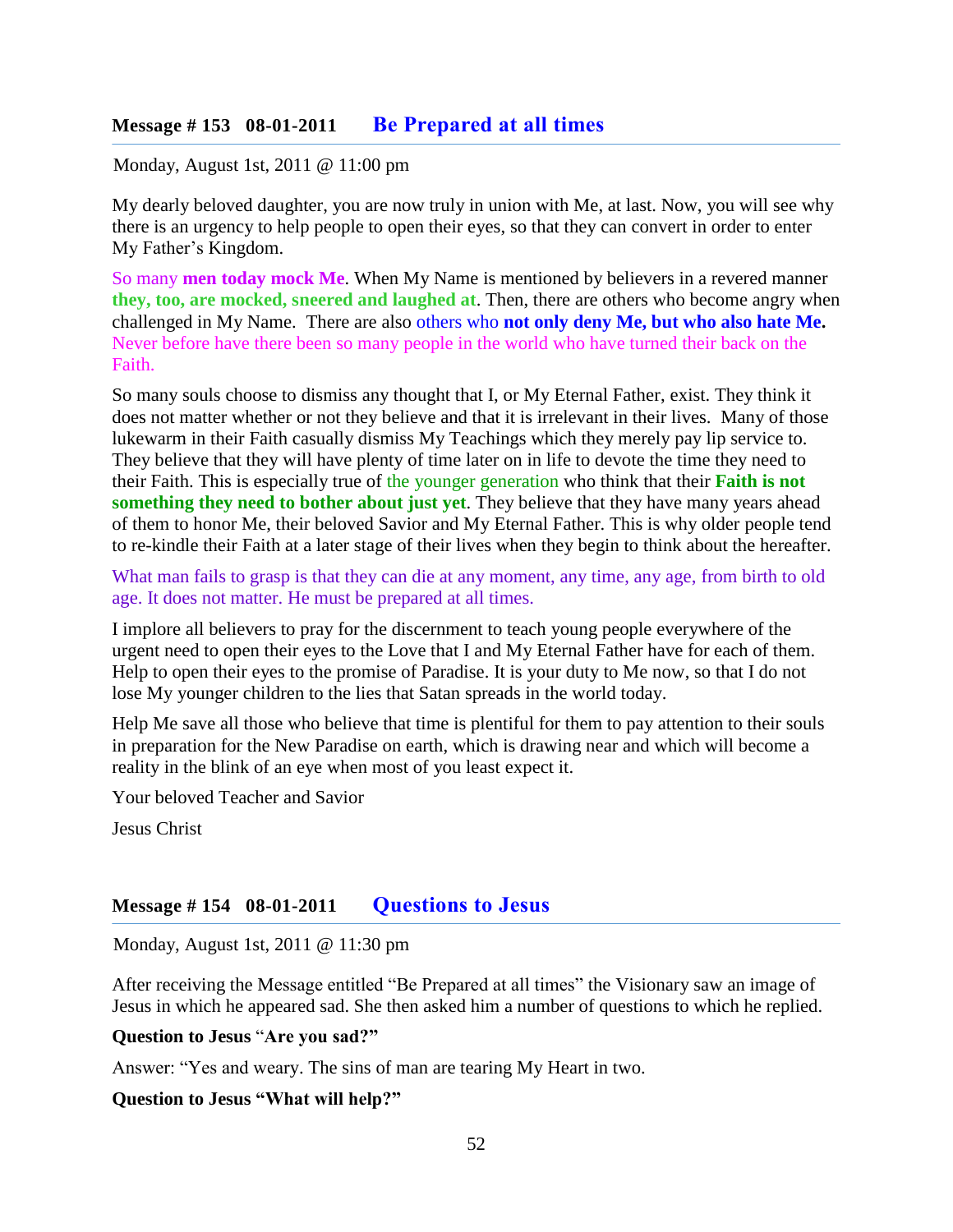Answer: "Prayer and much of it. The devotion of My followers, through the daily recital of the Divine Mercy and the Holy Rosary, will save My children. They, My followers, must persevere even if this is hard."

#### **Question to Jesus "What upsets you most?"**

Answers:

"Those who not only hate Me but who chose to worship Satan in obscene rituals where they cannot see how they are being lied to.

"My sacred servants who have lost their love for Me.

"Those who persecute others

"Those murderers with no regard for the lives of My children.

"Abortion, the worse form of genocide. I spill tears every single moment for My little souls who never get to take their first breath.

"War and the ease in which it is inflicted usually by those who, that if they were to be placed in the middle of a battlefield, would run away in cowardice. Many of these people who declare war only do so to gain power. They offend Me greatly.

**Question to Jesus** "What makes you happy?"

Answer: "The faith of My followers and those who are determined to help Me save souls. I love them with such tenderness and compassion. They will be rewarded greatly in My Father's Kingdom.

#### **Conclusion**

# **Message # 155 08-02-2011 God the Father: [One of most urgent messages to](http://www.thewarningsecondcoming.com/god-the-father-one-most-urgent-message-to-mankind/)  [mankind](http://www.thewarningsecondcoming.com/god-the-father-one-most-urgent-message-to-mankind/)**

Tuesday, August 2nd, 2011 @ 08:15 pm

I come in the name of My Son Jesus Christ. I am God the Father and wish to communicate to the whole world. It is My intention to **put a stay on the severity of The Chastisement** to give mankind a chance to open their hearts to the truth of My existence. They, My precious children, must know that I am a God, firstly of Mercy and then of Justice.

**My Mercy has been stretched to extraordinary limits**. I will, because of the power of prayer, hold My hand back in Mercy, so that man can alleviate the hatred that is manifested in many souls throughout the world.

Beware, My children, when I warn you that, failure to stop sin from spreading, will result in **a chastisement that will destroy much of mankind**. Such a chastisement will not have been witnessed since the days of **the flood that destroyed the earth in the time of Noah.** 

I will no longer allow you, My ungrateful children, to destroy those who have shown allegiance to Me. Nor will I stand back and **allow the One World Order to contaminate My creation. My children. My earth**.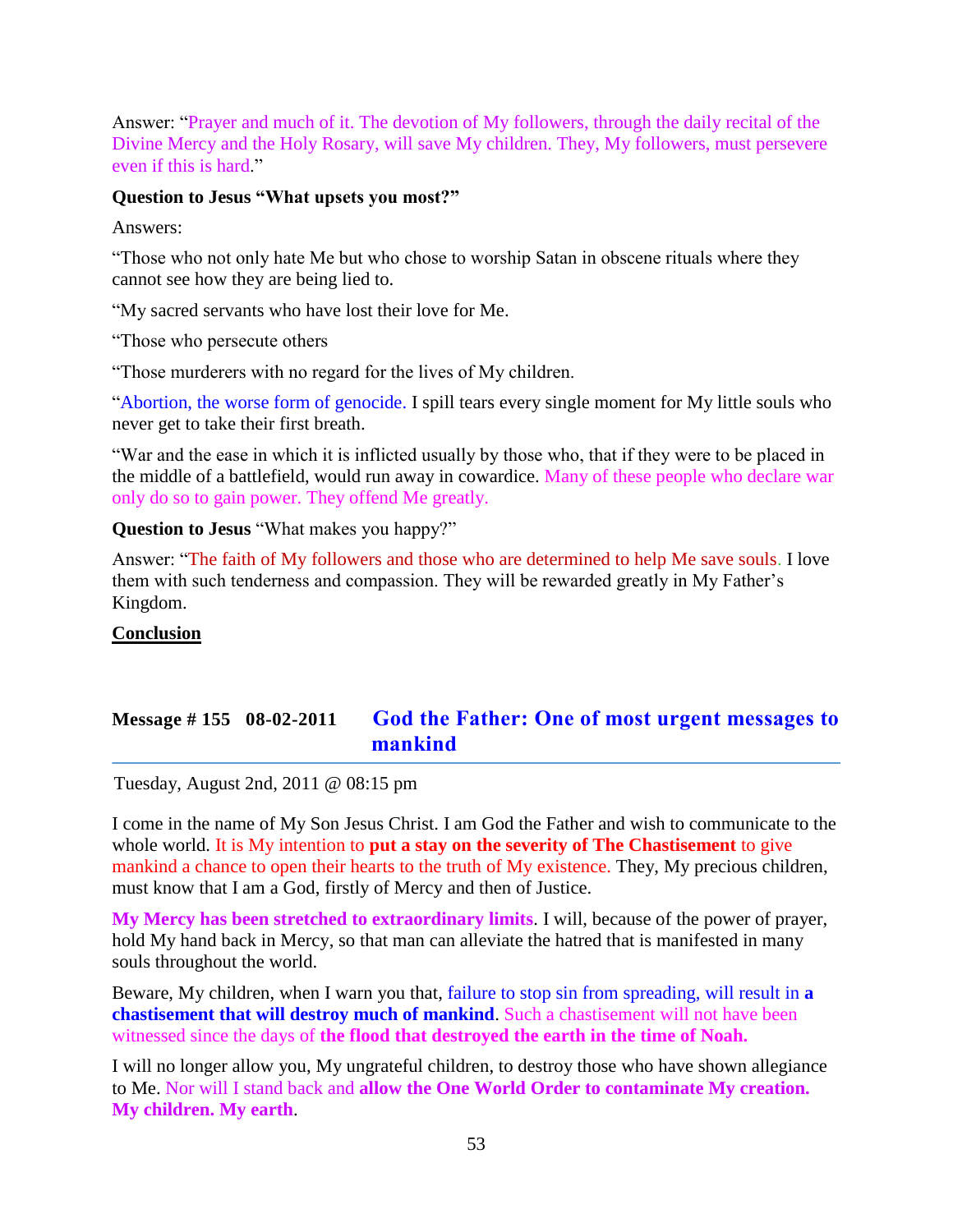Heed now this, one of the **final warnings being given to mankind**. Turn away now from the way of sin and you will be saved. Turn away from your blind devotion to the lure of Satan and his seductive charms, which attract you by means of love of oneself and of material wonders. Should you continue to desecrate this beautiful world, created out of love for you, in the way you do, it will not be there for you to inflict any further damage.

**I am the God of love, slow to anger, but My patience is running out.** Those who continue to maim and destroy My children through **war** and **control of the world's finances,** know that your days are numbered. Your chance of redemption now will be your last. Should you not respond appropriately during the Great Gift of Mercy that is **The Warning,** then you and your minions will be destroyed.

My Glory will be known to every man, woman, and child. Those who choose the path to My Kingdom will have everlasting life. Those who do not will experience a darkness, the like of which they could never imagine nor want.

Followers of Satan, who knowingly idolize his wickedness, hear now My promise. You, My lost children, will be offered the hand of Love and Peace once more during The Warning. Grasp it, for it will be your lifeline back into the bosom of My love. **Ignore My pleas, and you will suffer for eternity,** never to return to the fold of My cherished family.

This now, My daughter, is **one of the most important warnings** to save your brothers and sisters from the torturous fires of eternal damnation.

King of the Most High

God the Almighty Father

# **Message # 156 08-03-2011 [Message from Virgin Mary –](http://www.thewarningsecondcoming.com/message-from-virgin-mary-i-will-appear-only-a-few-more-times-in-the-world/) I will appear only [a few more times](http://www.thewarningsecondcoming.com/message-from-virgin-mary-i-will-appear-only-a-few-more-times-in-the-world/) in the world**

Wednesday, August 3rd, 2011 @ 09:45 am

My child, there is no need to fear in this work, for it has been foretold that **conversion will take place**. Sadly not all men will or can be saved. They who persecute My Precious Son in the world today are **worse than those who executed Him during the Crucifixion**. Because My Son died to save mankind from sin, a lesson was learned throughout the world of the need for devotion to My Son. Many who know the Truth chose to ignore this.

I have been sent so many times to encourage prayer throughout the world and, yet, my warnings to children throughout time have been forgotten. Today, when I make myself known through Visionaries in various countries, not only are they ignored but they suffer ridicule. My presence and **the signs I show in the skies** and other manifestations are rejected. **Even Priests and Bishops ignore my warnings**. They, too, have **turned away from a belief in divine interventions**. How blind they are to reject help from me, their Beloved Mother.

My Son suffers so much; it is heart breaking to see Him in agony today because of the evil of sin. My children have no idea how He suffers the torment he has to witness in the world when **He sees the cruelty of man.**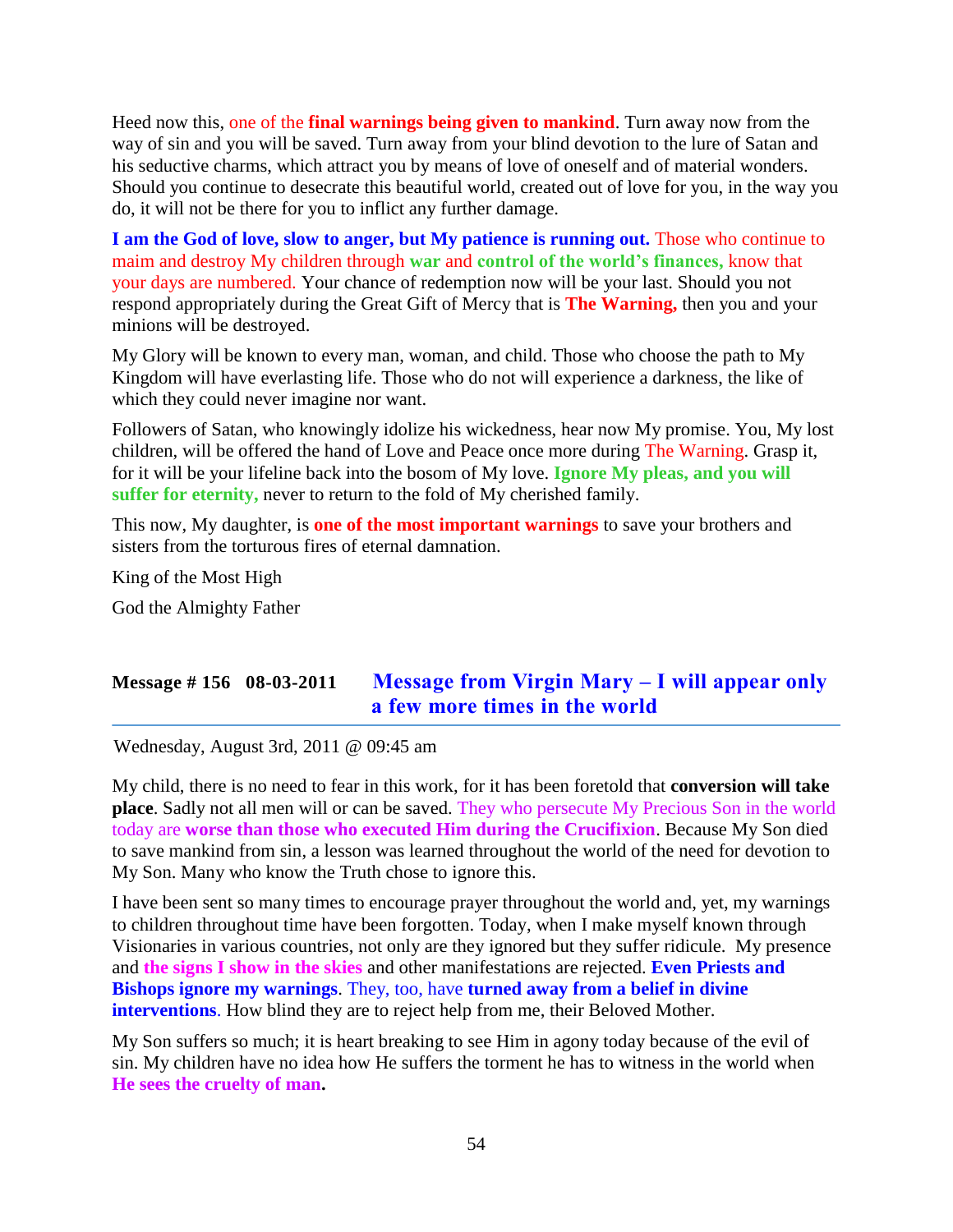My child, remind my children that **I will appear only a few more times in the world** because the time has come for the **final battle when I will crush the Head of the Serpent**.

My children must know how much they are loved and cherished by My beloved Son. I urge them to open their hearts and show Him the love and compassion He deserves. He, your Savior, who willingly accepted death in its most cruel form to save you, wants now to save this generation from the snares of Satan.

He, The Deceiver, smiles my child because he knows he has succeeded in stealing precious souls. Pray, pray, pray, now that my Son will be heard during **The Warning** and that his gift of redemption will be accepted with humble and open arms.

Remember, as your Mother, **I will always plead for clemency for my children**. My tears have flowed for those who do not want to hear the Truth, because it will only be through constant prayer that these unfortunate souls can be redeemed.

Your beloved Mother

Our Lady Queen of the Sorrows

### **Message # 157 08-04-2011 [My Birthday is a very special feast day](http://www.thewarningsecondcoming.com/my-birthday-is-a-very-special-feast-day/)**

Thursday, August 4th, 2011 @ 08:30 pm

Tomorrow, my child, is a very special feast for me, your Beloved Mother for it is my Birthday.

My heart is heaving with sorrow, because of the abuse, which my beloved Son is suffering for the sins of man. I smile to see my devoted children doing all they can to save souls, but my tears still flow because I cannot bear to see the suffering in your world.

My child, do not turn your back for even one moment when spreading the messages from My Son Jesus Christ and God the Most High, for time is running out. Devote as much time as you can to this work. Keep going, my child. I will cover you with my holy mantle at all times.

Your beloved Mother

Queen of the Heavens

# **Message # 158 08-04-2011 Time for waiting – [tell others to know what to](http://www.thewarningsecondcoming.com/time-for-waiting-tell-others-to-know-what-to-expect/)  [expect](http://www.thewarningsecondcoming.com/time-for-waiting-tell-others-to-know-what-to-expect/)**

Thursday, August 4th, 2011 @ 09:40 pm

My dearly beloved daughter, **the world each day falls into further decay**. Among My children, there is a mixture of hope, worry, anger, and despair, because of **war and the lack of money** to feed and clothe your family properly. But heed this. You will not have to fend for yourselves much longer for very soon now, after The Warning, there will be a more positive feeling of light and love in the world. All is not lost, My daughter.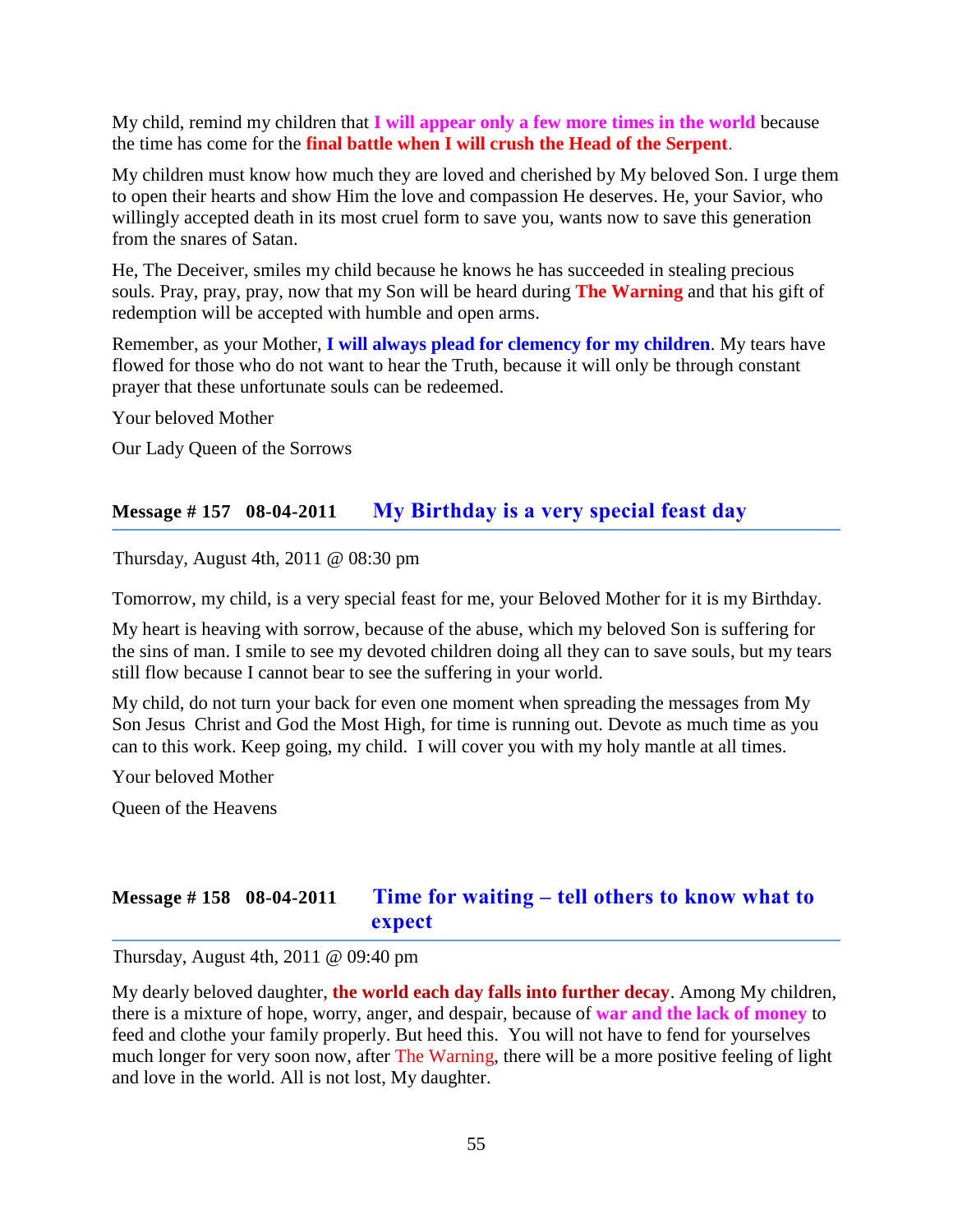Pray for those who convert during The Warning that they will stay on the path of truth. Pray that love for Me and My Eternal Father will become stronger among those followers who already know the Truth.

#### **As long as My children embrace the gift of The Warning, then there is nothing to fear.**

For those who do not stay on the path and who turn back to sinful ways, they have much to fear. My Father will not allow them to infest others through their wayward and wicked ways. **They will be stopped**. Sadly, many will turn away from the Truth, and try to continue to inflict power and control over the rest of My children.

**Pray that the Chastisement will be diluted.** Your prayers will help to convert and avert such situations. **This is now the time of waiting**. Praying. Preparing and ensuring that as many people as possible know what to expect.

This month of August **"Salvation of Souls month"** is so important Children. Please persevere in your devotion this month for the souls you will save will be in the multitudes. **Heaven rejoices at the love and generosity of heart and soul of all My followers** who have made this commitment, a precious gift to Me, so that people be saved during The Warning.

Go now My daughter and spread My word. Go now in peace and love.

Your beloved Savior

Jesus Christ.

# **Message # 159 08-07-2011 God the Father – [the role of suffering](http://www.thewarningsecondcoming.com/god-the-father-the-role-of-suffering/)**

Sunday, August 7th, 2011 @ 02:45 pm

I am the Alpha and the Omega. I am God the Father, Creator of Man and the Universe.

My precious daughter, I now finally accept your gift to Me to help save souls. Your gift is accepted with love and joy. This will not be an easy road, but you will be protected once you ask Me for My help every single day.

Your suffering will be mental and a darkness of the soul. As it gets worse keep reminding yourself of those creatures who will be saved because of your suffering.

Go to Adoration as often as you can to gain the strength required for this work. The Messages from My beloved Son will continue. They must be posted, as before, for his Messages to the world will increase, not decrease. You are being helped by many Saints who intercede on your behalf.

Keep praying to the Holy Trinity for the graces required to stay strong. Never feel abandoned as this will seem to be part of your suffering. Rest your head. Keep silent and appear joyful to the outside world. Ignore those who will hurt you. Rather, remember it is because of the Divine light that will shine through your soul that will draw out the darkness in others. Then and only then will you realize the torment that sears through the Heart of My Son when he sees sin in the world. Your suffering will be just a fraction of what He suffers every minute of the day.

Accept now the gift that you, too, have been given by being called to become a victim soul.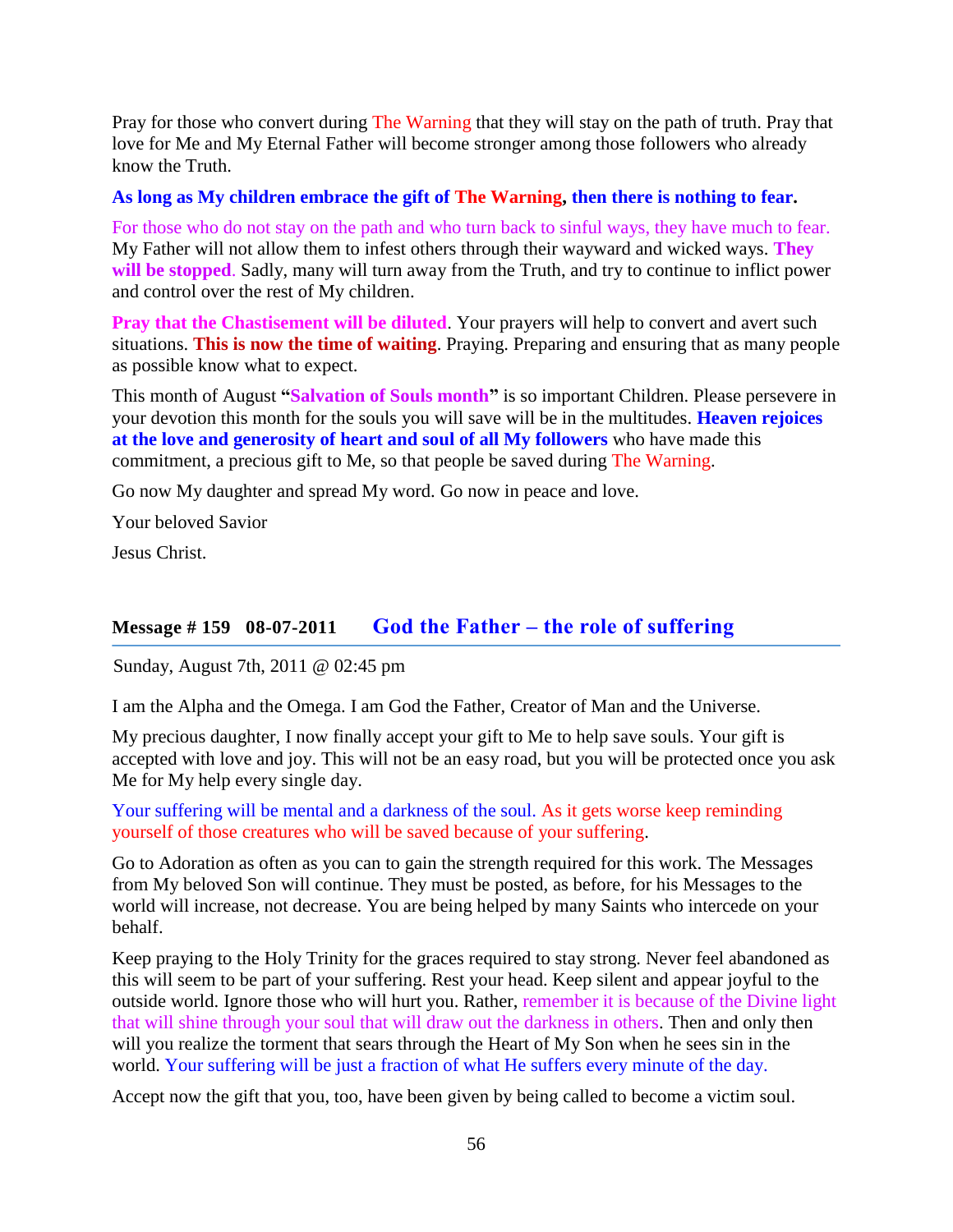Remember, you, My daughter, are in My heart at all times. I watch over you and protect you. Smile now. Have no fear for this work will bring great rewards for you and your family and loved ones in My Glorious Kingdom.

Your Beloved Father

God the Creator of all things.

## **Message # 160 08-08-2011 [Children, do not become discouraged by tales of](http://www.thewarningsecondcoming.com/children-do-not-become-discouraged-by-tales-of-despair-facing-mankind/)  [despair facing mankind](http://www.thewarningsecondcoming.com/children-do-not-become-discouraged-by-tales-of-despair-facing-mankind/)**

Monday, August 8th, 2011 @ 07:45 pm

My dearly beloved daughter, it is days since I communicated with you. This was to give you a chance to listen to the advice of My Beloved Father, God the most High, to help you understand the role of suffering to save souls.

The days now are getting shorter as the time for The Warning draws nearer. All is set for the Flames of My Love which will envelop the whole world as one. The angels, the choirs in Heaven await now the Day of Glory when I return to give man his last opportunity to accept My existence and that of My Eternal Father.

Children, do not become discouraged by rumor or tales of despair facing mankind. Instead look to Me now and confide in Me your fears. Mankind will be given such a wonderful gift. Not only will man encounter Me, face to face, but they will be overjoyed to learn and see the Truth presented before their very eyes.

This is to be a great day in history when hope and love will be shown to all of you. Even hardened sinners will fall down and weep tears of remorse. This is good news, children, for all can be saved if they abandon their pride and ego. All, through their own free will, are to be united to allow Me to enter their hearts, so that they can be guided towards the light.

For many sinners in mortal sin, this light will burn their eyes and their soul. It will be painful. If they can only endure the fright of seeing how they offend Me, they will become strong and will convert.

So, children of My Army, I say to you now. Smile, for the event will be the most extraordinary in your lives and your existing love for Me and My Eternal Father will infuse your soul. So much love will infiltrate your minds, bodies, and souls that you will be renewed in spirit forever. Pray, now, for all of you, for the time is short. The world is being prepared now for The Warning, so that all will be ready for My Great Gift.

Continue, My children, with the devotion this month of the Salvation of Souls for, by the end the of August, millions of souls will be saved through your efforts.

Remember, children, I am present in you every day. Watching. Guiding. I love all of you. Remain loyal to My wishes to save tortured souls.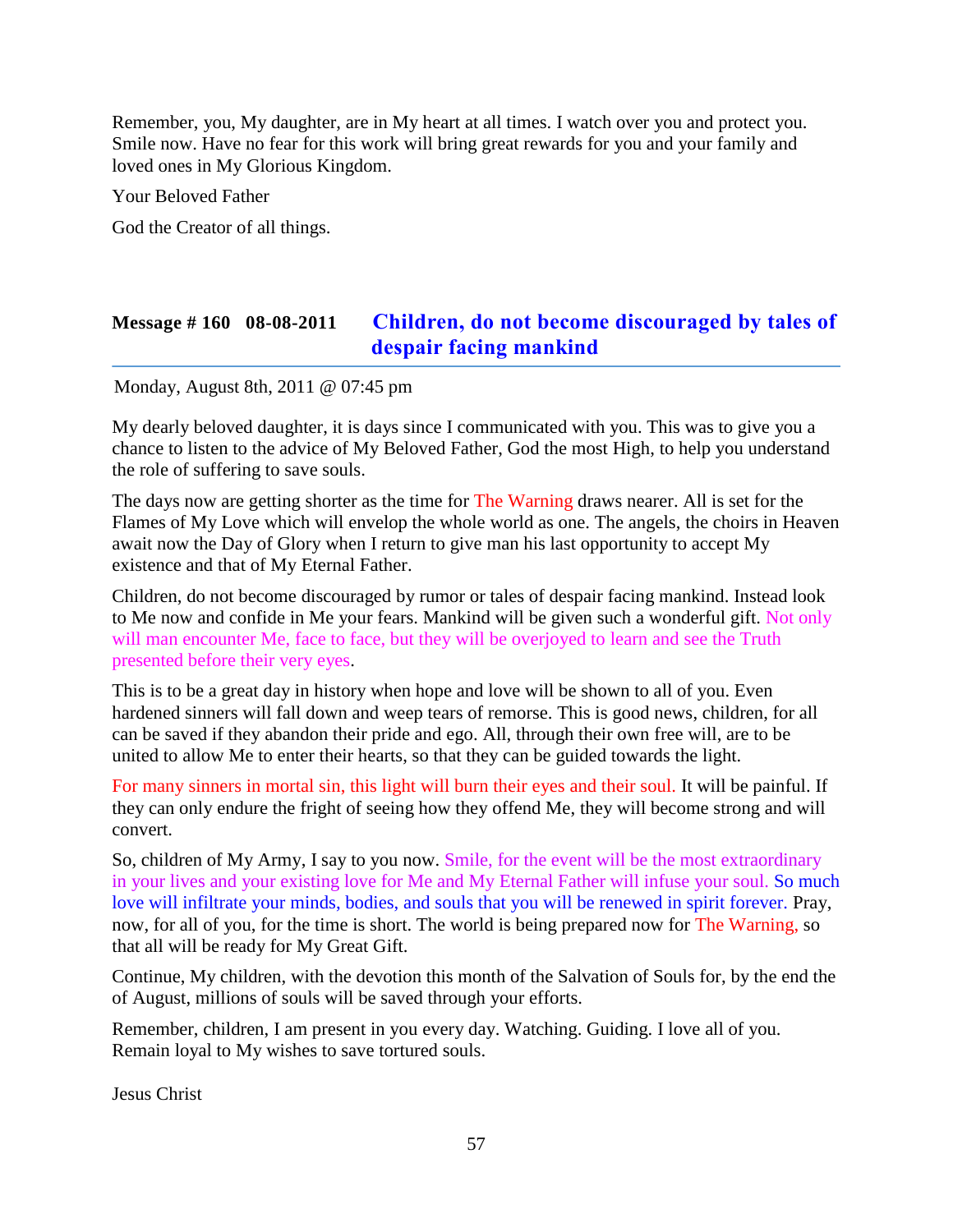# **Message # 161 08-09-2011 [Turmoil in the world caused by the lack of love](http://www.thewarningsecondcoming.com/turmoil-in-the-world-caused-by-the-lack-of-love-for-me/)  [for Me](http://www.thewarningsecondcoming.com/turmoil-in-the-world-caused-by-the-lack-of-love-for-me/)**

#### Tuesday, August 9th, 2011 @ 08:30 pm

My beloved daughter, the time has come for turmoil in the world where man will rise against man, brother against brother, and neighbor against neighbor, as foretold. Events will erupt now one after another. Many countries will experience this. There is much anger in the world, disappointment and fear amongst My children. Tell them that these events are ignited by Satan and that further turmoil will erupt and intensify before The Warning.

This, My daughter, has been foretold as just one of the signs that mankind will experience during 2011 the year of Purification. My children will witness, with shock, the evil that exists in the world in the souls of those driven by sheer hatred and anger for each other. There are no winners, My daughter, in this battle which will continue to rage. It is by the hand of man that these atrocities come about. It is because of their lack of love for Me, and My Eternal Father that they become willing accomplices of Satan.

Pray, My children, for all those who will suffer because of unrest in the world. For few countries will escape these outbursts of fury and destruction. This war of hatred will be seen within various countries and nations. Confusion, terror, and sorrow will be felt by many.

Please trust in My Father, God the Eternal Father, for His Hand will help stop these calamities, children. Keep strong, alert, and loyal to Me, your beloved Savior. All will improve in your world when you realize the importance of love in your lives and the importance of harmony and caring for your neighbor. Prayer will help reduce the impact of evil unrest.

Remember war, violence, and murder are not of God. They are created by Satan. His anger has now reached unprecedented levels and his fury is being wielded upon My children by the infiltration of those who are weak in spirit with no love in their hearts.

Hear me now. Love one another as I love you. Reject Satan, his minions and his puppets now. Pray to St Michael the Archangel to protect your community. Pray to Me for guidance. Pray to invoke the Holy Spirit to descend on your countries.

Your merciful Savior

Jesus Christ

# **Message # 162 08-10-2011 [Fear of The Warning is not something I](http://www.thewarningsecondcoming.com/fear-of-the-warning-is-not-something-i-encourage/)  [encourage](http://www.thewarningsecondcoming.com/fear-of-the-warning-is-not-something-i-encourage/)**

Wednesday, August 10th, 2011 @ 11:00 pm

My dearly beloved daughter, the speed of global events leading up to The Warning, as foretold, continues to escalate. Prayer, My children, is essential now as My followers all over the world, filled with the graces of the Holy Spirit, forge to **form My Army.** This army, while quite small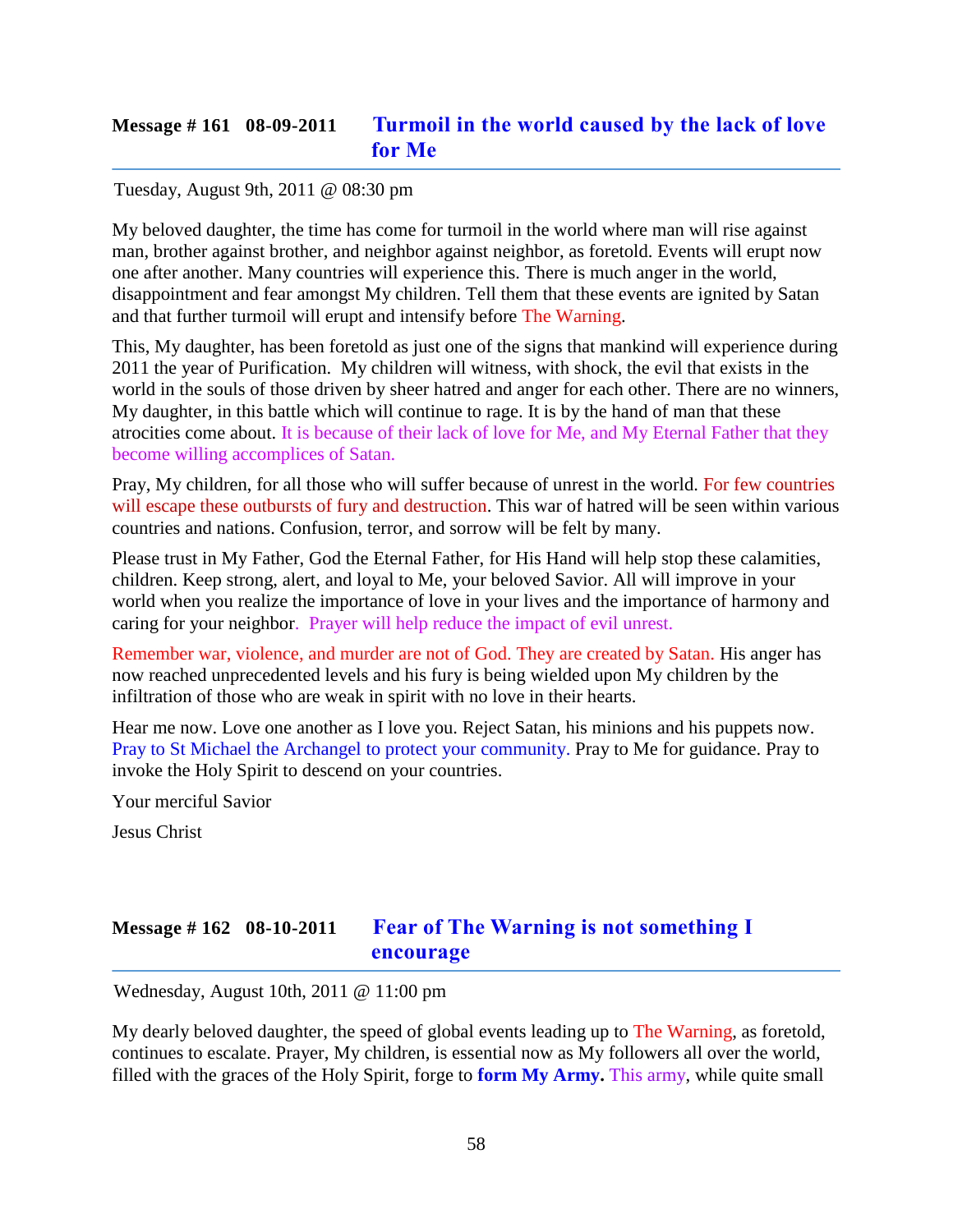in that many of My followers still have to understand that each of them plays an important role even now, will rise and lead My children up to the very end.

All My children need to listen to Me now. For every atrocity committed by man against man in these times, **you must pray for the perpetrator** in each case. Prayer for the sinners is now called for. By prayer, you can invoke the Holy Spirit to bring divine light into these poor souls. Many of them are so blind to the truth of My Father's love that they wander around aimlessly plunging from one crisis to another, so that everyone they come into contact with is hurt. If more of you ask for My Mercy for these sinners then the impact of the Evil One's deed will weaken considerably. **This is the secret, My children, in diluting Satan's hatred as it spews forth like the fire from a dragon's mouth in an attempt to engulf the world in its hateful vapor.**

He, The Deceiver, and his demons are everywhere. Because the faith of My children is so weak on a global scale, Satan's evil deeds have gripped mankind in a vice that is difficult to disentangle from. If My children everywhere believed in the existence of God the Almighty Father, this would not happen. Then Satan's grip would be weaker, especially if My children prayed for help and asked for My Father's Mercy.

Prayer is your armor now, children, between now and **the time for The Warning**. Use prayer to save souls in darkness. After The Warning your prayers will be needed to help My children retain their devotion to My Eternal Father and to praise His Glory.

Patience, silent prayer daily, the formation of prayer groups, daily recital of the Divine Mercy chaplet, fasting, and the Holy Rosary to My Beloved Mother, combined act as the perfect formula for saving souls.

**Fear of The Warning is not something I encourage.** Pray now for your own and other souls through the act of redemption and before your face-to-face encounter with Me, your beloved Savior.

I smile with joy and happiness when I think of the moment when this great Gift of My Mercy is revealed to My children. **It is a homecoming, the likes of which cannot be described**. For this will be when your hearts will be filled with My divine love. Your souls will be enlightened finally in preparation for the New Paradise on Earth. I will then bring you the comfort missing in your lives up to now when you will become in union with Me.

Remember, children, the reason why I communicate to the world now. It is My desire to ensure that all of My children are saved from the clutches of Satan. It is also My deep unfathomable love for each and every one of you that I must reach out My hand, so that you can join with Me to prepare you to come home again to your rightful home.

Fear does not come from me. I love you, children. I am bringing you this glorious gift out of My love. Rejoice, smile, and welcome Me when the sign appears in the sky. Raise your arms and sing praise to God the Father for allowing Me this last chance to save you.

Your beloved Savior

Jesus Christ

King of Mercy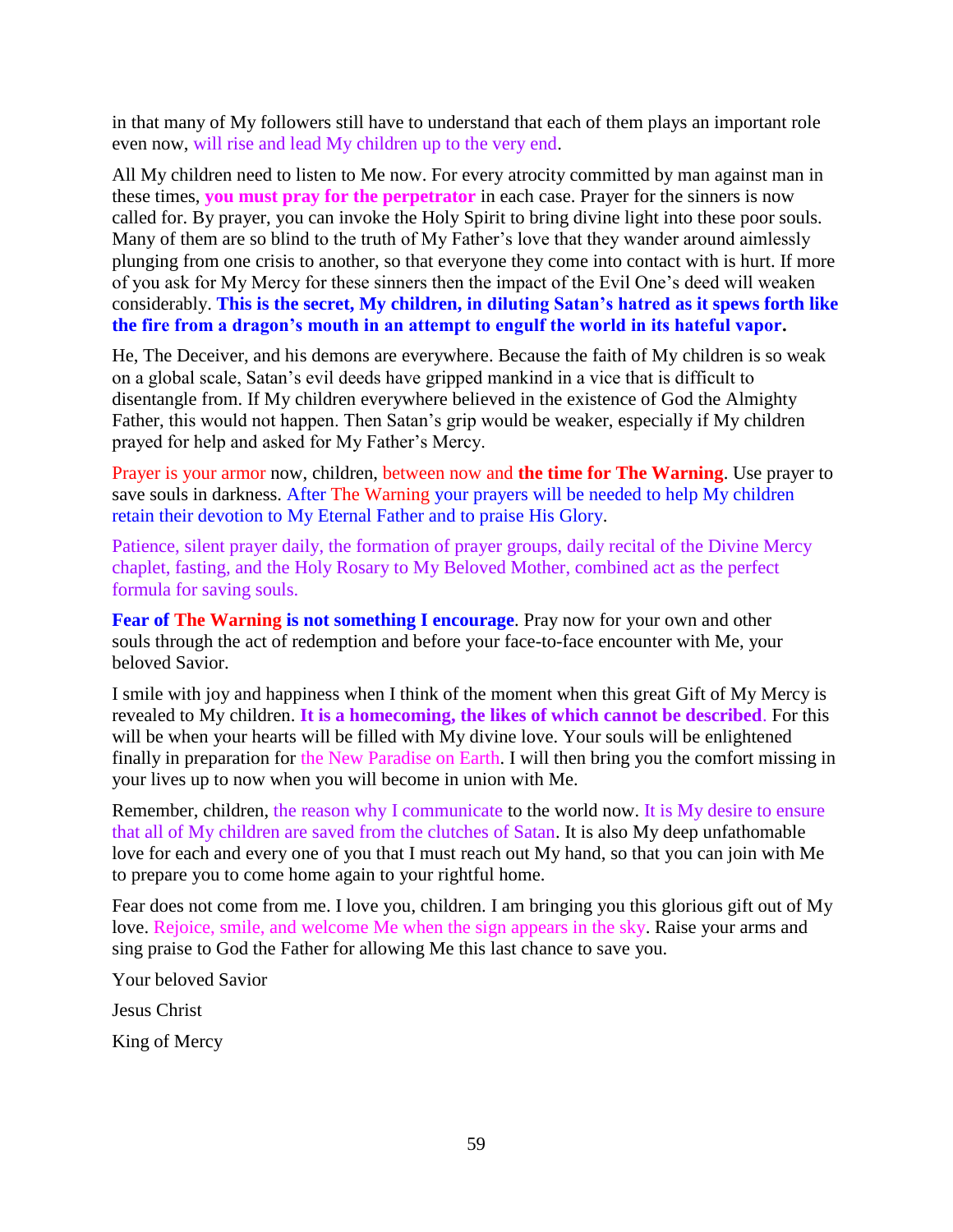# **Message # 163 08-10-2011 [Pray for those who cannot see beyond material](http://www.thewarningsecondcoming.com/pray-for-those-who-cannot-see-beyond-material-gain/)  [gain](http://www.thewarningsecondcoming.com/pray-for-those-who-cannot-see-beyond-material-gain/)**

#### Wednesday, August 10th, 2011 @ 12:05 am

My dearly beloved daughter, you must persevere in this suffering because by doing so you are saving souls. Your suffering now reveals the torture I endured by the hand of man's sin.

The greed of man is now heightened to such an extent that morals no longer apply in your society. Man's sin of greed means that he does not care who suffers by his hand as long as his lusts are satisfied. Let Me tell you that those who torment others through greed and avarice will not escape My eyes. I watch. I see. I cringe as I witness the ugly path that man choses to go down in order to gain wealth at the expense of others.

They, My daughter, will be stripped bare of material goods unless they beg for My mercy. Their money will be worthless. For man who succumbs to torturing souls to steal what is rightfully belonging to their brothers and sisters, you will be left with nothing but ashes. Pray for those who cannot see beyond material gain, because if they do not turn their back on these evil acts, they will be cast aside and will not enter My Father's Kingdom.

Do evil onto others in this world, and you will be thrown away and cast into Satan's den. What may seem like your rightful claim to wealth, gained at the expense of others, will bring you torment for eternity.

Drop your weapons of greed and gluttony, now. Seek redemption, for when you do, peace will return to society.

Your Savior

King of Justice Jesus Christ

# **Message # 164 08-12-2011 [My followers have now been given the gift of](http://www.thewarningsecondcoming.com/my-followers-have-now-been-given-the-gift-of-intercession/)  [intercession](http://www.thewarningsecondcoming.com/my-followers-have-now-been-given-the-gift-of-intercession/)**

Friday, August 12th, 2011 @ 11:45 pm

My beloved daughter, the love of My followers keeps me sustained. I cry tears of joy when I witness the love of those of My followers who surround you and embrace you with their prayers.

They, My daughter, through the gift of the Holy Spirit, have been called to proclaim My Most Holy Word to the world through these important Messages.

If only those other souls, who follow Me and who know that I am communicating through various Visionaries, would open their eyes and listen to what I have to say. Then their prayers would benefit those poor souls who have not prepared for The Warning.

My love shines through My loyal children throughout the world. The light of My love, which shines through them, is **creating much conversion in the world right now**. This month, although My children may not be aware, **millions of souls are now being saved** because of the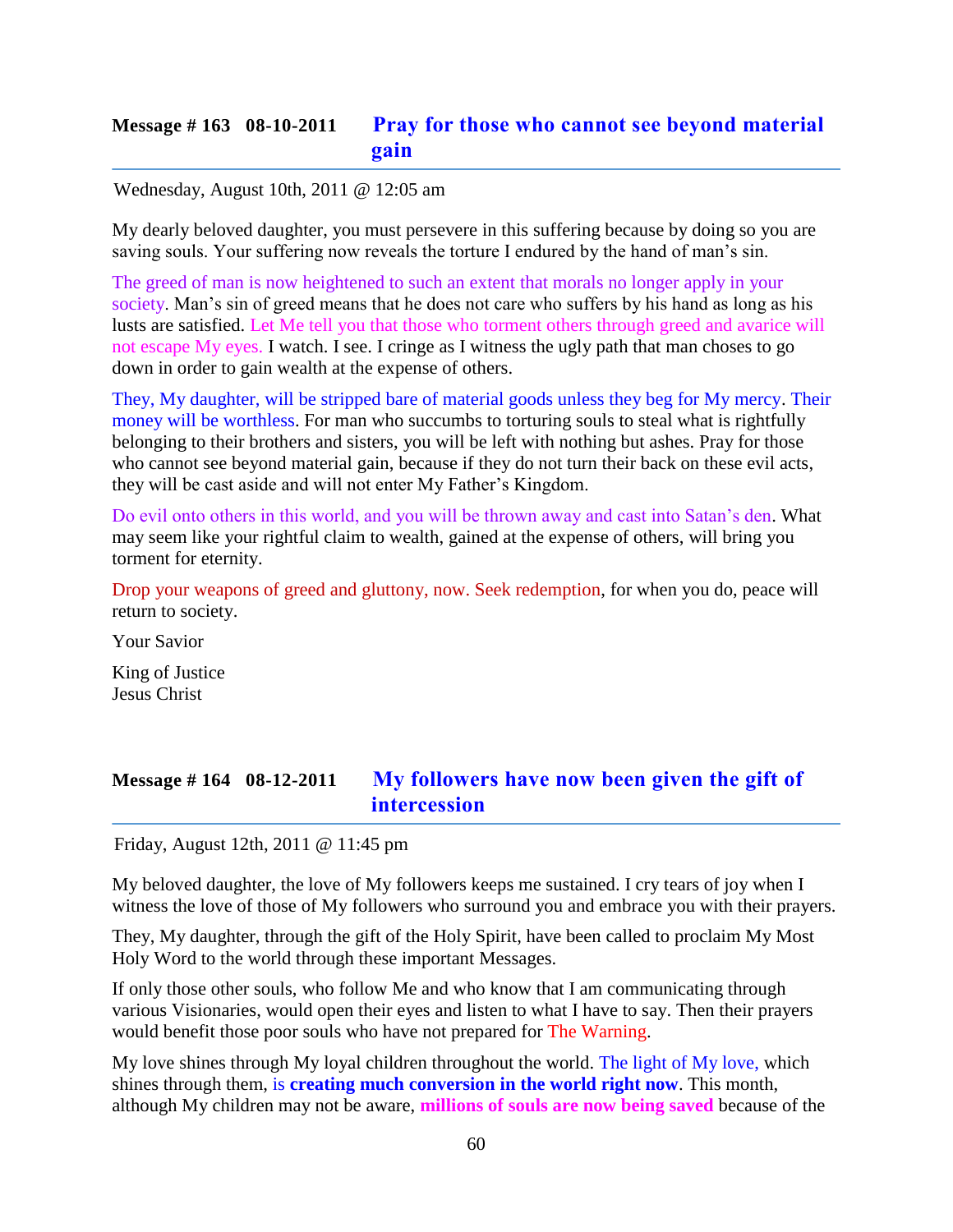devotion of My beloved followers. They, My precious children, followed My command for prayer and devotion during this August, Salvation of Souls month. **Tell My children that their prayer and fasting has created much happiness in My Father's tender heart**. An abundance of graces now flow over those dear holy souls, so that they are empowered with the gift of interceding for lost souls this day forth.

How I yearn to hold each of them in My Arms close to My Sacred Heart so that I can show them how much I love them all. So brave, so loyal, and despite sinful diversions from time to time, so good. Their hearts and souls are now infused with My compassion, and the Holy Spirit will guide My precious Army as they march to victory to help Me claim more souls.

Your beloved loyal Savior

King of Mankind

Jesus Christ

### **Message # 165 08-13-2011 [God created the world –](http://www.thewarningsecondcoming.com/god-created-the-world-no-other-planet-can-be-inhabited-by-man/) no other planet can be [inhabited by man](http://www.thewarningsecondcoming.com/god-created-the-world-no-other-planet-can-be-inhabited-by-man/)**

Saturday, August 13th, 2011 @ 05:00 pm

Conversion, My daughter, needs to be a priority now for My children as they tell others about My messages to the world. Just one soul a day brings Me great joy, My children, when others begin to open their eyes to the truth.

My beloved daughter, when man is so busy each day there is little time for prayer in his life. Prayer, My children, can mean a moment, an hour, a word or any kind of communication with Me. It does not matter where man calls on Me. It can be in the home, in the garden, in the car, at work as well as in My church. Where you talk to Me is not important although you can please Me more when you are speaking with me in My house.

Many people mistakenly believe I can't hear their thoughts, feel their pain, their sorrow or their joy. Don't they realize that they were created by My Father, the Almighty, Creator of ALL things? He who knows everything calls on all of you to **stop for just one moment a da**y. Ask for My help to strengthen you. **Just one moment is all I ask,** this one precious moment when you call to Me to enable Me to enter through your soul by the power of the Holy Spirit. **Even just a whisper** when you call out for My help will be heard. If you don't call Me I can't respond, for I would never interfere with your free will.

I am like a Father looking down at a group of children playing. All busy, running, chatting to each other, some laughing and in other cases fighting amongst themselves. Most children respond to the adult when called to attention. But some are stubborn, turn their backs and refuse to do as they are asked. Some children are affectionate. Some not so. Few will show absolute hatred, however, at so tender an age. Yet when I look at those children of Mine in the world today, **I see hatred and, even worse, complete** i**ndifference to the existence of Me, Jesus Christ** their beloved Savior. **For many, they even hate the sound of My Name.**

The times you are living in, children, have seen an unruly group of My children with little discipline, who believe that the world is theirs to rule, control, abuse, or even damage as they see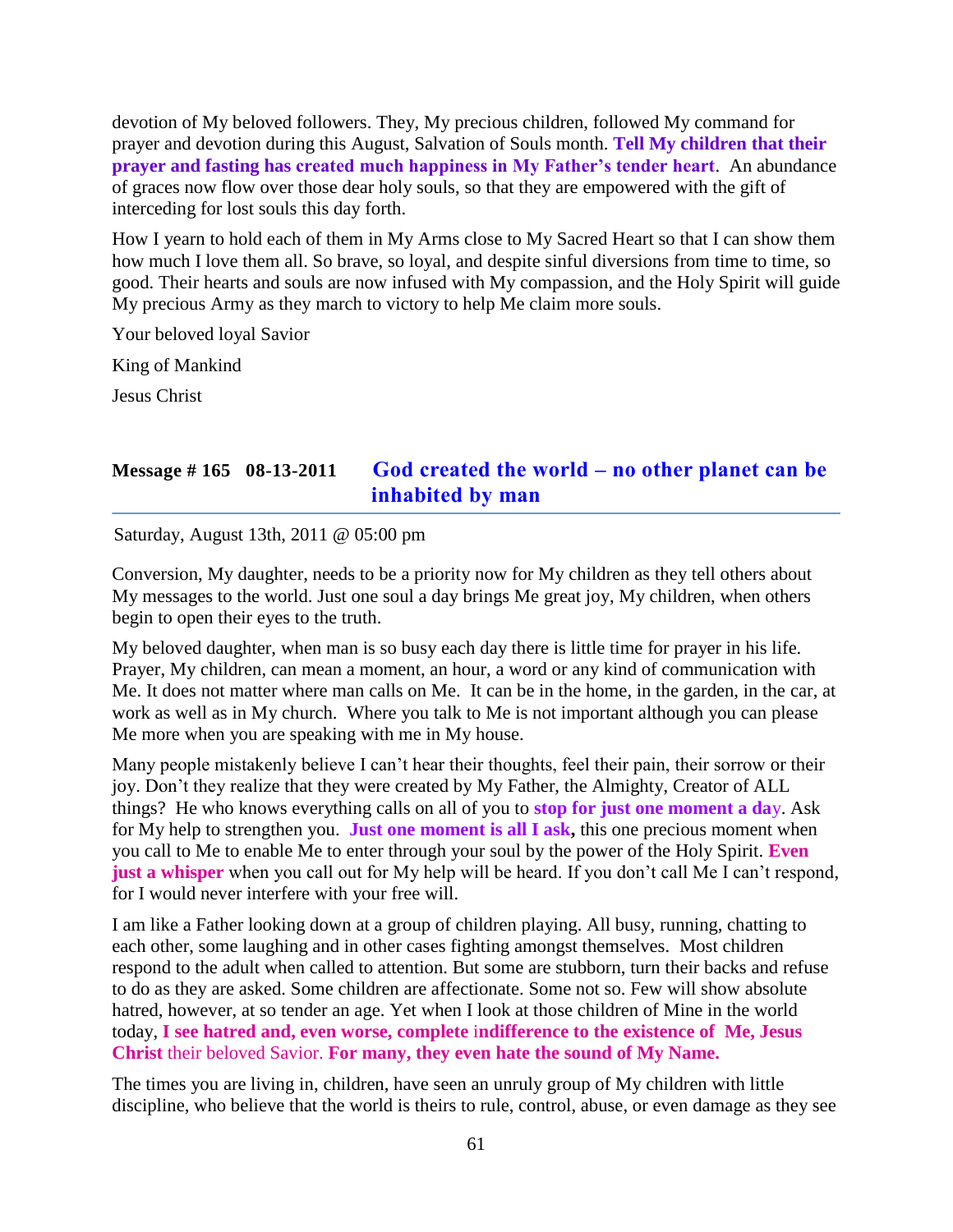fit. Little reverence is shown towards the Father, Creator of All things. So arrogant is man today that he believes he has emerged from an even higher hierarchy than that of My Eternal Father. So he continues to seek out more about his origins even though the truth has been there for him to see all along. So much time is being wasted on worthless pursuits. Worthless dreams, all of which are fabricated by the minds of those scientists, whose pride in his own intelligence, a gift from God the Father, means he believes he will find new facts about his origins.

Why don't these children not realize that earth was created for man? No other planet can be inhabited by man, for that is not part of My Father's plan. How foolish man can be when trying to fulfill the emptiness of spirit within his soul. All the nourishment and fulfillment can be his if he sits down and accepts the Truth. The Truth of the existence of God the Eternal Father the Creator of the universe.

Your beloved Savior, Teacher and just Judge

Jesus Christ

# **Message # 166 08-14-2011 [Enjoy the glorious life that awaits you for 1,000](http://www.thewarningsecondcoming.com/enjoy-the-glorious-life-that-awaits-you-for-1000-years/)  [years](http://www.thewarningsecondcoming.com/enjoy-the-glorious-life-that-awaits-you-for-1000-years/)**

Sunday, August 14th, 2011 @ 02:25 pm

My dearly beloved daughter, you continue to defend My Word when, in fact, there is no need.

**My word will pierce the hearts of believers like a sword** when they contemplate on My Messages given to you for the world. They will know the Truth when they read My Word for My divine light will impact on them in a way they will find difficult to ignore. Many question and continue to question, just as they did **during the time of Noah.** They were warned, but would not listen. They blocked out the voice of My Father when He sent messages through Noah and the other Prophets. **Only those who listened and obeyed were saved.**

Hear My Messages now. Open your hearts and allow My Word to speak to your souls, children. Ignore worldly distractions. Just focus on My voice. By doing so you will save your souls.

Those who won't listen because they turn their backs will, in time, come with hungry mouths to devour My most Holy Word after The Warning takes place. For, then, you will be ready to follow My guidance, so that I can steer you properly towards the New Paradise on Earth where you, your family, and your love ones will enjoy the Glorious Life that awaits you for 1,000 years. No disease. No shortage of food. No worries. Just love in its most pure form. A glorious entity that is your rightful inheritance.

Please pray hard now for the discernment to accept My Holy Word when it is presented to you, children. Consider it one of the greatest gifts in your lifetime. Embrace it body, mind and soul. For only then will you find true peace.

Your beloved Savior Jesus Christ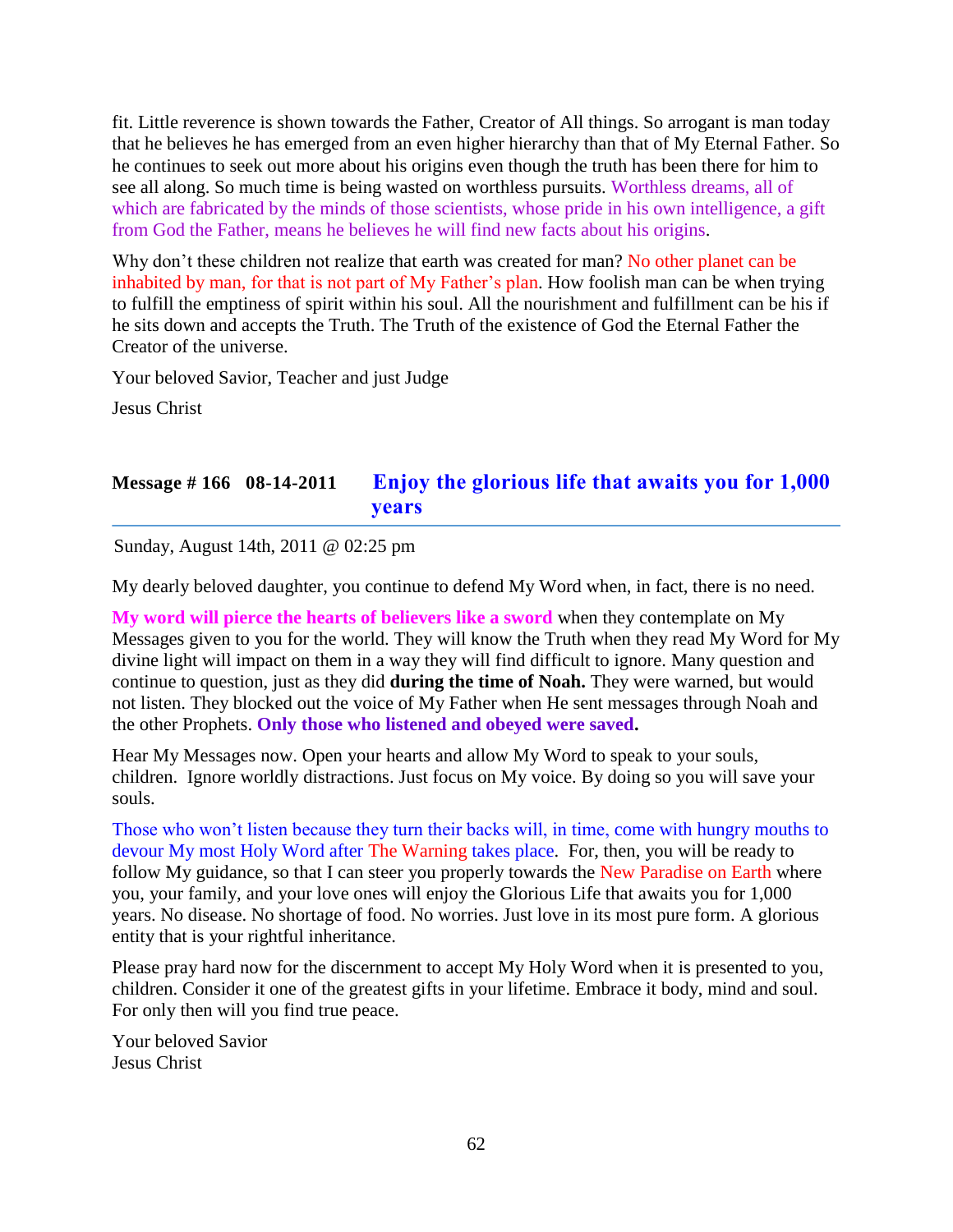## **Message # 167 08-15-2011 [Help Me Save all Young people –](http://www.thewarningsecondcoming.com/help-me-save-all-young-people-the-most-vulnerable-in-your-society/) the most [vulnerable in your society](http://www.thewarningsecondcoming.com/help-me-save-all-young-people-the-most-vulnerable-in-your-society/)**

#### Monday, August 15th, 2011 @ 12:05 am

My dearly beloved daughter, as My Eternal Father, God the Most High, prepares the world for the changes ahead, He is laden with sorrow, for the man who is still blind to the truth of His existence.

When **My Father sets about now to ring in the changes to prepare for My Return to Earth,** He sees so much sin in the world that he weeps with sorrow for the inevitability of souls who will become lost to Him eventually. Prayer to save those still alive in the world today, who willingly turn away from Him in pure defiance, although they know and accept His existence, can help save their souls. Continue to pray and make personal sacrifices for those souls, My daughter, for without prayer, you must fear for their future.

I am relying on My followers to pray for the lost souls. The time left to convince the blind of faith to open their eyes to the truth of the existence of God the Father is short now.

**Link hands, My children of the light**, so that your circle of love and devotion to Me is strong enough to draw those souls who do not believe or accept the existence of Me or My beloved Father. Do not break this chain of faith when you can reach out to save your brothers and sisters who no longer follow the path to the truth of Eternal Life. Instead, because they are weakened by the seduction of worldly pursuits, they will need firm guidance to help them.

**Do not bully those who don't believe in God**. Coax them gently, Tell them about My crucifixion and how My Eternal Father made the ultimate sacrifice to save his children by giving them the gift of the grace of salvation through the forgiveness of sin.

My Father calls now on all those reading these Messages for the first time. You must read each Message carefully. Then pray to the Holy Spirit for the grace to be able to **see that these Messages are of divine origin**. Open your heart to receive My Word. Feel Me in your soul by asking of Me the following

*"*Jesus, if this is really You, please flood my soul with the sign of Your love so that I can recognize You for who You are. Do not let me be deceived by lies. Show me instead Your mercy by opening my eyes to the truth and the path to Your new Paradise on earth**."**

Remember, children, it is only because of My deep tender love that I come to the world by communicating with you in this way**. It is not to shock you. Impress. Create controversy or debate**. It is to **help save all souls especially a young generation** who have no interest in religion, so busy are they with their lives where God holds little place. It is by talking to them in a language they understand that I hope to alert them to events about to unfold. They are one of the most vulnerable in your society, children. It is vital that I reach out to them as quickly as I can.

Gather now, My children, with Me to save all young people in the world today. Help Me to embrace them into My Kingdom so not one single precious soul is lost to Me.

Your beloved Savior of all Mankind Jesus Christ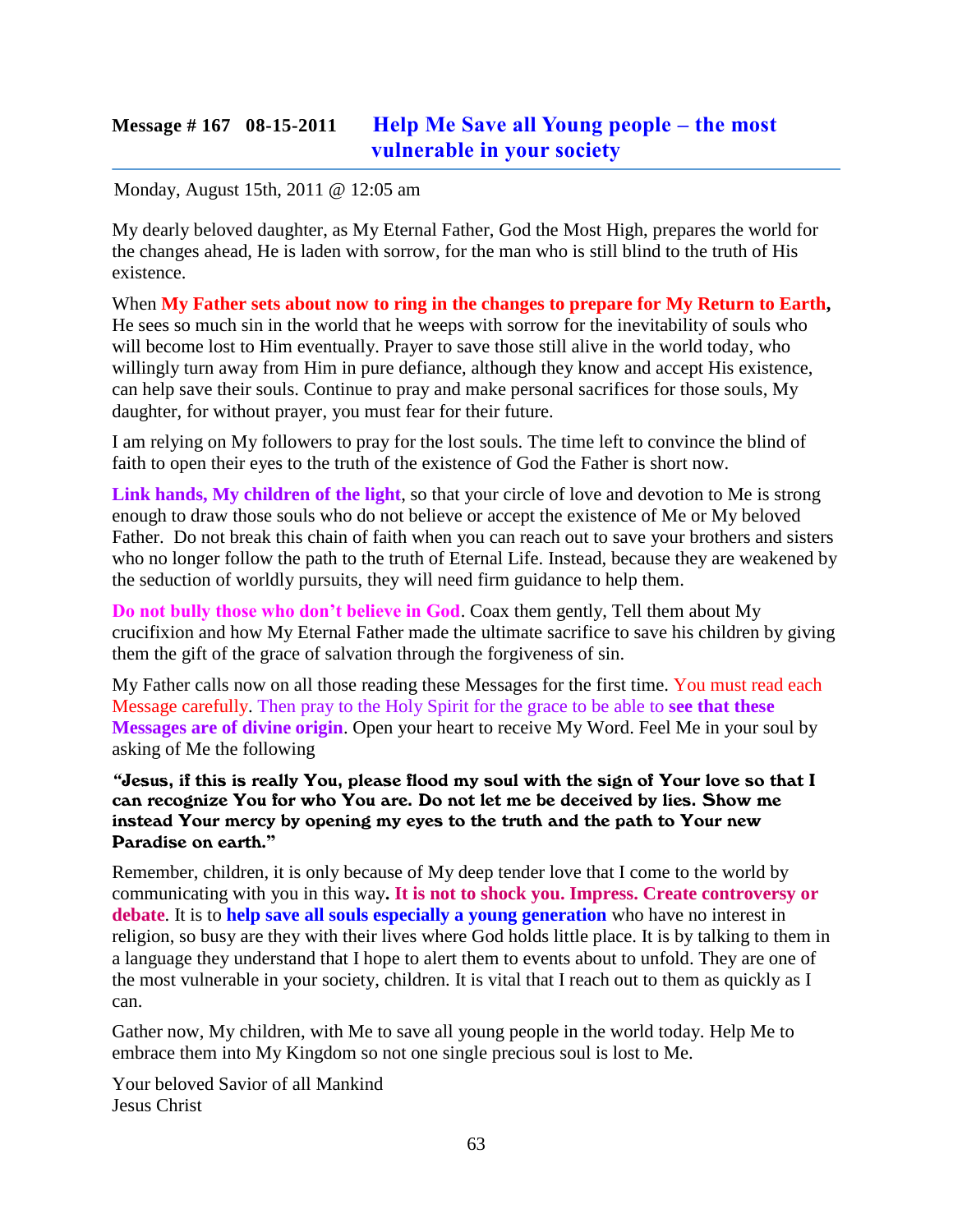Wednesday, August 17th, 2011 @ 11:00 pm

My dearly beloved daughter, the graces poured out over you are being given to make you even stronger in this work by giving you extra confidence.

Confidence in Me, children, is very important. Yes it brings much joy to My Sacred Heart when I feel your love for me. However, it is only when you truly confide in Me and let go of all your worries by passing them over to me, so I can take care of them, that you can only feel a sense of true peace.

So many of My children pray for special intentions. I listen to every single one. But you must, when praying to Me for something very important to you**, let go of your fears. Fear is not from Me. It is given to you by Satan as a means to torment you.** Don't you understand this? When you fear something which you feel has a grip over your life, the more you fear, the more the problem festers.

It is only when you stop and say to Me,

*"*Jesus I hand you over all my concerns in this matter in confidence, so that the problem is now yours to resolve according to your most Holy Will*"* 

that your mind can be at peace. This is what I mean by confidence, children.

Confidence in Me means that you display a great trust. Trust in Me**. I died for your sins – every single one of you alive today even in this age. Why would you not trust in Me?**

I love you like no other creature on this earth. **No one will or can love you like I do. Remember this at all times.**

Go now in love and peace. I am at your side morning, noon, and night just waiting for your call.

Your beloved Friend and Savior

King of Mercy

Jesus Christ

### **Message # 169 08-18-2011 [The Great Tribulation is being mitigated](http://www.thewarningsecondcoming.com/the-great-tribulation-is-being-mitigated-through-prayer/)  [through prayer](http://www.thewarningsecondcoming.com/the-great-tribulation-is-being-mitigated-through-prayer/)**

Thursday, August 18th, 2011 @ 08:45 pm

My daughter, those followers of mine who are well read in matters of Holy Scripture tend to get carried away with their own human interpretation so that the lesson I have preached to love one another is so easily forgotten. **Love one another.** Honor your mother and father. Honor your Creator, God the Father, and live, as I have told you, in **love and fear of My Father**.

So many learned men, caught up in their analysis of My Teachings forget one thing. That is when I will come again to judge. Never for one moment do they consider that this time may well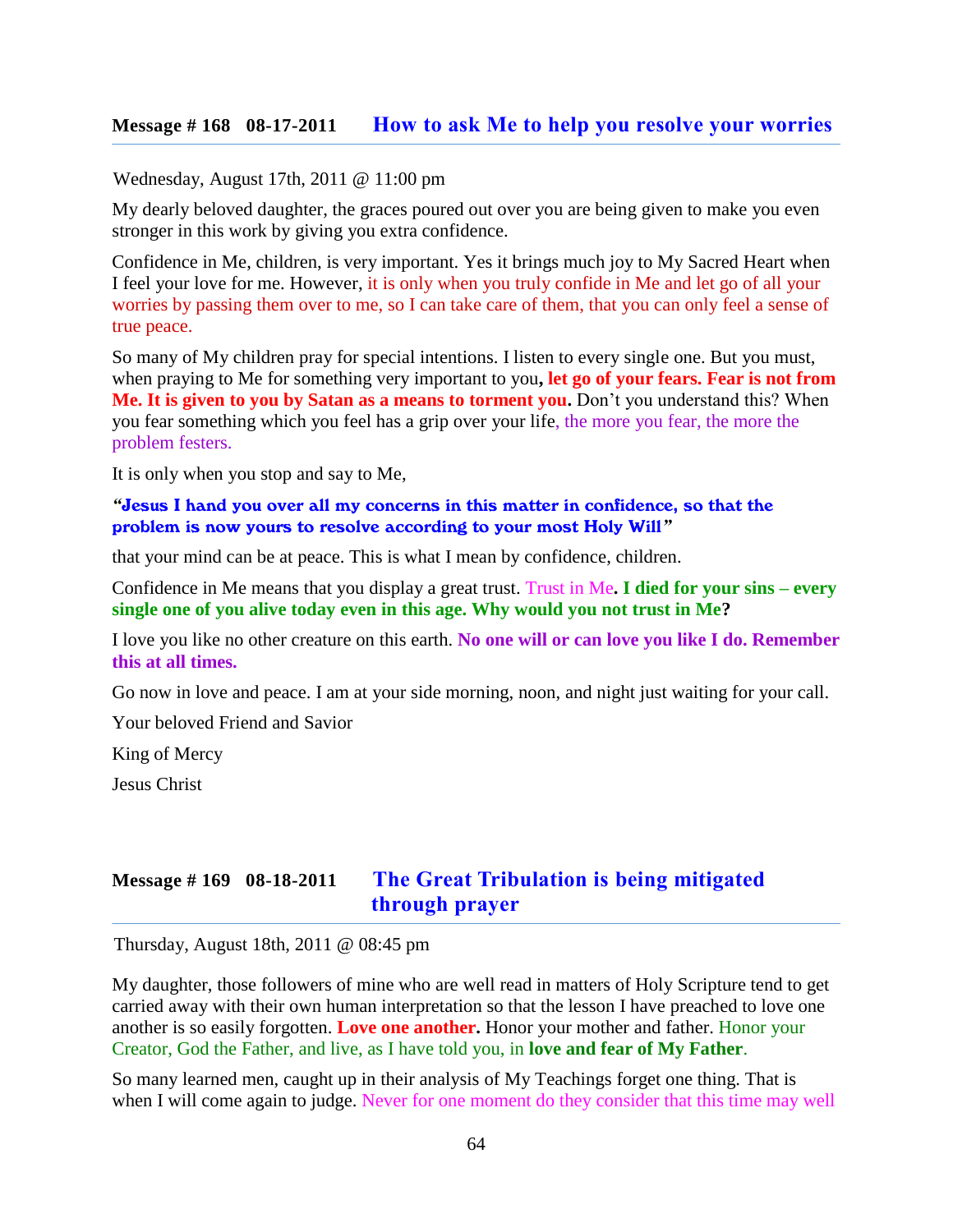happen in their own lifetime and not in the distant future. Why then do they search and continue to search for further meanings in Holy Scripture when the truth is so simple. **Why do they not remember that love is all I ask**? **Love for me, your Savior. Love for God the Father and love for each other?**

For those intellectual experts who proclaim to be able to analyze My Teachings, and then go as far as attempting to predict a date for when I will come again, I say this. If you try to assume that you have been able to discern the year for My return then you are sadly mistaken. **No one will be given this date, not even the Angels in Heaven or My Beloved Mother. But this I can reveal. The Tribulation started some time ago. The Great Tribulation will begin at the end of 2012**. This terrible period is being mitigated through the prayers of My dearly beloved followers. It will also be diluted through the conversion achieved after The Warning takes place. This event is good news, My children. It is to help eradicate the slavery by man to The Evil One.

#### **Religious experts display an arrogance which I find repulsive**

Many, sadly, will ignore My pleas to prepare; so caught up are they in this so called intellectual religious debate based on human reasoning. One trying to outdo the other to prove that he or she is more knowledgeable. These experts display an arrogance which I find repulsive. **They are no better than the Pharisees were.** Their ignorance blocks out the Truth when it is presented before their very eyes.

#### **My word is being ignored by My Sacred Servants**

My word has fallen on deaf ears. My Word is ignored by My Sacred Servant as I attempt to communicate with them at this point in history. Yet after The Warning there will be no excuse for them not to sit up and listen to My instructions. For, then, they will hold out their arms pleading with Me to guide them through the Great Chastisement. For, when this prophecy is unveiled to those who doubt My Word, through this messenger, I urge you then to take up My sacred cup, drink from it and fight to save souls.

I urge all of you, including those self-proclaimed scriptural experts, to sit down in humility, and ask this question. Why would I encourage simple believers to become embroiled in an argument over My Return to earth? All that matters now is that I am coming. Be prepared at all times. **Never judge others in My Name**. Seek out the gift of humility at all costs for it will be your passport to Heaven.

Your beloved Savior Jesus Christ

### **Message # 170 08-19-2011 [What is it that encourages young people to be so](http://www.thewarningsecondcoming.com/what-is-it-that-encourages-young-people-to-be-so-ashamed-of-me/)  [ashamed of Me?](http://www.thewarningsecondcoming.com/what-is-it-that-encourages-young-people-to-be-so-ashamed-of-me/)**

Friday, August 19th, 2011 @ 11:00 pm

My dearly beloved daughter, My love for young people, especially those in their teens and early adulthood is very deep. Like their parents I feel love, happiness, worry, and sometimes anger as I watch them grow up. Oh how My Heart breaks **when I hear them say they do not believe in**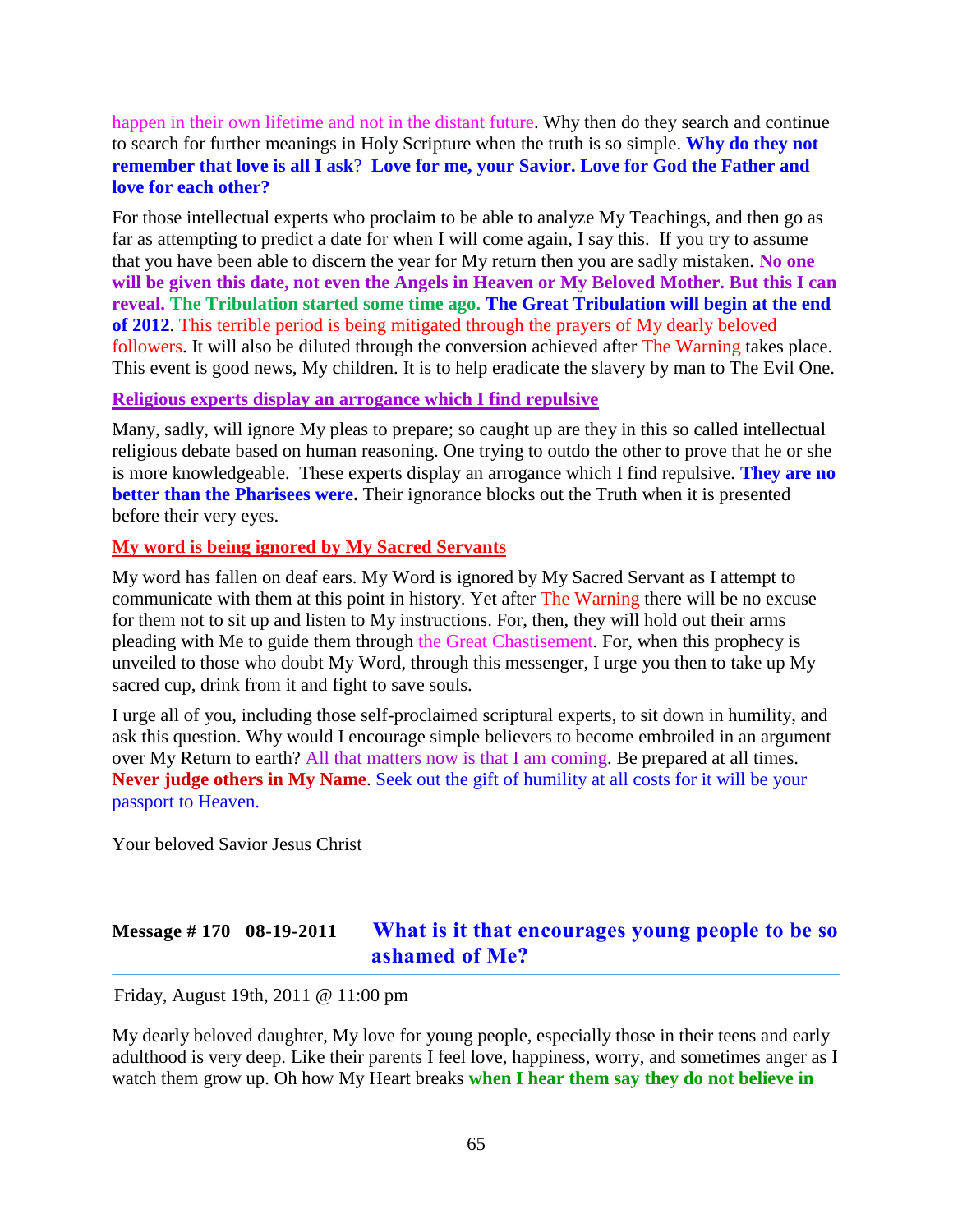**God, My Eternal Father**. They, My little children, have been conditioned to deny Him so they can be seen to fit in with their friends so as not to appear different to them.

The fact is that **it is no longer easy for a young person to own up to their love for Me,** even if they do accept My existence. This admission can cause them embarrassment when a belief in Me, Jesus Christ or My Eternal Father, is scorned in favor of a so called 'higher being'. **What is it that encourages them to be so ashamed of Me? Why do they feel they need to conform to a world empty of spirit or concern for the soul?**

Music and the arts have a huge influence on these precious little souls, **who have not been told the truth of Heaven or Hell**. They like all of My other children, who persist in avoiding any mention of Me, My teachings, or the existence of My Eternal Father, are just as likely to be lost to the wilderness.

Parents, I call on you to tell your children the truth of their existence on this earth. Where they came from and the destiny that awaits them after this life. It is your duty to help them open their hearts to My love. Take them to Me gently, but use whatever means possible to help save their souls. Do this out of love for them. You may have shirked your duties over the years, but now is the time to make amends. By praying The Divine Mercy for their souls, you can help them. It is better if they walk towards me with their hands held out to Me in this life on their own accord.

To the young people I say this. If you believe in Me, don't be afraid to acknowledge this in public. Do not deny Me, for **I Am** your lifeline, without Whom there is no life. When others see how strong your belief is, they will be more inclined to open their own hearts to Me. **This requires much bravery on your part, but the graces you will receive from me will far outweigh your fear.** Once you tell people that I do exist, once you show them respect and love and draw them to you, they will respect you for speaking of Me. It may seem odd to be talking about Me in one breath and worldly matters the next, but you will become stronger in your faith when you do this. Not only will you experience such a wealth of love in your heart for Me, it will save the souls of your friends.

Use the internet to spread My Message. Talk about them. It does not matter who ridicules you. Because when you do this many, many young people around the world will have eternal life, because of the conversion created as a result.

Go forth now, My precious young army. It is time for you now to pluck up the courage to spread My Messages, which are being given to this generation in the world to remind them of Who **I Am,** why I saved you all from the depths of Hell, and why **I Am** now reaching out to save you once more.

This is the time for Me to reach out to take your hands in Mine.

I love you.

Your beloved Savior and Friend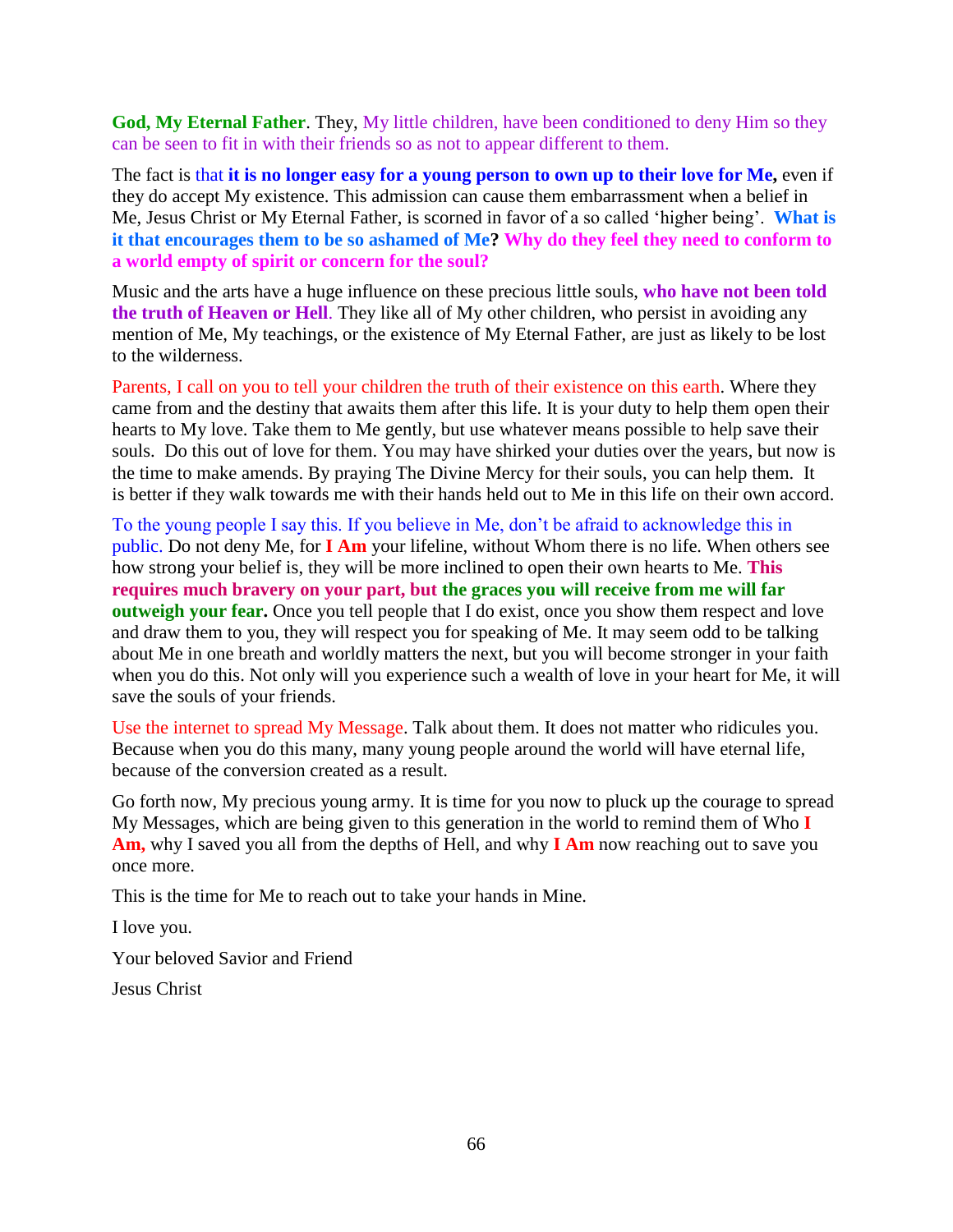#### **Message # 171 08-21-2011 [Money and too much of it corrupts the soul](http://www.thewarningsecondcoming.com/money-and-too-much-of-it-corrupts-the-soul/)**

#### Sunday, August 21st, 2011 @ 11:00 pm

My dearly beloved daughter, I visit you tonight as the world begins to erupt in continued violence as **nation after nation bombard each other** to seek power and glory. Pray for all those souls, who will perish in this violence, so they can find favor in My Father's Kingdom.

My daughter, the world will now undergo the changes foretold to cleanse them, so that man can be made worthy of My promise. They will continue to be allowed **to be stripped bare of material things** by those greedy people responsible for their sudden demise. As these trials intensify these children will be free of the **shackles which bind them to the empty promises of Satan;** he, who seduces the wealthy by promising them **even more,** will now continue to parade **the obscenity of ostentatious vulgarity** for all the world to see. He will do this, so that My children will not only envy the rich and famous, but will do everything they can to imitate them. By drawing My children into this nest, where the trappings of significant wealth will appear to be an important goal to aim for, he will succeed in taking them away from the Truth.

**Once bare and naked, I will clothe you again, children,** only this time it will be **a cloak of armor designed to protect you from the wickedness of evil men**. Once armored, you will be ready to enter the world again with a different view of life. A life when love for your neighbor counts as being your number one goal. When you show love to one another, you prove your genuine love for Me.

This **facade of wealth and riches, which very few of My children in the world have access to, is only that. A front. For there is no substance behind it.** You will be taunted to seek out similar wealth when the deceiver convinces you that you must aspire to great riches and fame. The truth is that while you are busy chasing empty and meaningless desires you will be ignoring your duty to Me.

Never allow the parading of wealth and fame seduce you, children, for know that **money and too much of it corrupts the soul.** Those who have so much money where they are unlikely to be ever able to spend it in this life must give it to those unfortunate people who have little to eat. Do this and you can save your soul. If you hunger after excesses, when you already have enough to feed and clothe a nation, then you will starve. The food of life is your humble acceptance that love for one another is what I taught you. Loving your neighbor means looking after those who have nothing.

Wake up and accept the truth before it is too late for you. It is more difficult for those with immense material riches to find favor with My Father, unless you share with others. Remember this. To those who have little and who envy those who seem to have every material comfort they wish for, you, too, must be careful. There is only one mansion you should try to gain access to and that is the mansion that awaits you in the new Paradise on Earth**. Only those humble in heart, mind and soul will be given the key.**

Your beloved Savior Jesus Christ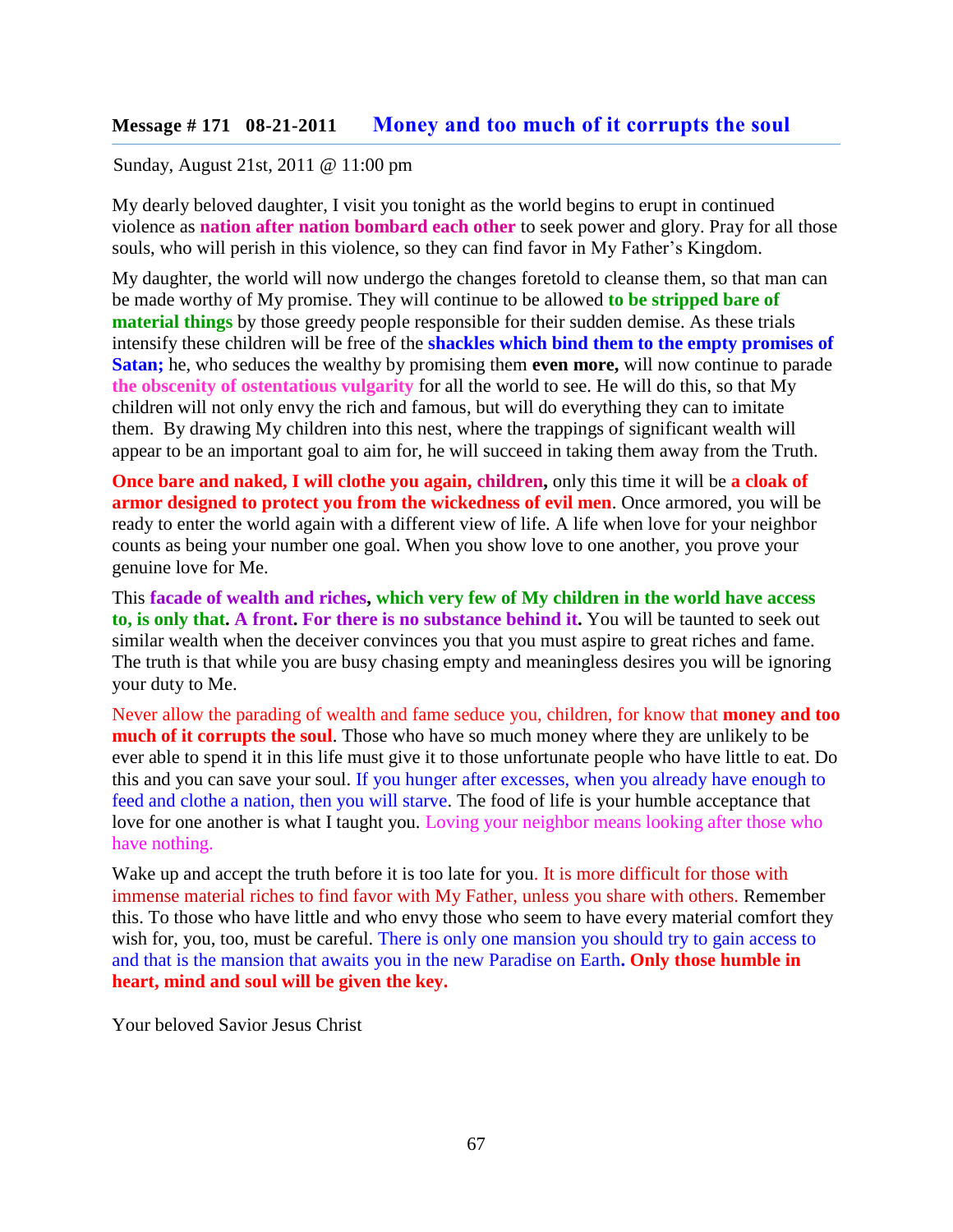# **Message # 172 08-22-2011 [Evil is presented as being good while good is](http://www.thewarningsecondcoming.com/evil-is-presented-as-being-good-while-good-is-presented-as-evil/)  [presented as evil](http://www.thewarningsecondcoming.com/evil-is-presented-as-being-good-while-good-is-presented-as-evil/)**

#### Monday, August 22nd, 2011 @ 08:10 pm

When man questions his faith, he needs to think. If he is in doubt, then he must ask Me to open his eyes. If he is finding it difficult to pray, he must ask Me to open his mouth. But if he won't listen to the truth, then he needs the prayer of others.

My children, I am deeply concerned at the way in which evil is presented as being good, while good is being presented as evil. **Everything in your world is back to front.** For those of you without a deep devotion to Me, you will be none the wiser.

Actions are now being perpetrated in the world at every level of government, church and state in your name and you are oblivious to this.

**Bad laws are being introduced** and presented to mankind as being in their best interests. This includes **new regimes, medicine, foreign aid, vaccination** and the preaching **of new religions** and **other doctrines**. Never has there been so much confusion amongst My children.

On the surface, everything is seen as being controlled and in order, and in a way it is. But the only real order that exists is by the hand of those who control world events, hidden in the comfort of their wicked ways behind closed doors.

Do not be deceived, children. You must turn to Me for help, so that the wicked events planned by **secretive global powers** can be weakened. Your only route to real freedom is when you rekindle your faith in Me. This will happen soon, My precious children, when I present myself to the world during The Warning, which is getting closer and closer.

I urge you to pray for **those who have eyesight but who are blind** to My Most Holy Word. Pray for those who persist in twisting My Teachings and for My sacred servants who, through cowardice, are giving in to the demands made of them by Governments.

There is only one ruler now who is in charge of the future, and that is My Eternal Father, God the Creator and Maker of everything. Pay allegiance to Him above all and you will find a firm footing when moving forward on the path of truth.

Your beloved Savior Jesus Christ

#### **Message # 173 08-23-2011 [No sin is so grave that it cannot be forgiven](http://www.thewarningsecondcoming.com/no-sin-is-so-grave-that-it-cannot-be-forgiven/)**

Tuesday, August 23rd, 2011 @ 11:45 pm

My daughter, you are now beginning to understand the truth of suffering. When I ask chosen souls to suffer, they suffer as I did during My torture at My crucifixion. Just as My death saved man from sin, then your suffering too can save man from eternal damnation. By offering your suffering, willingly, you make a sacrifice, so that the souls of mankind will be shown God's Mercy.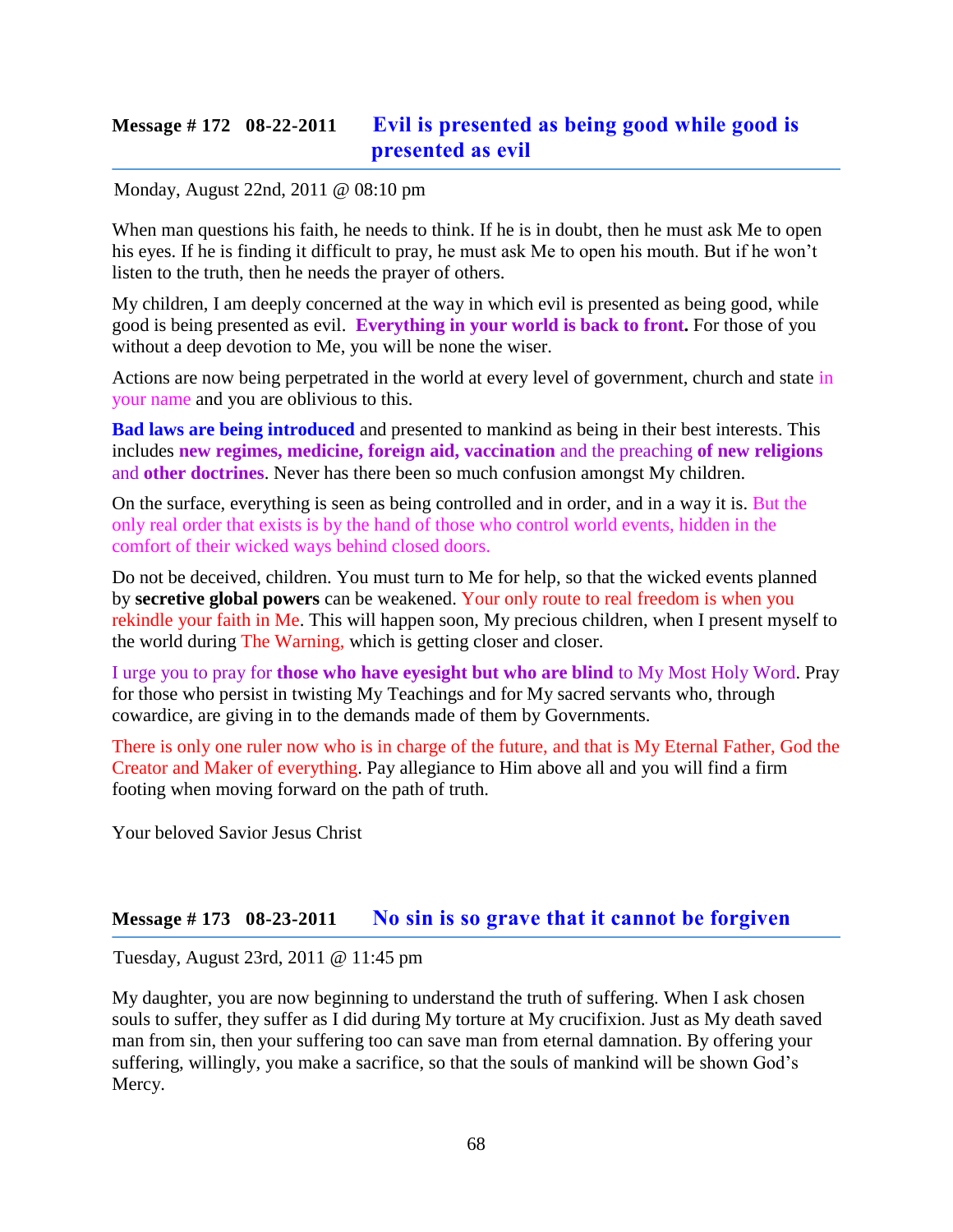If I were to ask more souls to do this, they may show fear and would decline. Yet **many souls suffer who are not aware that they are also chosen souls**. Many children of mine may ask why do some people suffer and not others? My answer is that **I chose the kind of heart, those who display humility in this life**, those who place others needs before their own. The soul of a tender heart takes up the role of suffering for Me. This is a gift from Me. It may not seem like a gift, but when you are given this gift, you are saving thousands of souls every day on My behalf.

I now want to ask My followers to make one sacrifice a day akin to suffering to help me save souls in mortal sin at the point of death during The Warning. Please ask me for this gift. For those humble of heart I will also ask them to make one personal sacrifice in My Glory. For those who feel they cannot do this, then I will bless you with My special graces, because I know that your existing love of Me, and your prayers, are already saving the souls of your brothers and sisters.

My children, know this. My Army of Followers is growing daily because of these Messages. **This will grow into an army of millions soon**. I call only on those who are brave enough to take up My gauntlet. Bravery stems from love. One man's interpretation of bravery will differ to another's. I simply ask you to tell the world of My love. Remind them of the Truth contained in the Holy Scripture. Tell them I am returning to offer the great gift of My Mercy soon. For **if I were to come to judge so soon in your world, Heaven would be deserted;** so widespread is sin today.

Spread My good news. Remind them that when they feel love, genuine pure love for someone, even if it be only a passing glance, or a good deed you witness, that I am then present.

Tell them that without love they will shrivel up and become nothing.

Tell them that when I see them, they are naked without worldly possessions in My eyes. I see only their goodness and badness in the soul.

For those poor frightened souls ashamed of their lifestyles, tell them that **I am forgiving, all merciful,** and will welcome them into My open and loving arms. All they have to do is walk towards Me and ask me to help them**. I will never turn away from the pleas of sinners, no matter how dark their sin.** I forgive all of those who are truly remorseful for any previous offense they have committed.

Their hearts will be lighter and My love will bring light back into their lives. I will come again in Glory, children, not to frighten you but to bring you My gifts, these same gifts denied you through the works of Satan.

Come. Bow your heads. Push your shame aside, and ask Me to forgive you now. Nothing shocks Me, children. No sin is so grave that it cannot be forgiven by Me if true remorse is shown. Do not delay. Seek redemption now before it is too late.

Your Loving Jesus Christ

Redeemer of Mankind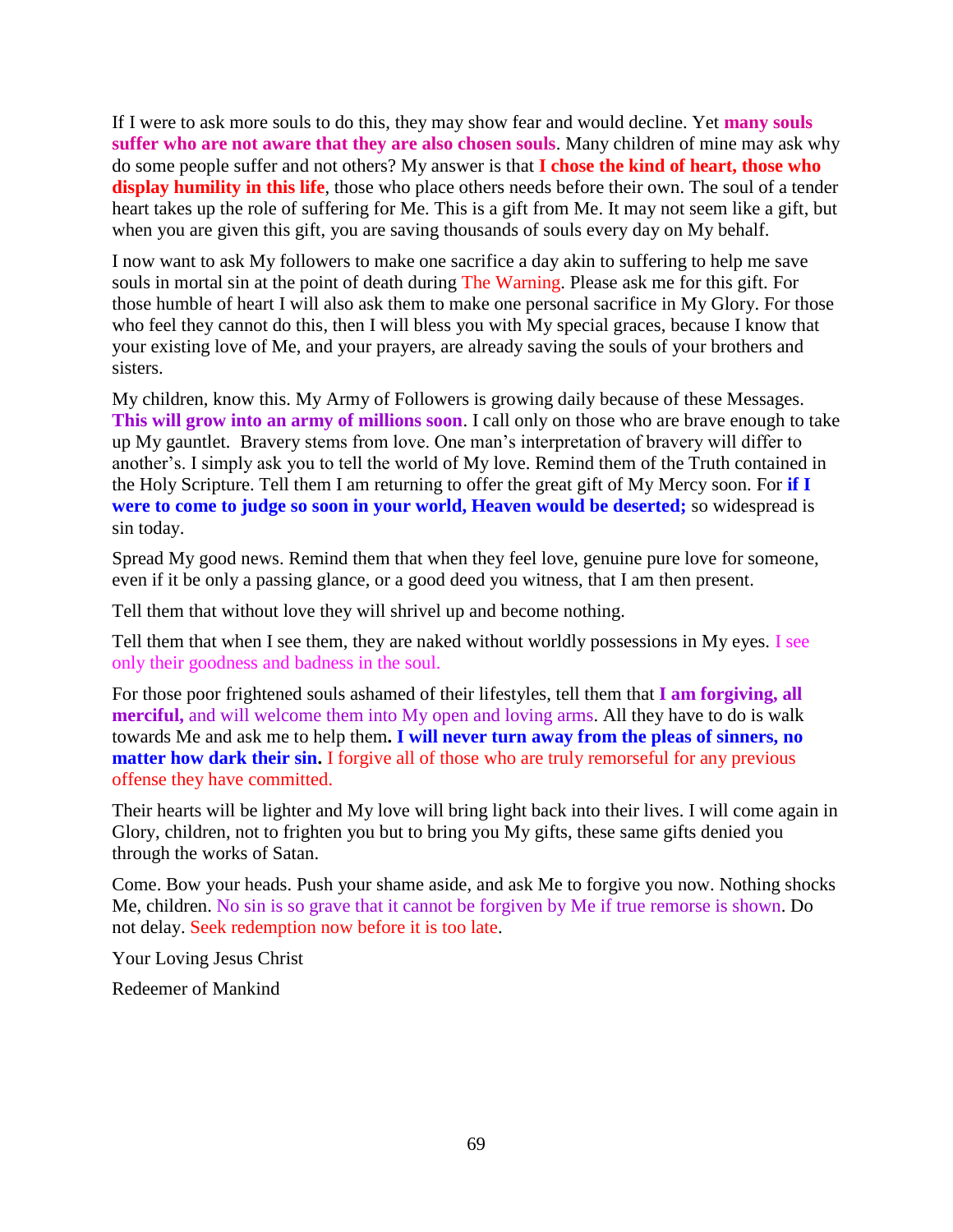### **Message # 174 08-24-2011 [Prophecies foretold through this prophet now](http://www.thewarningsecondcoming.com/prophecies-foretold-through-this-prophet-now-unfold/)  [unfold](http://www.thewarningsecondcoming.com/prophecies-foretold-through-this-prophet-now-unfold/)**

#### Wednesday, August 24th, 2011 @ 04:38 pm

My dearly beloved daughter, every nation in the world will strive to read My Messages given to you. For, it will be when they witness The Warning that they will then seek My guidance to give them strength.

You are tired now, My daughter, as the suffering increases but you will be given a reprieve in a few days. All this is required of you because I need the suffering to help Me redeem those people in terrible sin. Try and see the benefits that it brings for one day you will rejoice with me when you witness the fruits of this work.

March forward, My children, in strength for as the prophecies foretold through this prophet unfold now so, too, will belief be in the authenticity of this website.

Pray now, My children, that you, My army, increase in numbers and unite as one to fight the spiritual battle that lies ahead.

Your loving Savior

Jesus Christ

# **Message # 175 08-25-2011 [Climatic Chaos will now be experienced by a](http://www.thewarningsecondcoming.com/climatic-chaos-will-now-be-experienced-by-a-number-of-countries-my-father-is-angry/)  [number of countries. My Father is angry](http://www.thewarningsecondcoming.com/climatic-chaos-will-now-be-experienced-by-a-number-of-countries-my-father-is-angry/)**

Thursday, August 25th, 2011 @ 08:00 pm

My dearly beloved, call on all My prayer warriors to pray for the others. They include the nonbelievers and those ensnared in violence and hatred. They wander desperately trying to find love and peace in their lives, and find it impossible. You must pray hard for these, because without your prayers, they will plunge into the fires of Hell. Do not let this happen. If they can just be encouraged to walk a little towards Me and be prepared to listen to My words, they will be given the graces, so that I can take them in My arms.

My daughter**, the world must now sit and heed Me. Very soon, they will witness a series of earthquakes and floods.** Chaos will be experienced in a number of countries through climatic catastrophes. These are the punishments cast down by My Father on mankind. Sin will be punished, My daughter, and those countries which are **guilty of promoting abortion will not escape the hand** of My Father as it will fall. Prayer has averted many such acts of punishment, yet man continues to sin and offend My Father with vile and disgusting acts by man against man, including innocent children in the womb.

I urge you to pray now for My children **in the countries which will not escape this punishment**. My Father is angry. He will no longer sit back and watch as man destroys mankind. The Earth would implode if man is not stopped. He, My Beloved Father, will withhold much of this punishment until after The Warning. After that, despite man's conversion thereafter,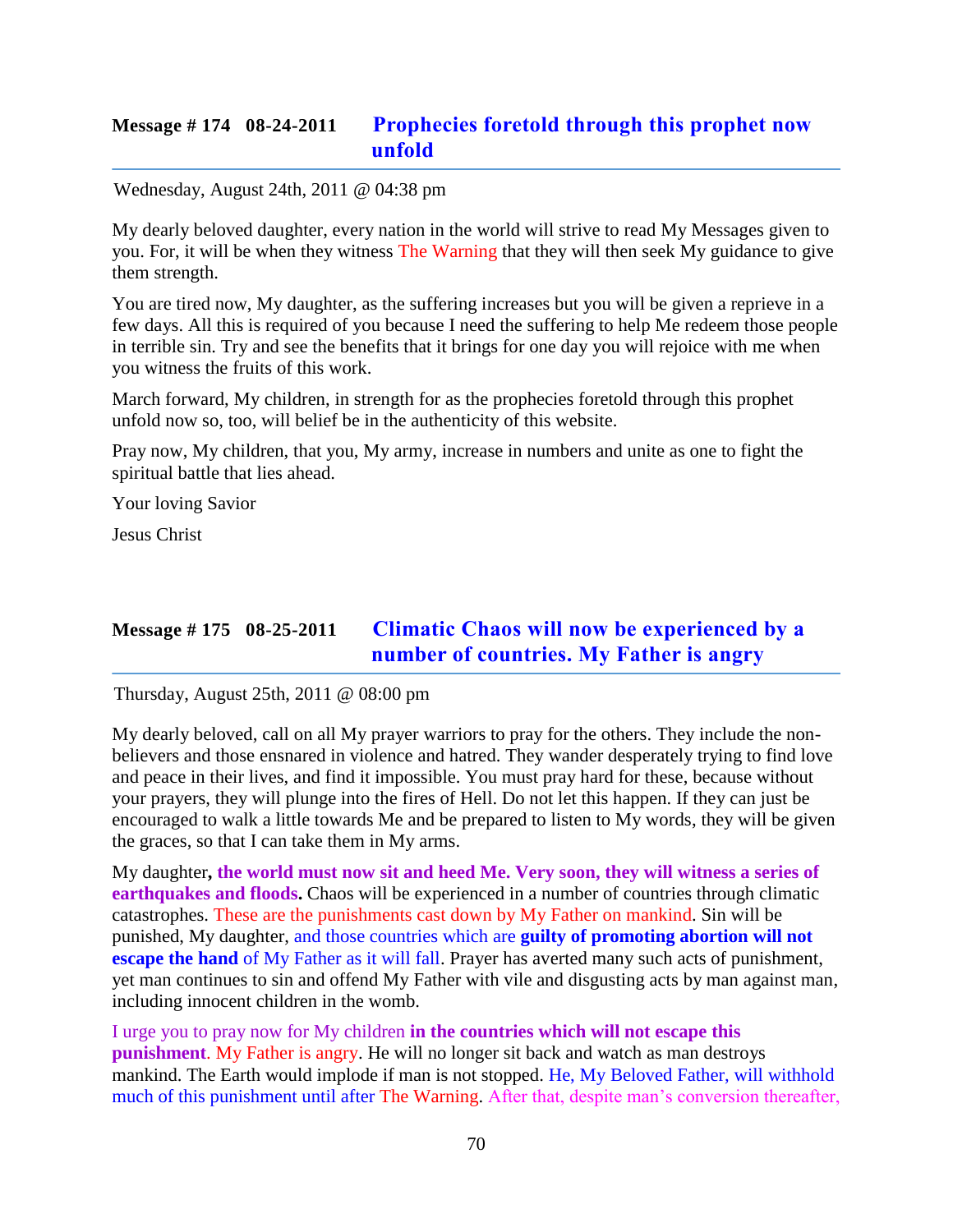man will still continue to turn back to sin. Punishments meted out are to show man how harsh My Father can be. He loves all His children, but He created this world, and man will simply not be allowed to destroy it.

Pray now, My children, for all your brothers and sisters.

Jesus Christ

King of Mankind

### **Message # 176 08-27-2011 Message to the Clergy: [do not allow bullying by](http://www.thewarningsecondcoming.com/message-to-the-clergy-do-not-allow-bullying-by-secular-societies/)  [secular societies](http://www.thewarningsecondcoming.com/message-to-the-clergy-do-not-allow-bullying-by-secular-societies/)**

Saturday, August 27th, 2011 @ 12:10 am

My daughter, if only more priests and members of the Christian Church would open their minds, and a**ccept that I am speaking to the world now** through these messages, then My Heart would be lighter.

It is My devout followers who hold the candle of light as they forge ahead to spread my warnings to the world to encourage My children to redeem themselves in My eyes. Oh how it saddens me to see how closed the minds are of those Sacred Servants who profess to communicate My Word, My Teachings, to the world. They break My Heart, so hardened have their own hearts become.

My Teachings espouse the fact that divine revelations do take place and have taken place since the beginning of time. Did they think that My Mother or I would not communicate to My children over the centuries? They are happy to pay attention to the word of Saints gone by, long after their messages were given to the world. But not so today. The difference during this time is that no time will be afforded to them to enable them digest these Messages after the event. Because time will be no more as you know it.

I call on you, My Sacred Servants and My Holy Vicar to read My Words to mankind now. Never before have you needed My intervention in worldly events as you do now. Remember that I rose from the dead and promised I would come back. How prepared are you now? How often do you remind My children of the need to redeem themselves in my eyes? How often are you willing to hear the sins of My children when you are so busy? The time is not being afforded to the hearing of confessions. You have let Me down, My Sacred Servants, and for that you offend Me greatly. To deny My children the right to the sacraments is unforgivable. Wake up now and follow My instruction. Do your duty to My children as you promised Me through your Sacred Vows. Please do not turn your back on My Teachings.

Faith, and especially that of My beloved Sacred Servants is weakening considerably. This is brought about by the curse of Satan who has walked among your midst for some time causing havoc within and outside of My Church. Remember this, My Sacred Servants. This is Satan at work. You must never give in to his torments, so that you pull away from your duty to Me.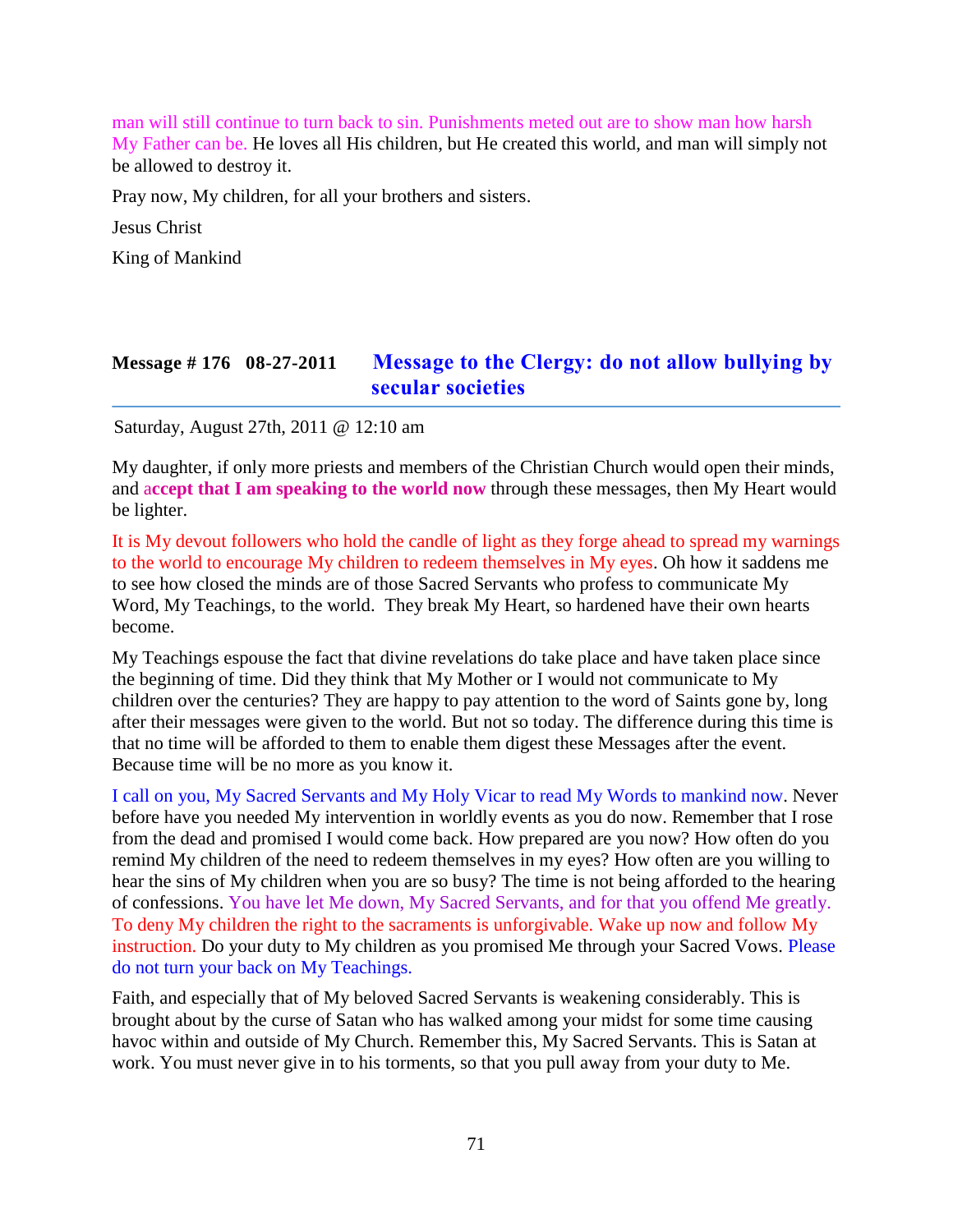Hear Me now. Heed My warnings and prepare My flock, so that they can seek redemption for their sins now. Move, then, so that my Church will continue to fight for the Truth of My Teachings, and **not allow the bullying from secular societies to push you into a corner cowering with fear.** For if you do that, you will be succumbing to the temptations of the Evil One, whose lies have already destroyed much of My Church.

**You are My lifeline, My Sacred Servants, and I need you now** to help Me save My precious children as they face the torments, which twist their minds to the Truth of My Teachings and the existence of My Eternal Father.

I call on you now to listen to Me when I call you.

Your Beloved Teacher Jesus Christ

# **Message # 177 08-28-2011 [Many souls are perishing in Hell because of the](http://www.thewarningsecondcoming.com/many-souls-are-perishing-in-hell-because-of-the-sin-of-pornography/)  [sin of pornography](http://www.thewarningsecondcoming.com/many-souls-are-perishing-in-hell-because-of-the-sin-of-pornography/)**

Sunday, August 28th, 2011 @ 05:00 pm

My dearly beloved daughter, hear My most Holy Word as I warn mankind of the urgency to beg My Father for the forgiveness of their sins.

Time is short now as The Warning is almost upon us. Never put off until tomorrow what you need to do today. **Remorse for your sins is crucial** before you ask for your sins to be forgiven. For without genuine remorse, it is useless.

So many blackened souls do I see in your world, My daughter. There is little light and were you to witness the depths to which man has fallen you would be shocked. So many millions of **My children are plunging daily into an abyss of sinful corruption,** from which they will find it impossible to pull away unless you pray for them. They are blind to the truth, and even if they were to be shown My light now, they would squirm and hide from Me. Pray for them.

My children who are guilty of hateful sin enjoy the fact that their evil behavior is applauded for its entertainment value. **Pornography seeps into so many homes** around the world by **TV channels who present these evil atrocities as harmless humorous fun**. These same channels who refuse to speak My Name. **Violence also is glamorized** not only on TV, but in games, making them so acceptable, that people now consider the act of violence a natural thing.

Satan's demons, when they enter souls, begin to manifest in the human body, so that their acts become clearly visible to My followers, who cringe in horror at what they have to bear witness to. **The human body, infested with Satanic demons, will behave grotesquely**. Their physical movements will be distorted and will emulate Satanic messages required by The Evil One to seduce like-minded weak people. Weak souls, empty of love for God, will be drawn towards them and will eventually emulate them so that they, too, will honor Satan and all he stands for in the way they, too, behave.

Children, can you not see how Satan works? My followers you must tell those who do not understand how he works in the pornographic business. This is when Satan sets out to destroy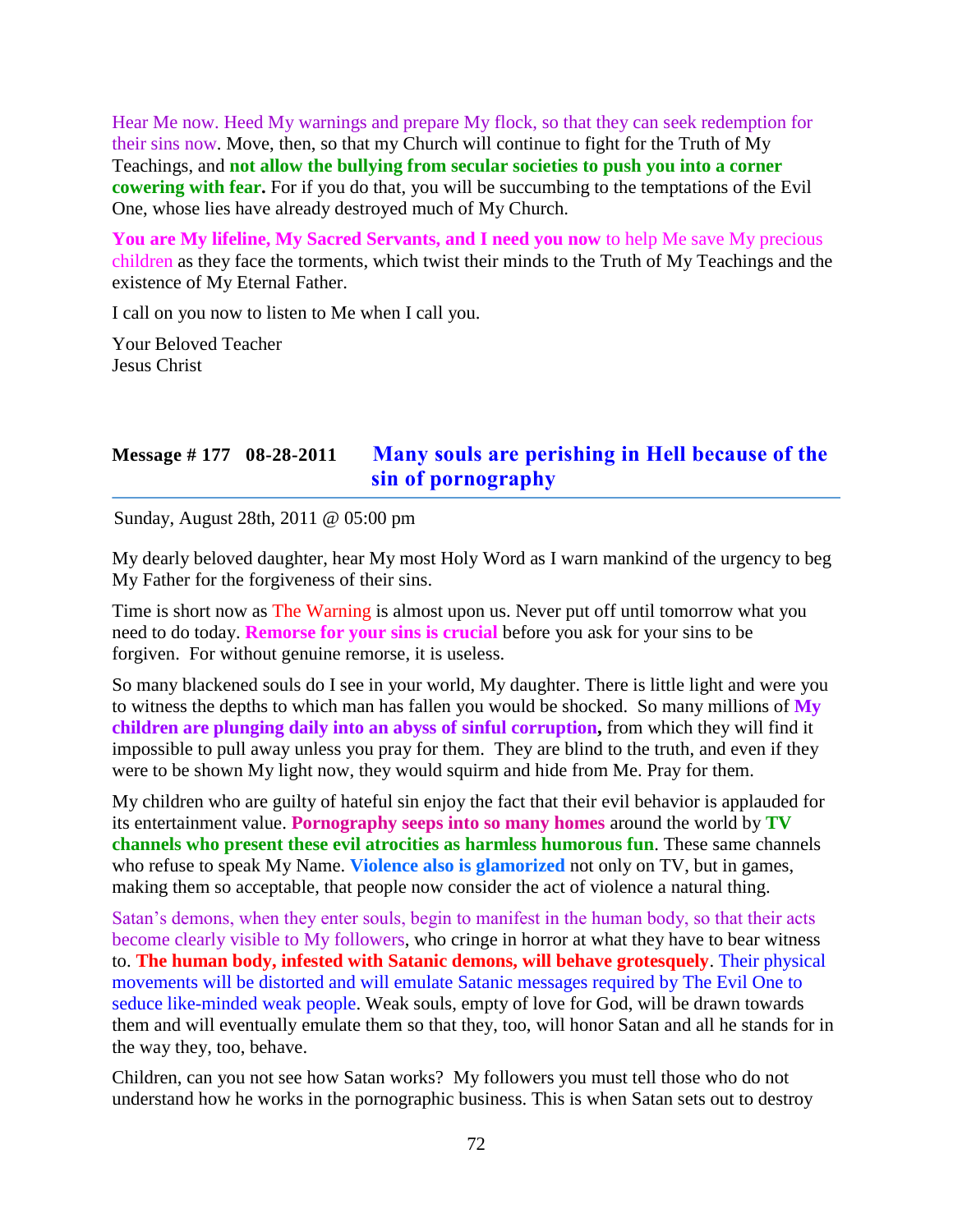souls and suck the participants into eternal fire. Those guilty of sexual deviant behavior and those, who flaunt their bodies in an obscene immoral way, will suffer excruciating pain for eternity.

Help save them now, children, for they have no idea how **their immoral impurity disgusts Me.**  They are covered in darkness. Bring them to Me so My light can embrace them, and save them from the fires of Hell.

**Sins of the flesh are abhorrent to Me. So many souls are perishing in Hell because of the sin of pornography and sexually deviant acts.** Let them know what their fate will be, unless they show remorse.

Your beloved Savior

Jesus Christ

# **Message # 178 08-28-2011 [Those who proclaim My True Word through](http://www.thewarningsecondcoming.com/those-who-proclaim-my-true-word-through-visionaries-will-be-ridiculed-3/)  [visionaries will be ridiculed](http://www.thewarningsecondcoming.com/those-who-proclaim-my-true-word-through-visionaries-will-be-ridiculed-3/)**

Sunday, August 28th, 2011 @ 11:00 pm

My dearly beloved daughter, Satan and his demons are trying to torment you now. You must acknowledge this fact and then turn your back. Do not respond or engage, for when you respond you give The Evil One more power over you. Ignore his taunts and hold My Hand as I stand beside you to protect you from such harm.

Tell My followers that as they take up My Chalice and march forward to spread the Truth of My return to earth that they, too, will suffer. They will be insulted, laughed at, and made feel foolish as they speak in My Name. Tell them that, when this happens, that any doubts they may have had in relation to these Messages will disappear.

My children, always understand that those who proclaim My True Word through genuine Visionaries will suffer ridicule just as the chosen soul, whose role it is to impart My Divine Messages to the world, does. You, My army, will be no different. This will be a difficult lesson for you to absorb. Know that you will always suffer in this life when you walk with Me. Know, too, that only then, will you realize that you carry My Cross. For, only then, will you be qualified to speak My Word. No Prophet, no Apostle of mine has found this road an easy one. You must pray for the strength to endure these trials, which will test your faith to extremes.

When you hold My Cross to ease My load, you will be laden with the burden. If you will trust in Me completely, enfold your arms in mine, I will hold you to give you the strength you need for this journey. A journey so laden with thorns that your feet may bleed, yet your faith will be so strong that you will not be able to live your life without My Pure Love.

You, My beloved children, are My precious army. One day you will line the pathways in Heaven in glorious wonder where the Angels will sing in praise of the Work you have carried out for Me in your lifetime on earth. I reward all My devoted followers for their loyalty and unfaltering love for Me. You are blessed, My chosen souls, that you have been given the gift to see the Truth when others simply turn their backs.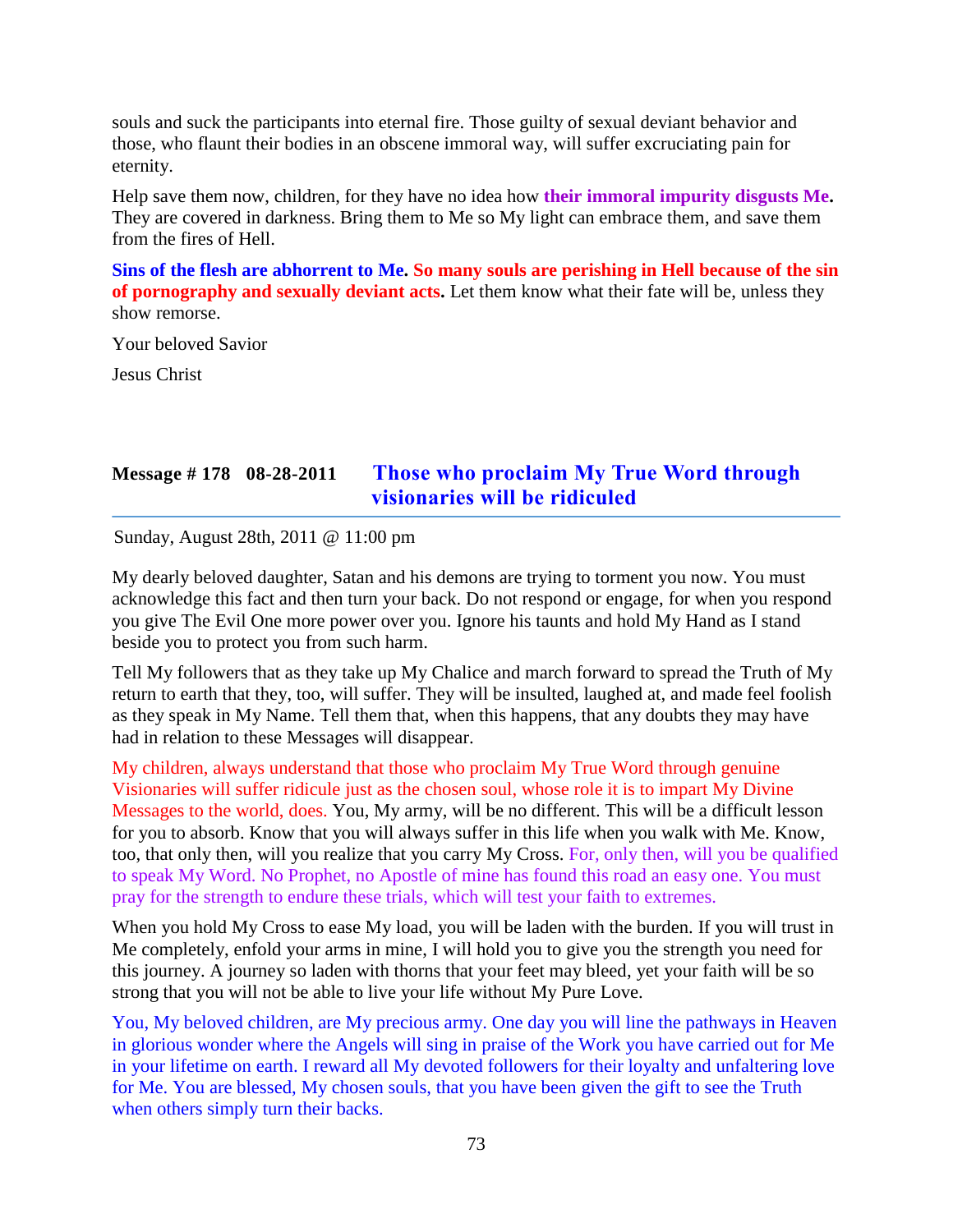Remember, you are now being given the Gift of the Holy Spirit and as a result you will be unable to deny Me. This road, however, will be full of rocks that may hurt your feet, boulders which will trip you up, and those who will stand defiantly to block your way by bullying you and threatening you to turn back the way you came.

Lift your hand in gentle admonishment and say:

**I will never deny the path of the Lord. Nor will I ever deny the existence of Jesus Christ, whom mankind has tried to destroy, not only during His suffering on the Cross but afterwards too. I am at one with Jesus Christ. I speak in His Name. I walk with Him. He lifts Me up so that I, too, in my humble way, might help open your heart to the Pure Love He holds in His Heart for you and you alone.** 

My precious army, rise now when I lead you along the bumpy but Divine Pathway to the New Paradise on earth that awaits you. Please ensure that you gather as many of My wandering children with you along the way, so that we can be united as one family.

Your Loving Jesus

Redeemer and Leader of all Mankind

# **Message # 179 08-29-2011 [God The Father: My hand will fall with force on](http://www.thewarningsecondcoming.com/god-the-father-my-hand-will-fall-with-force-on-nations-who-legalise-abortion/)  [nations who legalize abortion](http://www.thewarningsecondcoming.com/god-the-father-my-hand-will-fall-with-force-on-nations-who-legalise-abortion/)**

Monday, August 29th, 2011 @ 12:05 am

I come in the name of My Son Jesus Christ. I am the Alpha and the Omega, God of the Most High. I wish to give My children the world over this message.

My hand is being withheld from punishing man for the sins he commits through the power of prayer. **I will cast down a severe chastisement** if man does not turn away from the sin of murder and abortion. Already you, My children, have seen My anger through earthquakes, floods, Tsunamis and other ecological turmoil. I must chastise you, children, **for you cannot avoid punishment** for your offenses against your fellow man.

The sins of abortion will be punished when **My hand will fall with force on those nations which condone this abomination**. You will not be allowed to murder my helpless creation and should your Governments continue to pass laws, condoning this cowardly practice, you will see **My anger descend with such force that you will beg for the mercy of life**. Yet, you never stop to think of taking the life of the unborn.

Murder will no longer be tolerated by Me. **You will be stopped and soon**. Pray for the souls of these helpless beings and ask for redemption. **Do not accept such laws passed by your Governments, run by Heathen, who have no respect for life.**

**My punishment on countries guilty of legalizing abortion will wipe out nations.** Your countries will divide into little pieces and fall into the ocean. Your vile clinics and hospitals where you carry out these practices will close and **you, the guilty among you, will be cast into the fires of Hell for your heinous crimes.**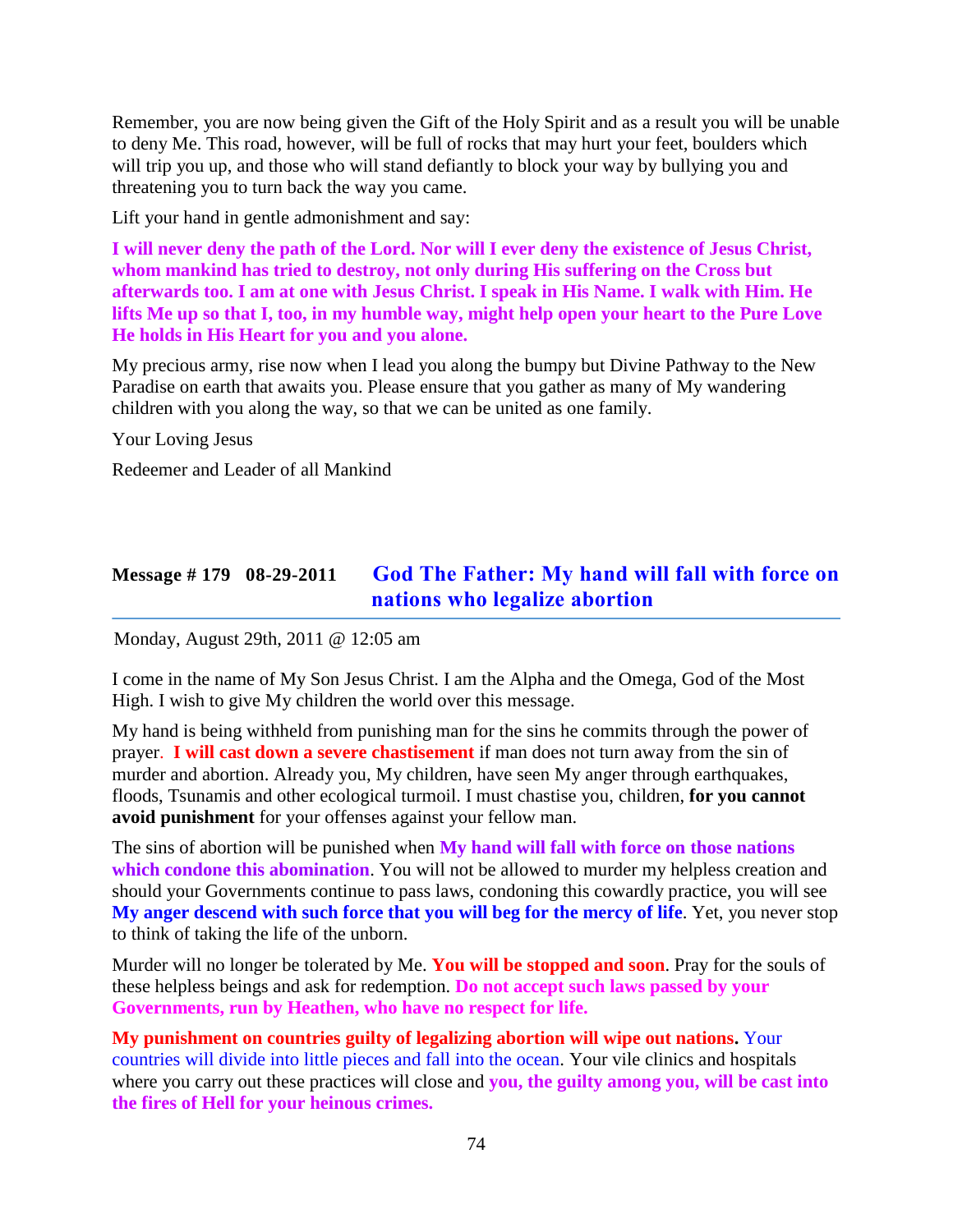I come to give you this Warning now. Never condone abortion. Put your foot down in your countries and fight to prevent this global genocide from continuing. If your Governments continue to inflict their act of horror on My creation, you will be dealt a powerful reprimand.

Heed now this, one of My most urgent warnings to the Human Race. **Take the life of My unborn and I will take yours**. Pray hard, children, for the faith of all My children as they continue to ignore the teachings given to you since the beginning of time.

God the Father

# **Message # 180 08-30-2011 [Chose people you know and come before My](http://www.thewarningsecondcoming.com/chose-people-you-know-and-come-before-my-fathers-throne-to-save-them/)  [Father's throne to save them](http://www.thewarningsecondcoming.com/chose-people-you-know-and-come-before-my-fathers-throne-to-save-them/)**

Tuesday, August 30th, 2011 @ 02:30 pm

My dearly beloved daughter, My heart is heaving with sorrow as I look at My precious children who are oblivious to the changes which lie ahead.

I love them so much that I cry with a deep sadness when I see them wander around seeking Me out but unable to do so. **They know that there is a missing link in their lives but cannot identify what it is**. That link is love. I am Love. I am what they are looking for, but they don't know where to look. Yet, I am standing there, waiting and waiting patiently for them to turn to Me.

**So much time is being wasted, My daughter**. My children look in all the wrong places seeking out the contentment and peace that they crave. But they won't be able to find this unless they acknowledge it will only be through humility that they will find this possible.

Until My children realize **they cannot exist without love for My Father**, God the Most High, they will die empty of love and peace in their hearts. **I am weary,** My daughter**. If only those who have shut Me out would turn to Me.** If only they stopped their quest for power, money, and glory from earthly possessions then they would know the Truth.

I need all of you, My followers, to keep praying for the blind souls who are lost. Never give up for your prayers will be brought before the throne of My Father this week. Please recite the following:

God, the Most High, I come before your throne this week to plead for the souls of My brothers and sisters who refuse to acknowledge your existence. I urge you to fill them with your graces so that they will open their hearts to listen to your most Holy Word

Please choose those souls who are known to you and who do not want to know God the Father and place their names before My Father. Your gift of prayer will be rewarded with their salvation. Go now, My army and prepare for the next stage in this spiritual warfare against The Evil One.

Your beloved Savior

Jesus Christ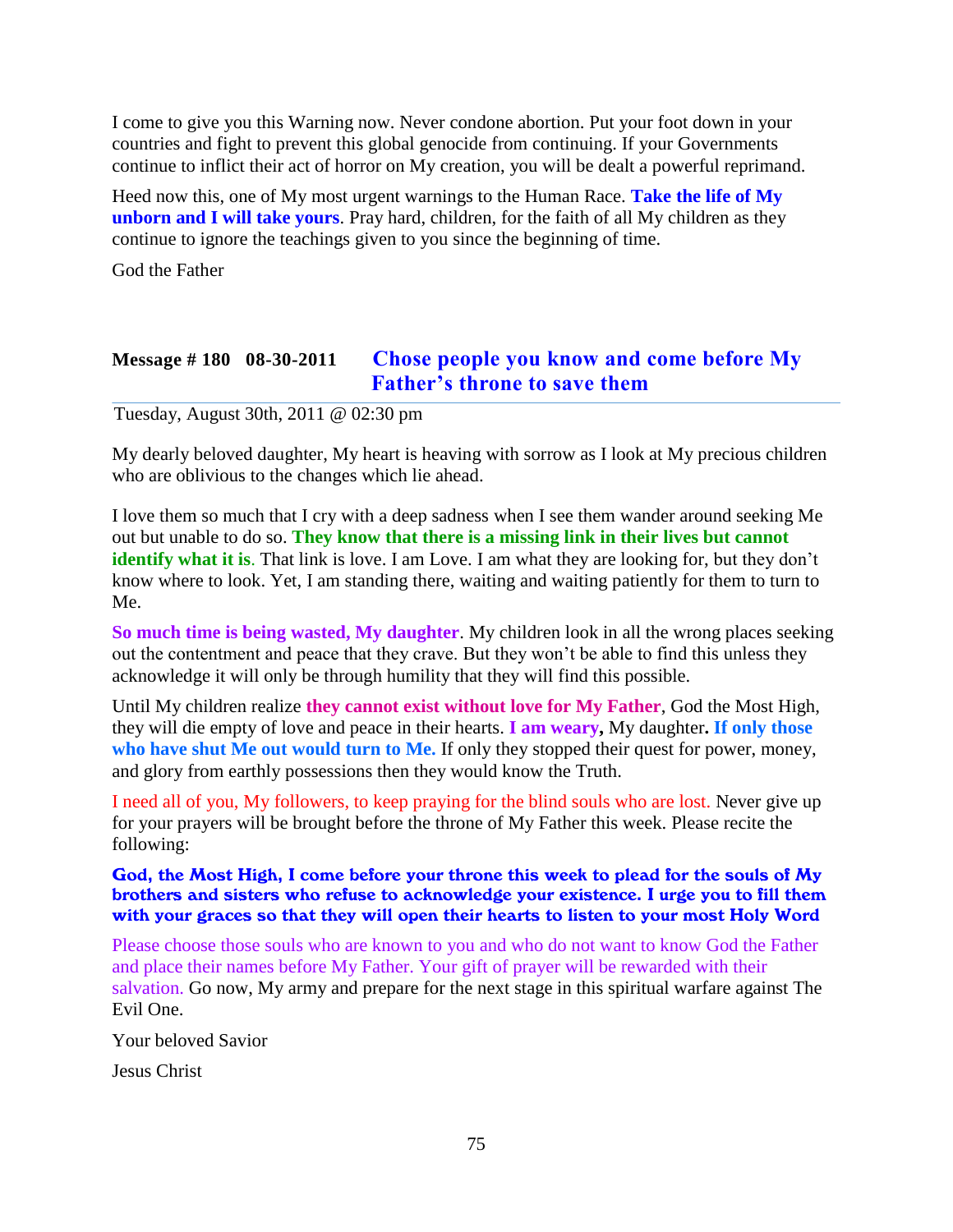### **Message # 181 08-31-2011 [My army will swell to a group of over 20 million](http://www.thewarningsecondcoming.com/my-army-will-swell-to-a-group-of-over-20-million/)**

#### Wednesday, August 31st, 2011 @ 09:00 pm

My dearly beloved daughter, the love I have for you and My followers surges through Me and brings Me such joy. How I love you all. Your dedication, humility, trust and pure love for Me is getting stronger by the day. Can't you feel this? This is My gift to each and every one of you, My pure souls, who have been plucked from your daily lives to follow Me on the Path to Paradise.

My children who have been awakened by the Holy Spirit which was poured out over the world in May will now feel a devotion to Me not known to many of them beforehand. I am gathering My army quickly now and this will swell into a group of over 20 million souls soon. The larger the army the more powerful will be the Holy Spirit in bringing My children together as one to fight The Deceiver. My Divine guidance is now instilled in your souls whether you realize this or not. It is like as if you have an internal switch. When My love calls, you will respond naturally to convert others. This is the power of the Holy Spirit and it is now being felt in every corner of the earth.

All religions, all creeds, all races and all nations will respond to the light of the Truth now. They are all so precious to My Eternal Father. He is now reaching out to every man, woman, and child, so they will hear His call. Satan will be unable to withstand the prayers which are recited by My followers. His grip will loosen and soon. Prayer and the faith of My followers is making him furious. Because he is powerless in his attempts to place doubts in the minds of My faithful, he will switch his attention to weak sinners. These children are so confused already and destroyed by mortal sin that they will be drawn towards him. Because of the darkness of their souls they will be unable to defend themselves. Pray hard that their souls can be saved.

This is an age where My Church, although facing extraordinary obstacles brought about by sin, will now be rebuilt by My followers on earth. This will take time, but when it happens, My Church will return to its former glory and will be renewed in strength.

It will, together with all my chosen people, enter into My Father's glorious kingdom. The sweetness of this event when the world will be rid of Satan and all things evil is to be welcomed children. This is the New Era of Peace that you have to look forward to on earth. Times may be difficult ahead of you, children. Focus on Me and you will survive. Then will come the peace you are waiting for.

Your beloved Savior

Jesus Christ

### **Message # 182 09-03-2011 [How hard it is to climb the stairway to Paradise](http://www.thewarningsecondcoming.com/how-hard-it-is-to-climb-the-stairway-to-paradise/)**

Saturday, September 3rd, 2011 @ 11:50 pm

My dearly beloved daughter, do not be under any illusion, The Deceiver has turned your head away from Me for the last few days. You put this down to the fact that you were busy, but this is not quite true. So cunning is he that he deliberately interrupted every single minute of your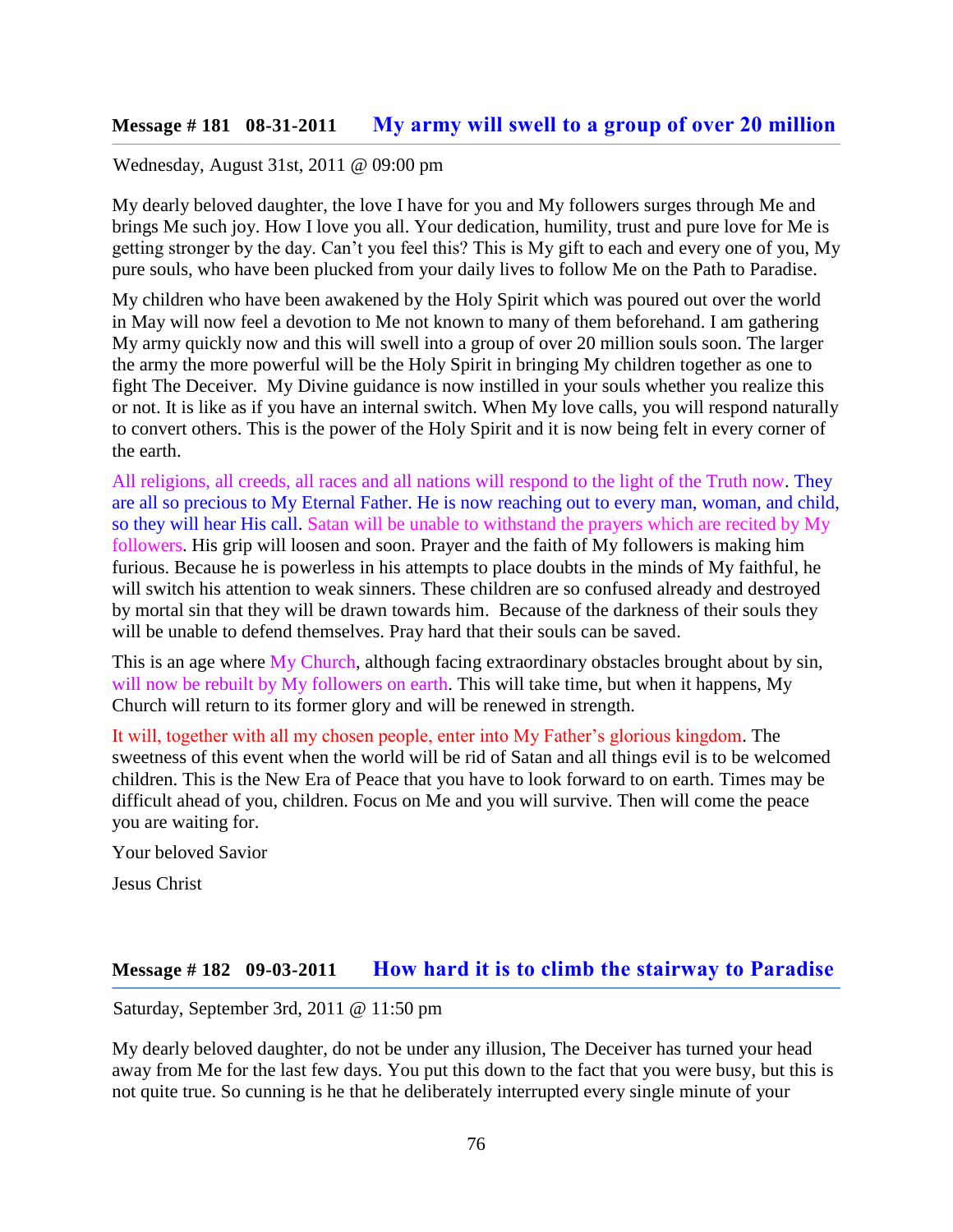time. During this time you were aware that you were not devoting time to Me, did you not? You felt distracted and lost and then you realized that you were empty inside without Me. Close by you the entire time I, nevertheless, allowed you to feel abandoned by Me. For now, you have experienced the despair felt by souls whom I reject because of sin. All of this is important for your spiritual development. While it may seem pointless that I allow this, it is part of your training towards the holiness that I require and demand of you. You, My precious daughter, will continue to feel a form of abandonment from time to time as will many souls who are on this same path.

The stairway to spiritual perfection is a very long one. Souls will take one, two and more steps backwards for every single step they take towards Me. I ask you, My daughter, to tell all My followers to prepare carefully for this stairway which is essential before the top step is reached. In My message of **[November 24](http://www.thewarningsecondcoming.com/stairway-to-spiritual-perfection/)th 2010** when I first told you about this stairway I explained how some people climb these steps much too quickly. But you know that would be a mistake. Be aware that it is I who guides you along the steps the entire time.

Children of mine, you must now climb every step of the spiritual stairway before you reach the top steps to the door of Paradise. Be patient. Do not be disappointed when you fall. Simply stand up again and begin climbing all the way.

Children, I will hold you by the hand and take you to the top if you allow Me.

Your beloved Savior

Jesus Christ

# **Message # 183 09-04-2011 [Loving your neighbor as yourself is much more](http://www.thewarningsecondcoming.com/loving-your-neighbour-as-yourself-is-much-more-difficult-than-you-think/)  [difficult than you think](http://www.thewarningsecondcoming.com/loving-your-neighbour-as-yourself-is-much-more-difficult-than-you-think/)**

Sunday, September 4th, 2011 @ 10:00 pm

My daughter, this is now the time to listen to My instructions to alert My children of the times ahead in terms of **preparing all My followers of their need to stay in daily prayer.** They must also receive My Body in the form of the Holy Eucharist and pray for the saving of souls.

My children are taking more heed of My Messages as they join together to pray for all My children every day before The Warning takes place.

**Look on your brothers and sisters through My eyes** which sees them as miracle creations bestowed by My Eternal Father as a gift to mankind. Every soul concerned is loved equally. **No difference is made in the eyes of My Father.**

If you, My followers, **love Me, you will Love My Father**. In turn, if you are genuine in your love for My Father, you will love your brothers and sisters. You must especially show love to those who may offend you through their behavior. Some will insult you, mock you and damage your reputation which may hurt you and your family. They may be known to you personally or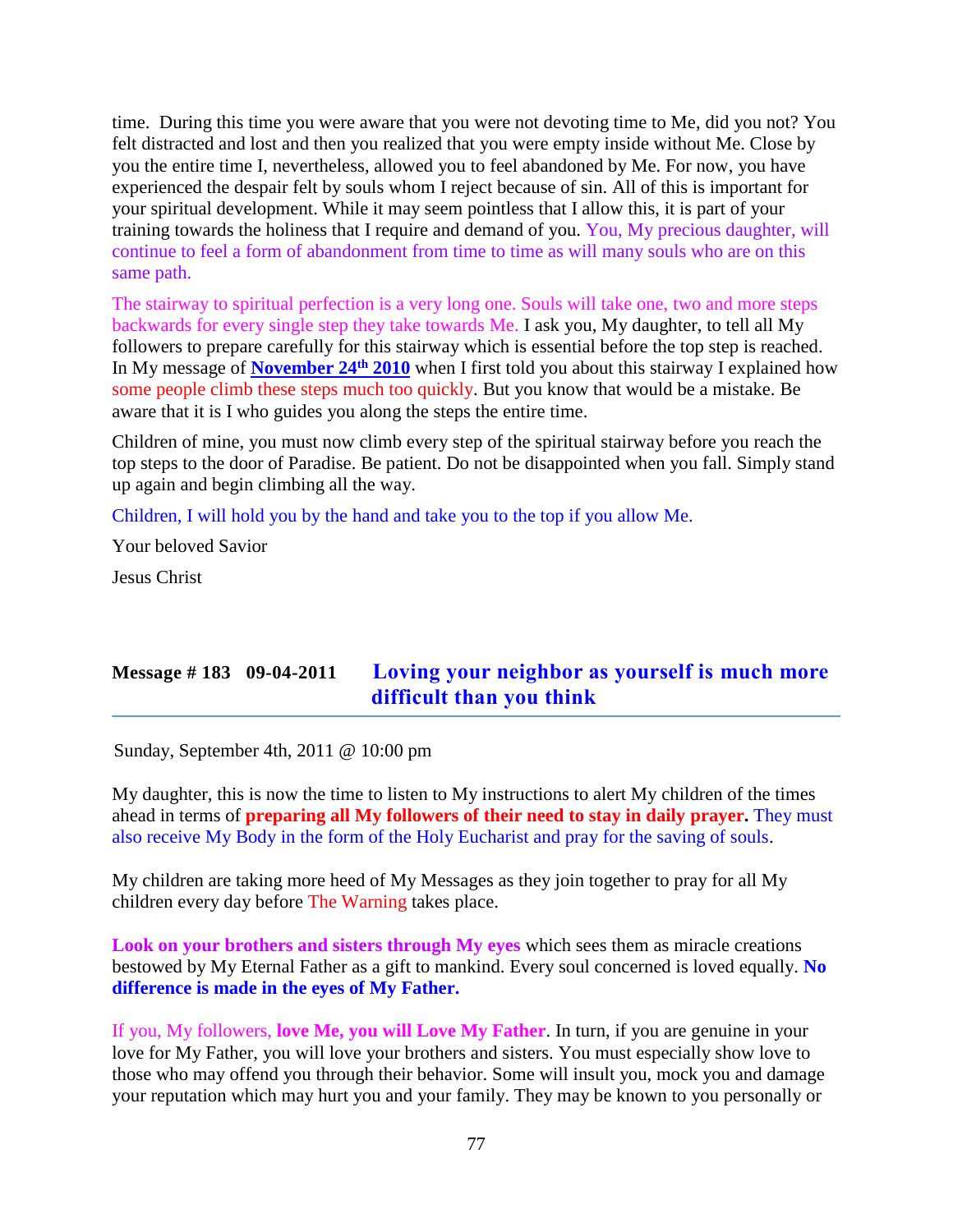they may hurt you by their actions which can badly affect your ability to clothe and feed your families. **No matter how much people hurt you** I ask you, in My name, to follow My lead. Pray for them, especially those who harm you. For when you pray for them, you dilute the hatred spewed by Satan. A hatred that could spring forth thoughts of revenge.

This is **one of the most difficult of all My Teachings**. Love thy neighbor as yourself. It is much more difficult than you think. When you can achieve this act of great generosity you will help Me fulfill My plan to save more souls.

Your beloved Teacher and Friend

Jesus Christ

# **Message # 184 09-04-2011 [Virgin Mary Message –](http://www.thewarningsecondcoming.com/virgin-mary-message-abandonment-as-a-victim-soul/) Abandonment as a [victim soul](http://www.thewarningsecondcoming.com/virgin-mary-message-abandonment-as-a-victim-soul/)**

Sunday, September 4th, 2011 @ 09:50 pm

(This message was received after the Visionary recited the Holy Rosary and after an apparition where the Blessed Mother appeared for a period lasting 20 minutes in a private prayer room)

I come in the name of My beloved Son, Jesus Christ. I am the Holy Mother of God.

My child, you are suffering for My Son and the last week has not been easy as you battle the force of evil in order to remain loyal to My precious Son. I come to you tonight to try to explain what is happening. As a victim soul, you will experience periods of abandonment when thoughts of My Son are banished from your mind. Then as you try to devote time to pray, you will find you cannot do this. After this you will be confused and then the loneliness for My Son's presence will cause you anguish. Do not fret because, hard as this is, it is a form of suffering which you must experience as a victim soul.

Please pray for courage and for the graces to accept this new form of suffering which will confuse you. Keep to your daily Mass and to receiving the most Holy Eucharist, no matter what lies ahead. You will be goaded by The Deceiver to turn your back on this work. You will soon, once again, begin to allow the doubts to invade your soul. Ask all to pray for you now. For your gift to My Son is continuing to save souls everywhere. Never forget this no matter how difficult your suffering is.

My child, I will always communicate with you when you lose your sense of direction, for I am your beloved Mother. I will always be here to protect you and guide you towards My Son, so that His wishes are adhered to. Go in love and peace.

Your Beloved Mother

Queen of Peace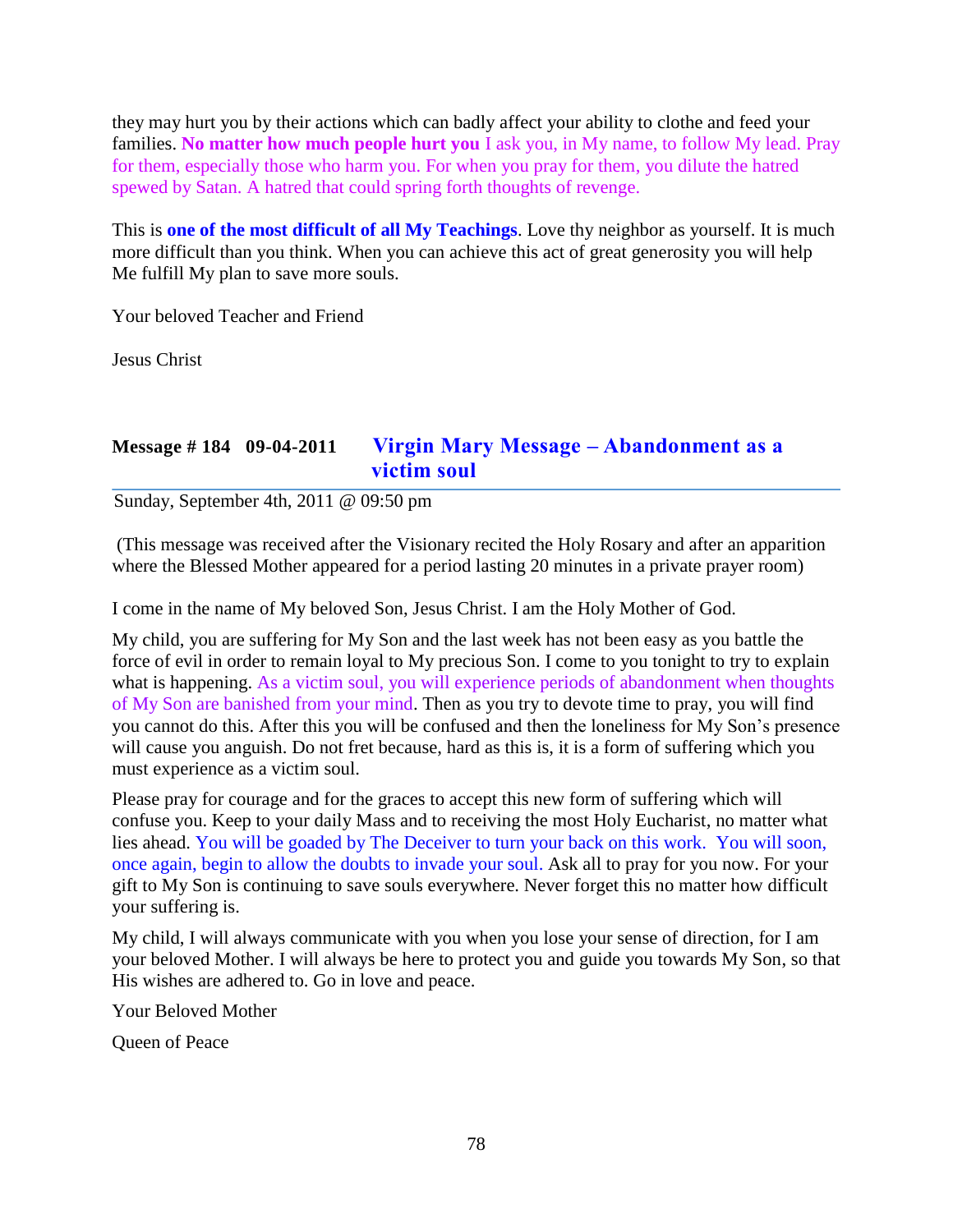### **Message # 185 09-05-2011 [Hold Divine Mercy Vigils now –](http://www.thewarningsecondcoming.com/hold-divine-mercy-vigils-now-the-warning-is-close/) The Warning is [Close](http://www.thewarningsecondcoming.com/hold-divine-mercy-vigils-now-the-warning-is-close/)**

### Monday, September 5th, 2011 @ 09:00 pm

(**Note:** Two messages were received this evening from Jesus Christ. In the first message, a private revelation, details of the period when The Warning will take place were given to the Visionary. The publication of these are at the discretion of the Visionary who has decided not to publish them at this point. They have, instead, been given to a priest for safe keeping. This message will be published after The Warning takes place. The second message is a message for the world right now)

My beloved daughter, the time is close now. Prayer has helped My beloved Vicar Pope Benedict withstand the internal battle he faces from Evil forces. His time in the Vatican has been extended.

I urge all My followers to hold prayer meetings and Divine Mercy vigils for all My poor children who have wandered away from Me and My Eternal Father. They urgently need your prayers. Prayer, and much of it, is needed now to save them. Have Masses offered up for those who, because of the state of their souls during The Warning, may not survive physically. They need your prayers. Unite. Hold hands in unison with Me.

Your Beloved Jesus Christ

# **Message # 186 09-06-2011 [As the faith of My followers becomes stronger,](http://www.thewarningsecondcoming.com/as-the-faith-of-my-followers-becomes-stronger-attacks-on-them-increase/)  [attacks on them increase](http://www.thewarningsecondcoming.com/as-the-faith-of-my-followers-becomes-stronger-attacks-on-them-increase/)**

Tuesday, September 6th, 2011 @ 08:30 pm

My dearly beloved daughter, how you suffer for Me and how strong you have become as a result.

My protection is all around you. Do not fear. As this work continues to convert souls, so too, will the attacks by Satan. Accept this. Do not let it bother you. Rise above the challenges and keep your eyes on Me at all times. For when you do, nothing else will matter.

The same suffering will be felt by all My followers as the Holy Spirit continues unabated to attract the souls of all My children everywhere. As their faith in Me becomes stronger, so, too, will the attacks on them by others increase. They, My followers, will notice that they have to face arguments, deal with unusual and abusive comments and reactions from unbelievers, which will be difficult for them to deal with. Please tell them to expect this now as the time for The Warning draws near.

Satan and his demons, invisible to the naked human eye, are trying to destroy the love in My children's souls. He inspires distrust towards one another. He causes arguments and plants doubts. He is full of hatred for mankind. He will cause war between countries, fellow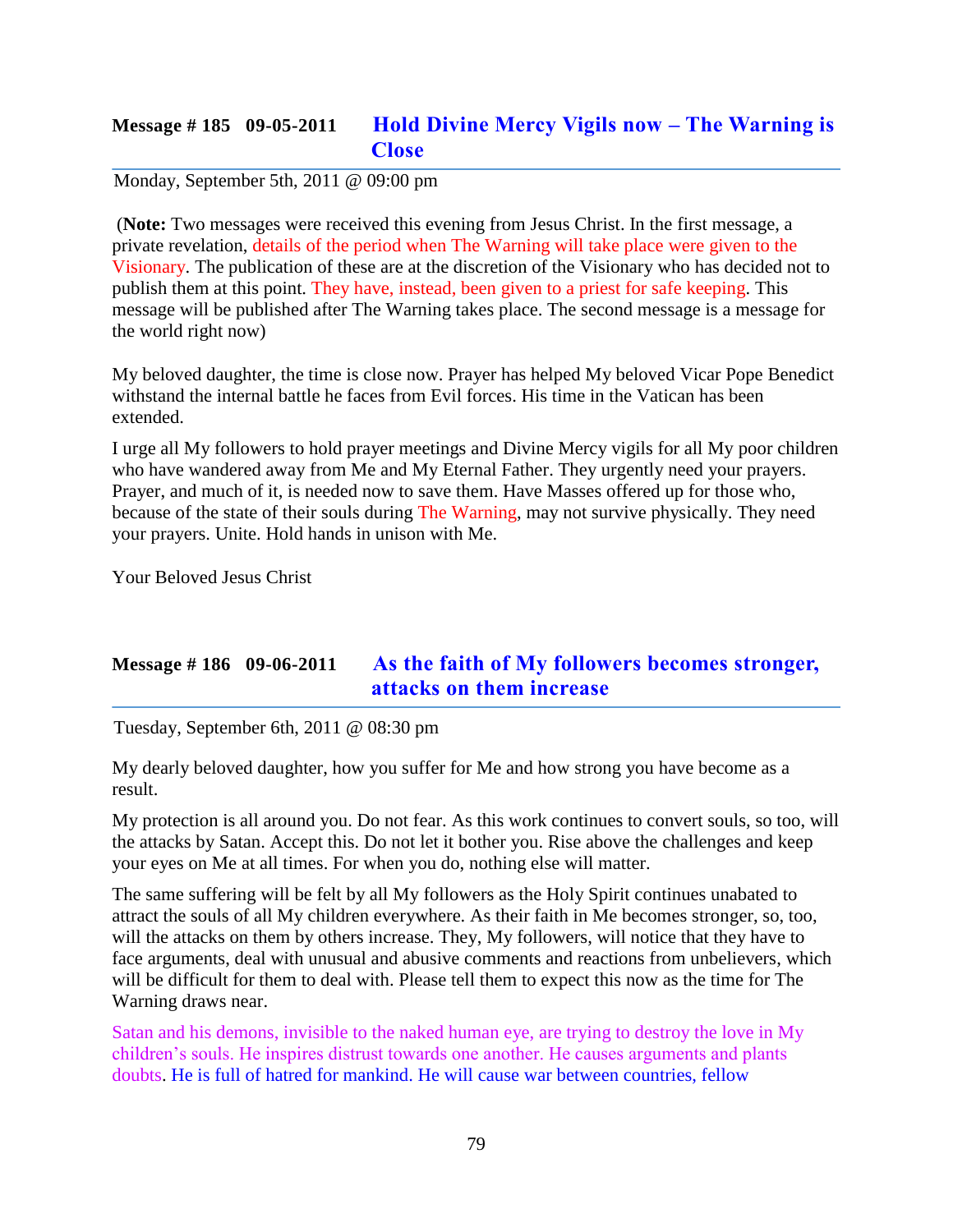countrymen and friction within families. These are all his favorite tactics and are always a sign of his devious work.

Recognize this for what it is – Satan at work. Fight him, children, by being strong. Ask My beloved Mother to protect you as she is his greatest adversary. Satan's power will loosen if you call on her to help you.

These times are challenging for all My followers everywhere. Every attempt, from every kind of source, friends, family, and colleagues, will be made, through the work of the Deceiver, to encourage you, My children, to turn your back on Me.

Stop him, as I have told you. Prayer and devotion to the immaculate heart of My Blessed Mother will be your armor.

Be strong now. I love you all.

Your beloved Savior

Jesus Christ.

### **Message # 187 09-06-2011 [Virgin Mary: Always listen to your heart](http://www.thewarningsecondcoming.com/virgin-mary-always-listen-to-your-heart/)**

Tuesday, September 6th, 2011 @ 08:20 pm

I come in the name of My beloved Son Jesus Christ. I am your Blessed Mother.

You, My child, are being persecuted. Every attempt is being made by The Deceiver to trick you. You, My child, must obey only one voice and that is the voice of My precious Son Jesus Christ.

Arm yourself now, my child, for attacks on you will increase, as, too, will your suffering. You, through the graces I will bestow, will get through this. Stop your fearful thoughts and put aside all doubts.

Do not allow distractions for they come from the work of The Deceiver. They do not come from My Son.

Always listen to your heart. Then, you will know the Truth. I, your beloved Mother, love you, so please allow me offer you all my protections from the Evil One.

Go in peace and love

Your beloved Mother

Mother Queen of Peace

# **Message # 188 09-07-2011 [Do not be fearful of The Warning, await it with](http://www.thewarningsecondcoming.com/do-not-be-fearful-of-the-warning-await-it-with-joy/)  [joy](http://www.thewarningsecondcoming.com/do-not-be-fearful-of-the-warning-await-it-with-joy/)**

Wednesday, September 7th, 2011 @ 11:45 pm

My dearly beloved daughter, tell My precious children that they must not be fearful of The Warning. Many will feel frightened and this is understandable. But they must listen carefully to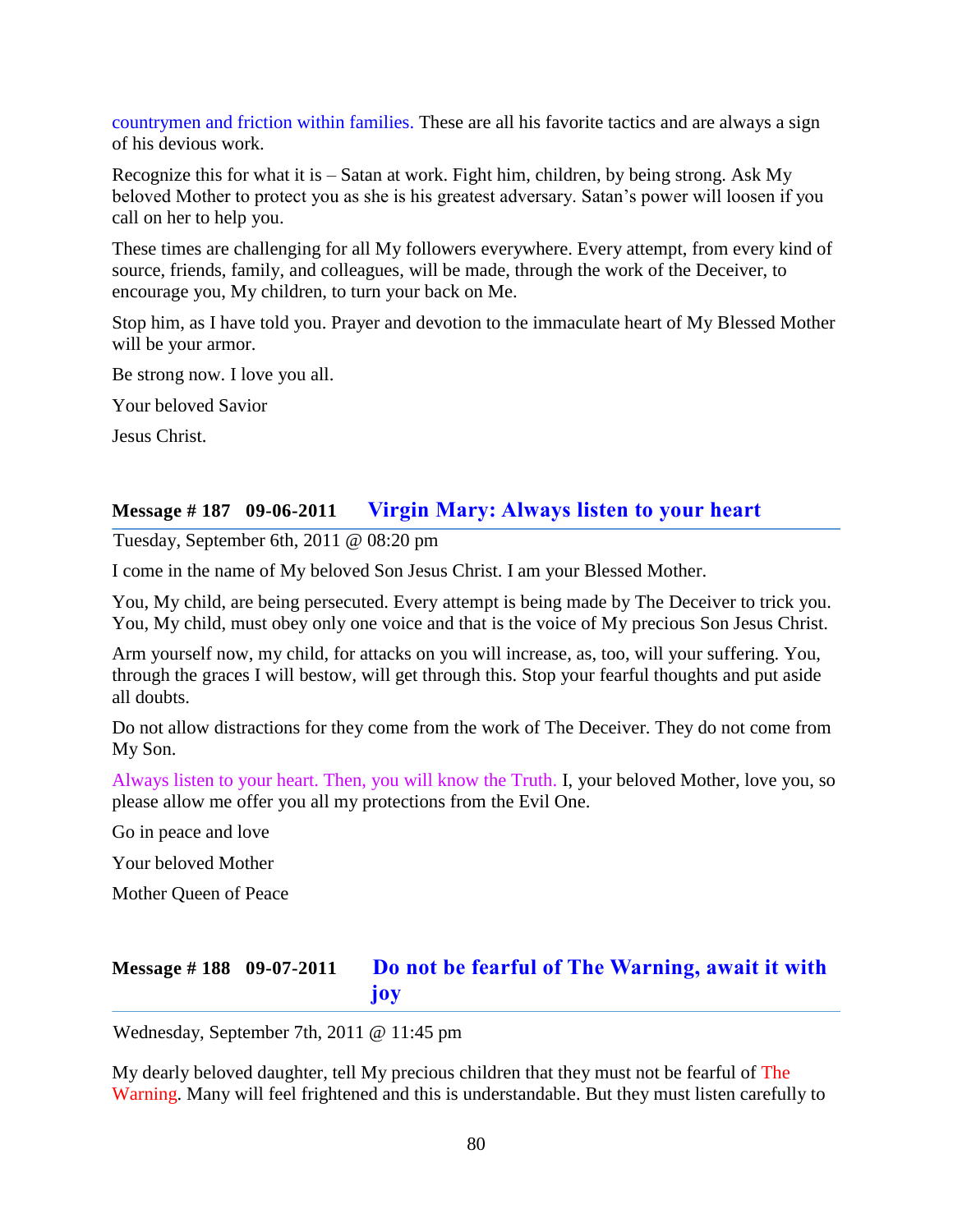Me. I will come to each of you. You will see Me and feel Me in your heart and soul. My presence will flood your souls with the purest of love and compassion, so you should be joyful. At last you will see Me, and your soul will be enveloped with love and excitement.

For sinners and unbelievers, most of them will simply be relieved that I exist. For their witness of My Holy Presence will be the blood that is needed to flood their souls with the nourishment missing for so long. Many will suffer the torment, as I endure, when they see their sins unroll before them. Heartbroken when they see how they have offended Me, they will beg Me to forgive them.

Children over the age of reason will also see how they, too, offend me through sin. In many instances, those children who deny My existence, although they are aware of the Truth, will run to Me. They will ask Me to embrace them and will not want Me to let them go.

Even the most hardened sinners will fail not to be affected by this supernatural event. Children, you must ignore rumor. Ignore stories which are sensational. There is nothing to fear. The Warning must be awaited with pure joy in your hearts.

I await the time with so much love in My heart when I will pour out My Divine Mercy over each of you, everywhere throughout the world. This is the moment when, afterwards, you will realize how fortunate you, of this generation, are. How can you not recognize the Mercy that will be shown to mankind? In the past so many souls died in grievous sin. Now, all sinners will finally understand the Truth at last.

It is not easy for My children to acknowledge the existence of Me or My Eternal Father. Without proof of a material kind, many do not want to get to know Me. Many have no interest or belief in the divine realm. This event will open their eyes to the simple fact that life does not end on earth. It continues for eternity. That is the reason why they must prepare their souls.

The Warning will show them what they must do to rectify this. Remember, children, **I Am** your Savior. I love you all in a way that is beyond your comprehension. Await My Arrival with love and calmness. Fear not the dramatic spectacle in the sky and the color of the rays which will be spread everywhere to herald My arrival. This will prepare you for the moment.

Please pray that all mankind will feel joy in their hearts for this event will mean salvation for mankind on a magnitude that will save so many souls and enable them to enter the New Paradise on Earth.

Your beloved Savior Jesus Christ

# **Message # 189 09-10-2011 [Never threaten others in My Name](http://www.thewarningsecondcoming.com/never-threaten-others-in-my-name/)**

Saturday, September 10th, 2011 @ 03:30 pm

I speak with you today, My dearly beloved daughter, of the need to obey Me in all things. My daughter, all My followers, in order to be worthy of My love and devotion, must honor My Father´s commandments. While they may falter from time to time, they must strive at all times to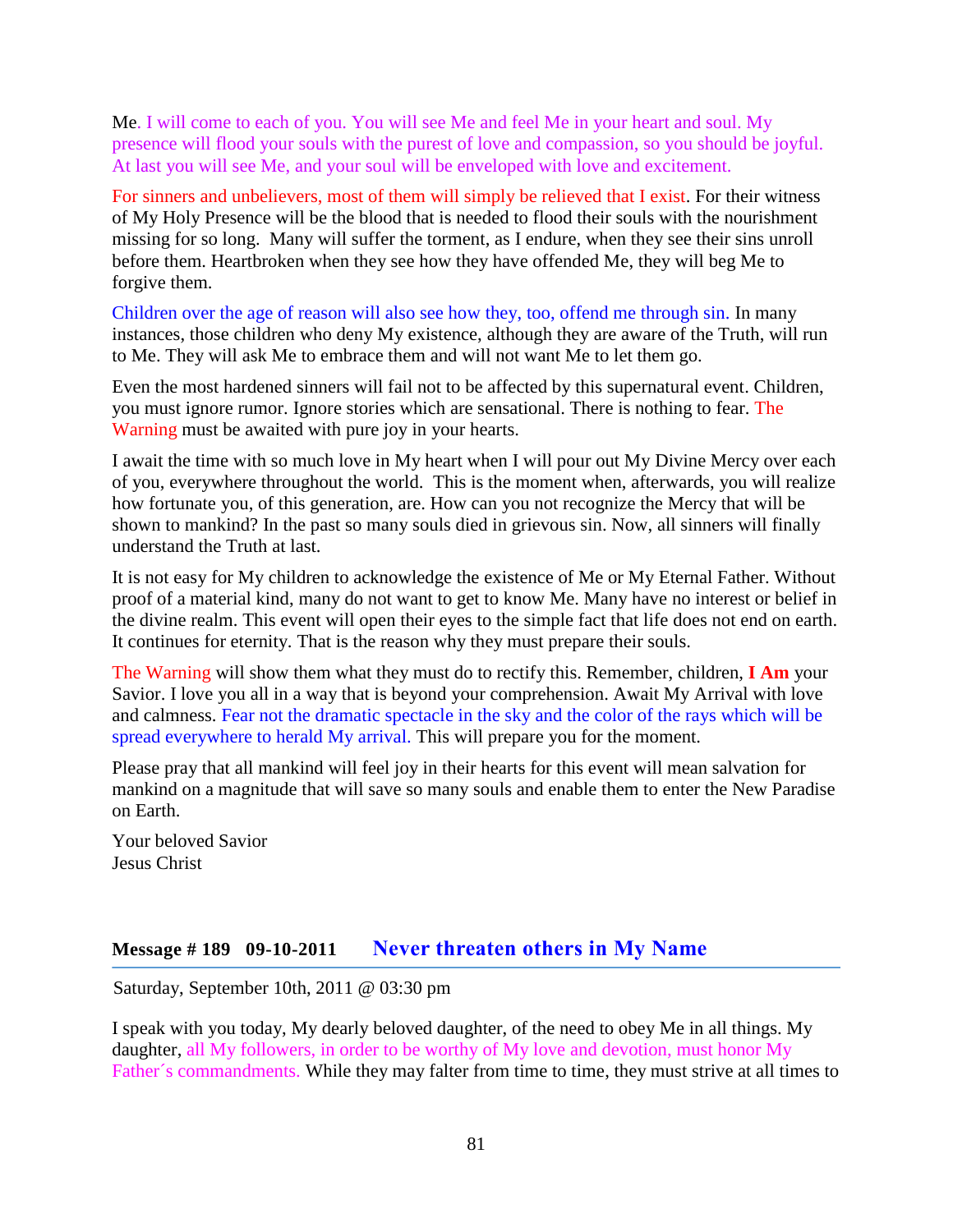follow the rule of love. Love one another and put your neighbor before you own needs. Then everything else will fall into place.

Those who call themselves My followers must be very careful as to how they spread My most Holy Word. If they fall into the trap of arrogance, self-righteousness, or when they condemn others in My Name they offend Me greatly. Never threaten others of the punishments they can expect from Me. Never tell someone else that I will punish them because you feel angry with them for whatever reason. For when you do this, you will be guilty of Denying Me, because you will be twisting the Truth to suit your own agenda. Never feel superior to others because you are privileged with the Truth.

Children, I love all My children even when they err and stray. Pray for them at all times if you claim to be a true follower of Mine. By all means preach the Truth. Tell them always about My deep love for My children. But you must never judge them. Never tell others that their sins, or those you deem to be sins, that they will be punished by Me in a certain way because you have no right to do this.

My message today is simple. When you love Me and speak in My Name, you must never exalt yourself because of this. You must never threaten your brothers or sisters or cast aspersions in My Name.

Remember, because you are My followers, you will be targeted by The Deceiver precisely because of your faith. So you must be careful that he does not trick you into making you sin against your brothers or sisters.

You must keep strong, My children. I give you this message to guide you and to keep you on the right pathway towards Me.

Your beloved Jesus

King of Mankind

### **Message # 190 09-11-2011 [No matter what your religion,](http://www.thewarningsecondcoming.com/no-matter-what-your-religion-there-is-only-one-god/) there is only one [God](http://www.thewarningsecondcoming.com/no-matter-what-your-religion-there-is-only-one-god/)**

Sunday, September 11th, 2011 @ 07:15 pm

My dearly beloved daughter, when My children feel despair, frightened, or lonely, tell them they must turn to Me. Never before have so many of My children, throughout the world, felt such emptiness in their lives. With no direction, they become more distracted when they are fed on a diet of junk. Daily media feeds them with stories which show the evil present in the world with so many countries in turmoil. Then there is **the lack of spiritual food and, in its place, a diet of lies** when you are told of the wonders of worldly ambitions. All of which, should you attain such things, will disappoint. Then, as you strive towards such goals you will be anxious to reach these heights, and again, you will be disappointed.

**Remember I am your food, children.** It will only be through Me that you will find true peace, contentment, and pure love in your hearts. It is not possible to gain this kind of peace anywhere else.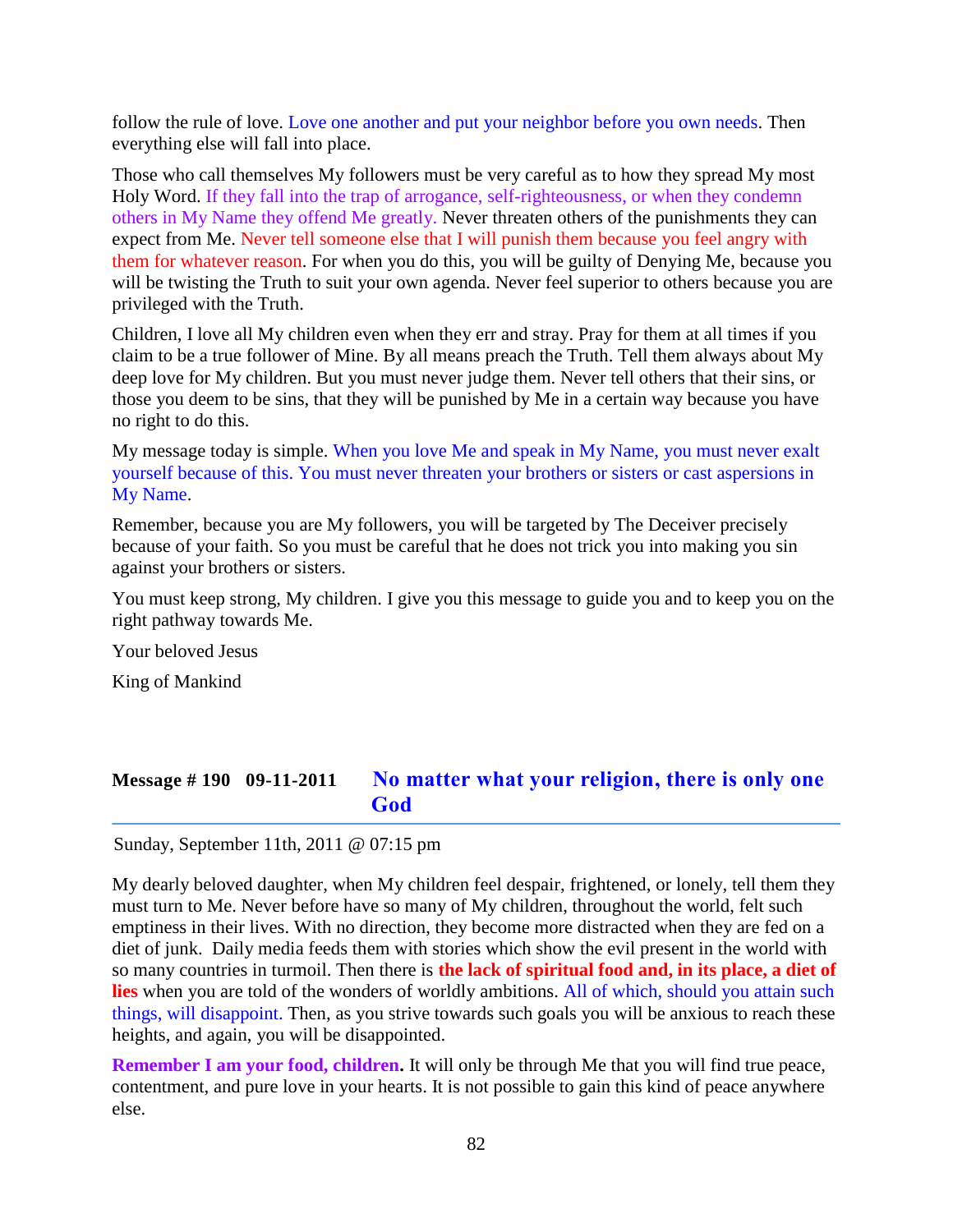Turn to Me now, each of you who are suffering sorrow in your hearts. Let Me hold and comfort you. For you, My children, are My lost but precious souls. Many of you have wandered off and do not know your way back to My flock. Some of you have chosen a different flock – a flock not of Me.

**Listen to My call, for when you hear My voice in your souls, you will know the truth**. I am your pathway to My Eternal Father. Remember that **many of you, who give different names to God the Almighty Father, may still be worshiping the same God- There is only one God.**  The time is close now for the time when His Glory will be revealed to the world. No matter what your interpretation is, God the Father is Love. His Mercy is all embracing. Come, turn to Him now, wherever you are in the world. He is waiting for your call.

Your Beloved Savior

Jesus Christ

### **Message # 191 09-12-2011 [Chastisement can be mitigated through prayer](http://www.thewarningsecondcoming.com/chastisement-can-be-mitigated-through-prayer/)**

Monday, September 12th, 2011 @ 12:00 pm

My dearly beloved daughter, very soon now the world will stop and the period after The Warning will change the way man will look at the world. No more will material pleasures and excesses excite. No more will people treat, as gods, the idols they make of celebrities and wealth. No more will they be so quick to condemn or treat their neighbor cruelly.

The new world, after The Warning, will be a place where love for Me and God the Father will be revered with respect. Many leaders in countries, not of the Christian faith, will pay homage to My Father. Those in places of power who control people´s finances will repent in their droves. Many more will peel back their layers of power and share with their brothers and sisters the bread that comes from God the Father. For this bread is for all and is meant to be shared equally.

Many good things will evolve as a result of The Warning. However, many souls will not be strong enough in their faith. They, sadly, will go back to their old ways. Seduced by the promises of power, wealth, control, and love of self, they will reject God the Father. They will know the truth, yet, it will still not be enough for them. These poor weak sinners will be a thorn in your side, children. Without your prayers, their sins will cause havoc in a world, which will have been recouped during its new purification.

Prayer, My children, is so important. You must ask God the Father to accept your request to quash the persecution which is being planned by these people. Enough prayer can, and will, avert much of the horror these sinners will try to inflict on the world. So many of you are blind to the plan which is being plotted behind your backs. The signs are bring revealed consistently, but you fail to recognize them.

My children, as your faith grows, pray that the Holy Spirit can be spread to these sinners and engulf their souls. I, your precious Jesus protect you, My beloved followers. Under My command, I instruct you to pray not just for these fallen souls, but that the persecution of ordinary men, women, and children will be eliminated. Should these perpetrators, who will defy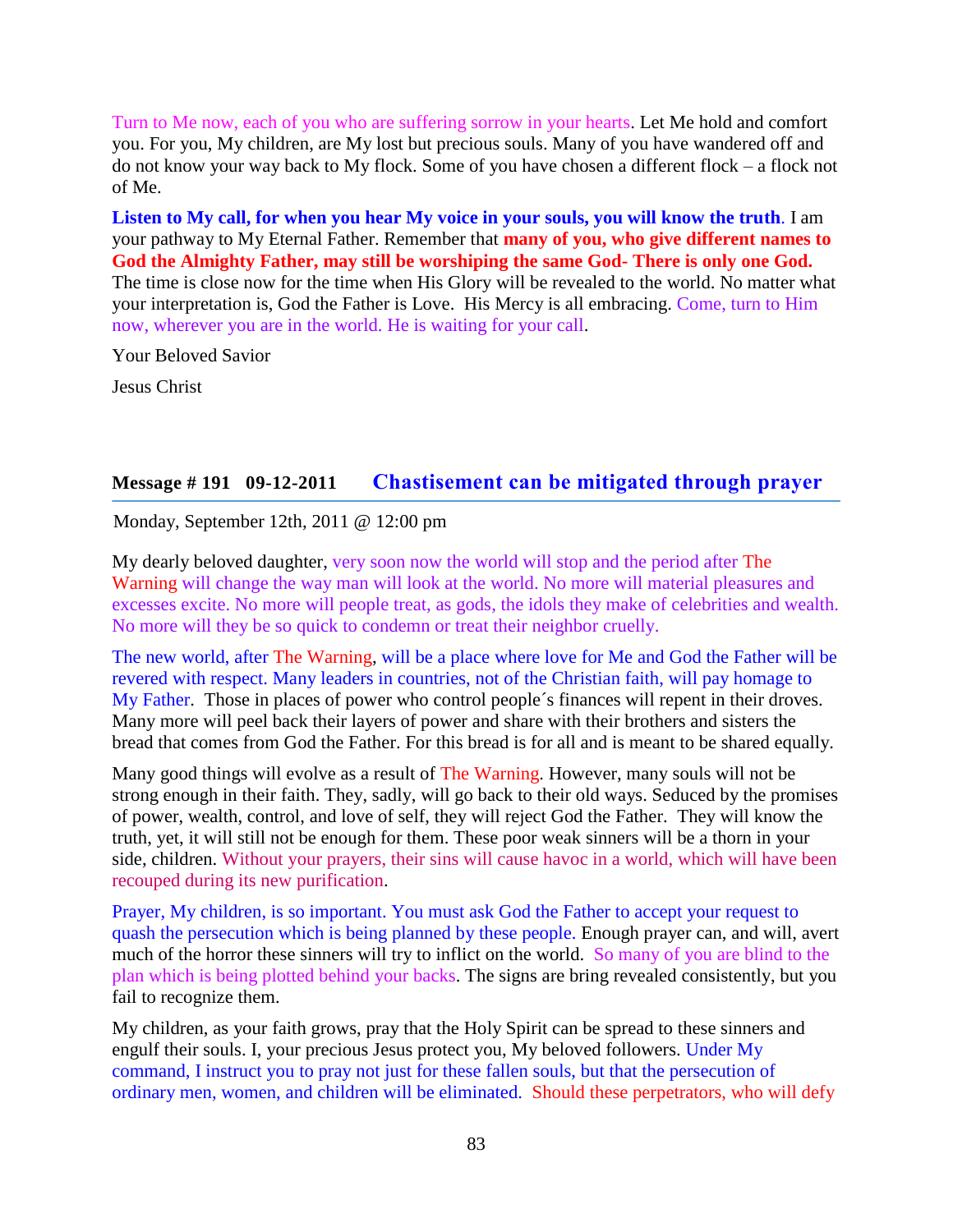My Father, continue to terrorize innocent people through the new controls they will unleash on the world, they will be punished.

These sinners are being given the greatest Mercy possible since My crucifixion. They need to embrace The Warning for this is the last time they will be offered the chance of redemption. Otherwise, they will face a terrible punishment. This punishment, which will be brought about by the hand of divine justice through My Eternal Father, is not desirable. While this great chastisement has been prophesied, it can be mitigated through the power of prayer.

Your beloved Savior

King of Mercy

Jesus Christ

### **Message # 192 09-13-2011 [Changes to be introduced in the Church which](http://www.thewarningsecondcoming.com/changes-to-be-introduced-in-the-church-which-will-contradict-the-word-of-god/)  [will contradict the Word of God](http://www.thewarningsecondcoming.com/changes-to-be-introduced-in-the-church-which-will-contradict-the-word-of-god/)**

Tuesday, September 13th, 2011 @ 03:15 pm

My dearly beloved daughter, it is I Jesus Christ who came in the flesh.

My most Holy Word must now be heard by My Sacred Servants everywhere. All My followers must share these messages with **My sacred servants of all Christian denominations**. It is vital that they are encouraged to hear My Word at this crucial time before they are t**orn asunder and split into two camps.**

The work of the **deceiver has infiltrated My Church on every level.** Very soon now, slowly but surely, you will see Holy Masses being reduced. You will see the removal of special prayers and some of the **Sacraments such as Confession begin to diminish**. I call on My Sacred Servants now to listen to Me and pray for discernment. It is I who calls you now so I can save your flock. It is I who wants to open your hearts, **so you can plan for these End Times which will herald a brand new beginning for the world**.

**You will be asked to show allegiance to the False Prophet very soon**. See him for what he is and judge his works in order to see if they bear fruit. For **the fruit that he and his slavish devotees will yield will be rotten to the core.** One bite will destroy your allegiance to Me. Two or more bites will drive such a wedge between you and My Sacred Heart that you will find it almost impossible to enter My Father´s Kingdom.

Watch carefully now t**he changes you will see creeping in within your own ministry**. Some of these adjustments will not seem to be a problem in the beginning. But as time moves on, certain changes will be forced upon you, and **you will be made to swallow lies.** The lies will come from Satan and will be dressed in sheep´s clothing.

For those pure of heart, you will know instantly and will recognize the evil cunning in place, which is being designed to destroy My Church on earth from within its own corridors.

**My Truth will cause gasps of indignity throughout the world when My priests will say surely this prophecy is a lie**? The only lie that they will have bear witness to will be the one they are forced to approve, which will be in direct opposition to My Sacred Scriptures given to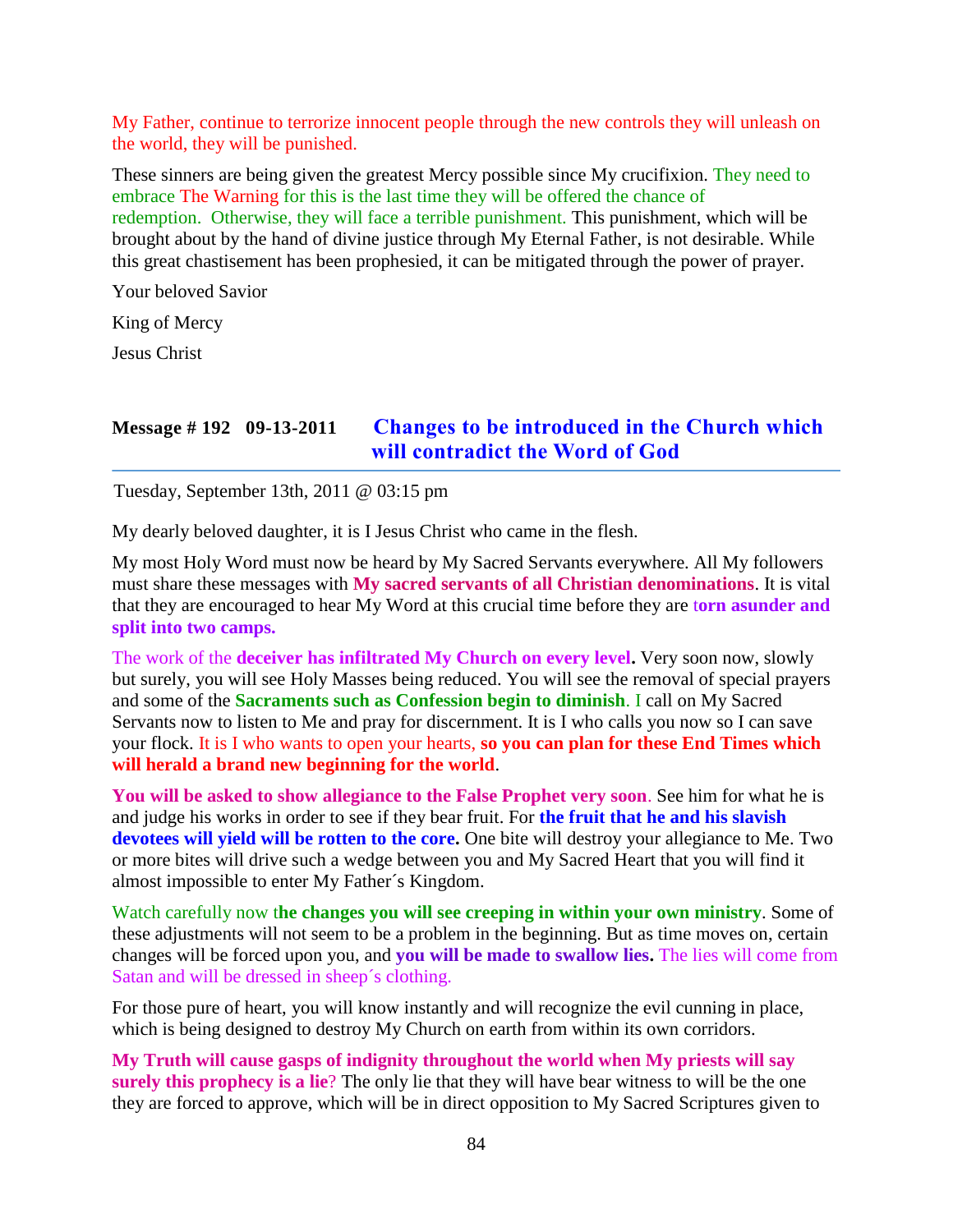mankind right from the start. Never allow yourselves to accept any other Truth other than that contained in the Holy Bible.

Many changes will be introduced which will contradict the word of My Eternal Father. These changes, My Sacred Servants, won't be of divine origin, and you must reject these untruths if you want to remain loyal to Me.

Wake up. Stand up to those lies you will have to face. Never accept them. My Eternal Father's word will never change. It can never be adjusted by mankind. Many of you will be so distraught that you will find yourselves isolated from your fellow Sacred Servants. Fear not, for there is only one side you can choose. That will be side where I stand. There is no other side.

Your beloved Savior

Jesus Christ

# **Message # 193 09-14-2011 [Ask for the gift of suffering](http://www.thewarningsecondcoming.com/ask-for-the-gift-of-suffering/)**

Wednesday, September 14th, 2011 @ 12:10 am

My dearly beloved daughter, your suffering has eased and I wish to thank you for this gift. It will return but you will be able to accept it with much more joy in your heart. I need your suffering because it saves the souls of sinners who would, otherwise, end up in Hell. One day you will look into their souls and will be overwhelmed with love and joy when you see them sit next to Me beside the throne of My Father.

Sinners will always be embraced first when they repent. They will always be in the front line much to the surprise of My followers. These souls have been brought to Me through the prayers and suffering of My followers, and My chosen souls. My followers will understand this because they will, through their union with Me, rejoice at the salvation of such souls.

I now need many more souls to be saved, My daughter. Please pray that you and other chosen souls will learn how **suffering can increase the numbers who will enter My Father's Kingdom.** I ask them to request the graces required to be given the gift of suffering. Remember when I bestow suffering it is a special grace and one which will bring many more souls into the bosom of My heart.

Your beloved Jesus

Savior of Mankind

# **Message # 194 09-15-2011 [The Truth is usually treated with extreme](http://www.thewarningsecondcoming.com/the-truth-is-usually-treated-with-extreme-caution-and-outright-dismissal/)  [caution and outright dismissal](http://www.thewarningsecondcoming.com/the-truth-is-usually-treated-with-extreme-caution-and-outright-dismissal/)**

Thursday, September 15th, 2011 @ 11:50 pm

My dearly beloved daughter, you are now witnessing more details of the pain I suffered during My crucifixion. Abandonment. Rejection. Isolation. Dismissal by the mocking wave of the hands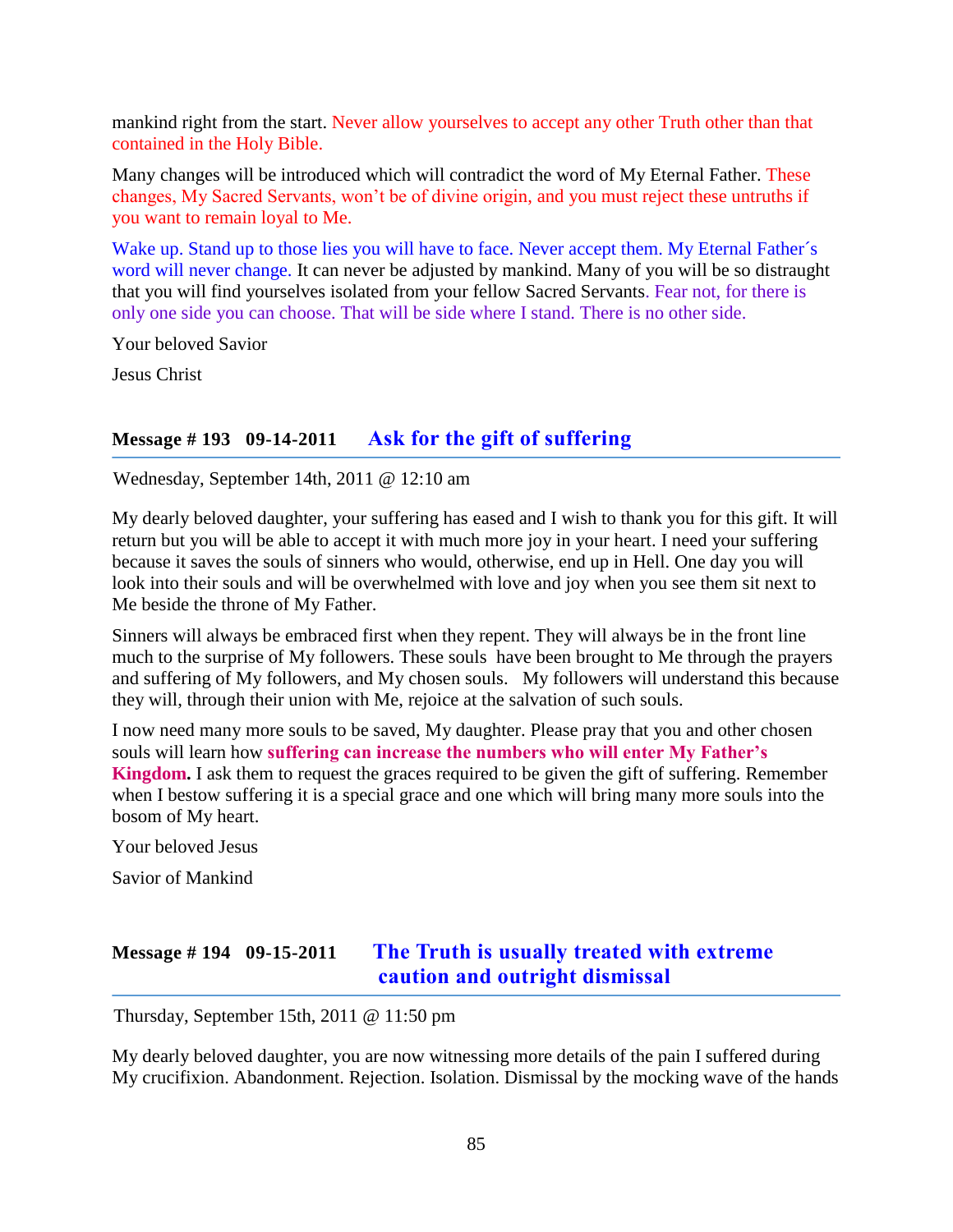of authority and especially from devout followers of Mine. Even My own Apostles rejected me at My time of need. So you must not be surprised that this is happening to you, too.

You were also shown tonight a vision of Me standing before My executioners to whom I had to listen when their vile lies condemned Me and the Truth of My Teachings. So, too, will you and my followers be treated at the hands of those who cannot accept the Truth or who find it distasteful.

The Truth, my daughter, is usually treated with extreme caution, outright dismissal, and considered blasphemous at times. Never fear. For the Words I give you are nothing but the Truth. You must never be afraid to publish what I give you. Why would I give you untruths? Why would I try to undermine these Messages by allowing an untruth to enter them at any time. For this would be contrary to My Father's Will. Even Satan will not be allowed interfere with these Messages, no matter how hard he tries.

As these Messages become more intense, they will become the subject of much debate and ridicule. Yet, many will be drawn to them, because beneath it all, they will not fail to be moved by the Holy Spirit which moves their souls.

In time, they, My children, will thank Me for helping them plough through the disarray of thorny brambles, which will block them from reaching the gate to Paradise, because without My guidance now, at this time, they would be lost. They would not find the strength to be taken safely through the gates of the New Paradise, the New Era of Peace on Earth which awaits all those who obey Me and My Teachings.

Your beloved Savior and Teacher

Jesus Christ

### **Message # 195 09-17-2011 [Times of Peace and Glory almost here](http://www.thewarningsecondcoming.com/times-of-peace-and-glory-almost-here/)**

Saturday, September 17th, 2011 @ 06:50 pm

My dearly beloved daughter, you are finally realizing that when you feel rejected then this is simply a mirror of My own agony. When you are in union with Me, as you are, this will become part of your life from now on. When people reject the messages you publish, they are rejecting My most Holy Word. When they challenge them and find fault with them, they criticize Me. When they look down on you, they ridicule Me. When they laugh at these messages, they crucify Me.

What you are feeling is but just a fraction of My suffering as I watch in sorrow at man's blindness to the truth of the existence of My Eternal Father. The pain and sorrow I feel, when I have to witness the sins of man, including the sins of believers, is most intense. This torment barely ceases but is relieved by the suffering of victim souls. It is also eased by the love that My followers show Me through their devotion to Me.

My daughter, while I need suffering to save other poor unfortunate souls, it is not something that gives Me pleasure. I find it painful to watch but feel comforted by it. So many things you must learn, My daughter, which are difficult for you to understand. The ways of the Divine Kingdom could not be understood by mankind. One day they will understand.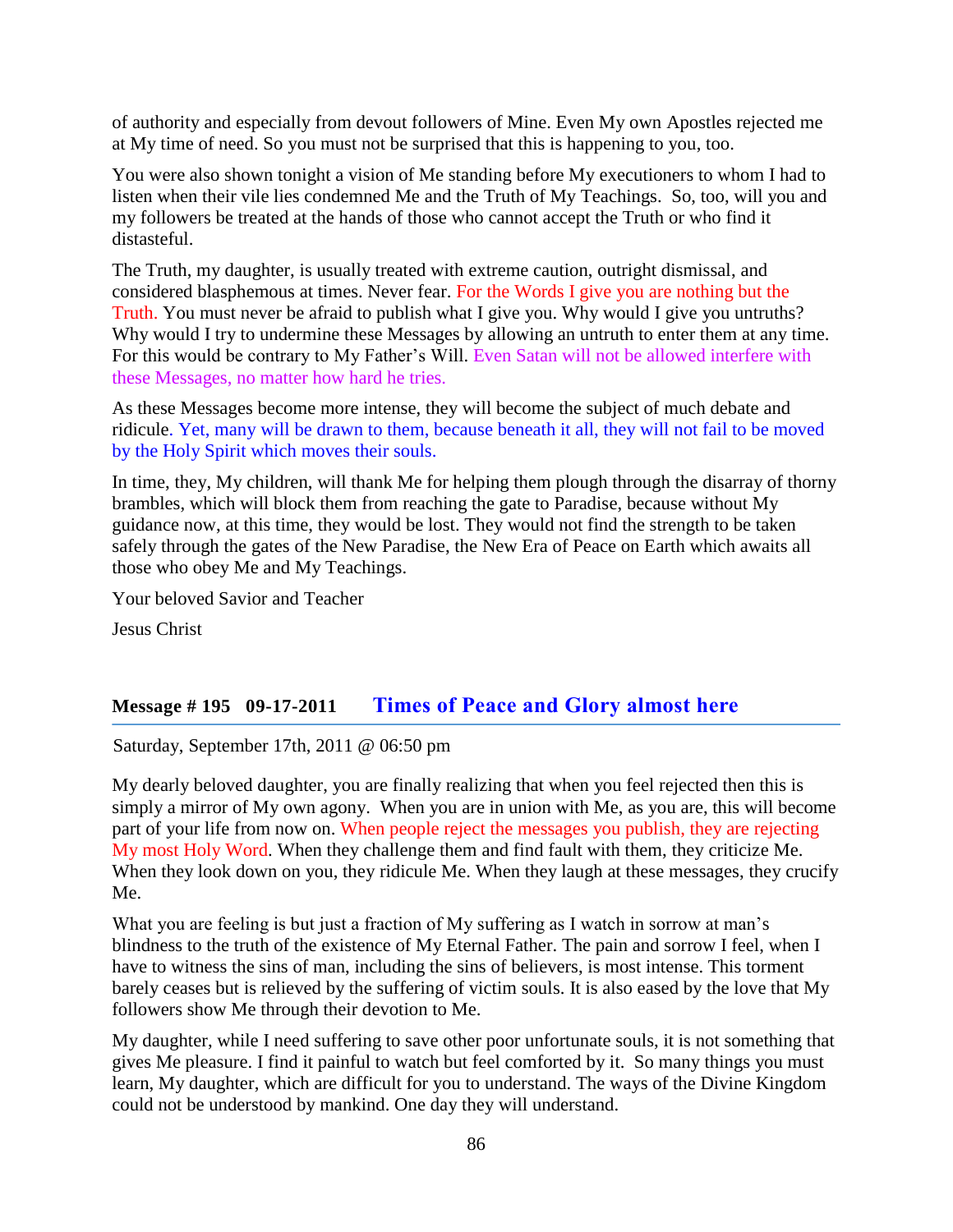Know this, My children, that the difficult times which man has had to endure for centuries is coming to an end. This is good news for the man who shows love for his neighbor and, as such, who loves Me. It will also bring to an end, at last, My suffering which is endured because I love you all. This love is powerful and ever yielding and will be the cause of your final salvation.

Go now, My daughter, and accept the suffering with more understanding in your heart. Rejoice for the times of Peace and Glory are almost here.

Your loving Friend and Savior

Jesus Christ

King of Mankind

# **Message # 196 09-18-2011 [Classic Error made when trying to become](http://www.thewarningsecondcoming.com/classic-error-made-when-trying-to-become-closer-to-me/)  [closer to Me](http://www.thewarningsecondcoming.com/classic-error-made-when-trying-to-become-closer-to-me/)**

Sunday, September 18th, 2011 @ 06:50 pm

I come in the name of Jesus Christ, the Son of God the Most High. I am He.

My dearly beloved daughter, why does man continue to seek answers to his existence through science. They search and search but the answers they come up with are untrue and so far away from the true existence of the spiritual realm of My Father's Kingdom that you must pray for these souls.

I know that to accept the truth of My existence and that of My beloved Father is very difficult, children. For every time your eyes glimpse the truth, Satan turns your head the other way. Most of the time he will use logic to convince My children that My Father's Kingdom is just a figment of people's imagination. He will then use the comforts of the material world to convince you that they must be your priority.

Then there are the souls who do understand the Truth. They make a classic error when trying to become closer to Me. It is easy for them to ensure that once their material goods are secured, they can then move forth on their own spiritual journey. But that is not how it works. You must, by all means, protect your families and your homes. You must feed those who depend on you. After that you must put Me first before all worldly goods**. That will be your passport to Heaven**. Man is nothing without God. No material luxuries will, or can be, substituted for the love of God. Nor can they be retained or the same value placed on them if you want to really embrace Me in your heart.

Trust in Me and the rest will be taken care of. If you try to do everything on your own and **hold on to wealth, so you can have the best of both worlds, you will be disappointed.**

Remember, My love for you will feed your souls. Material wealth will feed your bodily desires, but they will decay over time, and you will be left with nothing.

Please, children, no matter how difficult it is, let Me steer you on the Truth path to eternal happiness. Just ask me for My help and I will respond.

Your beloved Teacher and Savior Jesus Christ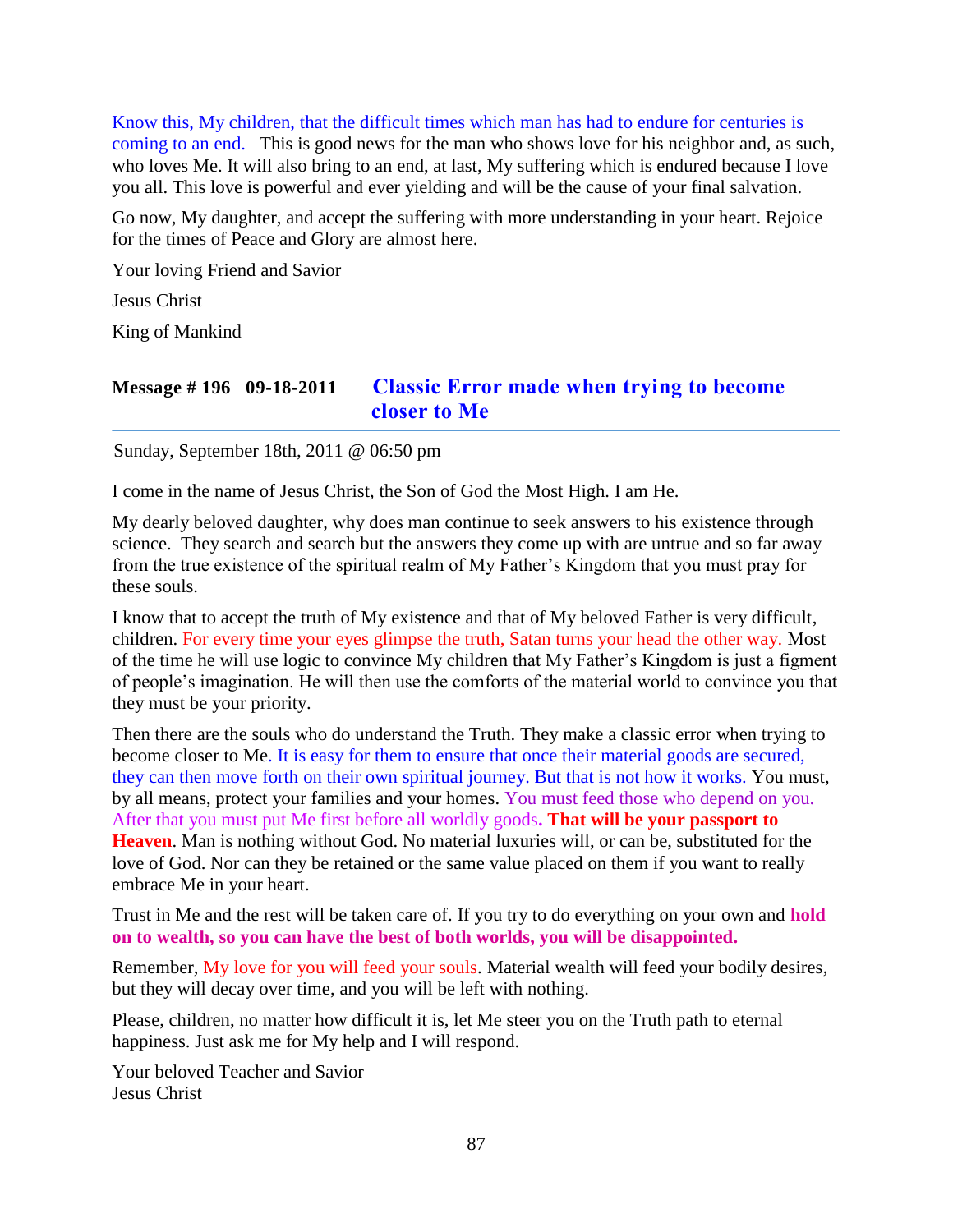# **Message # 197 09-19-2011 [The most important event since My](http://www.thewarningsecondcoming.com/the-most-important-event-since-my-resurrection/)  [Resurrection](http://www.thewarningsecondcoming.com/the-most-important-event-since-my-resurrection/)**

#### Monday, September 19th, 2011 @ 08:15 pm

My dearly beloved daughter, it is My intention to bring every man, woman and child into My New Paradise on Earth. For if just one soul is left behind, it would break My heart. This is why the **number of messengers I now send into the world has increased**. It is so they can spread My Holy Word to encourage conversion.

I do not send messengers to frighten My children. Instead, **the role of My messengers is to prepare every person** on this earth so that they are ready and worthy to live in this New Paradise.

My children, the times you are living in are not pleasant. Law and order has broken down. Greed has meant that **your financial stability has been stolen from you.** Self-glory and obsession with ambition has meant that your faith has also been taken away from you.

#### **Like a household where there is no parental control**

You, My children, are **like as in a household where there is no parental control.** Like spoilt children, you are provided with all the material comforts you crave without having to earn them. You are provided with food which you don't have to toil for. Everything that dissatisfies you is replaced with yet another novelty, another simulant. Yet, nothing satisfies for long. Then rows take place among the children, each seeking to control the other to get their own way. Physical warfare can then break out. But no one is in charge and so they hurt each other sometimes with grave consequences.

This is how I view the world. My children are unhappy, lacking in spiritual comfort, but refuse to be guided by My Church. **My Church, today, cannot control such an unruly population** who do not find devotion to me to be as stimulating as the creature comforts of the flesh.

War is destroying mankind, and spiritual decline has created a vacuum in the world which most of you, by now, feel the effects of in your hearts. Nothing is as it seems. Material glory glitters on the exterior, its light appealing to those starving for comfort, but there is nothing but darkness behind it.

**I am the light that is missing in your lonely confusing and somewhat frightening lives**. This is why the time is close for Me to step in and take charge. You, My children, must welcome this and prepare for My Great Mercy.

You must pray for your brothers and sisters and look forward with open arms to welcome My intervention. Be positive. Be hopeful. Be confident that even the most hardened sinners will be relieved at the advent of **this great event, the most importance since My Resurrection.** 

Your Beloved Savior

Jesus Christ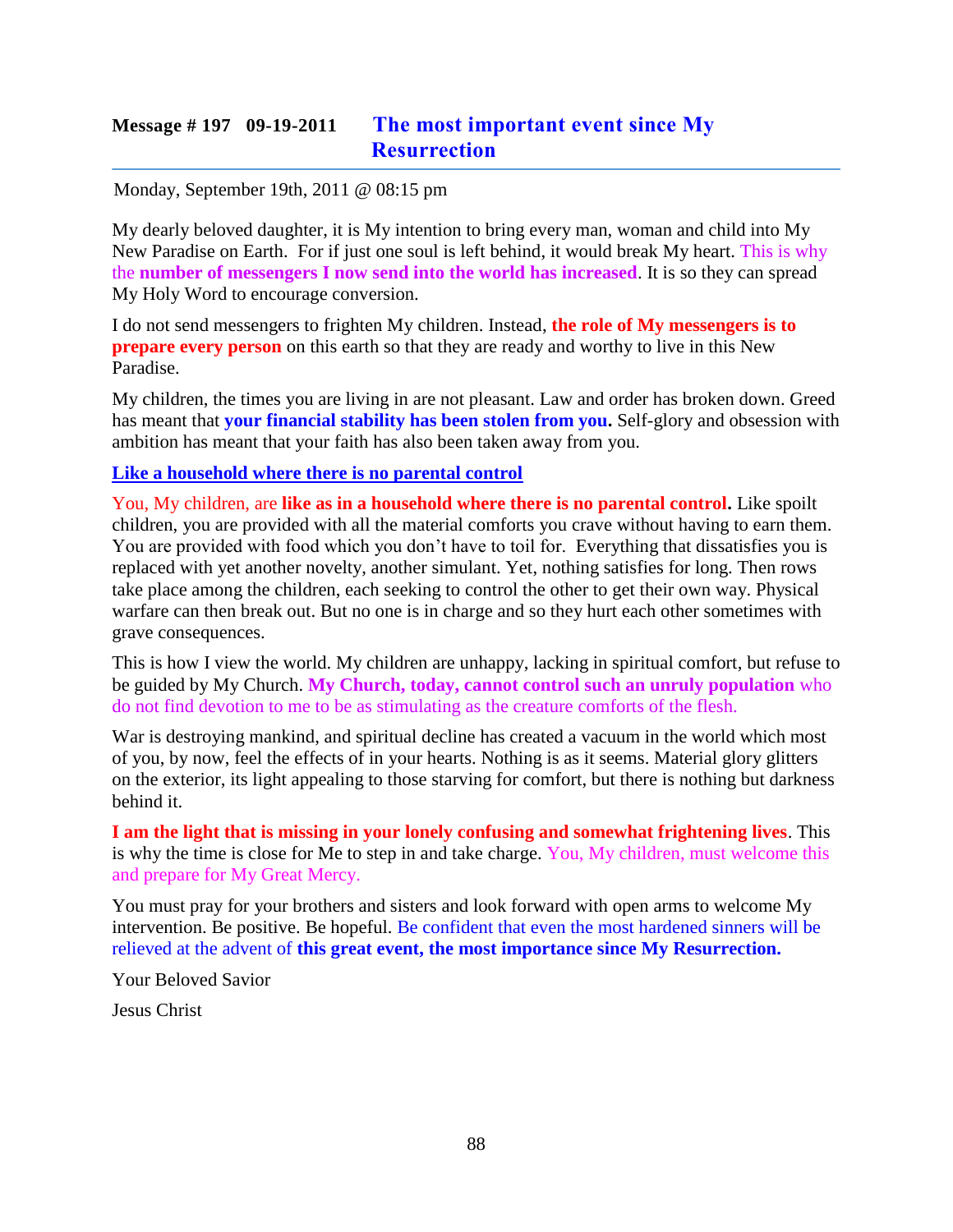### **Message # 198 09-21-2011 [Doubts make you stronger in your love for Me](http://www.thewarningsecondcoming.com/doubts-make-you-stronger-in-your-love-for-me/)**

Wednesday, September 21st, 2011 @ 10:00 pm

I come in the name of Jesus who came in the flesh and was made man.

My dearly beloved daughter, you are now so very close to My Heart, yet you can feel so far away. At times you think you have been separated from Me when in fact you have only drawn closer in union with Me.

So strong now, My daughter, I am building your confidence so that you can continue to proclaim My Word to mankind. This is a very important mission. Because of the demons unleashed in their millions by Satan in these times they are attacking you on every corner. The first people they will use will be believers who will queue up to throw the first stone at you.

As My great act of Mercy for mankind gets closer, so too will the demons try to block out the Truth and prevent people, good people, from investing the time I need of them to save the souls of My children with no belief at all. Do not allow cruel slander which is gathering momentum to distract you from My work.

Heed now My prophecy. For every man who repents at this time, three more souls can be saved per man. Think of it like this. The blessings bestowed on man who seeks forgiveness will be given to these people's families. Every soul who prays to Me now and asks Me to save their closest family and friends will receive My mercy in abundance.

Prayer is your salvation, My children. The more you pray, the more I will open your hearts and reveal My truth. My favors have now been extended in a way not witnessed on this earth before. However, I cannot pour out these powerful graces unless you ask for them.

My daughter be advised that a viciousness, which will startle you, will now be seen in a mounting attack on these divine Messages. Ignore them. Close your eyes. Block your ears. Instead, pray that such souls will see enlightenment. Doubts, My daughter, are trials experienced not only by you, but by my beloved followers. While they can be unsettling, they are allowed by me to make you all stronger in your love for Me.

Relax now, My children. Accept My word. Live your lives as I expect you to. Put your families first before everything. They must never be neglected on My behalf. Pray now with quiet confidence and be assured that My prophecies will unfold at the command of My Eternal Father. They will happen according to the perfect timing laid down by My Father.

Never forget, My children, that many secrets given to My Visionaries and Seers foretelling future events to come have been mitigated through prayer. Many, many ecological disasters have been averted because of the devotion shown to My Blessed Mother. Her devotees have averted many earthquakes, floods, and Tsunamis because of their prayers. Prayer can be very powerful. One person's prayers and suffering can save a nation. Remember that.

I love all My children. The power to save each other lies in your hands, children. Don't forget what I have said before. Prayer is your armor against evil in this world. Prayer can mitigate global disasters. Keep praying for peace in your world. Pray, too, for an easy transition to the New Paradise on Earth which awaits all My children seek redemption.

Your beloved Jesus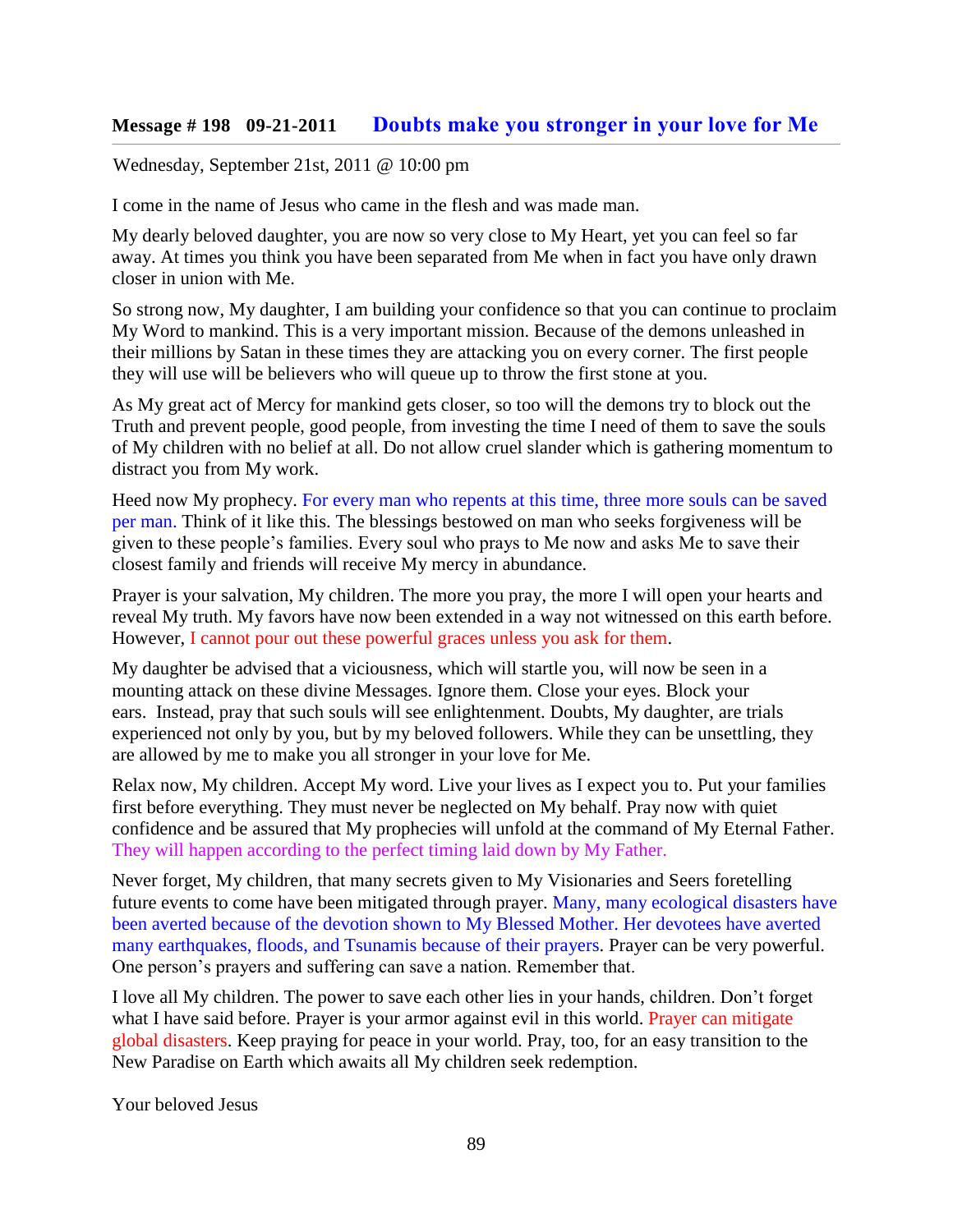### **Message # 199 09-21-2011 [Fortune Telling does not come from Me](http://www.thewarningsecondcoming.com/fortune-telling-does-not-come-from-me/)**

Wednesday, September 21st, 2011 @ 11:30 pm

My daughter, this journey for you is escalating. You are ready more than you will ever know. Do not be fearful for your mission will help save much of mankind. Your role has been prophesied and is being orchestrated in Heaven. You are an instrument. I am your Master.

You will succeed in this most holy task, for it cannot and will not fail. You may feel, at times, very disheartened, lonely and lacking in courage. Accept this. Your suffering is delivering precious souls to Me at the moment of their death. These souls now pray for you. Rejoice, for if you saw the love they exude for you, you would weep with joy.

My Saints in Heaven guide and protect you from the Evil One and you are, therefore, granted many reprieves which surprise and delight you. Never hesitate in this work. This is one of the greatest Missions of My Work on earth. Be strong, brave and confident, but retain humility at all costs. The stage is set now. The events I spoke of will now unfold. As they do, so, too, will your confidence return. For you will have all the proof you need. Yes, Satan has intercepted this work on a few occasions. I have allowed this, because it ensures that you remain humble at all times.

Do not publish dates. Do not ask how the future will turn out for people who make demands of you. Fortune telling does not come from Me. The only future I reveal is connected with the spiritual welfare of My children. Be thankful that you have been given this most special gift. While you never wished for it willingly, you were molded for this work from your very first breath, and you will fulfill My most holy word to your dying breath.

Go forth in My Name and help Me to save the souls of all mankind with love and joy in your heart.

I love you, My precious daughter. I rejoice in your heartfelt love for Me and My beloved Mother.

Your Jesus

### **Message # 200 09-22-2011 [Sorrow at loss of My children who want nothing](http://www.thewarningsecondcoming.com/sorrow-at-loss-of-my-children-who-want-nothing-to-do-with-me/)  [to do with Me](http://www.thewarningsecondcoming.com/sorrow-at-loss-of-my-children-who-want-nothing-to-do-with-me/)**

Thursday, September 22nd, 2011 @ 09:30 pm

My dearly beloved daughter, prepare your family for The Warning. Ask My children everywhere to seek forgiveness for their sins. Their request must be from the heart. If not, they will suffer the **burning pain of Purgatory** during My Divine Mercy Illumination when I will face each and every one of you.

The purification ahead will leave such a lasting and unforgettable impression on your souls that you will remain in the bosom of My heart for eternity.

For those of you who know and love Me, please prepare now for My greatest gift. **Obtain blessed candles and Holy Water,** and be ready, so you can join in the prayers with the Saints in Heaven to help redeem the souls of all of My children around the world.